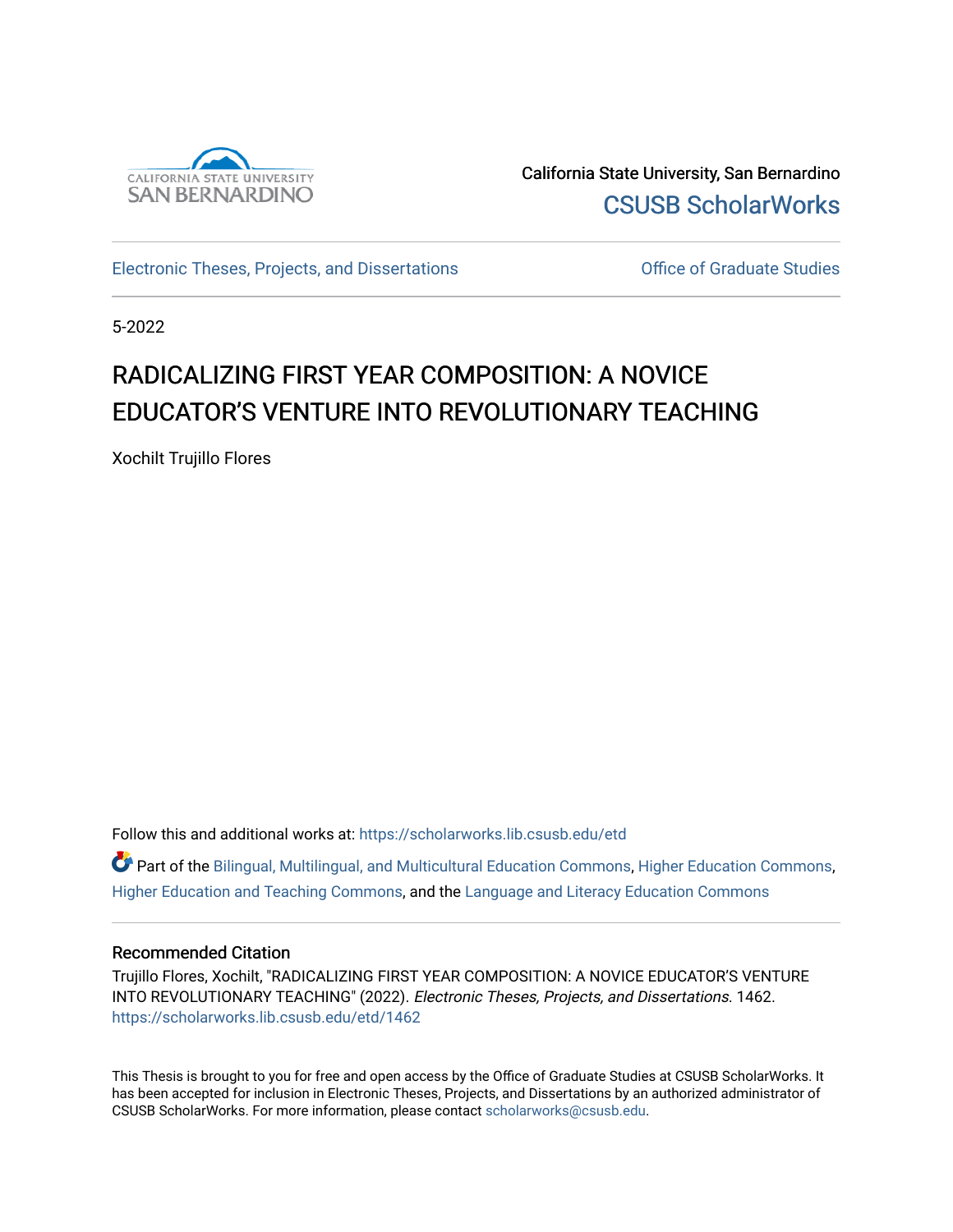### RADICALIZING FIRST YEAR COMPOSITION:

### A NOVICE EDUCATOR'S VENTURE INTO REVOLUTIONARY TEACHING

A Thesis

Presented to the

Faculty of

California State University,

San Bernardino

In Partial Fulfillment

of the Requirements for the Degree

Master of Arts

in

English and Writing Studies

by

Xochilt Trujillo Flores

May 2022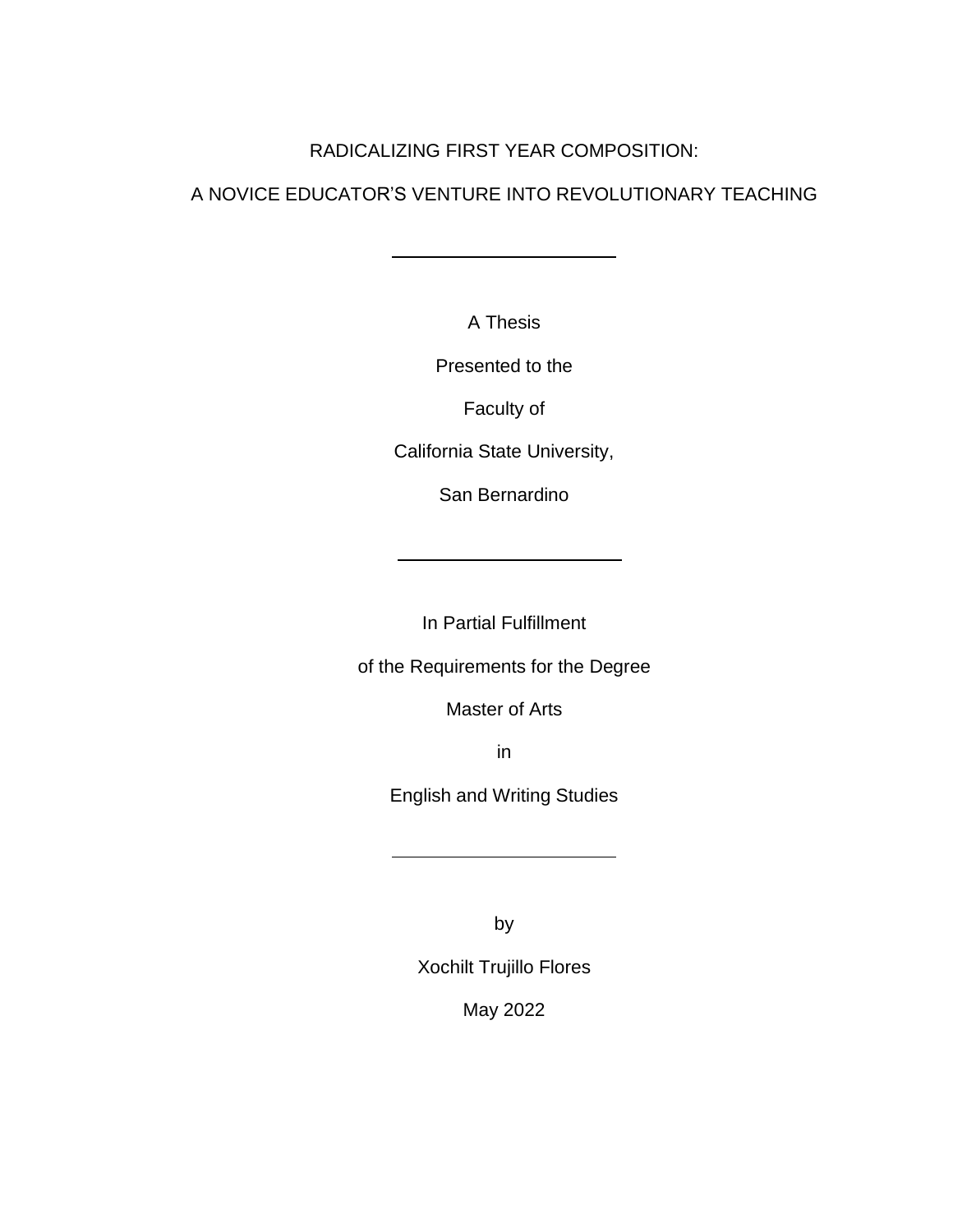### RADICALIZING FIRST YEAR COMPOSITION:

# A NOVICE EDUCATOR'S VENTURE INTO REVOLUTIONARY TEACHING

A Thesis

Presented to the

Faculty of

California State University,

San Bernardino

by

Xochilt Trujillo Flores

May 2022

Approved by:

Karen Rowan, Committee Chair, English

Sunny Hyon, Committee Member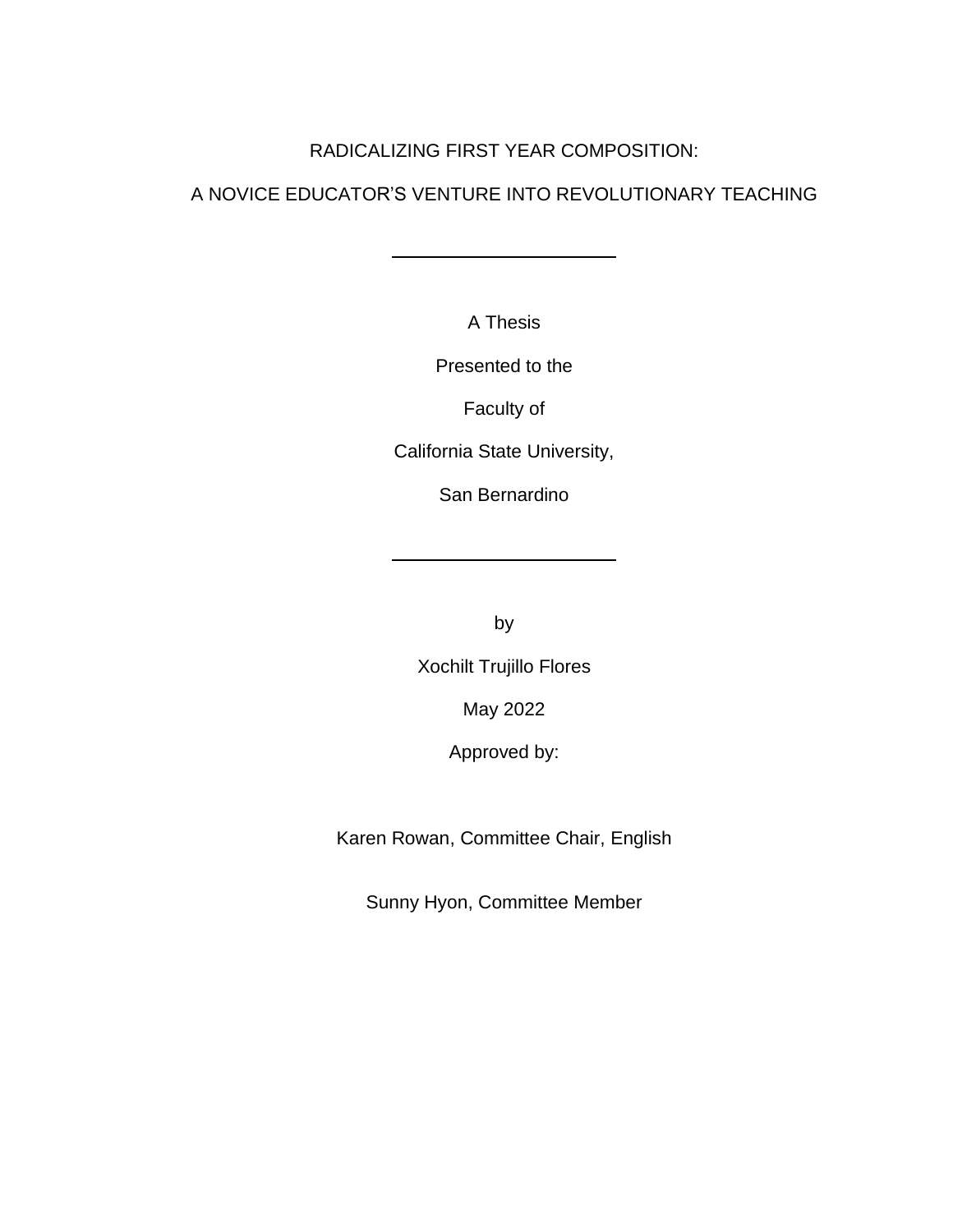© 2022 Xochilt Trujillo Flores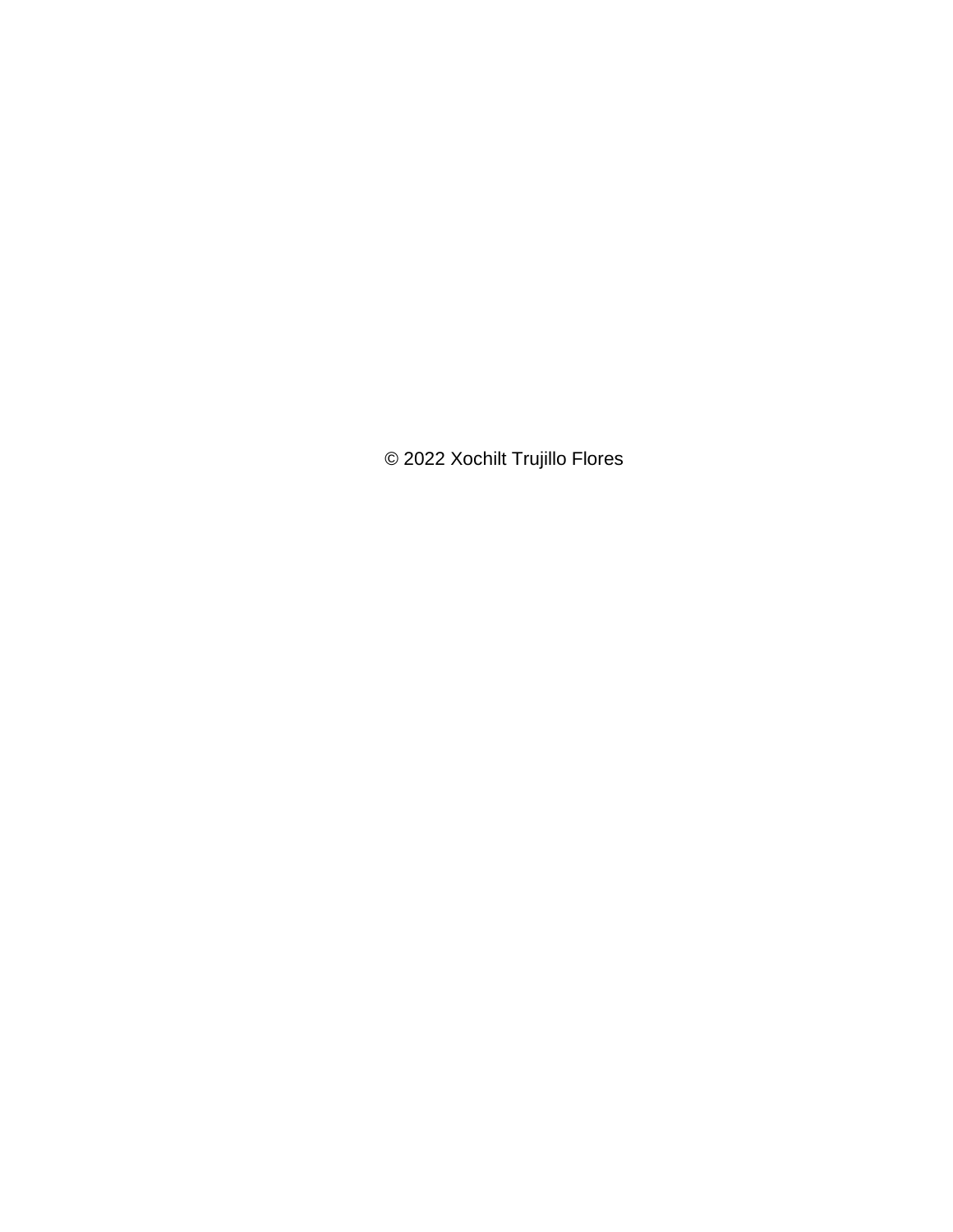#### ABSTRACT

<span id="page-4-0"></span>This project is based on my experiences and reflections as a novice instructor on implementing educational practices which center a critical, feminist, anti-racist pedagogical approach in a first year composition course (FYC). Using my own experiences of teaching FYC as a central focus, this project will collect data through teacher-reflective journals. Those journals will be focused on how radical pedagogy shapes my approaches to teaching and how I experience/implement that approach in my day-to-day practices. In doing so, this project aims to address the persistent gap between theory and practice, particularly in the context of novice educators' experiences in a FYC class. The primary goal of this project is to offer insights in how the field might better guide educators who are committed to radical, critical, feminist, and anti-racist pedagogies to enact those pedagogies from the start of their careers, rather than having to learn how to teach the "traditional" way first, only to have to unlearn those approaches later.

While the 1974 CCCC/NCTE resolution "Student Rights to Their Own Language" is considered a foundational text in the composition field, that resolution has yet to become a reality (Horner et al., Hudley and Mallinson, Kinloch, Lovejoy) and the privileging of "standard English" continues to live on in many composition classrooms, to the detriment of all students. The composition field has long acknowledged such educational practices uphold linguistic prejudice, institutionalized racism and other caustic hegemonic ideologies

iii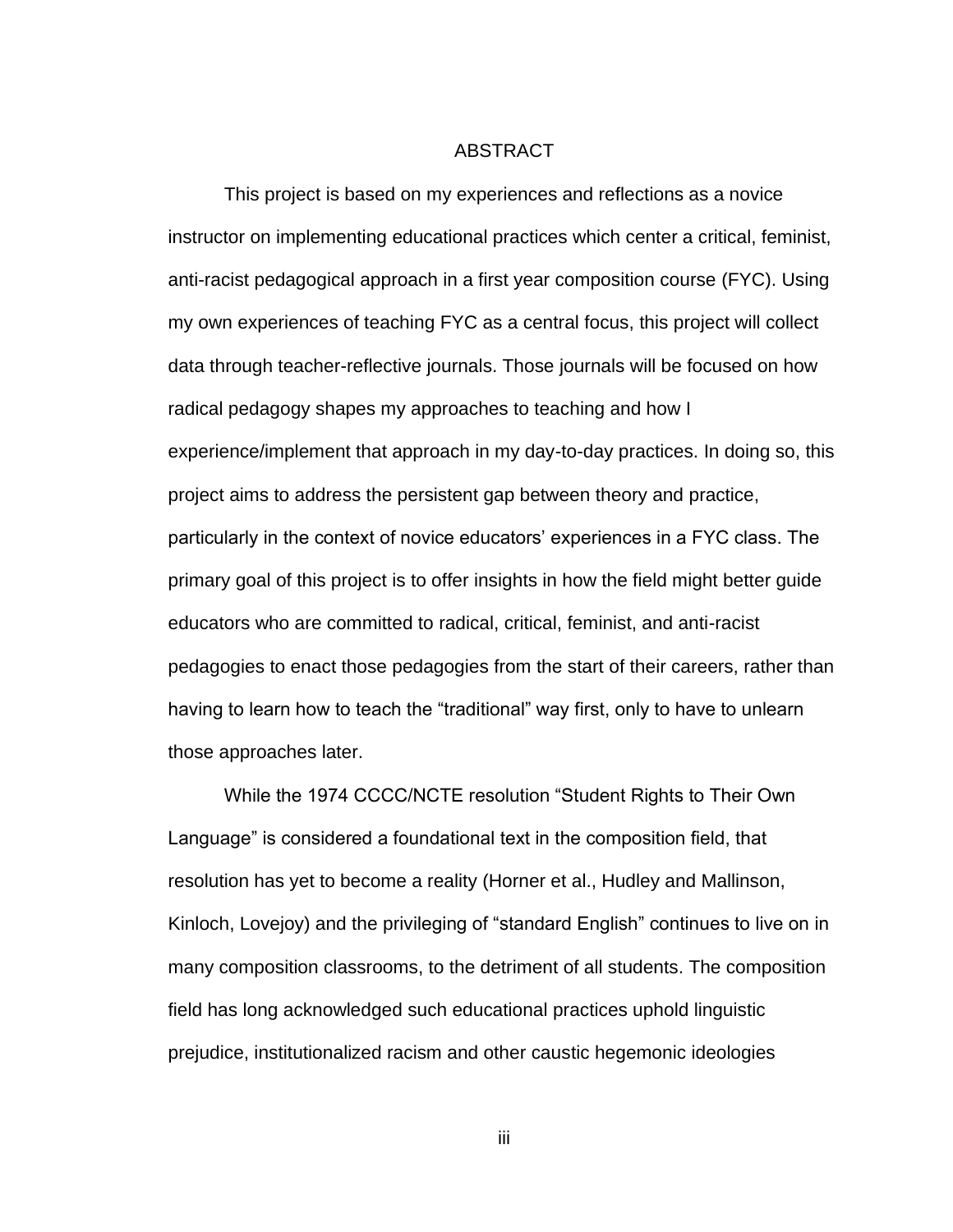(Baker- Bell, Jones Stanbrough, and Everett, Rawls, Young,). Laura Greenfield proposes a radical pedagogical praxis which would destabilize institutionalized forms of oppression, examine the politics behind writing and help students critically analyze how power/oppression is working in their own lives and in their language use. That praxis would be characterized by explicitly questioning language hierarchies (Inoue, Young, Lippi-Green), changing harmful grading practices (Poe and Inoue, Elbow, Shor) and centering scholars of color. A radical teaching praxis must be deeply critical (Freire, Shor, Giroux), as that pedagogy has long been looked at as a way to counter harmful hegemonic educational practices.

The composition field is flooded with calls to reject harmful teaching practices yet, the field is also not preparing its teachers to do so. Mosher calls training in the understanding of linguistic diversity "far from wide spread"(2) in teacher preparation and in higher education as a whole. The theorization of the need to change these practices "has far outpaced pedagogical practices for advancing this proficiency in classroom" (Canagarajah 40). The onus lies entirely upon the novice educator to put these practices into action, without any overt professionalism training on how to do so.

Building from Greenfield and Freire's work and undergirded by Inoue's question of "how can we language so that people stop killing each other", this project will explore the experience of designing and implementing a class that sits at the intersection of teaching writing and pursuing social justice via equitable

iv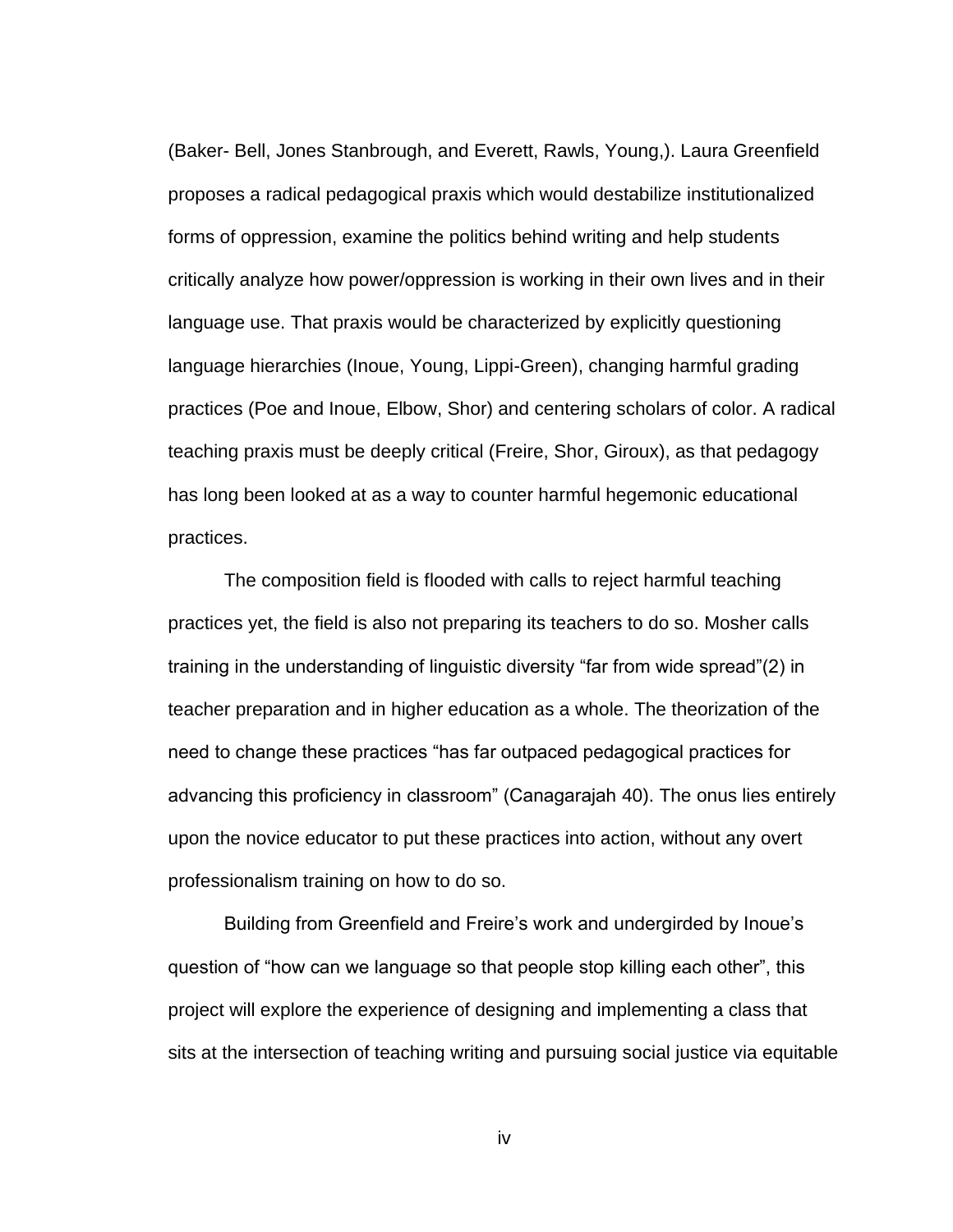educational practices. It will contribute to bridging the gap between the call to action and the actual practical application of that call.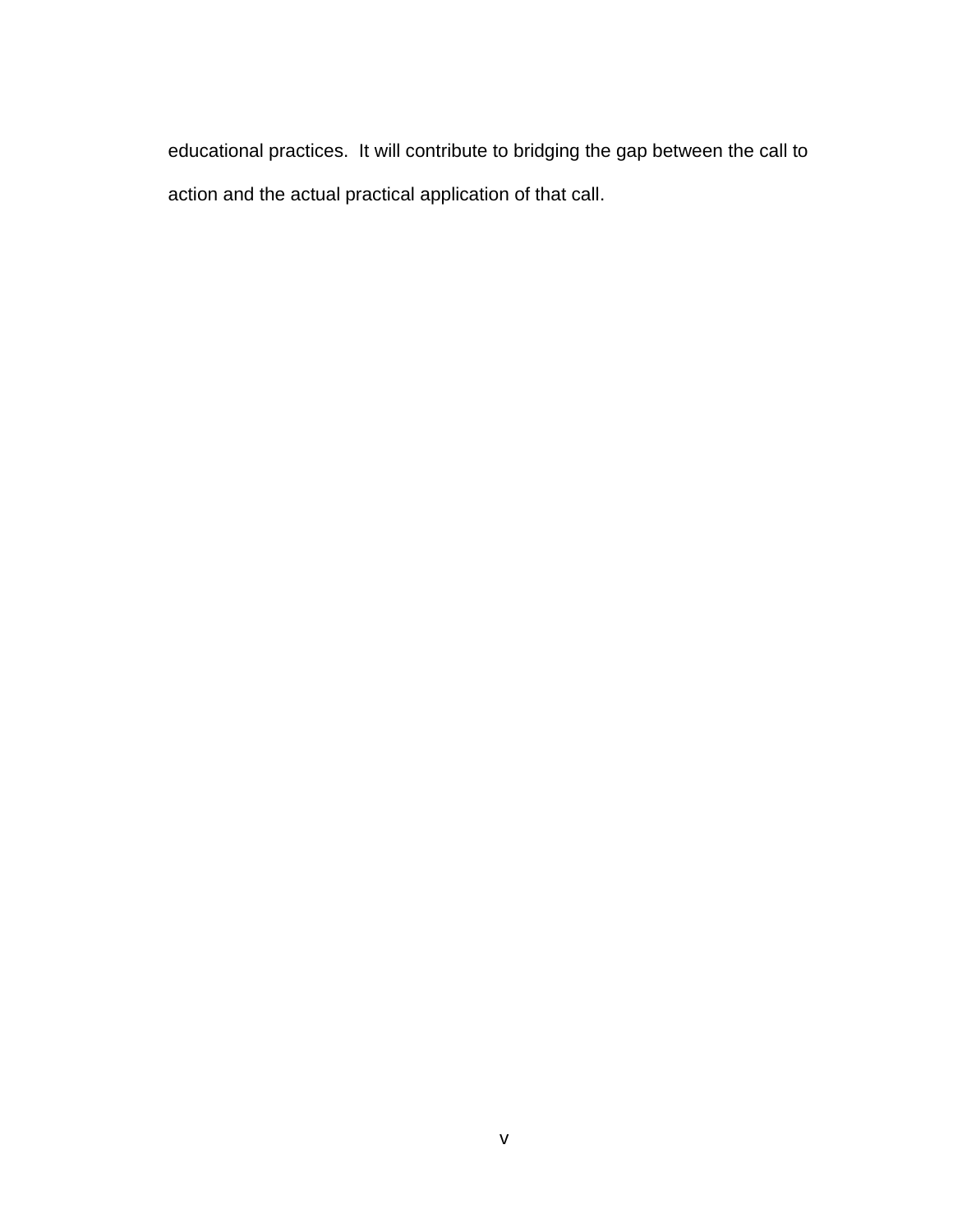### ACKNOWLEDGEMENTS

<span id="page-7-0"></span>I would like to thank Dr. Karen Rowan for her invaluable support and guidance. Her help bettered this project in more ways than I can count. Her example has also bettered my pedagogy tremendously. I would also like to thank Dr Sunny Hyon, not just for her feedback in this project, but for her unconditional encouragement during my years at CSUSB.

The Teaching Assistant experience on which I grounded my research for this project would have not been the same without Dr Jasmine Lee's supervision and absolute support. Her willingness to show up for me (and all her students) is an inspiration, and a model I hope to replicate for my own students.

I also must acknowledge that as a teacher, I am very much a product of CSUSB's English department. I cannot adequately recount all the ways that the amazing teachers in this department have helped me through my years here. The work I strive to do is a continuance of the care and love that you have modeled for me.

Finally, I would like to acknowledge my family: not only does your love and support sustain me through the hard times but it is also what makes the good times so good. Sergio, without you I could not have done any of this.

vi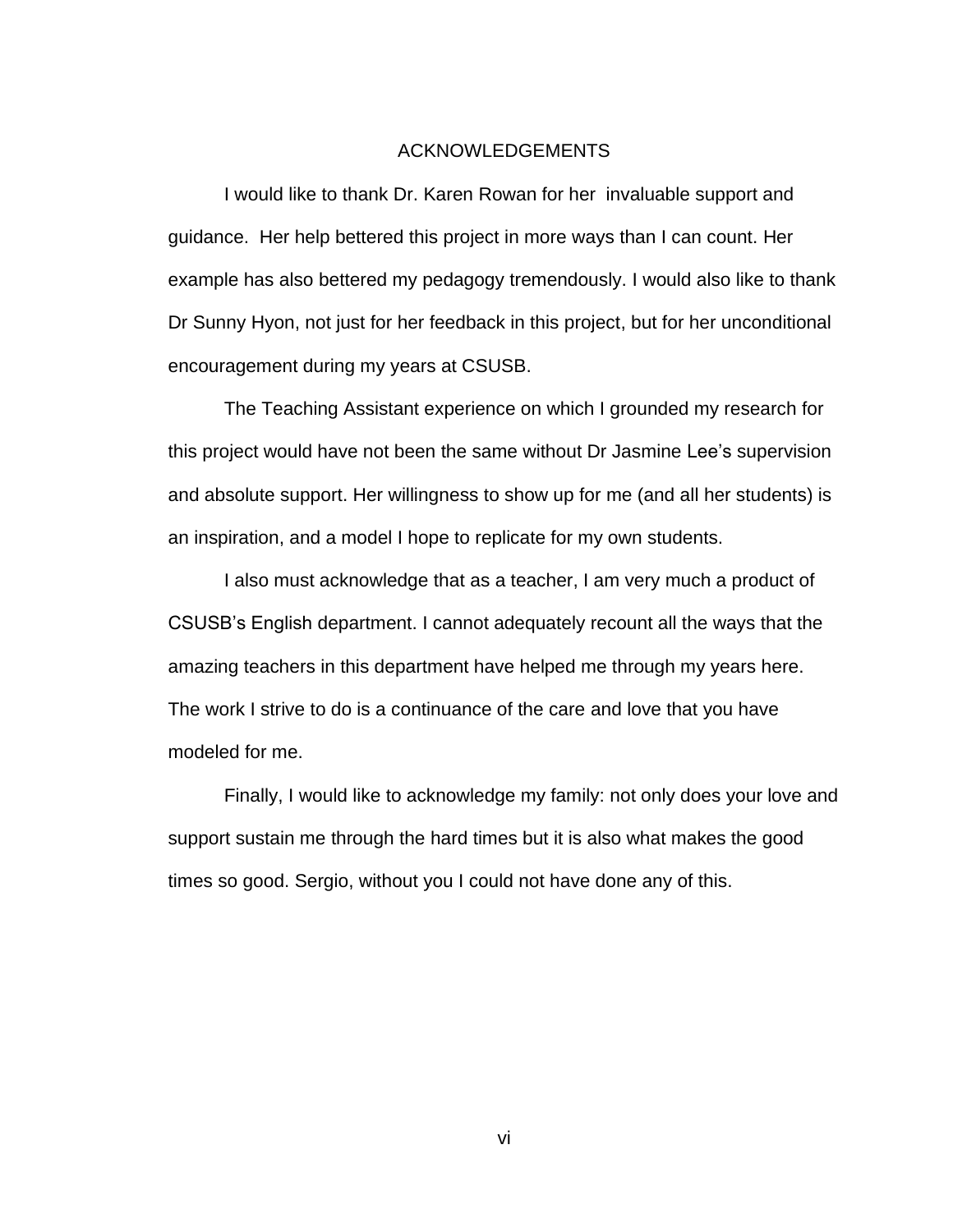# DEDICATION

Everything I do, I do for my children: Ollin, Cuauhtémoc and Yaretzi.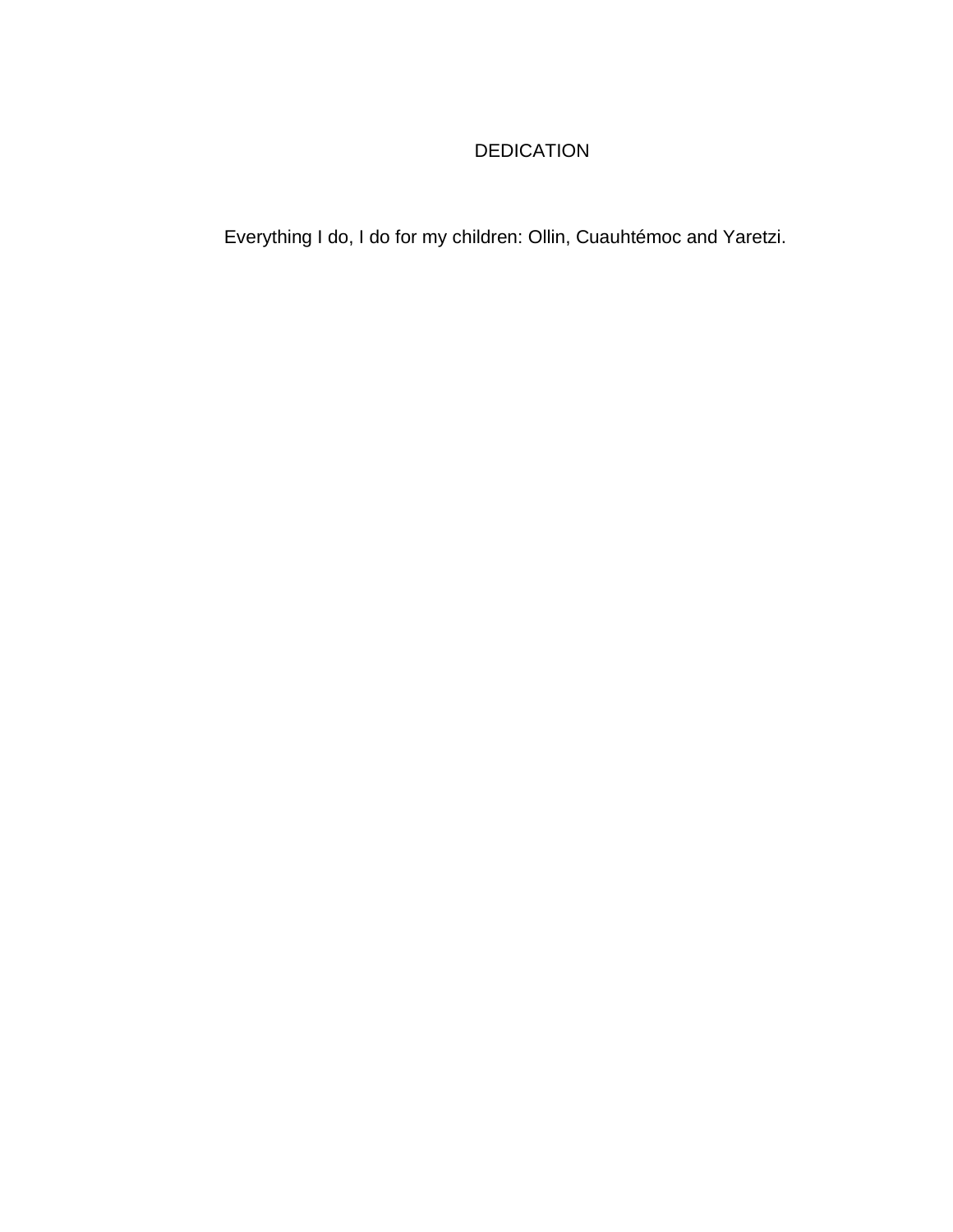## TABLE OF CONTENTS

| <b>CHAPTER TWO: LINGUISTIC INTEGRATION AND LANGUAGE POLICIES24</b> |  |
|--------------------------------------------------------------------|--|
| CHAPTER THREE: CONTENT AND STRUCTURE OF THE CURRICULUM  39         |  |
|                                                                    |  |
|                                                                    |  |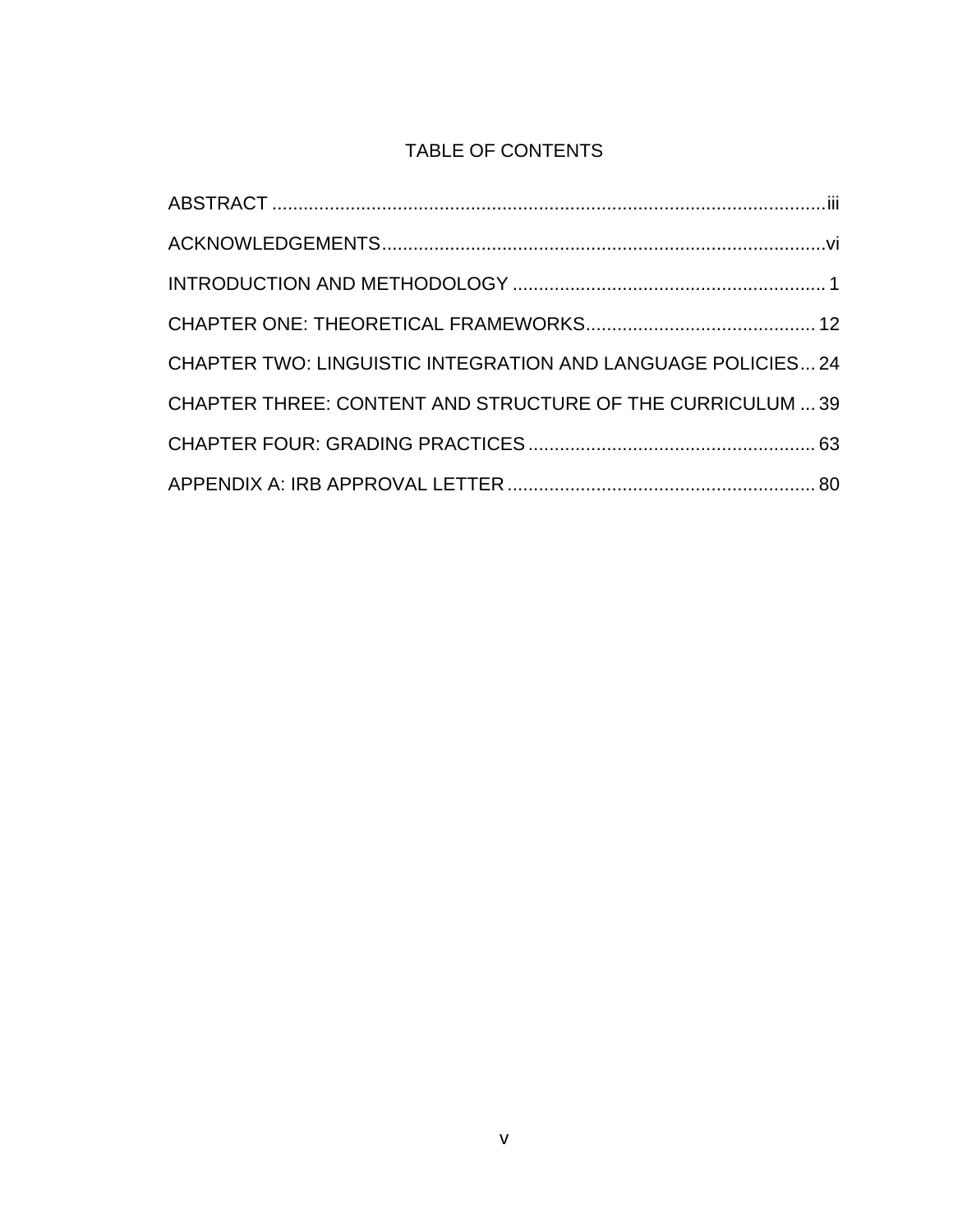### INTRODUCTION AND METHODOLOGY

<span id="page-10-0"></span>Academia is teeming with rules, both unspoken and overt. It reveres objectivity; it is far too important to be limited by subjectivity. One must never include "I". It leads with the brain, concerned only with facts, data, and theories. Never include feelings. Academia has a set of standards that must be followed in order to gain admittance into its hallowed halls. The rules are righteous, necessary, and fair. This project intends to break them all.

Academia is both my liberator and my oppressor. It has taught me how to push back against systems of oppression, yet my brown skin has always felt malapropos inside of the ivory tower. My indigeneity has always chaffed against this system, a product and tool of Western colonization. My tongue forever harnessed and held back; my entire linguistic repertoire has never been truly welcomed in these spaces. No, academia has never welcomed me in my entirety. There is always an aspect of myself that I had to check at the doorimmigrant, brown, Chicana, woman. The educational system, as it stands, can be wounding toward anyone who is not a "traditional" student (read: white heteronormative male). This is a well-known fact. This knowledge must inform our actions, especially those of us who are educators. We know that the system is broken, and we can no longer put off fixing it. This project endeavors to disrupt the caustic practices and ideologies which necessarily undergird conventional classrooms, particularly first year composition classrooms.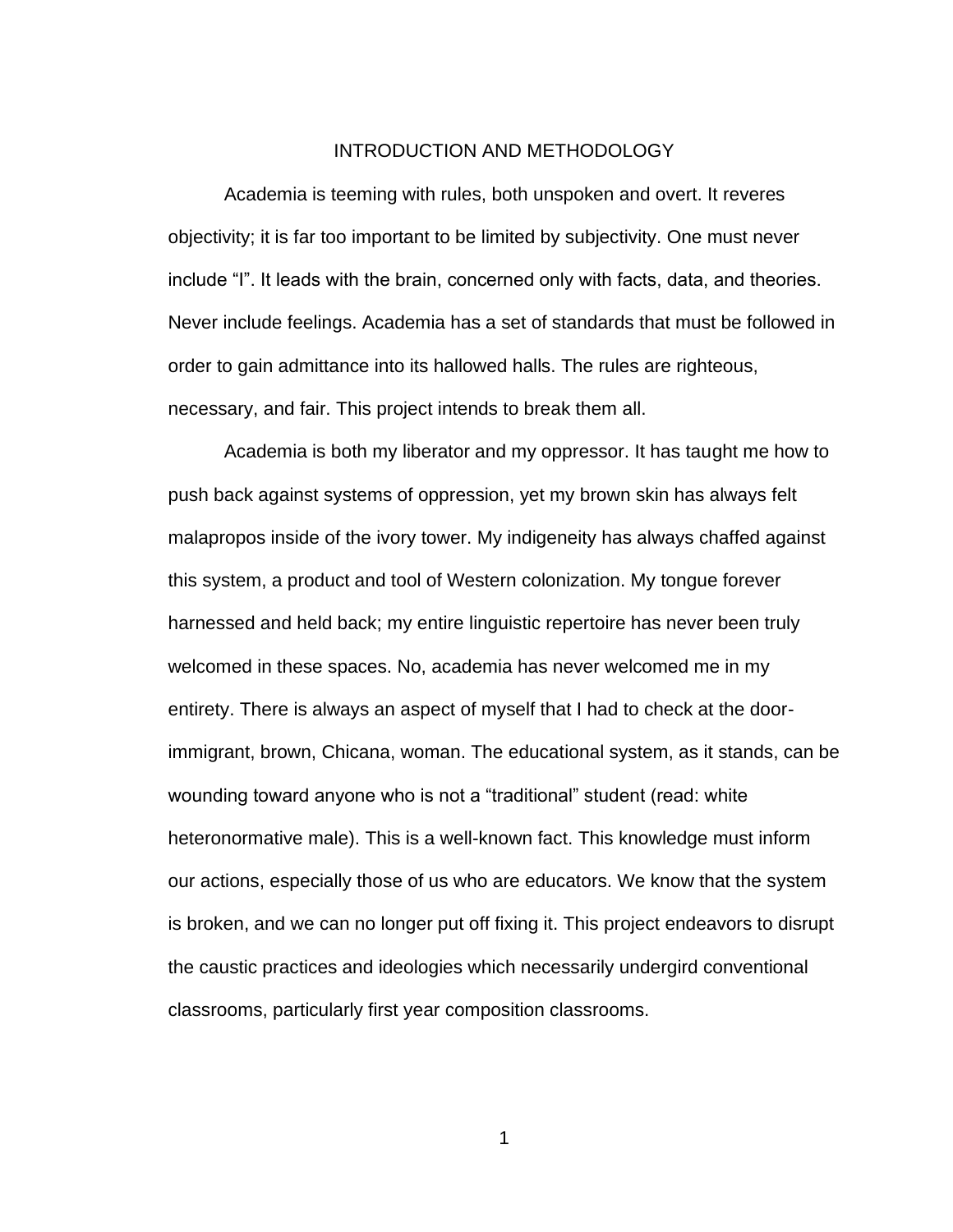Far more important than the wounds I carry; academia has or has the potential to harm countless other students of color and students that occupy other marginalized identities. This project is for them.

"Justice is what love looks like in public" Cornell West.

The composition field is flooded with calls to reject harmful teaching practices yet, the field is also not preparing its teachers to do so. The theorization of the need to change these practices "has far outpaced pedagogical practices for advancing this proficiency in classrooms" (Canagarajah 41). For novice educators, especially, this gap between theory and practice can seem insurmountable. The onus lies entirely upon the novice educator to put these practices into action, without any overt professional training on how to do so. Undergirded by Asao B Inoue's question of "how can we language so that people stop killing each other," this project explores the intersectionality of teaching writing and pursuing social justice. Building from Laura Greenfield's definition of what it means to be "radical," this project will attempt to discuss key aspects of a radical first year composition (FYC) course and potential practical applications. Specifically, I will examine how a radical pedagogy would impact feedback and grading, language policies, and curriculum of a FYC course. I will draw on teacher reflection research, gathered via a reflective journal throughout a semester as a Teaching Assistant (TA) to ground my project. This is all being done in the service of changing the entrenched dynamics that have made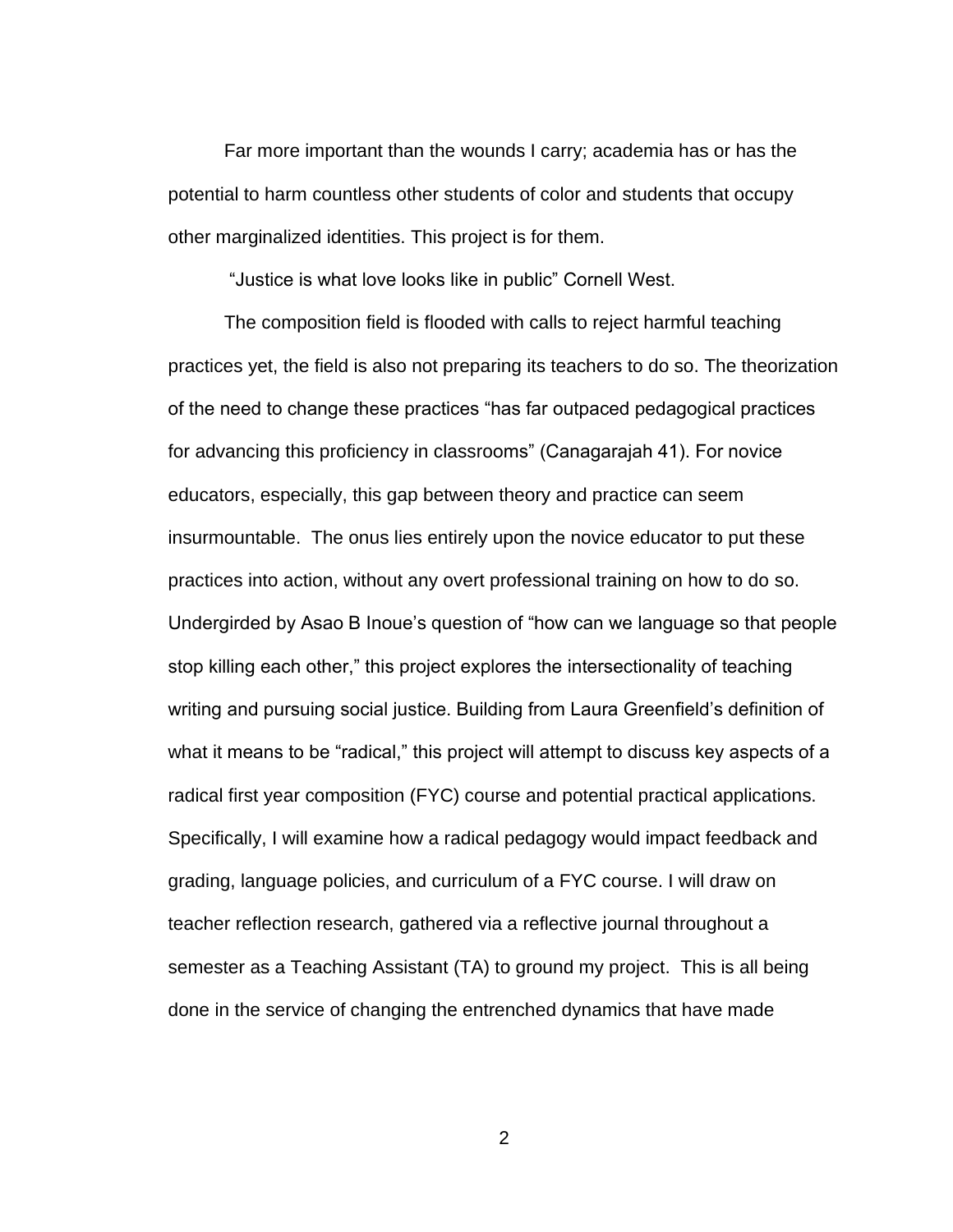academia such an erasing and ostracizing force in the lives of students who occupy marginalized identities.

David Hobson describes a reflective journal as "[e]ach teacher's…textbook of emergent practice, ongoing research," (10). The process of writing a journal allows teachers to record and reexamine their everyday classroom practices. This can stimulate critical introspection and personal growth. This approach to teacher research is fruitful because, as Hobson states, it "grounds the action in who we are; it relates the professional to the personal…" (Burnaford et al. 9). My reflective journal recorded my experiences teaching this course and delves into what worked, what didn't, and why. While I use teacher reflective journaling as a method for collecting data, I will be using methodology from radical poet and theorist Gloria Anzaldua's autohistoria-teoría to analyze and make sense of that data.

Autohistoria-teoría is an approach to theorizing that integrates personal experiences, cultural knowledge and deeply reflective self-awareness to advance social-justice. This is a merging of the private and public which aims to construct a "hybridized space of creativity and bridge building, in which we use our life stories to develop deep critical, spiritual, and analytical insights, to boldly theorize experiences and insights against the broader landscape of specific sociocultural discourses" (Bhattacharya and Keating 345). Anzaldúa coined the term "autohistoria-teoría," to describe a genre of writing which transgresses hegemonic methods of knowledge-making in an attempt to break the dichotomy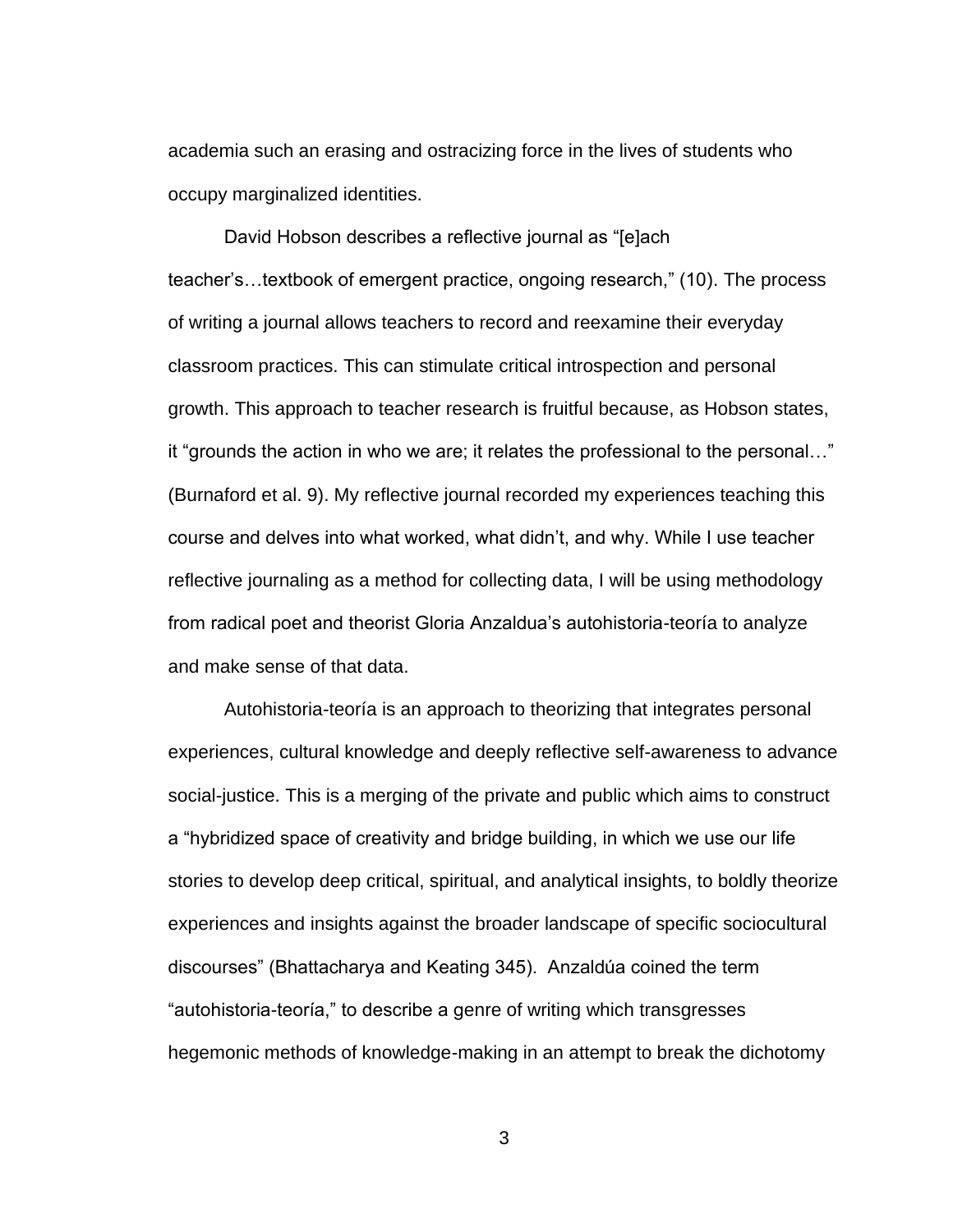between mind and spirit, between intellect and embodiment. Autohistoria-teoria creates a space for "women-of-color interventions into and transformations of traditional western autobiographical forms... Writers of autohistoria-teoría blend their cultural and personal biographies with memoir, history, storytelling, myth, and other forms of theorizing" (Anzaldua et al. 319). Autohistoria-teoría compels the writer to commit themselves to reiterative thinking processes which probe the connections between identity, culture and experiences in order to produce theory which is grounded on the self and is reflective of (and amplifies) cultures which are often minoritized within academia.

Autohistoria-teoría is a rigorous process which requires the writer to engage in profound self-excavation to produce writing with a concrete epistemological foundation and function. The resulting compositions serve to construct "a lens with which to reread and rewrite existing cultural stories. Through this lens, Anzaldúa and other autohistoria-teorístas expose the limitations in the existing paradigms and create new stories of healing, selfgrowth, cultural critique, and individual/collective transformation" (Anzaldua et al. 319). The emerging theory is therefore deeply personal but also, most importantly, iterative; it is a tangible product that can help guide the practices of others.

The usage of Anzaldua's autohistoria-teoria advances this project in many distinct ways. Principally, this methodology enriched and multiplied the types of dialogues which could be included within these chapters. Autohistoria-teoria not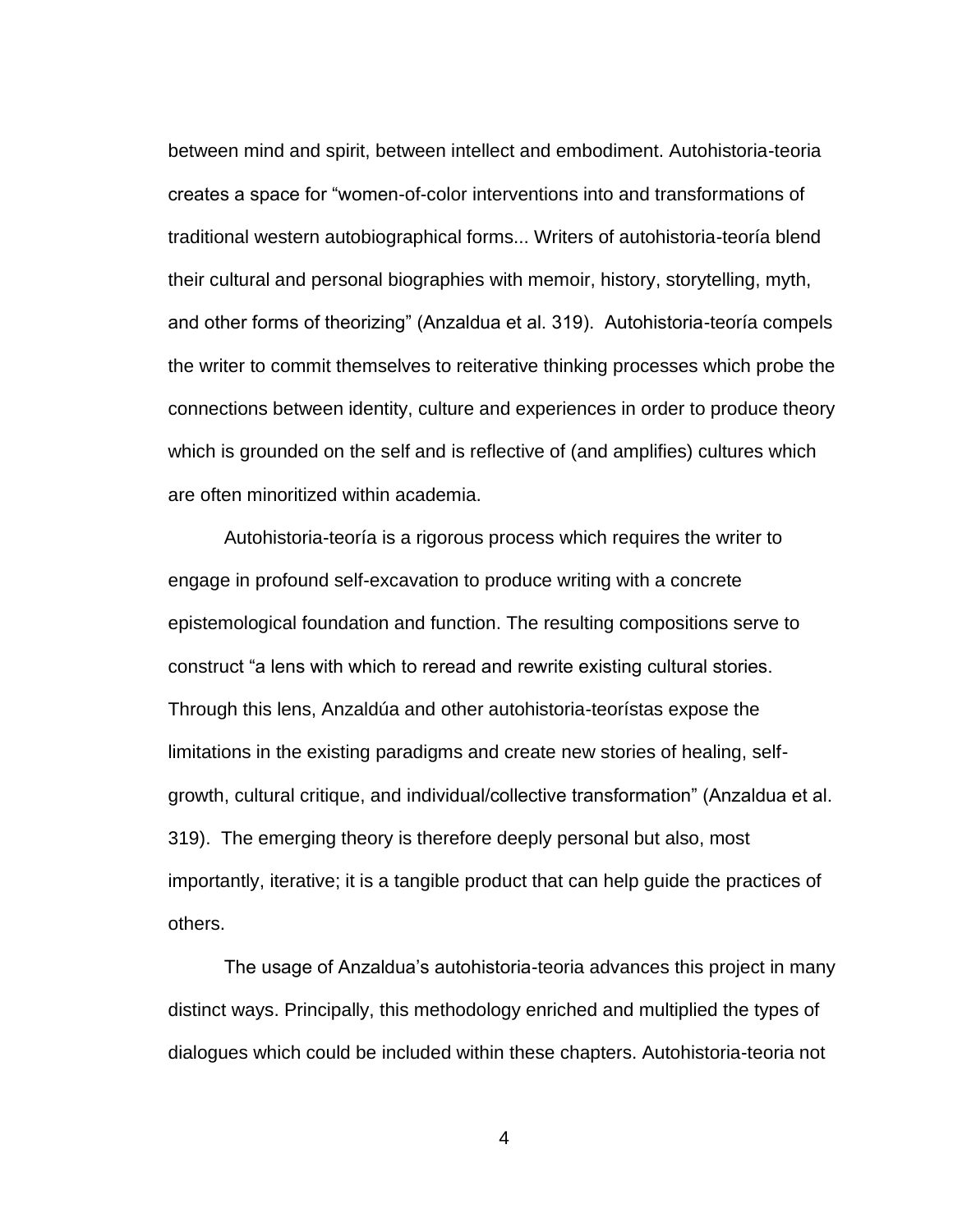only makes space for but actively encourages the inclusion of lines of inquiry that the hegemonic educational establishment would find unacceptably subjective. This methodology did for this project what I hoped to do for my students; it created a space that welcomed the whole person along with lived experiences, intuitions, perceptions, sensitivities, and all. It directly counteracts the erasing and marginalizing nature of academia by centering and celebrating each individual's subjectivity. In addition to diversifying the conversations that are included in the ensuing pages, autohistoria-teoria serves this project in another fundamental way; it gives a radical form to this radical project. It is performative of many of the changes that this project advocates for including the decolonialization of the classroom, the inclusion of "othered" knowledges and languages and the de-corporatization of educational practices.

Employing Anzaldua's autohistoria-teoria methodology to shape this project was liberating yet also deeply uncomfortable. Naively, I thought that it would be "easier" to write a project grounded entirely in my own experience, yet I was unprepared for how challenging it was to write in this form. I had not realized just how ingrained the hegemonic/Cartesian method of meaning making was in my own mind. I knew that the rules were biased and ultimately meaningless yet, as a product of a colonizing institution, going against those rules felt intensely counterintuitive. This unease was compounded upon by the need that I have always felt as a Chicana/English Learner to prove that I not only belonged in the institution but that I could master anything that was thrown my way.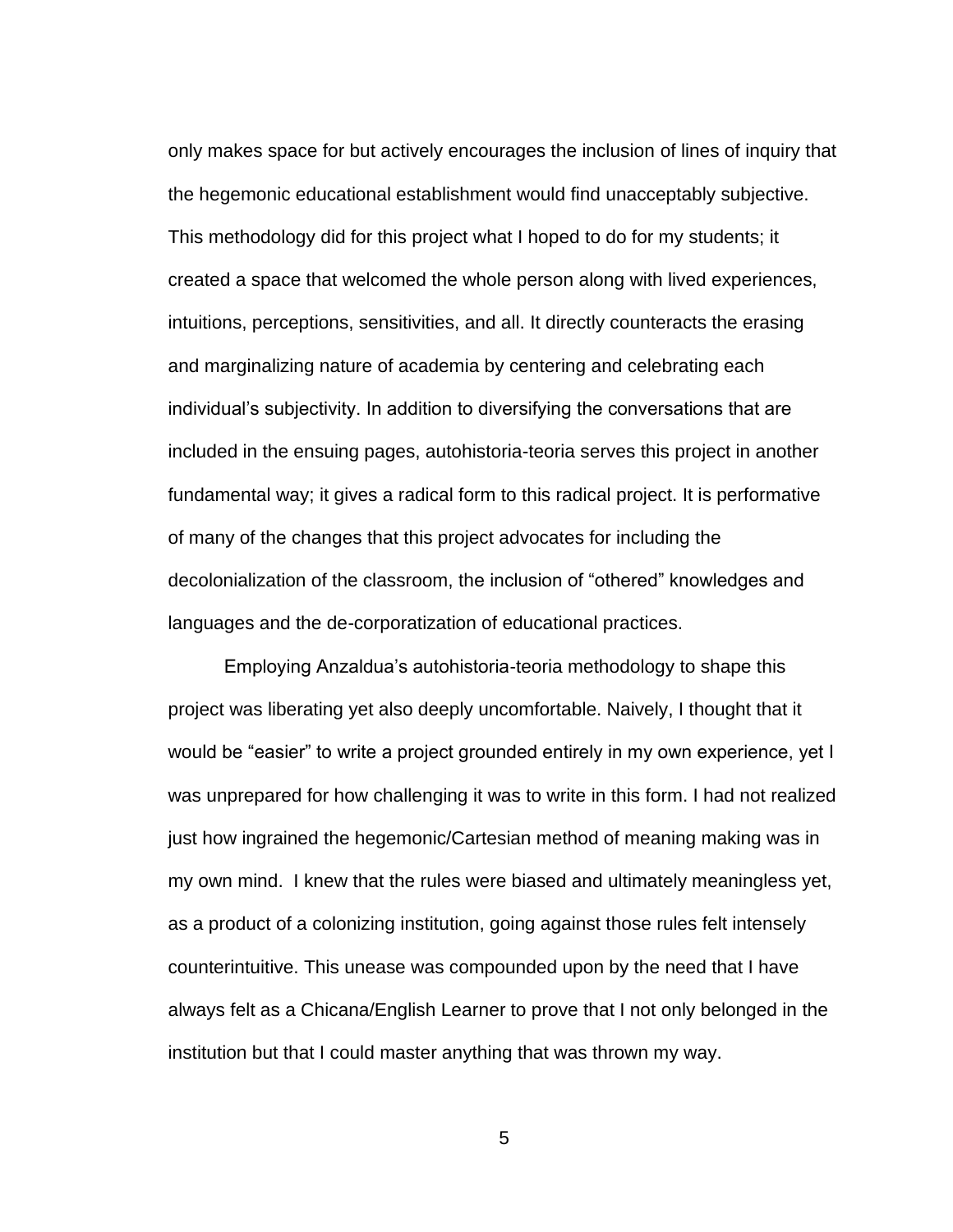Experimenting and being avant-garde was simply a privilege that I didn't have, for what might be seen as "pushing the boundaries" for a "traditional" student is often interpretated as remedial from those with minoritized identities. These doubts created a site of struggle that I had to traverse every time I sat down to write.

The struggle to reclaim my voice and "risk the personal" (Keating) continuously resurfaced through workshops and revisions and plagued me throughout this entire project. I realized that these difficulties were further proof that non-standard by no means equates to less rigorous. There is an erroneous conflating of hegemonic academic standards with arduous and anything outside of those standards is categorized as "taking the easy way out" yet this fails to acknowledge the valor that is needed to push past boundaries and feel like an outlier. The boldness needed to push past institutionally defined limits, especially without the protection of armor-like layers of privilege, is a heavy burden. A burden that gets progressively weightier the further away your subjectivity places you from the "norm".

I cannot, in all honesty, say that I overcame all these doubts. In fact, it is easy to see those doubts emerge throughout this project in the tonal shifts of my narrative. There was a moment that I despaired that this project felt too disjointed, and I looked for a way to regularize my voice. This threatened to become another stumbling block to the completion of this project, yet I was finally able to recognize that my embodiment already held the solution to this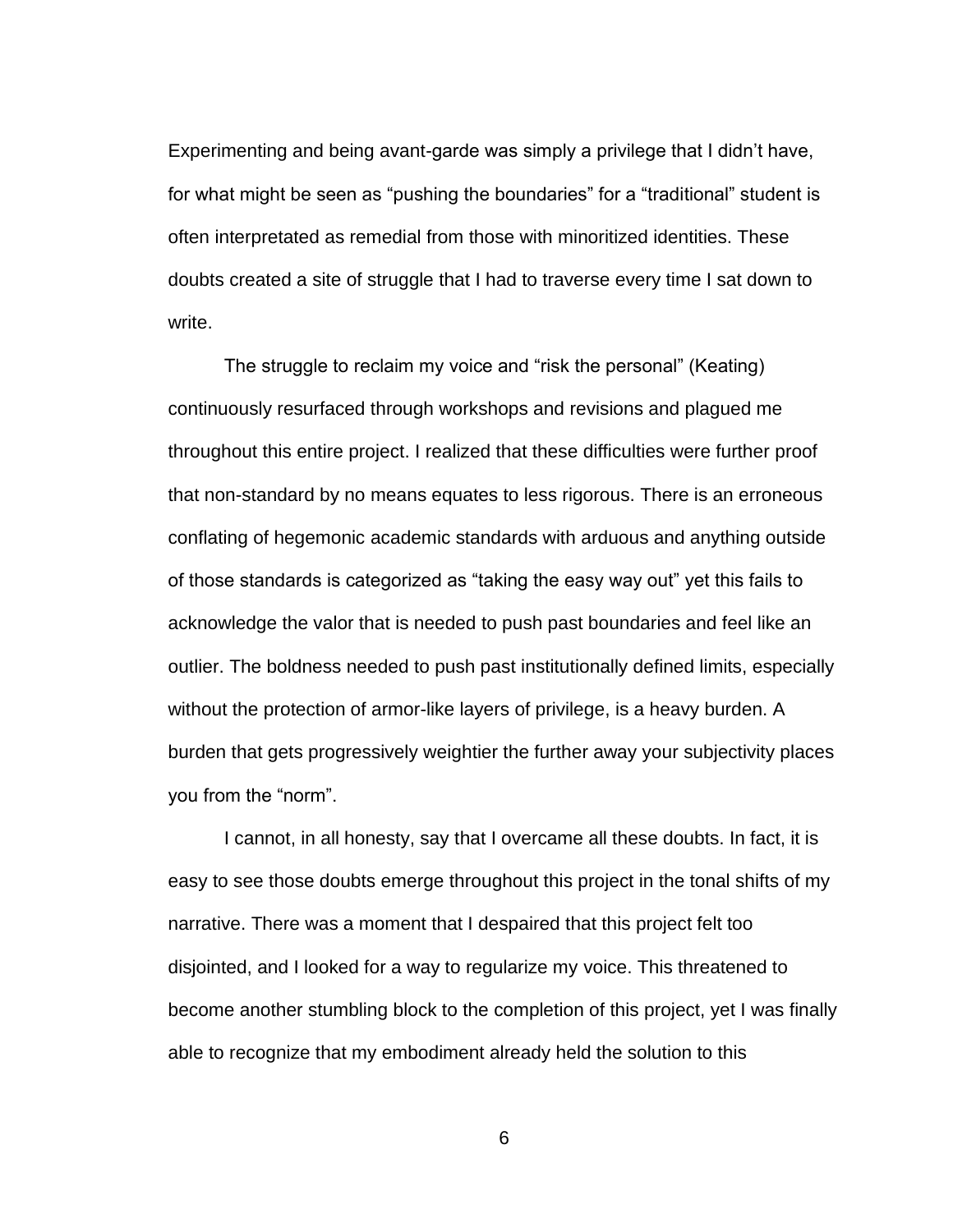intellectual query. All my life, I had always felt "ni de aquí, ni de allá." I felt too Americanized for my culture and concurrently too foreign for this culture. It felt like there was always a chasm in my identity until I realized that what I had characterized as a wound was in actuality fertile ground. I was, and have always been, both de aquí y de allá. I lack nothing. I personify a meeting space between two cultures which, though rich in inconsistencies, is also rich in new languages, ideas, and possibilities. I have always curated my identity from between cultures, and when I was finally able to stop looking at my identity through a lens of deficiency, I recognized the strength in that. I am an example of what Anzaldua calls the new mestiza, a person caught in between worlds but who is stronger for it. This is the me I refuse to negate and the me whose voice speaks through this project.

I have personified this hybrid subjectivity in these pages "to make links… [I am] a borderland person, a bridge person. [I] connect from [my] ethnic community to the academic community, from the feminist group to non-political groups, from the Spanish language to the English language.." (Anzaldua et al. 212). This project is such a connection, a bridge between my academic voice and my private voice. I am tired of feeling like I have to cleave off pieces of myself or my voice to step into academic spaces, so I decided to take my first stand against that dismemberment within these pages. I use both voices and was able to stop trying to regularize my voice when I realized that regularization is synonymous with standardization. As my project is a meeting space between the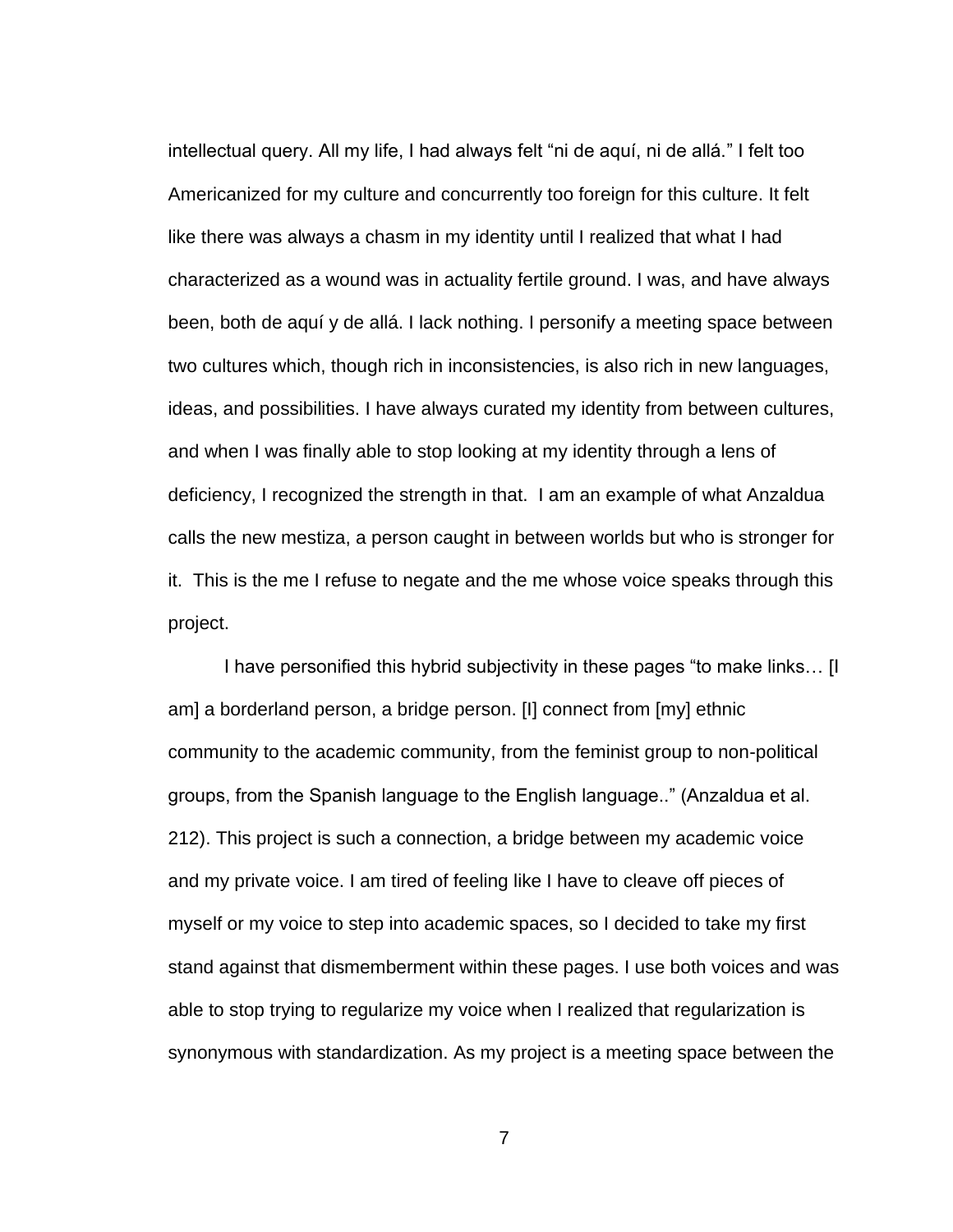personal and professional, these pages are also a meeting space between my academic voice and my conversational one, and I take pride in both.

This project is separated into four chapters. Chapter 1 is dedicated to explicating the theoretical frameworks upon which my pedological approach was grounded: radicalism and critical and antiracist pedagogies. Chapter 2 discusses language policies and how those can be used to actively combat linguistic prejudice. The third chapter discusses how I employed those frameworks to create the content and structuring of the curriculum. The final chapter considers how a radical stance dictates a complete reworking of how feedback is given and its implications on grading. Chapters 2, 3 and 4 incorporate my reflective teaching journal in order to share my experiences and observations.

The aim of this project is to present my experiences and my narrative to challenge the path to professionalism in composition. A common critique within the composition field is that the existing paradigms of professional training for "writing teacher education is an underdeveloped, sometimes misinformed, and often invisible field deserving of much greater attention than it currently receives" (Hirvela and Belcher 128). There seems to be an unspoken assumption that you automatically know how to teach writing once you learn how to write. This, in my experience, is not necessarily true. The writing process and the curating of your voice for different texts is highly subjective and situational. It is influenced by a vast number of factors and knowledge gleamed throughout your entire education, from numerous classes, teachers, and texts. I do not know how I learned to write,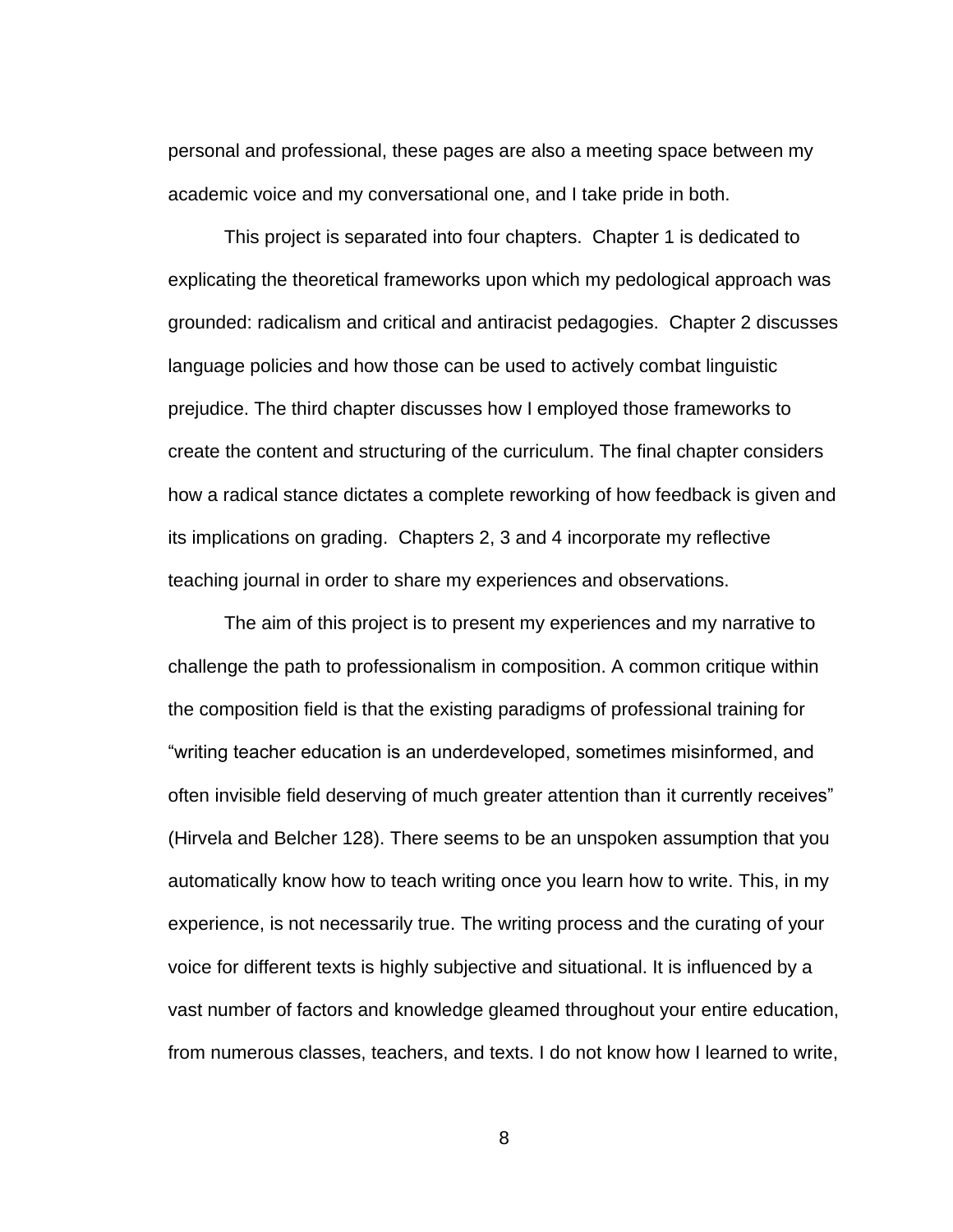not really. I know that most of what I know about writing has been picked up implicitly and that I go around filling the gaps in my practice by borrowing tidbits from various teachers. No one person taught me how to write, just as no one person taught me how to think. I know that what I know is just a fraction of what there is to know and that I will never be done learning about writing. Because writing is not just a skill you pick up, like learning how to knit or playing the guitar, the teaching of writing is also not a simple practice. It is a complex process which cannot be thoroughly examined in one or two courses, instead it requires deep and continual engagement, not solely in the theories behind approaches but also in the translation of those approaches into actual everyday practices.

In addition to the complexity of translating theory into practice, teaching writing also necessitates an integration of the self into our practices. As a Chicana, immigrant, bilingual, woman, I am highly cognizant that my embodiment cannot be separated from my teaching practice. This is not to say that I would want it to, I simply mention this to bring to the forefront the importance of situating our teaching practices in our own knowledges. Yet this is rarely the focus of teacher preparation programs;

The current practice in many institutions of walking the instructors through rhetorical traditions or composition movements is insufficient. Focusing on professional knowledge in a product-oriented way ignores the experiences, values, and beliefs teachers already bring to the profession. It cannot sufficiently address the uptake of teachers…More importantly, it overlooks how classroom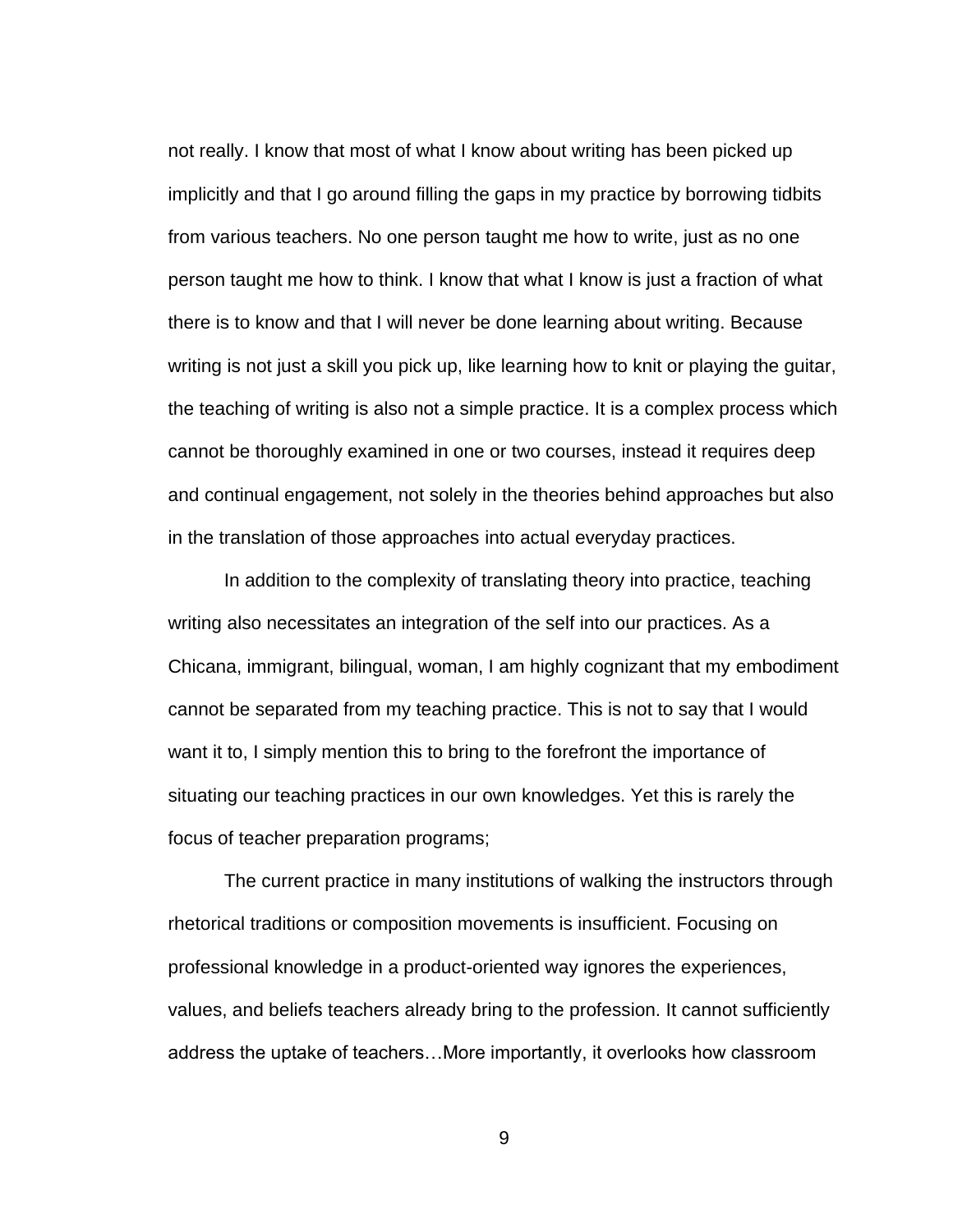practice needs to be reconfigured in the light of competing knowledge and beliefs. (Canagarajah 266)

As it stands, teacher development is too depersonalized. There is a huge disconnect between the theories of pedagogy which we are taught and the integration of those theories into teaching practices that align with our values and our own situatedness. The integration of our values and beliefs into our classroom practice is even more critical for emerging educators who wish to challenge the status quo in their classrooms. But because our values demand drastic action, we are simply left trying to construct an equitable path forward bitby-bit. There is not a rhetorical tradition nor a composition movement that I can turn to which espouses or exemplifies the same comprehensive transformation which I know that writing classrooms require. Therefore, there was never a teacher preparation course which taught me how I could institute the sweeping change our students deserve. The ultimate goal of this project is to use my experience and reflections as a way of highlighting and bridging that gap in scholarly conversations.

A radical reworking of FYC requires as much introspection for the instructor as it does of the students. A radical teaching approach demands an explicit rejection of systems of oppression and a centering of students as experts of their own lived experiences. It creates space within a classroom for different language varieties, not only for the students but also in the scholars which are studied. More than anything, a radical classroom is built upon deep-attending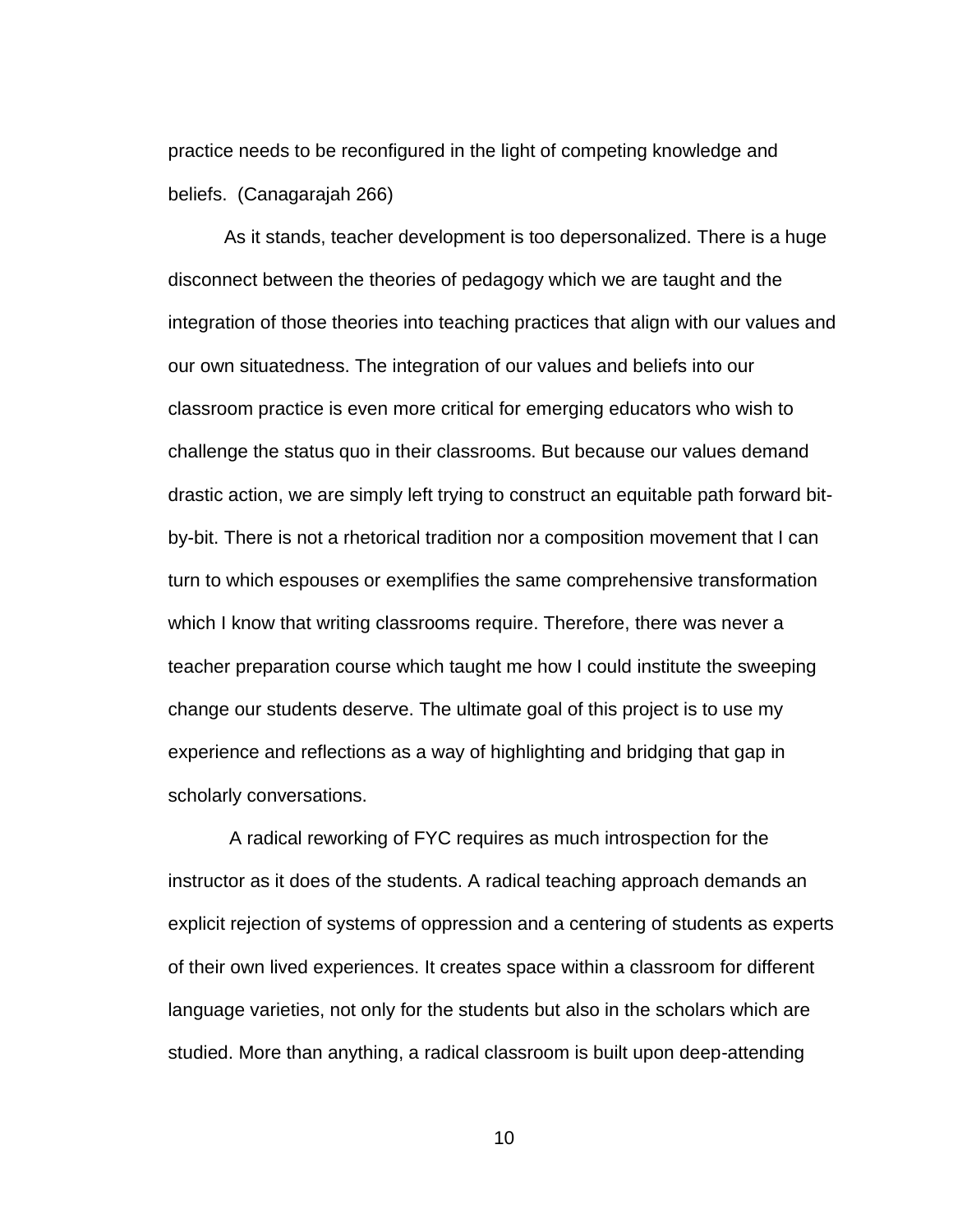and a commitment to providing students with the tools they need to critically examine their realities and fight injustices. This is an ambitious goal for any educator, especially an inexperienced one, but it is also a goal that our students cannot afford to continue to wait for. If we truly want to disrupt the status quo and transform our institutions; then the time is now, and the work must begin immediately.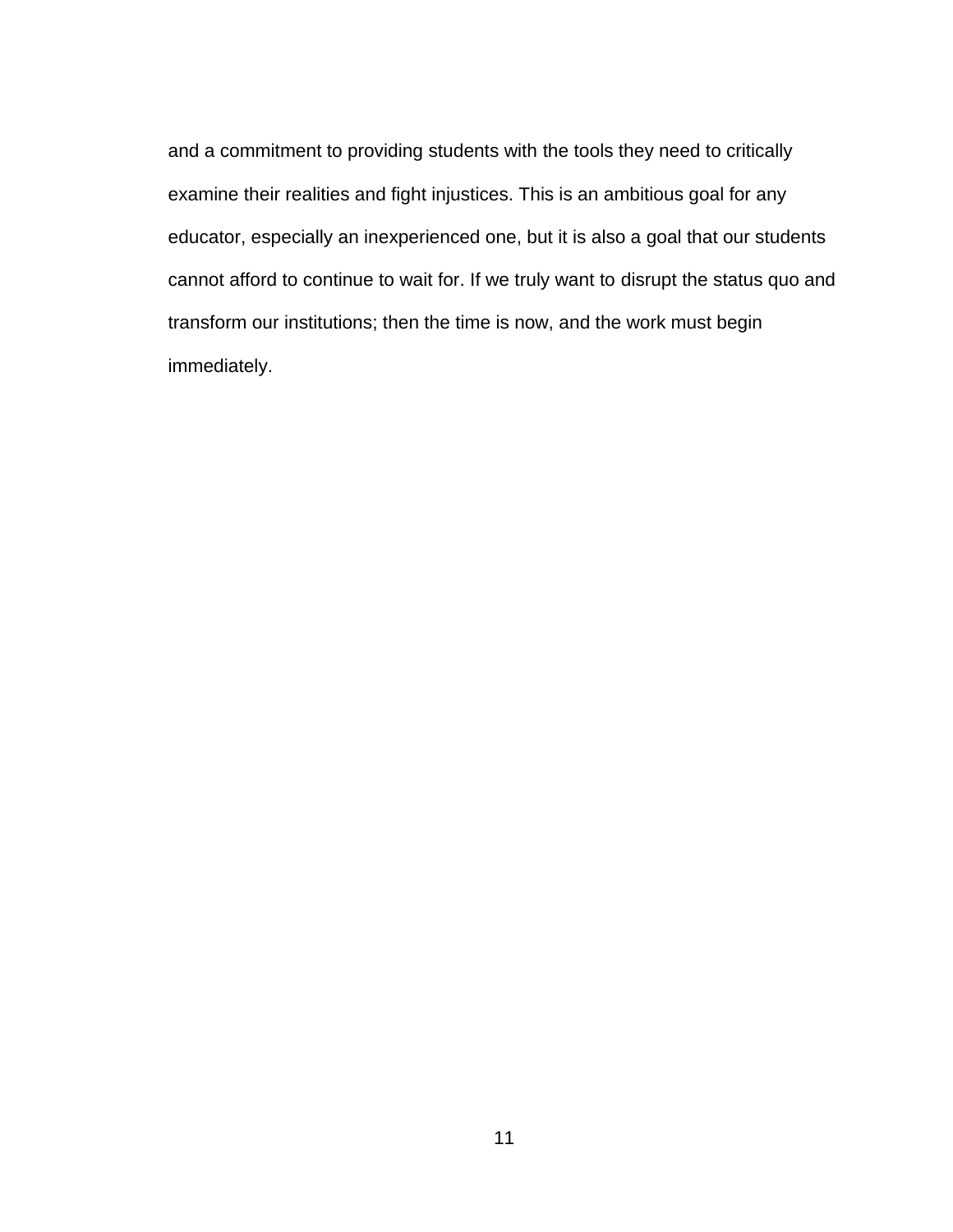#### CHAPTER ONE

### THEORETICAL FRAMEWORKS

<span id="page-21-0"></span>My own experiences with academia had shown me that there was still a considerable amount of work to do in order to create truly equitable classrooms. Throughout my graduate education, I had caught glimpses of practices and ideas that rang true to me, but I had yet to find an approach to pedagogy which was fully compatible with my values and overarching goals. There were various theorists that I admired but I had yet to piece them together in a way that didn't feel disjointed and fragmented. Laura Greenfield's Radical Writing Center Praxis: A Paradigm for Ethical Political Engagement did just that. Within this book, I found a framework which helped shape my pedagogy in a way that was congruent with my ideals. I used this framework to undergird my overall approach to teaching and to guide my objectives.

There is much research within the composition field about how traditional education is a vehicle for institutionalized oppression and of ways to disrupt current educational practices which uphold caustic hegemonic ideologies, (Baker- Bell, Jones, Stanbrough, and Everett, Rawls, Young, Ruiz, Inoue). This wealth of research has earned the composition field a reputation of being fairly liberal. Yet, rarely do these theories make their way into actual composition classrooms. All these grand visions seem to live only in theory, research, and books, not in concrete practice. Greenfield attributes that fact to the field's liberalism itself. Though Greenfield is writing about the writing center field in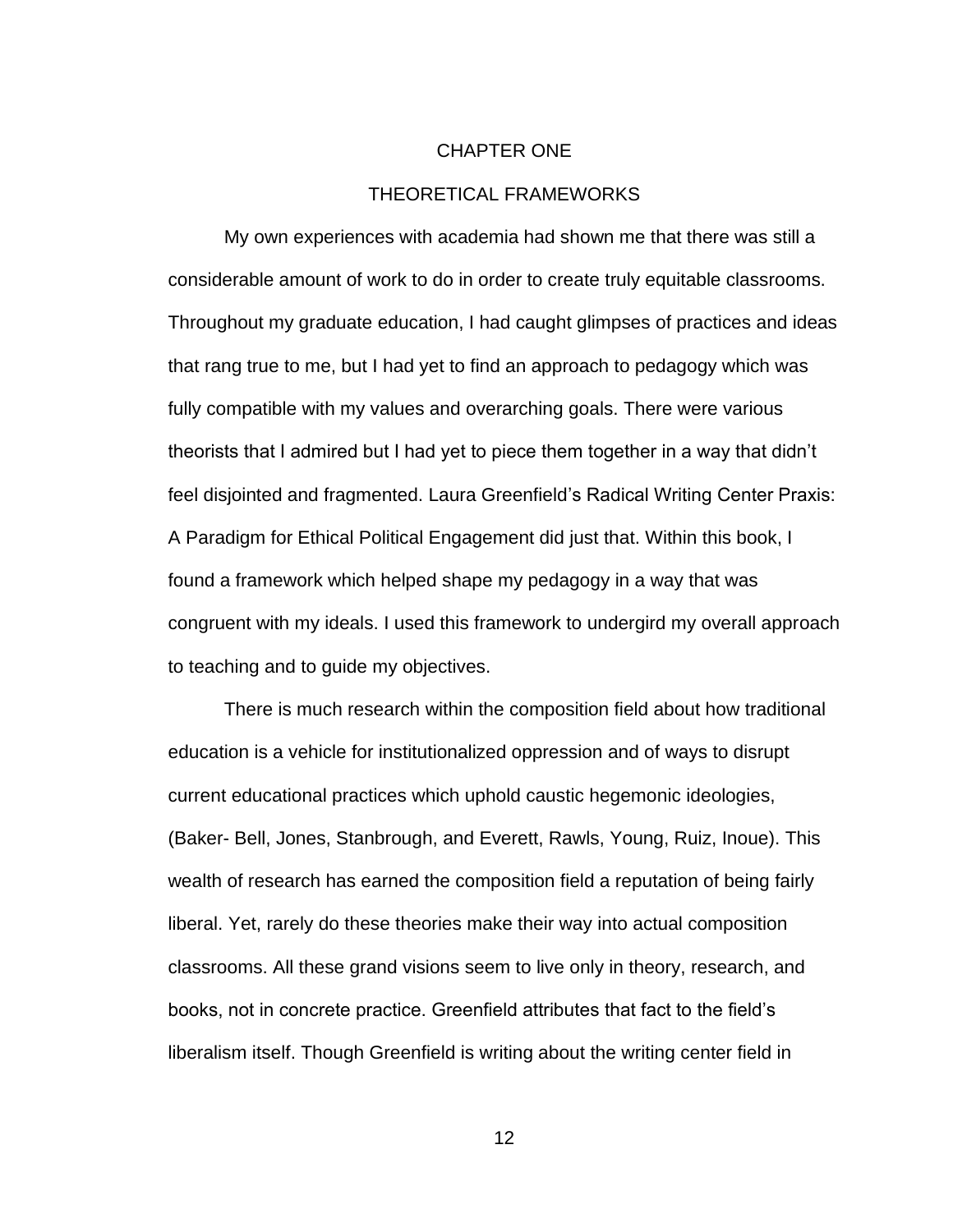particular, the radical framework that she presents as an alternative to the current liberal framework is not only relevant and applicable to the composition field, but it also holds tremendous transformative potential.

While many equate conservatism with the perpetuation of the status quo and see liberalism as the answer to that, Greenfield sees liberalism as a flawed framework more closely tied to conservatism than to actual liberatory practices. Greenfield describes liberalism as a "pedagogy of self-defense" which is affected by a lack of self-assurance. Greenfield explains that liberalism fails to be a strong enough political framework to create an activist paradigm because it is so concerned with what it isn't (it roundly rejects conservatism) that it falls short of being to explicitly name what it is. While liberalism rejects conservative binaries and the idea of a singular "Truth", that same liberal tendency to not believe in one truth makes it uncritical and unable to assert that which is false. In their rush to not be like conservatives, liberals accept everything as truth; "[r]ejecting a conservative belief in absolutism, liberals' valuing of relativism is upheld so vehemently it often comes at the cost of positive social change" (Greenfield 47). This means that while liberals encourage questioning of the conservative truth, they fail to provide concrete answers. This becomes especially problematic when in turn liberals are unable to denounce unethical positions as false and therefore do not meaningfully confront injustice.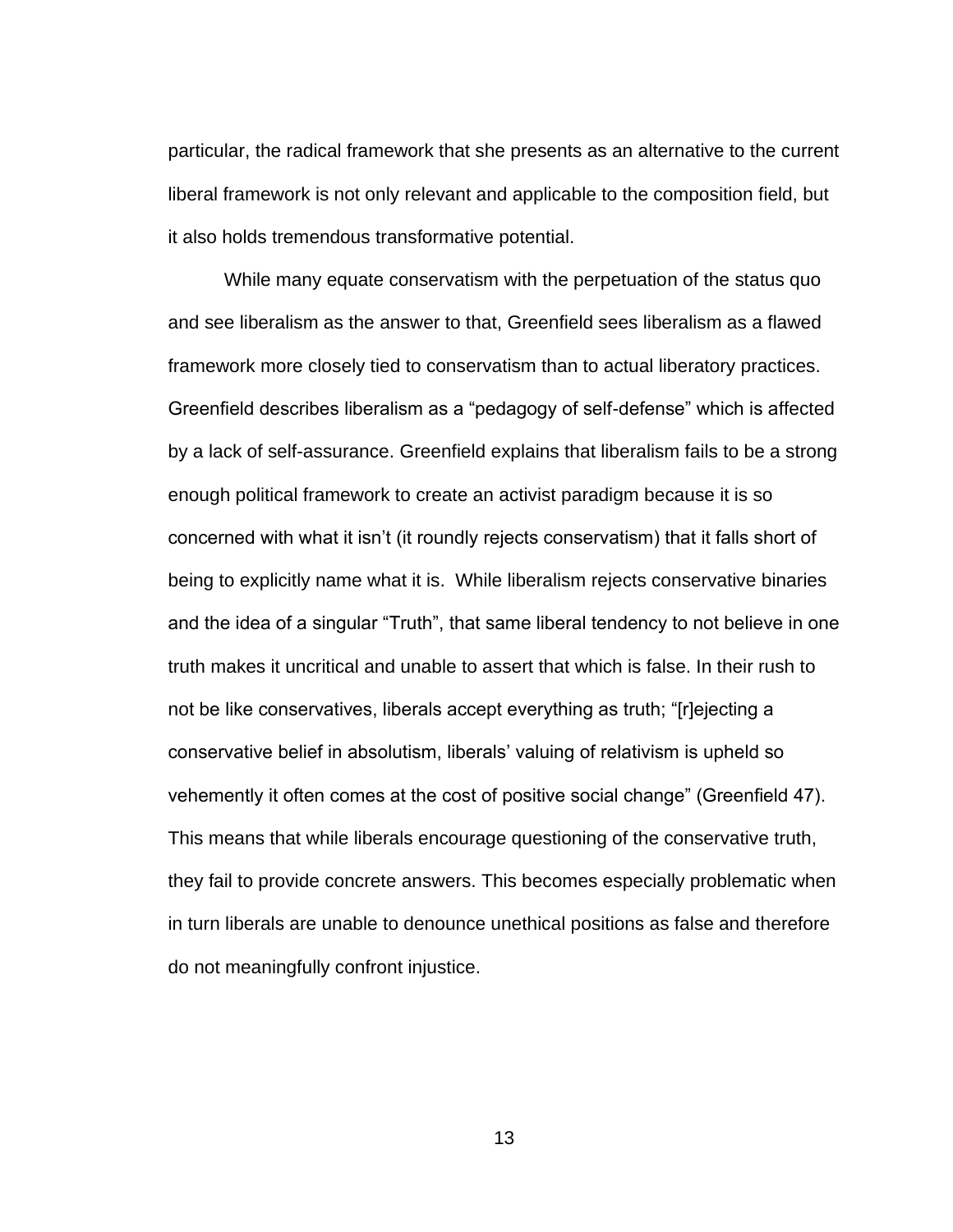Liberalism is also characterized by its suspicion of authority. Greenfield critiques this because in their overzealousness to not impose on personal freedoms, liberals are

[f]ailing to critically distinguish between imposition and engagement… liberal educators often retreat into practices of indifference. Indeed, some liberals fear any association with conservativism so severely they equate it with pure domination and therefore interpret the assertion of their own values as oppression (46).

Here again, liberal's fear of domination means that they are uncomfortable affirming their own ideals; vagueness then becomes inactivity. Because liberals are suspicious of authority, they are also suspicious of power. This suspicion follows even when confronted with their own power. Greenfield argues that although they feel guilty for having that power, people do not actually want to relinquish it so they will not engage in truly trying to dismantle it;

this liberal discomfort with power can lead privileged teachers and tutors to try to offer their students a voice while lacking a commitment to uncovering and working through the complexities of power dynamics in a way that would fundamentally change the system at large or threaten their own privilege with any tangible consequence (50).

This complicated relationship with power and authority means that liberalism will not use the power and authority they possess to do the work required to push for social justice. This unwillingness to be active agents of change means that their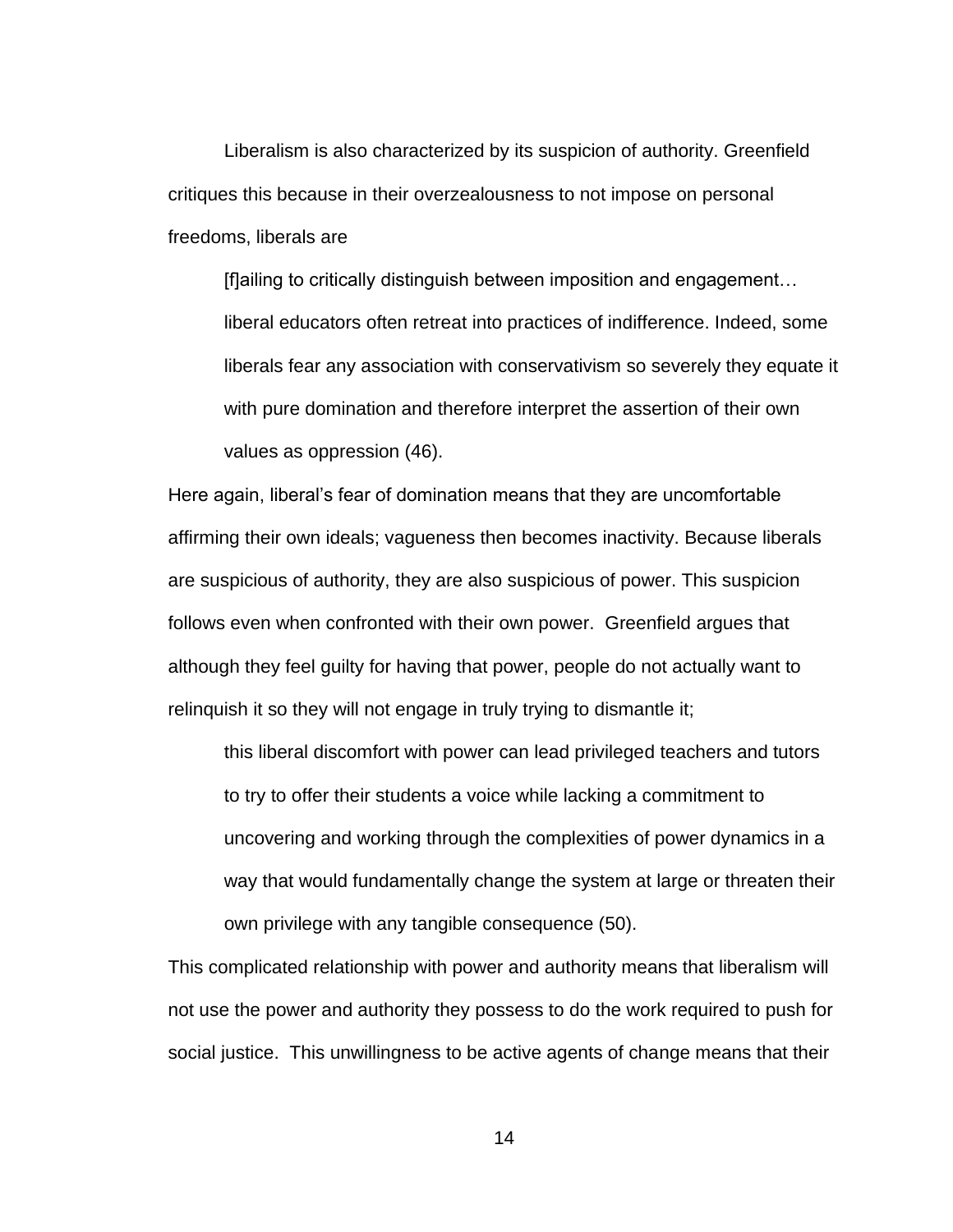commitment to transformation is superficial at best; "[t]rue solidarity is found only in the plenitude of this act of love, in its existentiality, in its practice. To affirm that men and women are persons and as persons should be free, and yet to do nothing tangible to make this affirmation a reality, is a farce" (Freire 50). A farce that maintains and reiterates the inequalities found within the university, becoming a closed, self-fulfilling system, just like conservatism. And just like in their conservative counterparts, the status quo remains unchallenged and unchanged in liberal classrooms.

Critics of conservatism claim that the maintenance of the status quo, which is so highly prized in that ideology, is really done in the service of capitalism. They term this "corporatizing the university" which converts the educational institution into an assembly line which creates workers to fit into existing systems. Greenfield uses Jonathan Neale's summary of this idea:

First, universities and schools justify the division of labour in the whole society . . . The second job universities do is to interpret the world and train new professionals in ways that will be useful to business and governments. The third job is to confuse people about reality in order to keep the capitalist system going (36).

By refusing to disrupt the status quo, liberal practices do what they proclaim to be against in theory; they also corporatize the university. It ultimately works to maintain the system. It creates students that fit into the current system, workers to fill positions, not because it believes the system is inherently good but rather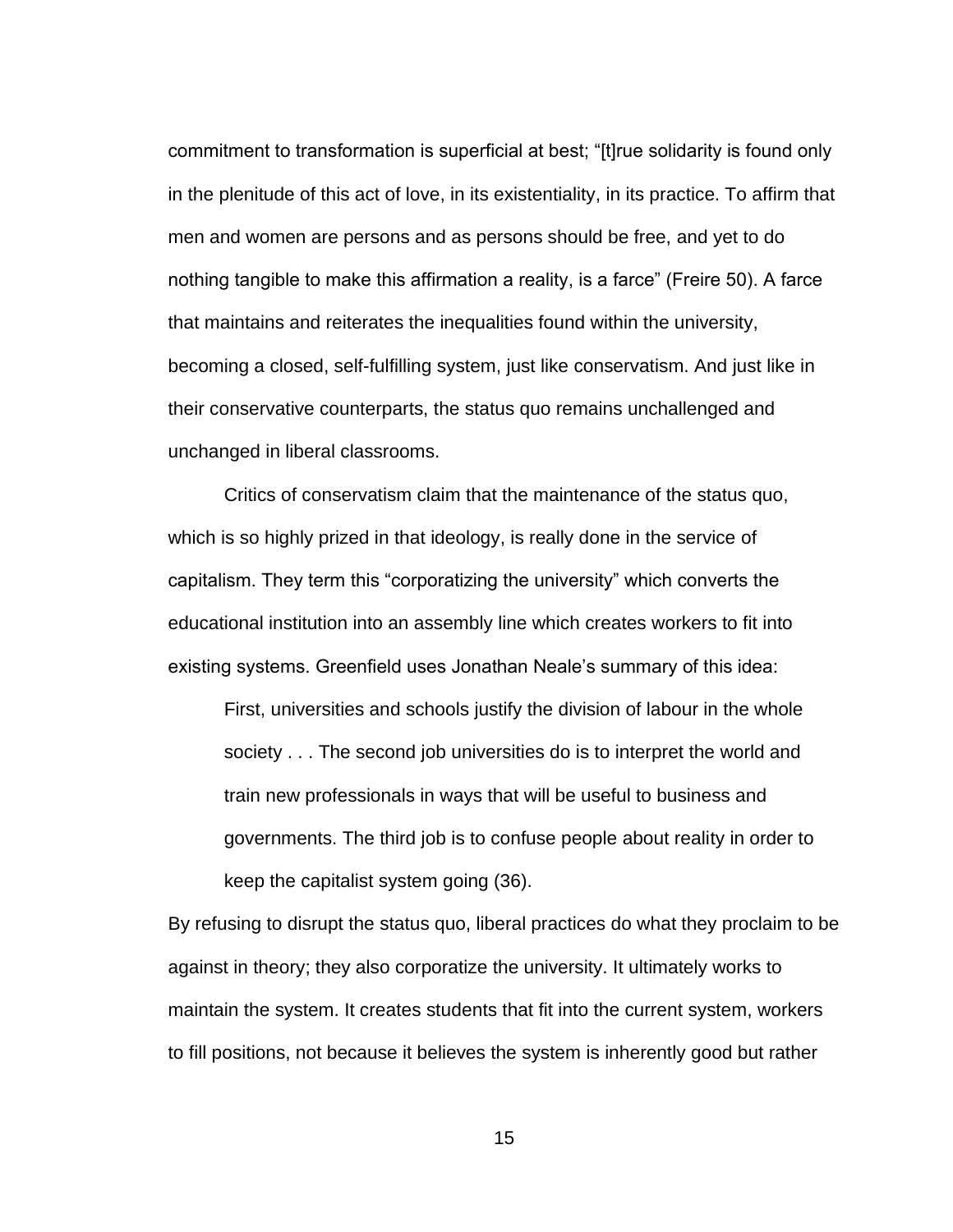because it fails to provide a concrete path toward change. Liberalism acknowledges systemic inequalities, yet considers them a "necessary evil" Yet, Inoue articulates the radical answer to this assertion; "[e]vil in any form is never necessary. We must stop saying that we have to teach this [way] because it's what students need to succeed tomorrow. They only need it because we keep teaching it!" (National Council of Teachers of English 36:43). Teachers who keep telling their students that fitting into an unfair system is "necessary" evil continue to reiterate that evil; they keep that evil alive.

Greenfield believes that the answer to the liberal problem of inaction can be found in a radical praxis framework. Greenfield constructs this framework by drawing on the work of radical theorists and educators such as Judith Butler, Henry Giroux, Paulo Freire, Ira Shor, Donaldo Macedo, Patricia Bizzell, bell hooks, Lucien Demaris, and Cedar Landsman, among others. This framework, Greenfield posits, is more capable than liberalism to bring about change because it presents concrete ways forward. Radicalism, as Greenfield explains, is made up of three basic tenets. The first of which is that truth is a human construction. Greenfield explains that everything consists in ideologies because "every value, interpretation, conclusion, and social state exists because a human held that value, a human reasoned through that interpretation, a human drew that conclusion, a human built that state" (54). It then follows that there is no truth outside of what a human has deemed to be true because every belief is mediated by human experience. This is an important concept because it then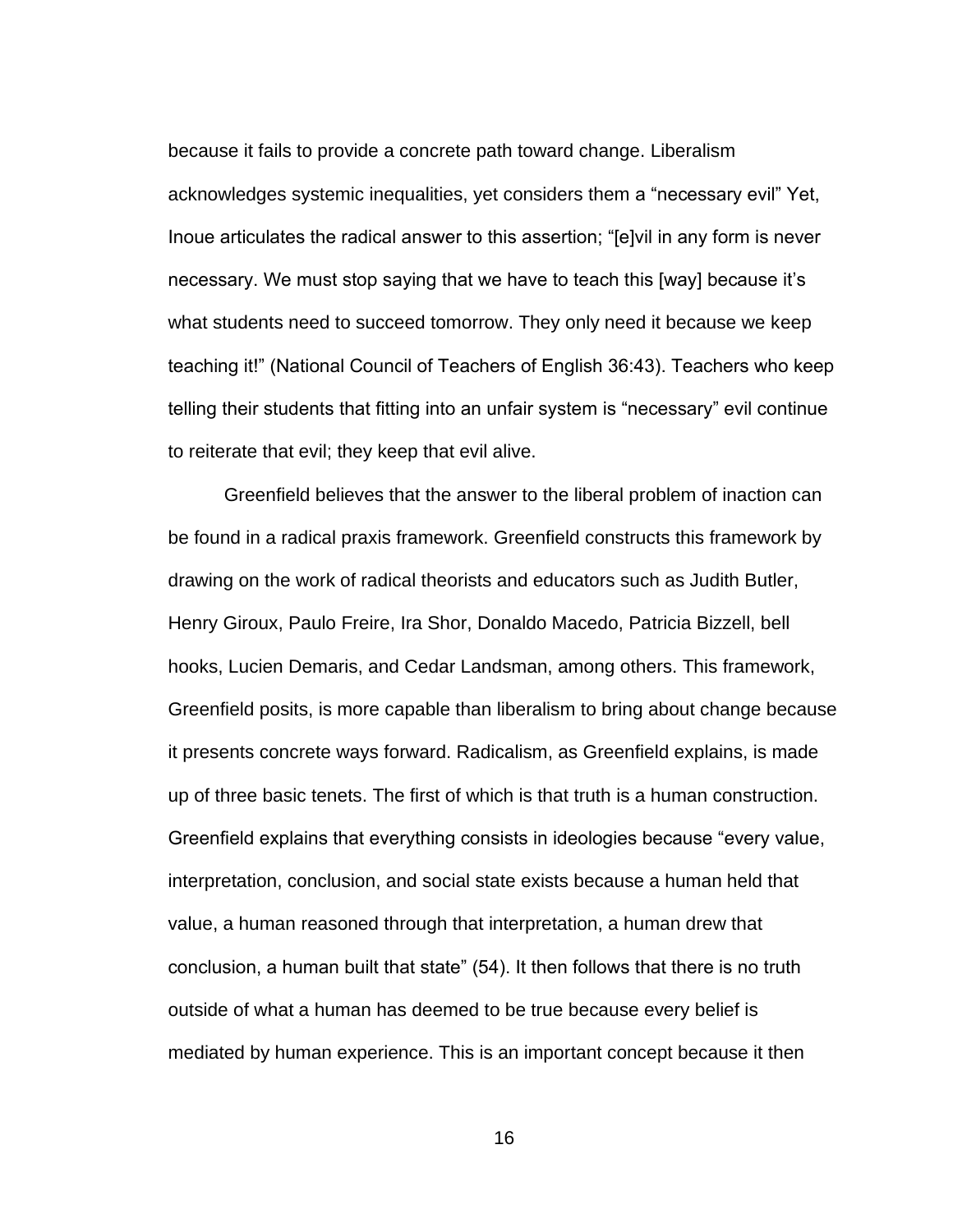highlights the impossibility of neutrality in any position. This creates the need for radicalism to continuously name and deconstruct its own assumptions of truth in order to engage in its own vision. This is one of the biggest departures of radicalism from liberalism: radicalism is assertive in explicitly naming its own "ethics, comfortable with irresolution, and committed to reflective positive change making" (55). While, Greenfield states, liberalism's failure to explicitly name its own ethics cause it to experience an existential crisis that leads to pessimism, which in turn leads to anxieties and inactivity, radicalism differs in that it accepts that despite all "good intentions", as people, our thinking/behaviors will sometimes be flawed. That is accepted yet is not seen as a reason to despair. The radical answer to that contradiction is being "soft on people, tough on systems" (55); all should continuously rethink and question our own beliefs while being understanding of human limitations, even as we strive to destroy systems of oppression. Just as people are not perfect, radicalism acknowledges that there is not one perfect right way to seek change. In fact, Greenfield shows less concern with people fully identifying with radicalism as with the study of systemic oppression as something man-made, not inevitable or intrinsic. These systems are in place because of human ideologies and human interventions. Consequently, these man-made systems can be un-made by humans. "Radicalization involves increased commitment to the position one has chosen, and thus ever greater engagement in the effort to transform concrete, objective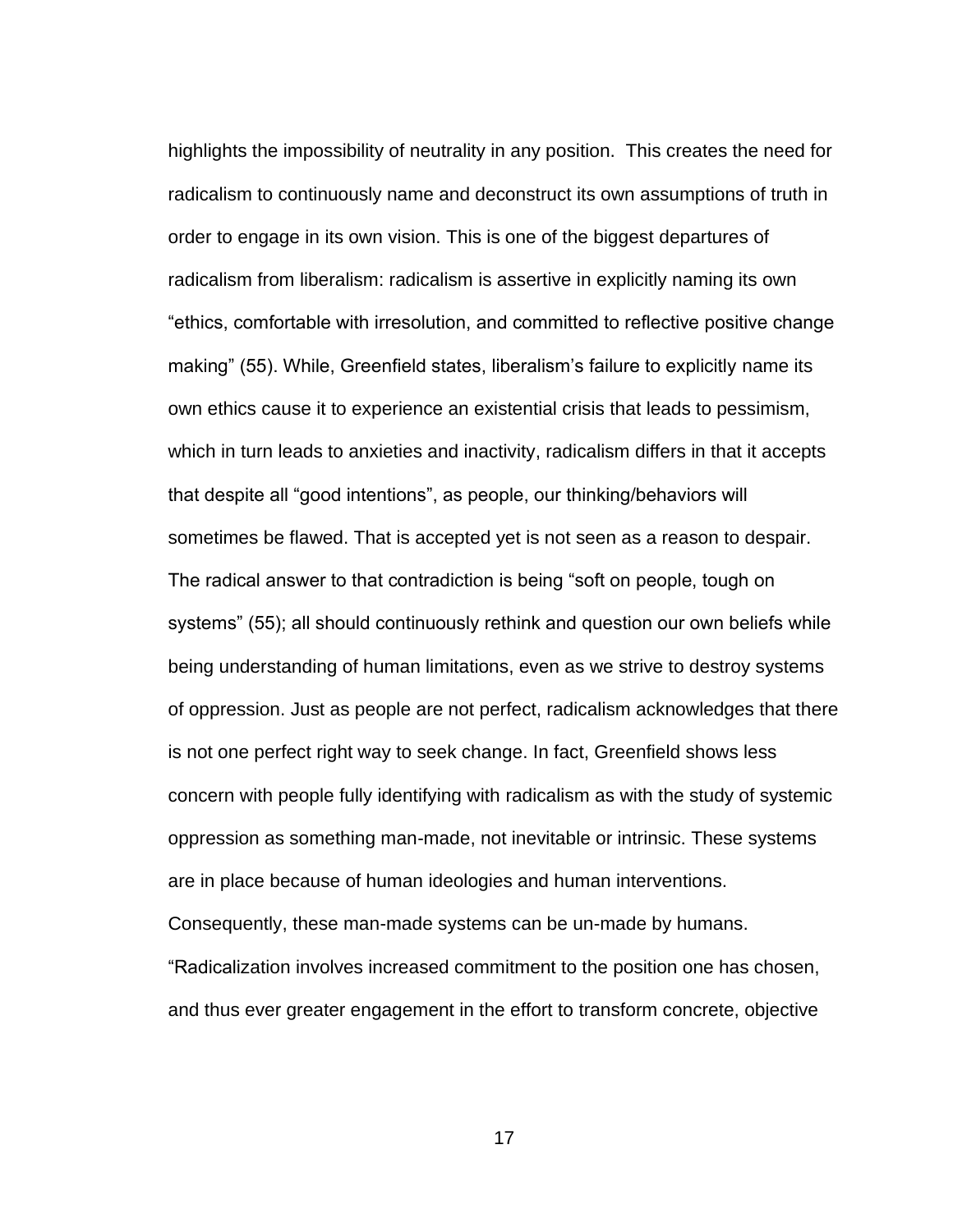reality" (Freire 37). This forces subscribers to this ideology to reject pessimism and instead be compelled to do their part to deconstruct systems of oppression.

A second foundational belief of radicalism is that power is neither good nor bad; it cannot be possessed but rather is exercised. If exercised negatively, it can suppress/oppress, but when used in a positive manner, it can be productive and transformative. In this view, power is not the contrary of freedom but rather can produce freedom. This view of power calls people with power to use it to seek justice by "taking risks, making use of their platforms, lifting up silenced voices, changing structures, listening and revising their own practices, holding other privileged people and structures accountable, and channeling their resources" (59). This view can resolve liberalism's guilt over power by reminding them their power does not need to be negated nor destroyed but rather put to good use. They are free to preserve their power, provided they enact it to strive for justice. Another important consequence of viewing power as having the ability to act is that anyone, even the most marginalized, can exercise it. Resistance can be enacted by any person, not only those in a formal position of power (i.e., the president, the boss, or the teacher). While it is recognized that everyone can act in the face of oppression, it is also acknowledged that no one can change entire systems alone. Resistance will look different to every person, but everyone can contribute to a collective resistance which can be transformative. The goal of this praxis is to encourage resistance, not seek liberation from all power. This was one of the most salient points of this framework: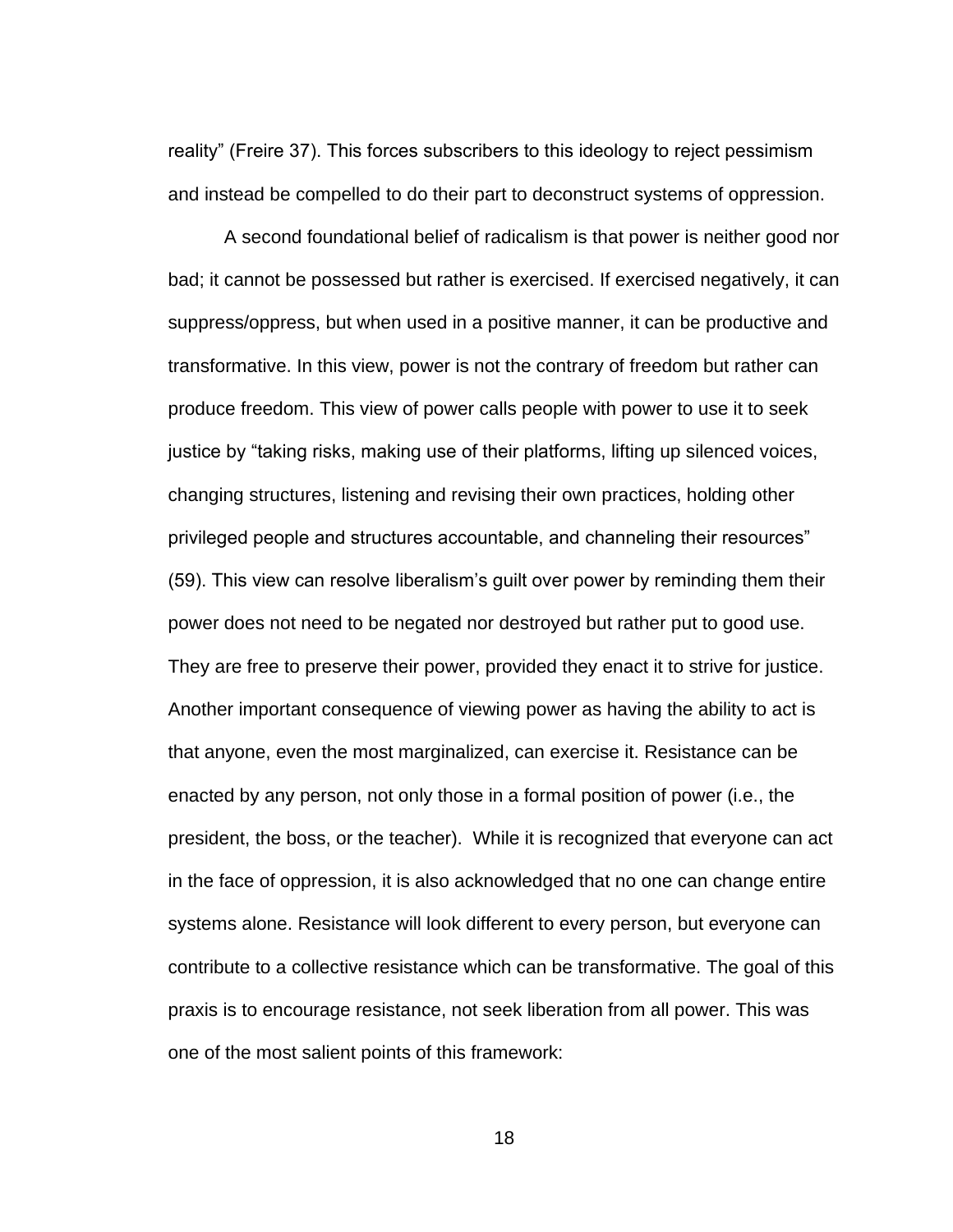Although critics tend to misunderstand the radical project as desiring an unrealistic utopia, radicals instead do not map out an idealized state. Freire explains most aptly that the

"fight is not . . . for a democratic society so perfect it suppresses sexism, racism, and class exploitation once and for all. The fight is for the creation of a society capable of defending itself by punishing with justice and rigor the perpetrators of abuse; it is for a civil society capable of speaking, protesting, and fighting for justice" (Greenfield 58).

This belief is fundamental to adopting the praxis of justice and hope that Greenfield presents. It creates a concrete goal, not a utopia, which fuels hope in its attainability.

The third, and final, principle of radicalism that Greenfield explains is its belief that authority resides not in a person or an institution but in ethically engaged praxis, or reflective action. Reflective action is described as critical and "purposeful, informed, measured, and contextualized rather than naïve and idealistic" (Greenfield 65). This action is birthed through a critical dialogue that centers the person being affected, their perspective and their chosen methods of resistance. Radicalism does not claim a one-size-fits-all mode of resistance but rather understands that resistance must be tailored to the individual and their talents, needs, and/or goals. Greenfield emphasizes that radicalism does not even claim to know what the outcome should look like, as long as those affected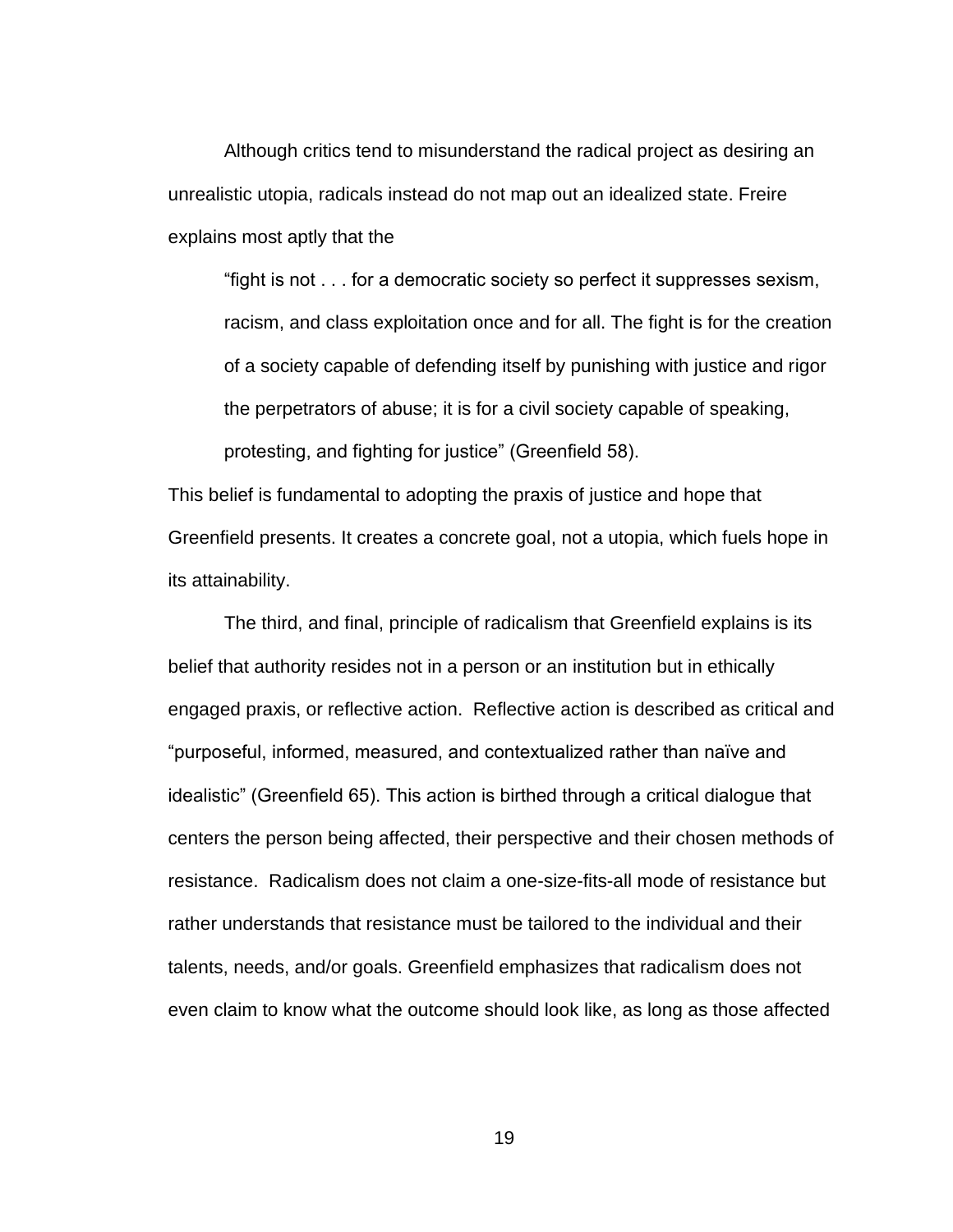critically understand their realities then the way forward is entirely situational and must be chosen by them.

A composition classroom undergirded by radical ideology would apply the previously presented tenets and use them to create a site of struggle. Because "[r]adicalism… is rooted in hopeful action in resistance to systems of oppression and in service of creating a just and peaceful world" (Greenfield 18), the acceptance of radicalism as a foundational framework for pedagogy would fundamentally change various aspects of a classroom. Building a First Year Composition (FYC) course upon this framework demands a deeply critical pedagogy. A radical FYC course would create opportunities for dialogue with students which would help them analyze how power and oppression are working in their lives. This examination of oppression must reveal to students that "[t]o no longer be prey to [oppression's] force, one must emerge from it and turn upon it. This can be done only by means of the praxis: reflection and action upon the world in order to transform it" (Freire 51). A Freirean problem-posing education enacts a perpetually reiterative process of listening to the community (both inside and outside of the classroom), identifying problems or issues, then dialoguing with student to name the problem and what a possible path of resistance. This last step is the praxis that Greenfield's framework demands. It is what transforms liberal pessimism into radical hope.

One system of oppression that FYC is particularly well-equipped to combat is linguistic prejudice. Though ironically, in its conservative iteration, it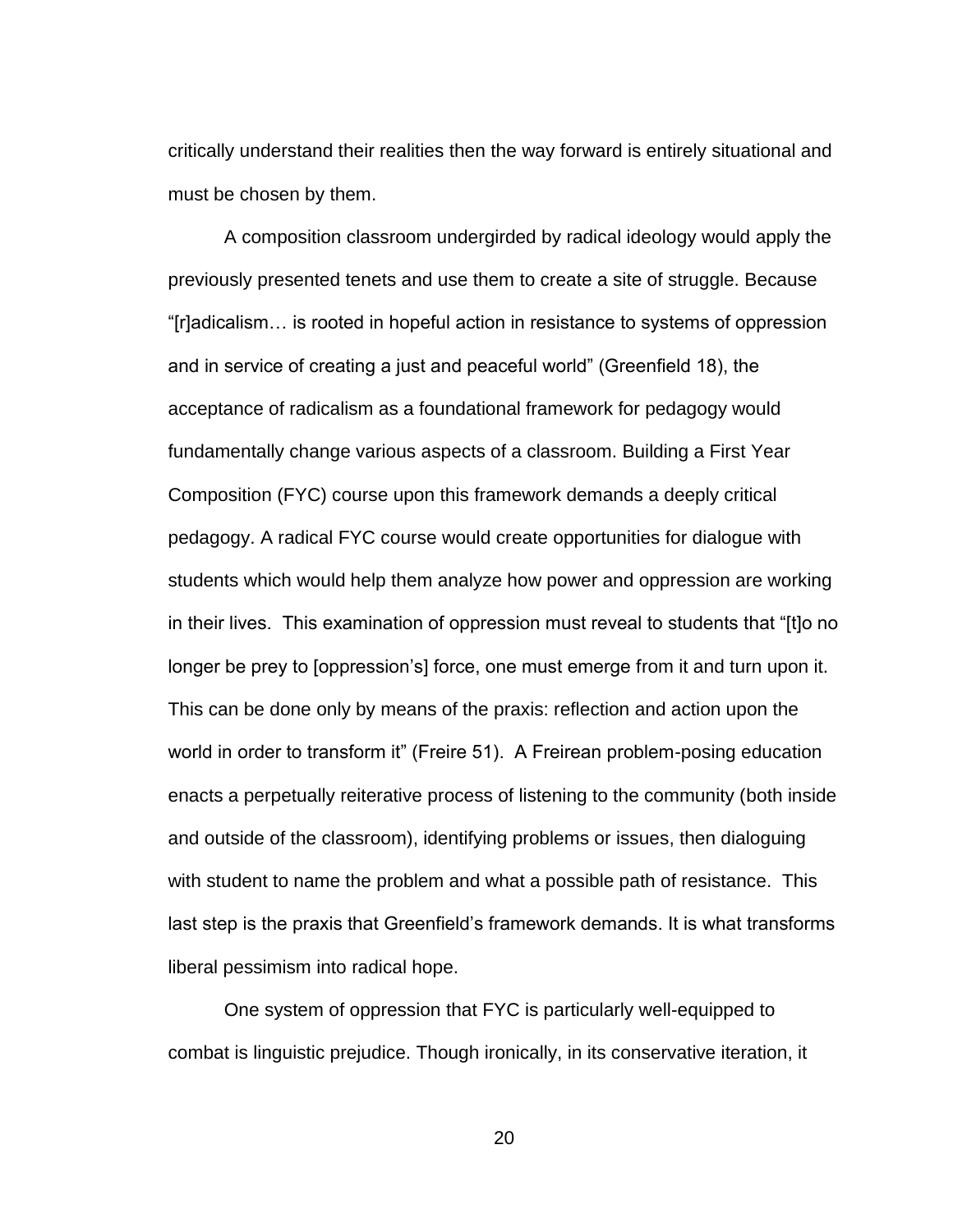often serves as a site and mechanism for the propagation of linguistic prejudice. It is well-trotted ground that this type of prejudice serves as a vehicle for systemic racism, especially in educational institutions (Royster, Poe and Inoue, Baca, Ruiz, Smitherman and Villanueva, Greenfield and Rowan, Young, Condon and Young, Matsuda, Beavers at al). In the words of Anzaldua, "ethnic identity is twin skin to linguistic identity- I am my language. Until I can take pride in my language, I cannot take pride in myself" (13). Language and ethnic identity are so inextricably linked that the denigration of an ethnicity's language is truly a denigration of the ethnicity itself; it is the last form of explicit racism that is still widely accepted within the public sphere. It operates covertly, disguised as "academic standards", often even eliding its classification as racism. Even the overt naming of this as a form of racism becomes "topo non grata" (Villanueva 4); an awkward stance that many shy away from or are too intimidated to espouse. Yet the unwillingness of writing teachers to call out this racism does not lessen its affects, "[b]ehind it there is a material reality" (Villanueva 18) that students are left to contend with alone. As anti-racist scholar Ibram X Kendi states, "there is no neutrality in the racism struggle... One either allows racial inequities to persevere, as a racist, or confronts racial inequities, as an antiracist. There is no in-between safe space of 'not racist'" (Kendi 9). Not challenging racism does not make it go away; it perpetuates it. There is no side-stepping or eliding racism; it is either directly confronted or engaged in (thus directly endorsed).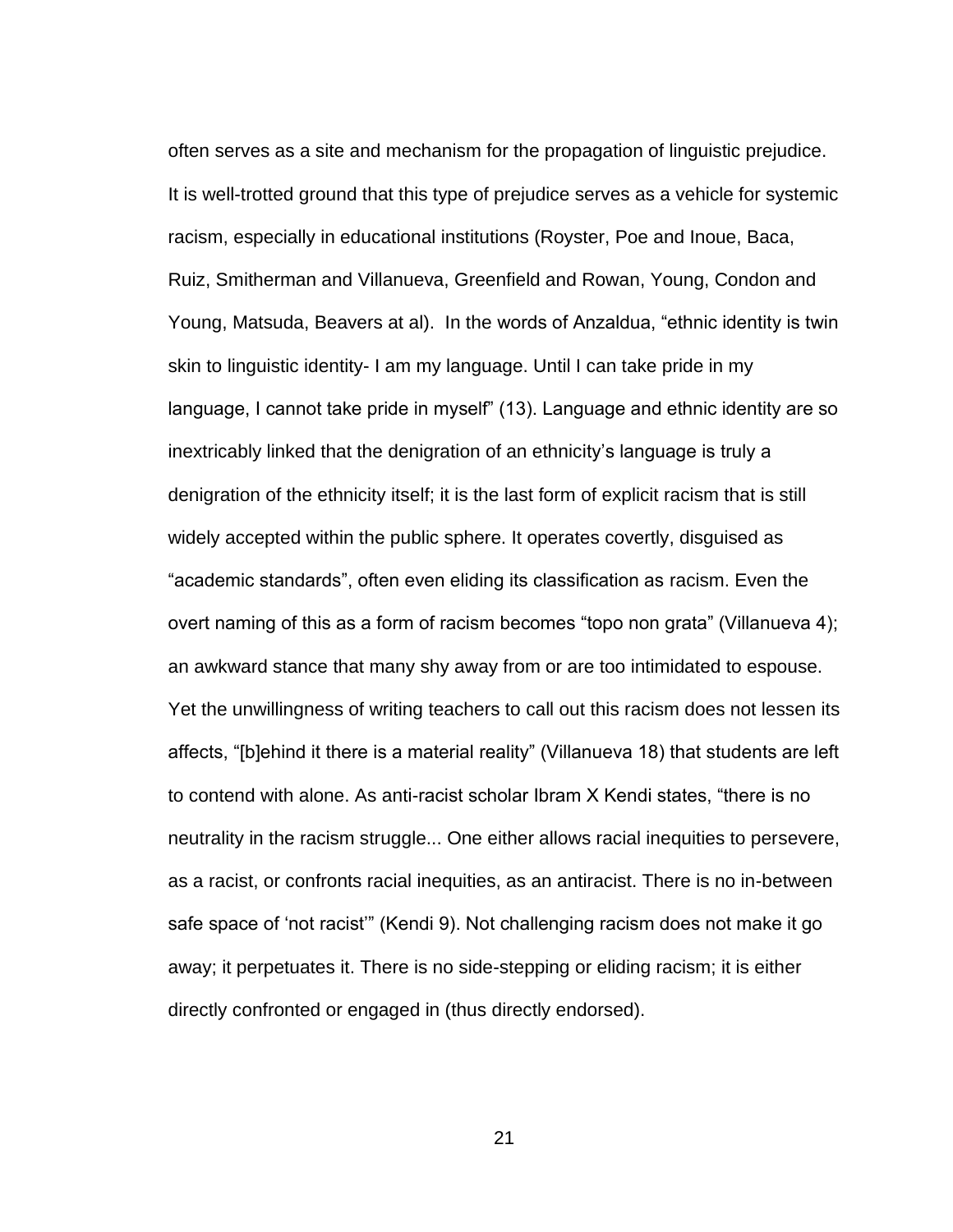Conversely, for those educators that do name this oppression (i.e. Villanueva's "new racism" or Inoue's "white language supremacy"), it becomes imperative to implement a pedagogy which confronts it "by teaching about racism and by developing pedagogical approaches that enact and model antiracist engagement…" (Condon and Young 10). Antiracist classrooms dismantle linguistic oppression by examining the dominant language ideologies of schooling, language standards, the classroom's politics and probing the racist ideologies behind them all. In designing a radical/antiracist FYC, it is necessary to adapt "[s]ocially just goals for First-Year Composition courses… that help students see the resourcefulness and rhetorical value of all their language habits" (Beavers at al 1). Subsequently, antiracism work is "twin-skin" to linguistic justice; one necessarily follows the other, especially for writing teachers.

Another reason that the composition field is well-equipped to confront linguistic oppression is its positionality within the university. FYC is one of the few classes that the entire student population must take, regardless of major. This means that all students at some point or another must set foot inside a composition classroom. As this requirement seems unlikely to end in the foreseeable future, that constraint should be leveraged to create a site of radical transformation. If those classrooms are radical ones, this has the potential to change the way that the ENTIRE student body thinks about language and the politics that surround it. In addition to challenging the internalized racism/linguistic prejudice that many students of color bring with them to FYC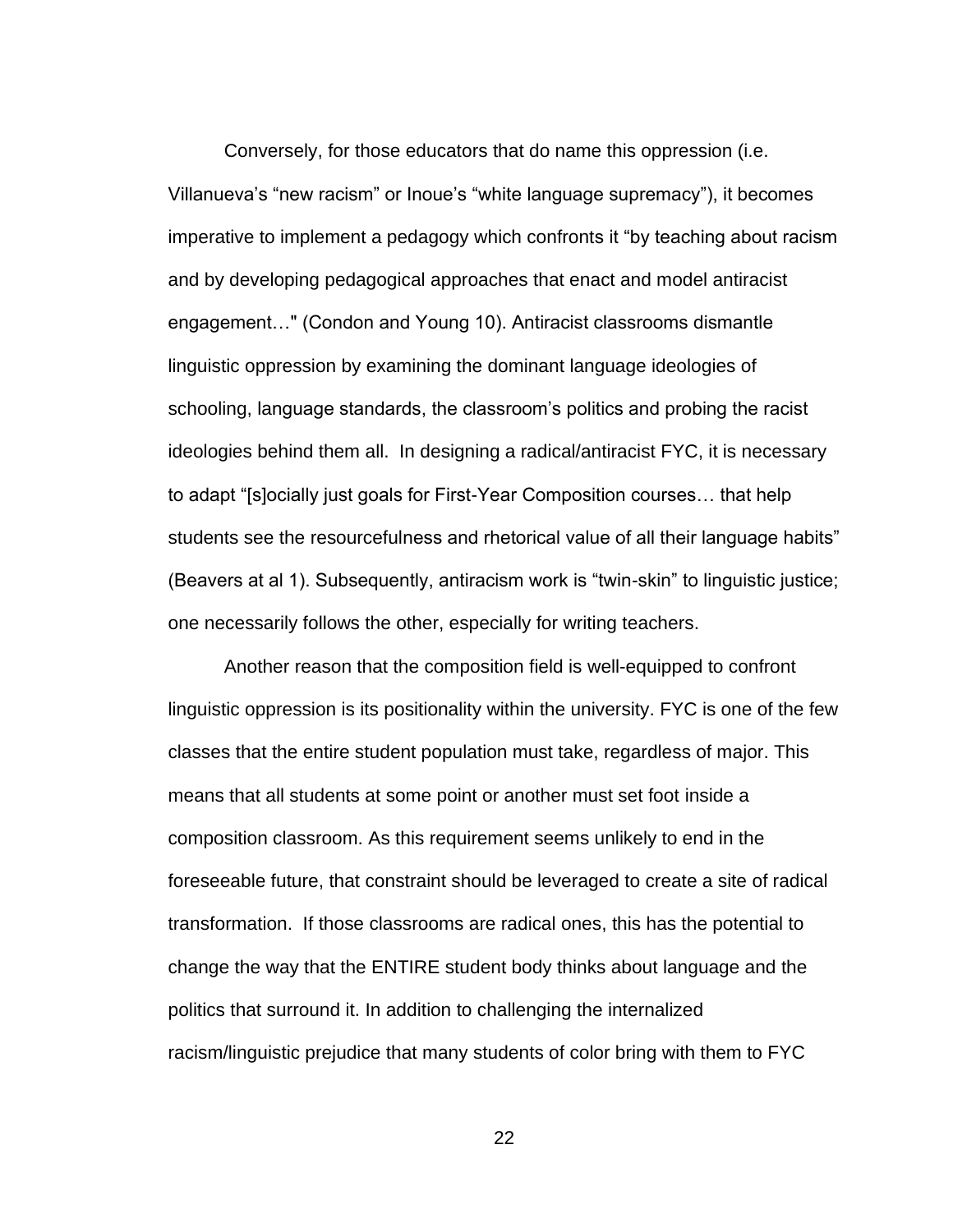classes, this approach also has the potential to change the way that future doctors, mathematicians, scientists, teachers, corporate bosses/supervisors, and countless others react when they come across other language varieties. While we must never underestimate student agency nor assume that students will "convert" to our way of thinking- even just the potential to make one future professional critically examine their attitude toward different language varieties (and the bodies that are inescapably attached to them), is world-changing. While composition might not "save the world" (Bizzell), it does have the potential to change many worlds; the worlds of the people that our future professionals will interact with. That world will contain one less racist encounter, one less door shut to them because of racism, one less racial wound. If that doesn't mean much to you; you must have never found yourself at the receiving end of one.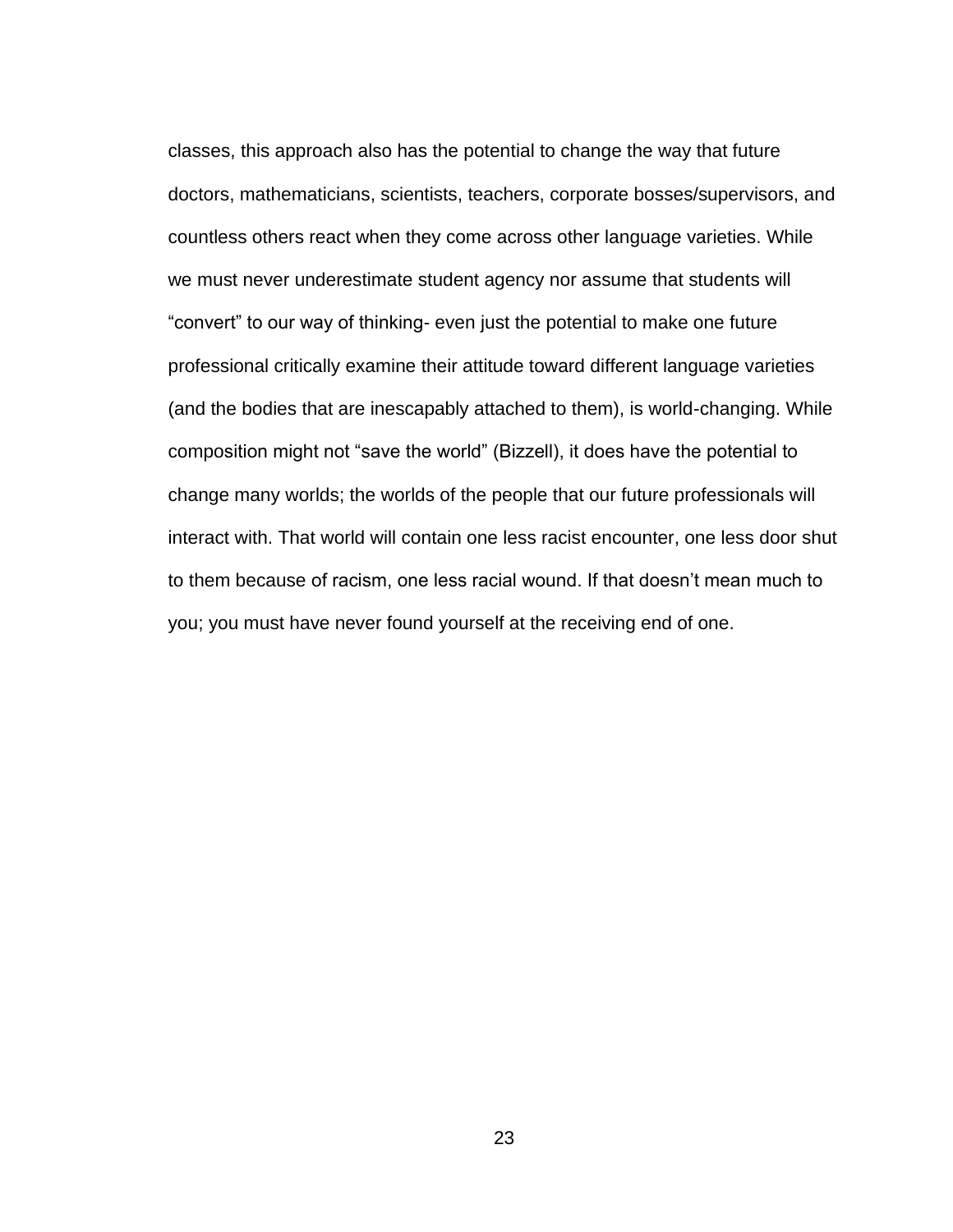#### CHAPTER TWO

### <span id="page-33-0"></span>LINGUISTIC INTEGRATION AND LANGUAGE POLICIES

I can honestly say that I did not entirely appreciate my language until I took a linguistics class. That is not to say that I wasn't proud of it before then. I had actually done poetry, spoken word and other forms of creative writing in my early twenties that had taught me that there was power in my voice, in the language I used. Yet it was a defiant pride, a reaction to an attack; "you don't like it? Too bad!" It wasn't grounded in reflection or knowledge; it simply was a mutinous cry in the dark. Linguistics gifted me with the ability to fully embrace my language because I learned to understand it intellectually and not just viscerally and love it all the more because of that.

It is widely accepted within linguistics that all dialects are linguistically equal and have the same expressive power (see Horner et al and Young). It is also a linguistic fact that there is no such thing as one correct or "standard" English; everyone speaks a dialect, no one commands a "pure" English. While all these are widely accepted facts within the fields of linguistics and composition/rhetoric, they are concurrently disputed by the general population. They are not accepted as fact and most students, especially in college and higher education, continue to strive to "perfect" their language. This rejection of linguistic truisms is likely a result of the fact that most college students have no contact with linguistic material whatsoever.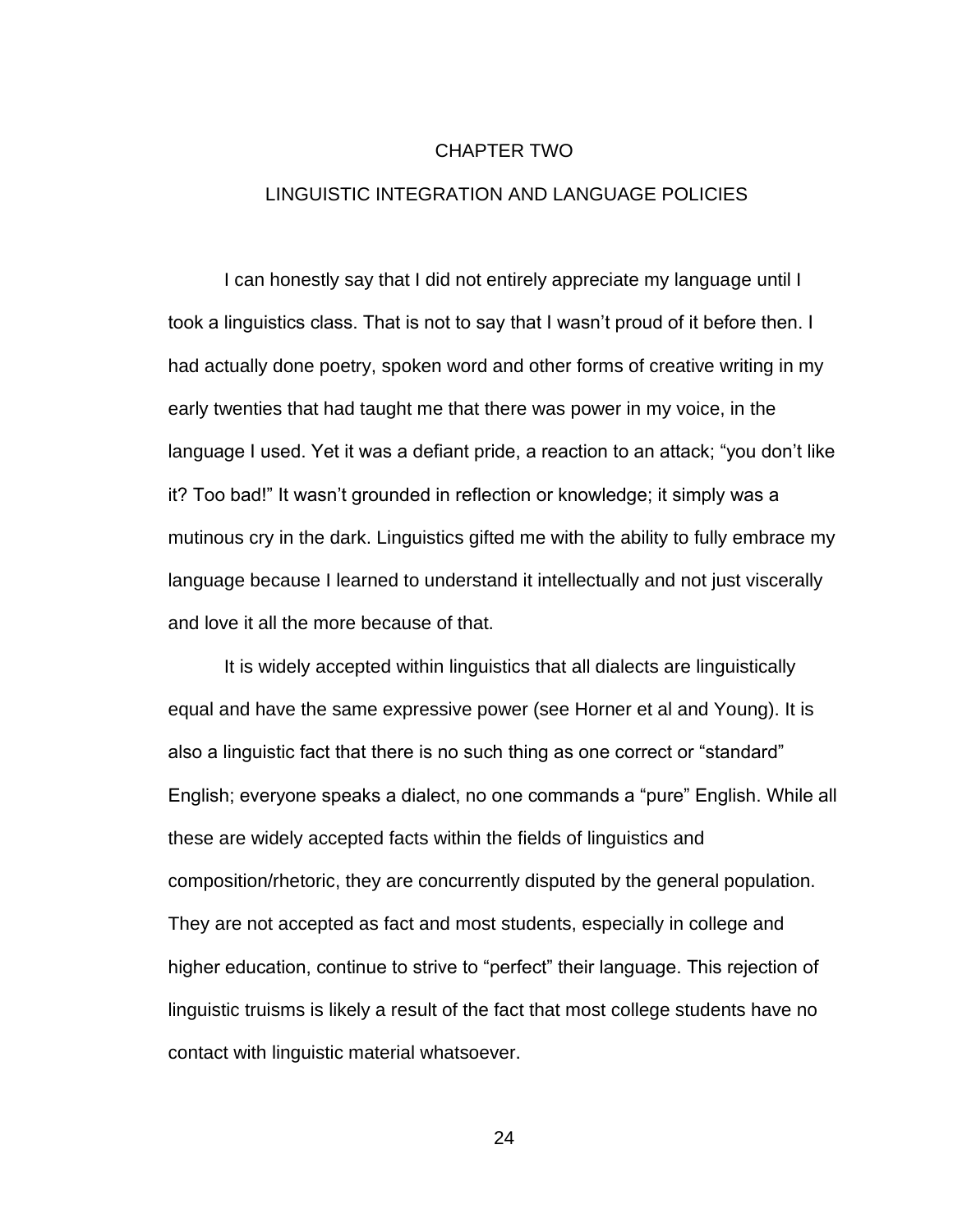Linguistics is considered an upper division subject matter, meaning that only students majoring in English (or linguistics itself) are ever exposed to it and even so, in the latter half of their college careers. This means that the vast majority of all students have no training whatsoever in a subject matter that could potentially help them embrace their own language varieties and use them to combat linguistic prejudice. I sought to change that in my classroom. My goal was to introduce vital linguistic concepts that could work to free my students from erroneous linguistic constraints, validate student voices (especially those that come from a linguistic minority background) and push the entire institution towards embracing practices which seek linguistic equity into my own FYC course.

The necessity of spreading linguistic knowledge is an idea that has been affirmed by numerous scholars. In "Dismantling 'The Master's Tools': Moving Students' Rights to Their Own Language from Theory to Practice", Anne H Charity Hudley and Christine Mallinson, using a theoretical framework based on ideas by Audre Lorde and Martin Luther King Jr, explain how language, specifically linguistics, can be used as an instrument for social justice. The authors see the integration of this subject matter as a tool to transform academic institutions into inclusive places for students, especially students of color;

[a] growing body of linguistic research shows that valuing student diversity—along racial/ethnic, cultural, and linguistic lines—can help promote student confidence and sense of academic belonging … Promoting academic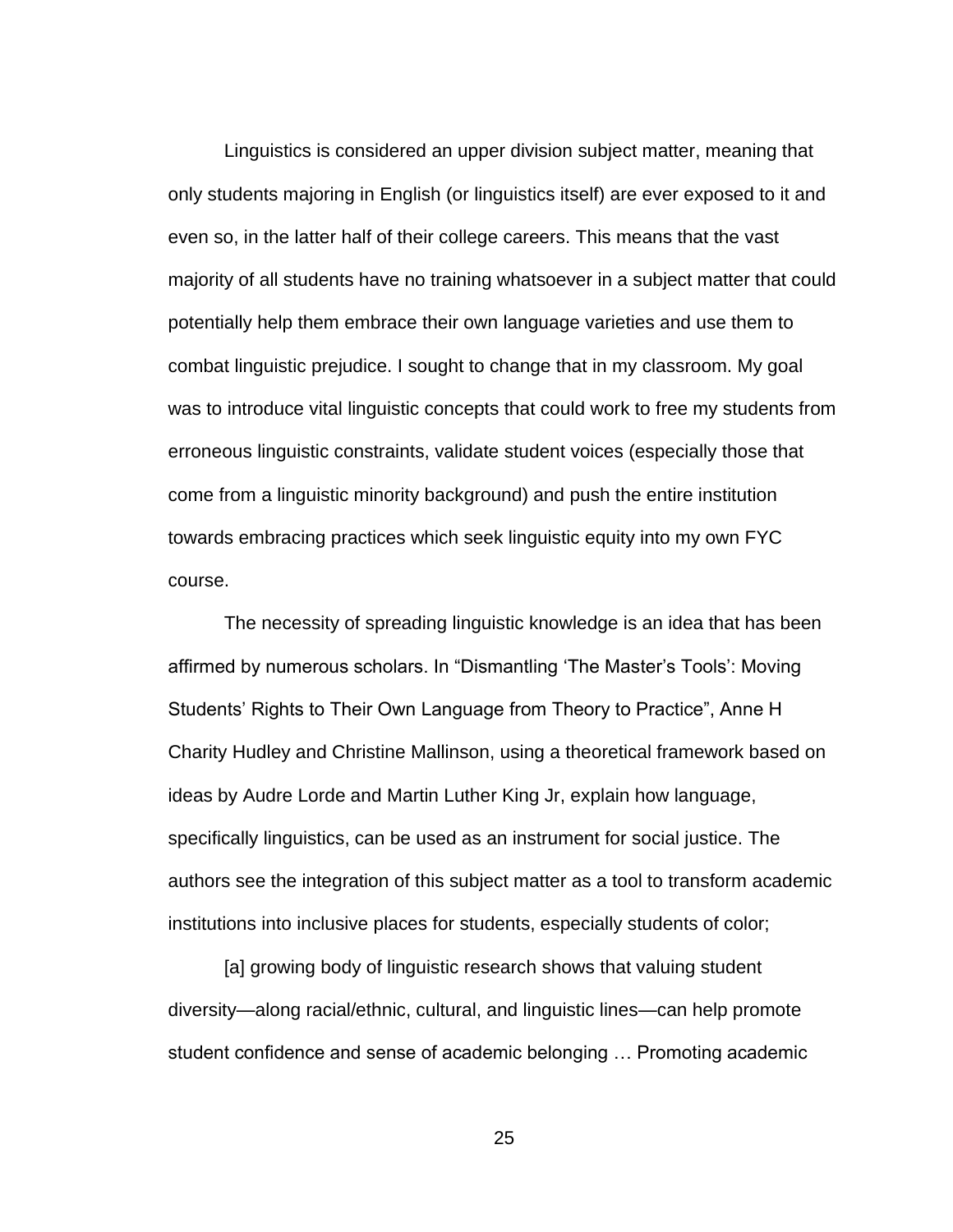belonging means that we must ensure that courses about language (whether in linguistics programs or in related majors) are situated in the curriculum in such a way as to make them accessible to and inclusive of students of various races" (Hudley and Mallinson 525).

The dissemination of linguistic material has the potential to transform our relationship with our own language and also how we react to the languages of those around us. If that dissemination begins in a FYC course, it would be accessible to a considerably wider range of students than those who traditionally come in contact with the field of linguistics.

I began the process of integrating linguistic material into my FYC course by examining my motivating factors. By reiterating to myself that linguistic equality is vital to combating systemic racism, I not only identified my driving force but also articulated my ultimate goal. In "The 'Standard English' Fairy Tale: A Rhetorical Analysis of Racist Pedagogies And Commonplace Assumptions About Language Diversity" Greenfield concludes that the reason that most nonlinguists cannot recognize the validity of certain linguistic truisms is racism- veiled as language disparagement. Greenfield supports her argument by highlighting the fact that the language varieties that are most demonized are those that have been historically used by people of color to push back against racial oppression. Greenfield provides examples of the systematicity, expressive power and congruence of such language varieties (Ebonics, Hawaiian Creole) and concludes that "it is not the language which causes listeners to make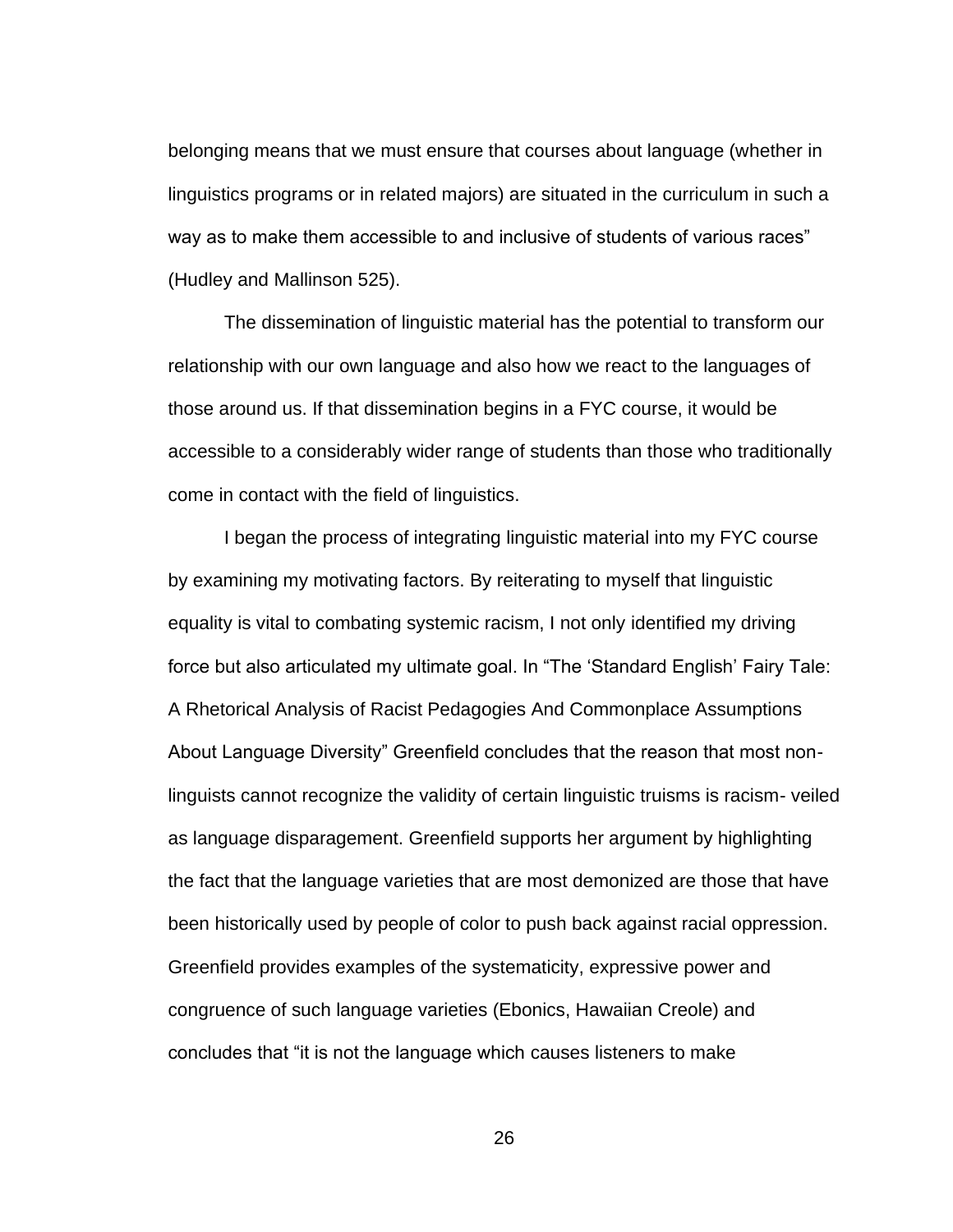assumptions about the speaker, but the attitudes held by the listeners towards the speaker that cause them to extend that attitude towards the speaker's language" (50) (emphasis in the original). It is not the dialect that is being put down but rather the speakers (usually of color) as represented by their dialects. This information stood out to me as imperative for my students to know because I assumed that by exposing how racism hides behind language disparagement, students would understand why we were even talking about linguistics in a writing class. I have always felt that students are more open to material if they understand the driving motivation behind it.

Beyond underscoring the racist attitudes behind language discrimination, Greenfield's text also exposes another myth that I found crucial to disrupt: the myth that "Standard English" exists at all. Greenfield calls the assumption that "Standard English" exists a false premise as she contends that it is not an identifiable dialect with set features. Rather, "Standard English" is qualified by what it isn't; any variety of English which is not linked to communities of color. Greenfield proposes that "standard English" would most accurately be termed standardized Englishes, which is more in line with its true meaning as instead of one dialect it encompasses all the ways of speaking (and writing) by privileged white people.

While I recognized that exposing linguistic prejudice as thinly veiled racism and disproving the myth of "Standard English" were two of the principal lessons I sought to impart, I knew that linguistic justice should not only be studied but that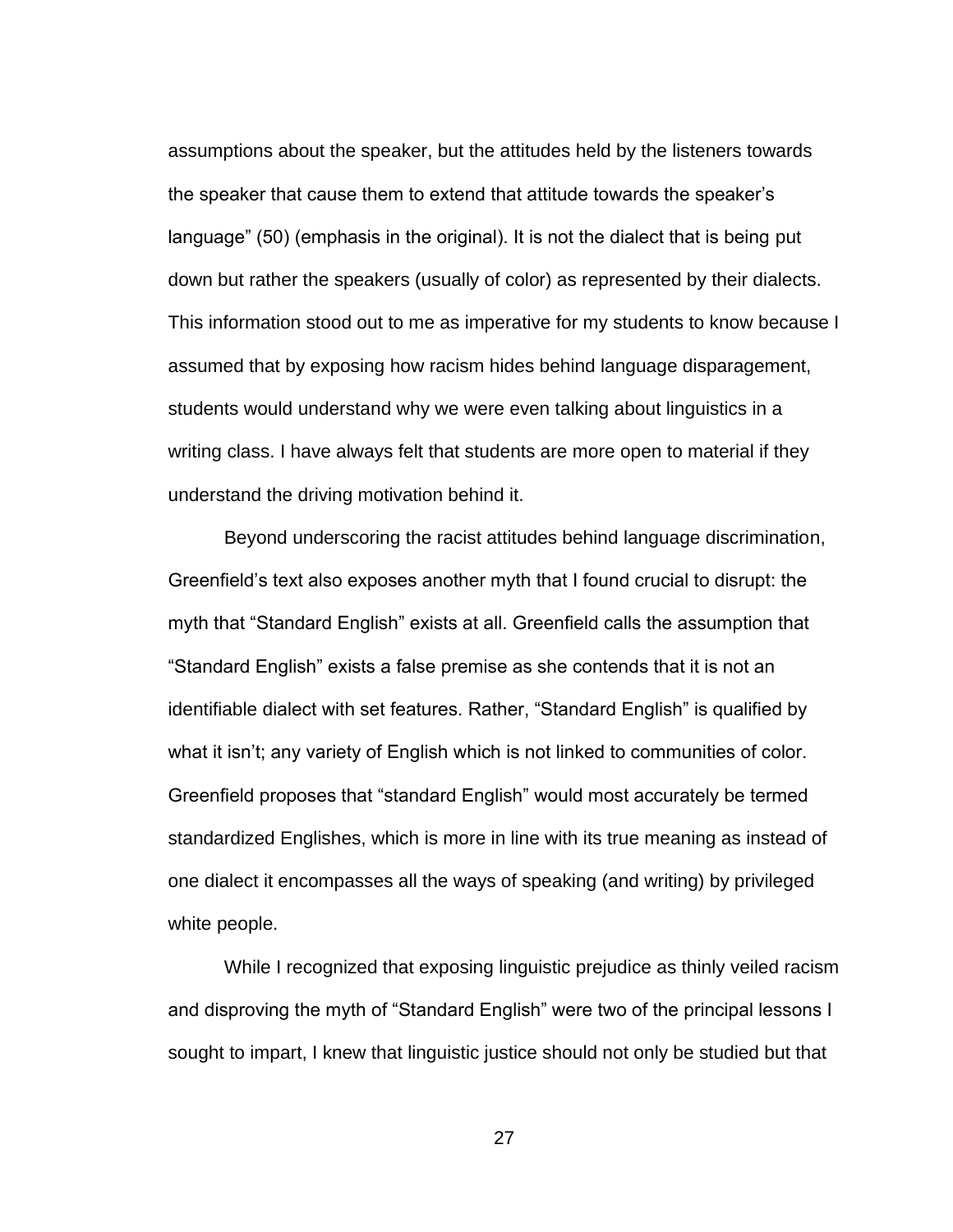it also needs to be enacted. Besides debunking hurtful language ideologies, another way that composition educators can combat white language supremacy is with the integration of other Englishes within FYC courses. This does not mean that a superficial "your language is valuable yet here you have to speak 'correct' English" is enough. In fact, Vershawn Ashanti Young in "Should Writers Use They Own English" warns that encouraging code-switching is at best patronizing and at worst racist. Hudley and Mallinson also criticize the code-switching model to language instruction as "demeaning" to students' home languages/cultures and as promoting internalized racism (what DuBois termed "doubleconsciousness"). Ultimately, asking students to leave their language at home is asking them to leave a part of themselves at home. It further denigrates their home language- and by extension their identities and cultures. Greenfield also considers code-switching as veiled racism since it demands that students of color remove all traces of their culture and its linguistic features in order to be "proper" and correct.

Horner et al, make the same point in "Language Difference in Writing: Toward a Translingual Approach" and further propose that code-switching should not be used to address language differences but rather they call for it to be replaced by a translingual approach. This approach emphasizes that language differences are not "difficulties" to overcome but rather that they are assets (Horner et al 303). Young makes a similar argument but uses the term codemeshing to refer to this approach. Where Young and Horner et al. diverge is that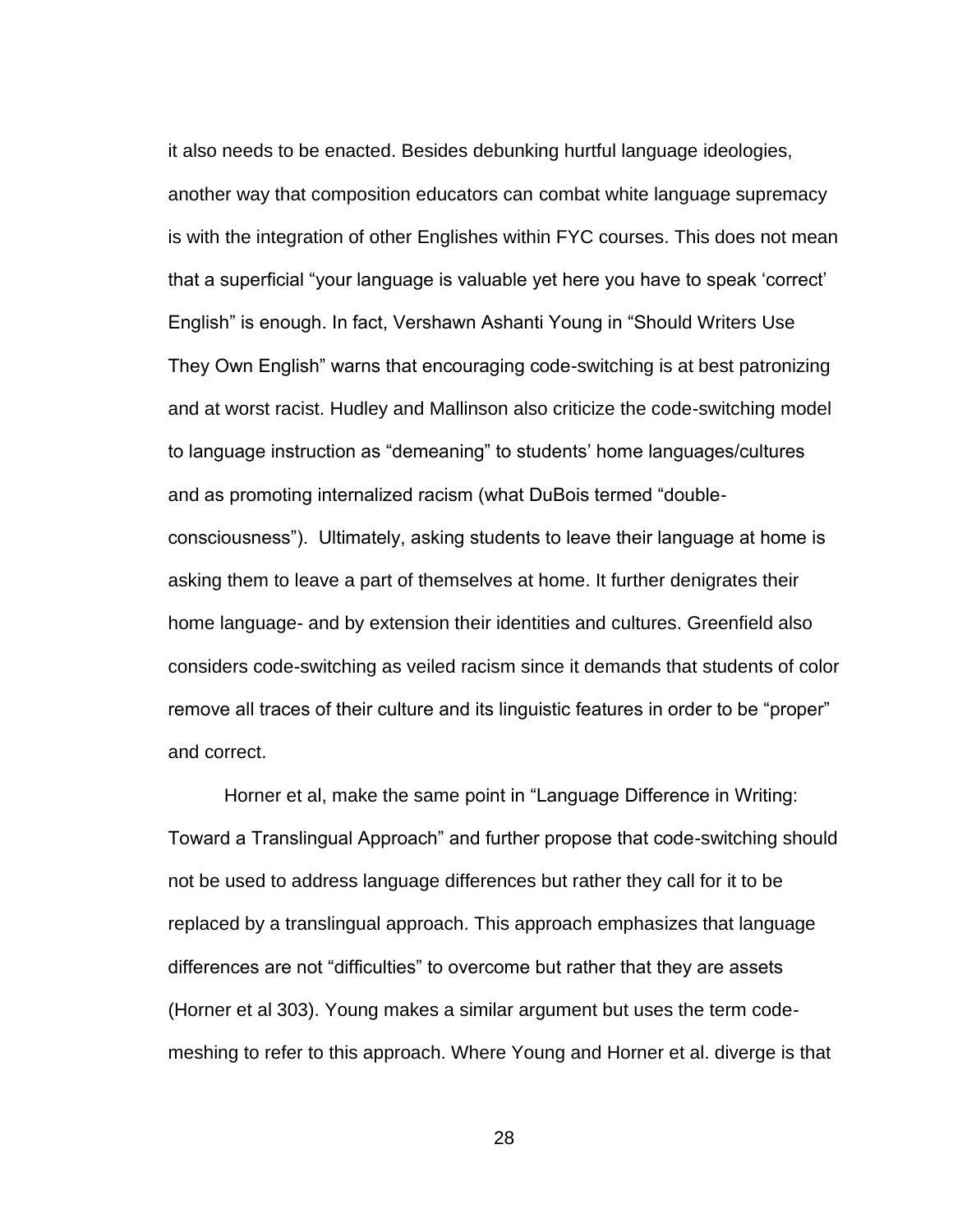Young advocates for code-meshing as a practice, as "a form of writing in which multilinguals merge their diverse language resources with the dominant genre conventions to construct hybrid texts for voice" (Canagarajah 40). Meanwhile, translingualism pushes past the product and is an ideology that challenges us to rethink how we understand language. Translingualism explicitly contests monolingualist language ideology by arguing that all language, and by extension all writing, is already code-meshed:

The translingual orientation moves literacy beyond products to the processes and practices of cross-language relations. This orientation can focus on the construction, reception, and circulation of mobile texts, including those that are code-meshed. Furthermore, this orientation expands the consideration to diverse other semiotic products beyond the code-meshed texts of multilinguals. Even native speakers are implicated in cross-language relations when they read and write in English. (Canagarajah 41).

A translingual approach furthers Greenfield's claim that there is no such thing as one standard of English but rather that the dialects that belong to people of color are ostracized while the dialects that belong to the people in power are standardized.

Translingualism, and code-meshing, not only tolerate language differences but they seek to integrate those differences within the composition classroom. These authors advocate for the integration of students' linguistic resources into the course. Young is advocating for the integration of different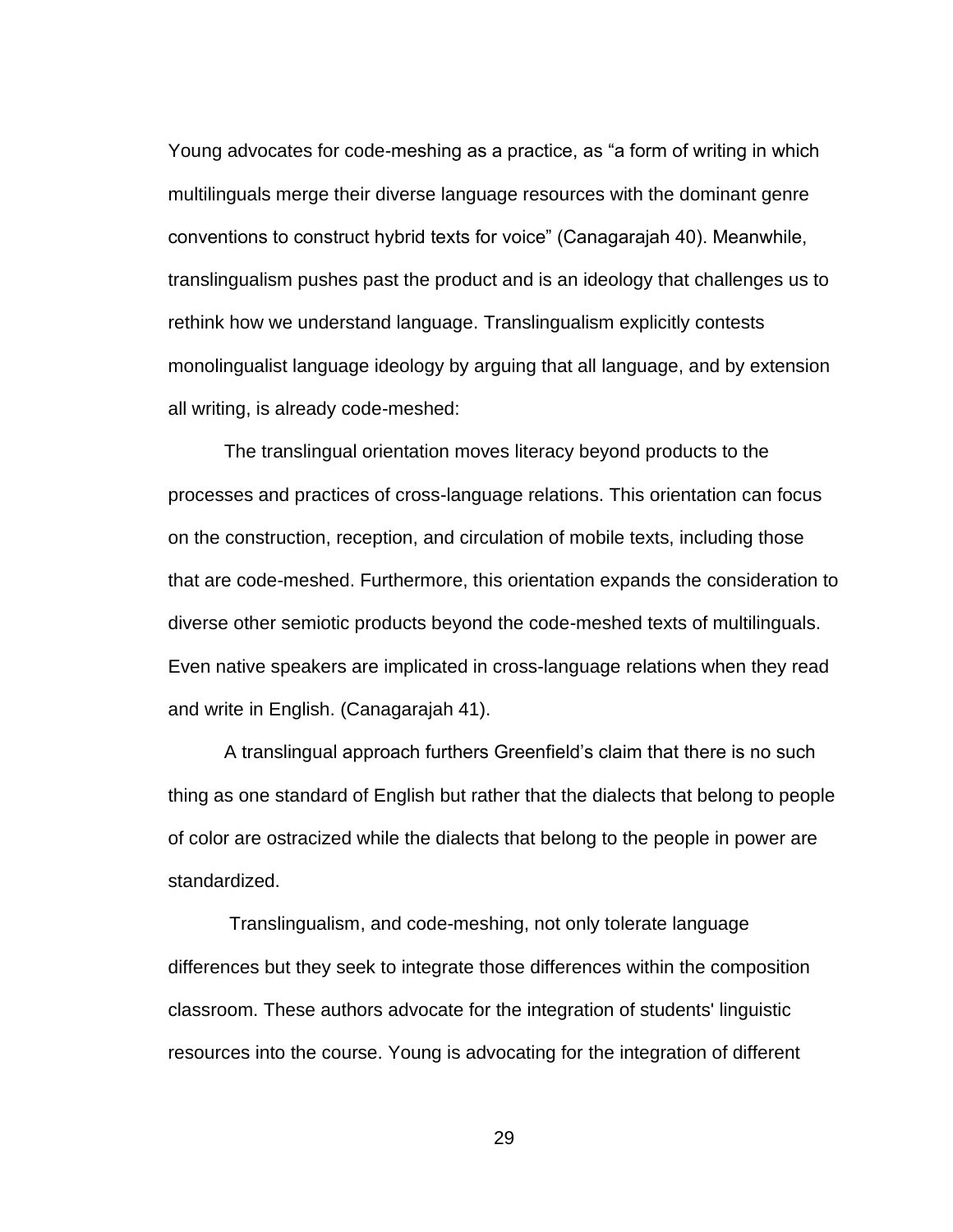language varieties in oral and written communication and descriptive language instruction and Horner at al are calling for the recognition that that difference is already present. By not only welcoming non-standard dialects but also clearly teaching about the different dialects and how many are already present in all writing, Young and Horner at al. posit that this would produce multidialectal and plurilingual students who would be able to express themselves better and better understand others.

The translingual approach is not just beneficial for multilingual/multidialectal students but would benefit all students, even those who claim to be monolingual. Brandie Bohney in her article, "Moving Students toward Acceptance of 'Other' Englishes", makes that very point. Bohney self-identifies as a "white woman who speaks Standard English and teaches in a white mostly mainstream-English-speaking school" (66) yet acknowledges that there is still an urgent need to teach her students about other dialects. While she and her students are outside of the communities most affected by the devaluing of other Englishes, Bohney points out that her students have to be a part of an examination of linguistic prejudice because otherwise, it becomes easy for them to perpetuate that prejudice (what Inoue calls white language supremacy) toward others. Bohney makes the point that others have been arguing long before, that changing discriminatory views toward linguistic differences is an issue that needs to be addressed in all classrooms, in all schools. This issue does not only affect multilingual/multidialectal students, but it also affects all students. Whether it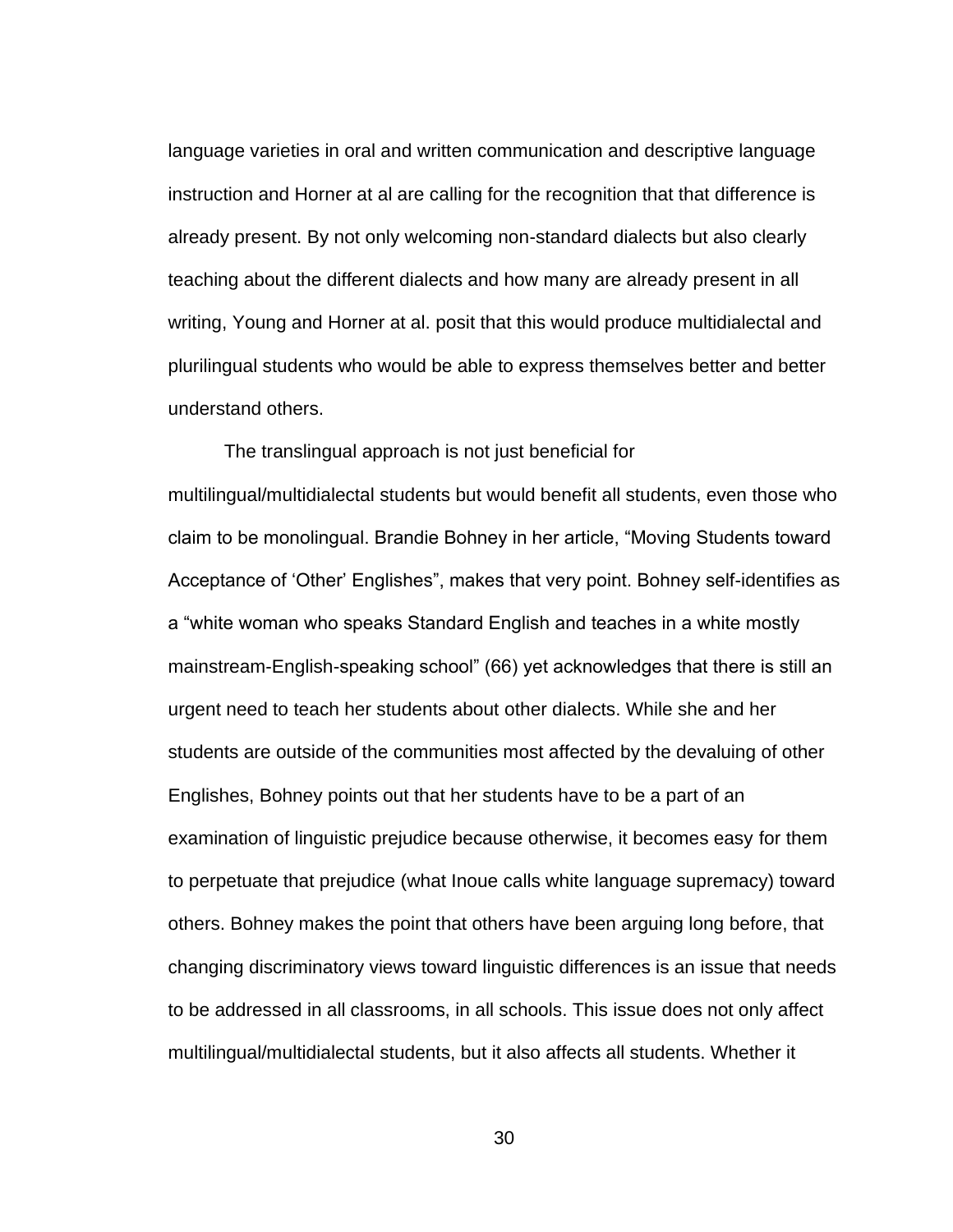affects them by directly influencing how their own language is viewed or affects them by molding how they will view others' language; linguistic justice must be sought in all places and all classrooms.

The conversation surrounding language varieties and their place within the composition classroom has been taking place within the composition and rhetoric field since the Conference on College Composition and Communication (CCCC) released their "Students' Right to Their Own Language" resolution in 1974. This conversation has resulted in many scholars and educators exploring different approaches to deal with language differences and had furthered the conversation about multilingual/multidialectal students. And while the conversation has been very fruitful, it has yet to provide one definitive answer. But perhaps the conversation itself is the answer. Instead of educators discussing multidialectal students with each other, perhaps an even more fruitful conversation could be engaging in this conversation with students. Within her article, "Revisiting the Promise of 'Students' Right to Their Own Language': Pedagogical Strategies" Valerie Felita Kinloch reexamines the CCC's "Students' Right to Their Own Language" resolution and advocates for the usage of that text not only to inform pedagogy but also within actual pedagogical practices. Kinloch does this by bringing the actual document into the classroom and using it as a jumping off point to discuss language rights rhetoric. Most importantly, Kinloch stresses that educators must acknowledge and value students as experienced people from various discourse communities. These experiences can be brought to the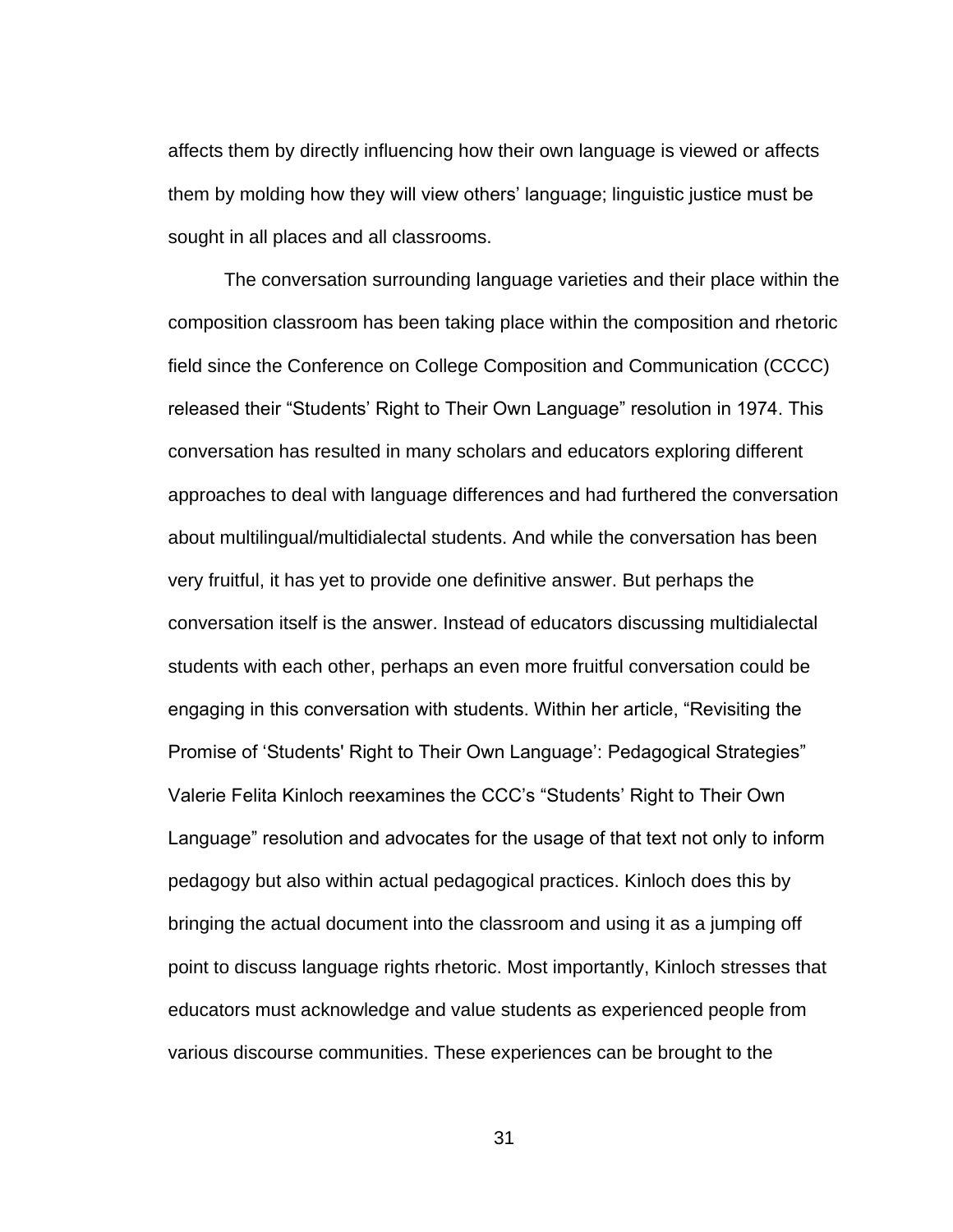conversation and deepened by analysis in order to make students not only aware of the conversation surrounding language rights rhetoric but also give them enough information of their own communities to be agentive participants.

The exploration of the conversation surrounding language varieties and students' language rights with students could allow them to at least begin to critically explore the implications of pushing back or conforming to dominant language ideologies. While whatever exploration could happen within a 15-week semester most likely would not be sufficient to settle this issue for students, (especially considering that a 46-year scholarly conversation has been unable to), it could be enough to at least unsettle some cultural myths surrounding language which are typically left unchallenged and begin to take on the façade of "common sense" for most speakers. In, "Code-Meshing Meets Teaching the Conflicts", Gerald Graff proposes the integration of debate and argumentation (which has proven to be fundamental to critical thinking) in the classroom surrounding linguistic differences. He argues allowing students to debate can tap into argumentative skills and can also be transformative for students who do not feel at home in academic settings. Graff takes that integration, which he calls "teaching the conflicts" and combines it with Young's concept of code-meshing. Graff proposes using writing courses as a space to argue and debate contested issues about language (dialects/standard English), race and power; a course grounded on the exploration around academic and (and versus) personal forms of language. The suggestion of including argumentation within FYC is illustrative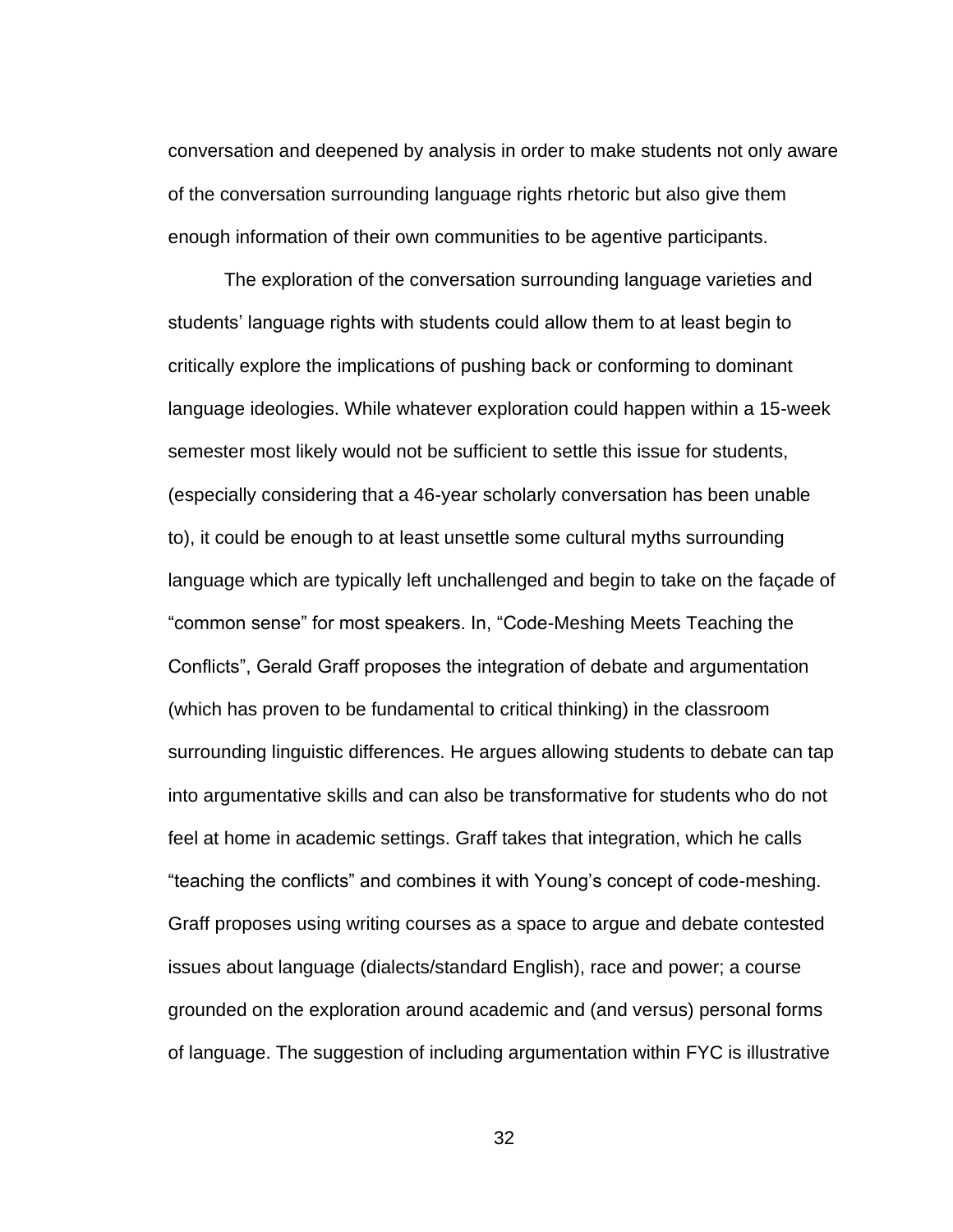of how to present linguistic information to students and allow them to navigate through it together. By debating two contrastive viewpoints, students can make their way through conflicting opinions about language diversity and that process of discovery promotes knowledge acquisition in a more effective and organic way than a banking-model of instruction, where the instructor simply tells you what to think.

This hybrid approach to FYC, with the integration of linguistic subject matter and Graff's "teaching the conflicts" could work to unsettle white language supremacy within composition classrooms and would allow students to feel validation for their languages and change their attitudes for others'. This would provide those who wish to push back against the standard English myth with enough information to do so consciously. In addition to integrating linguistic subject matter in FYC, an integration of a translingual approach (and Young's code-meshing) where different language varieties are not only "tolerated" but encouraged and included in the readings of the class would create an environment where multidialectal students could feel validation for their unique linguistic repertories. Not only should students' voices be respected but so should they, as experts in their experiences and discourse communities. This can be done with the integration of student themselves in the conversation surrounding students' rights to their own language. The reworking of FYC with the integration of these ideas and these approaches would change not only the FYC class itself, but it has the potential to promote the validation of all student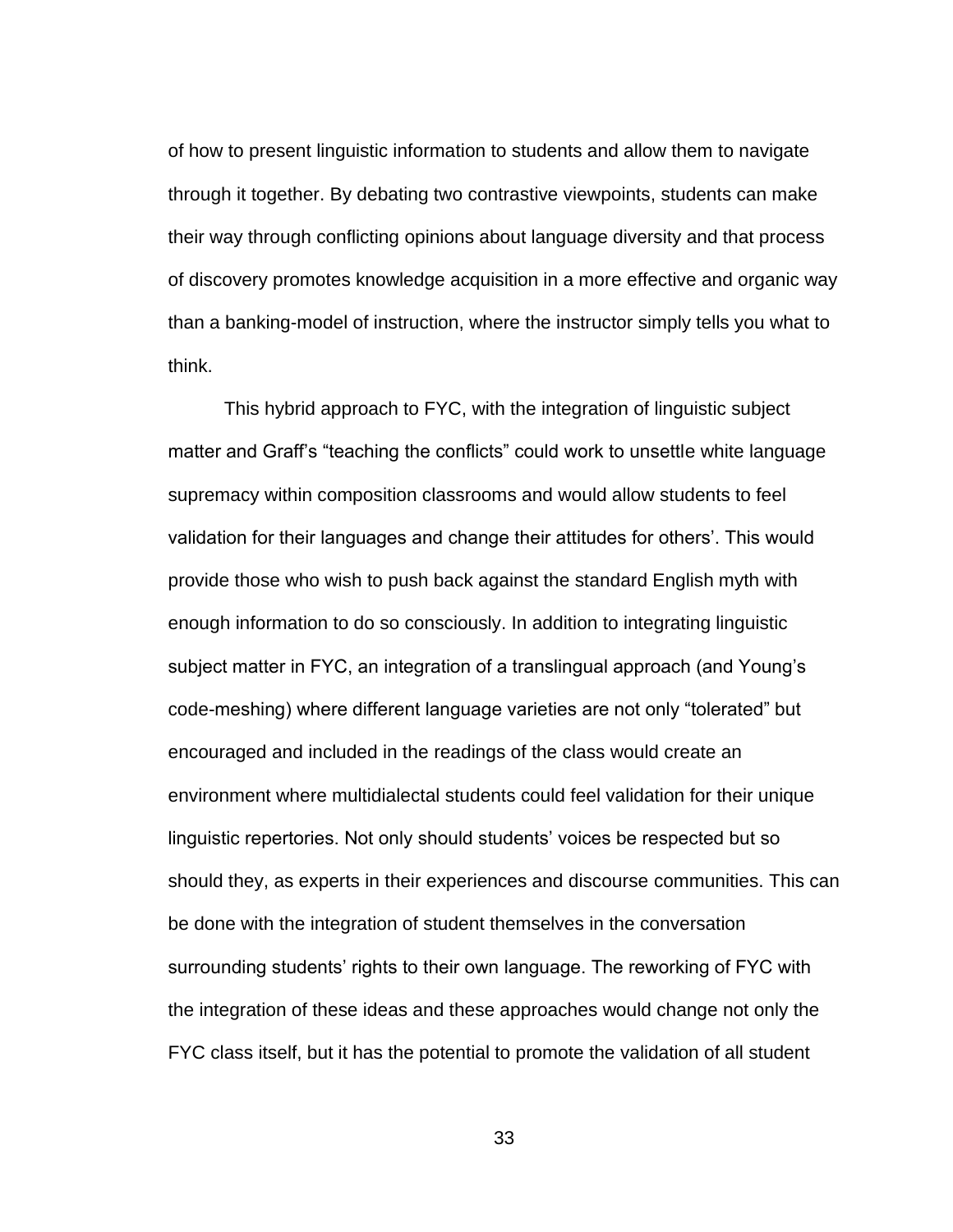voices. This knowledge served as the starting point to craft the language practices which I used to curate class readings and activities, and the statement of language diversity which I included in my syllabus.

Being accepting of students' language is not just a declarative statement; rather it is a statement of intent that must be visible in all aspects of a classroom. As previously mentioned, I made sure that the readings which I used came from diverse authors. I also included a couple of lessons on some language varieties, specifically those found in the US (a more detailed discussion of these lessons can be found in Chapter 4). These lessons were very broad overviews of regional varieties of English, with a look at some cultural influences. These lessons were all based on the frameworks provided by the aforementioned scholars, yet they were unexpectedly challenging to construct. This was despite the fact that I am completing my Master's as a dual concentration major in both Composition and Rhetoric, and Applied Linguistics and TESL. Therefore, I was familiar with linguistic material, yet it was still difficult to gauge what material would be most appropriate for first year college students and how much. I did not address this difficulty directly but instead pushed through it and did the best I could. I imagine that this would be even more challenging for emerging educators that do not have linguistic instruction. I now recognize this as a potential site for intervention and further exploration. Composition teachers who are interested in challenging linguistic prejudice, and I argue that should be all composition teachers, require more overt training in linguistics and how to teach about diverse dialects,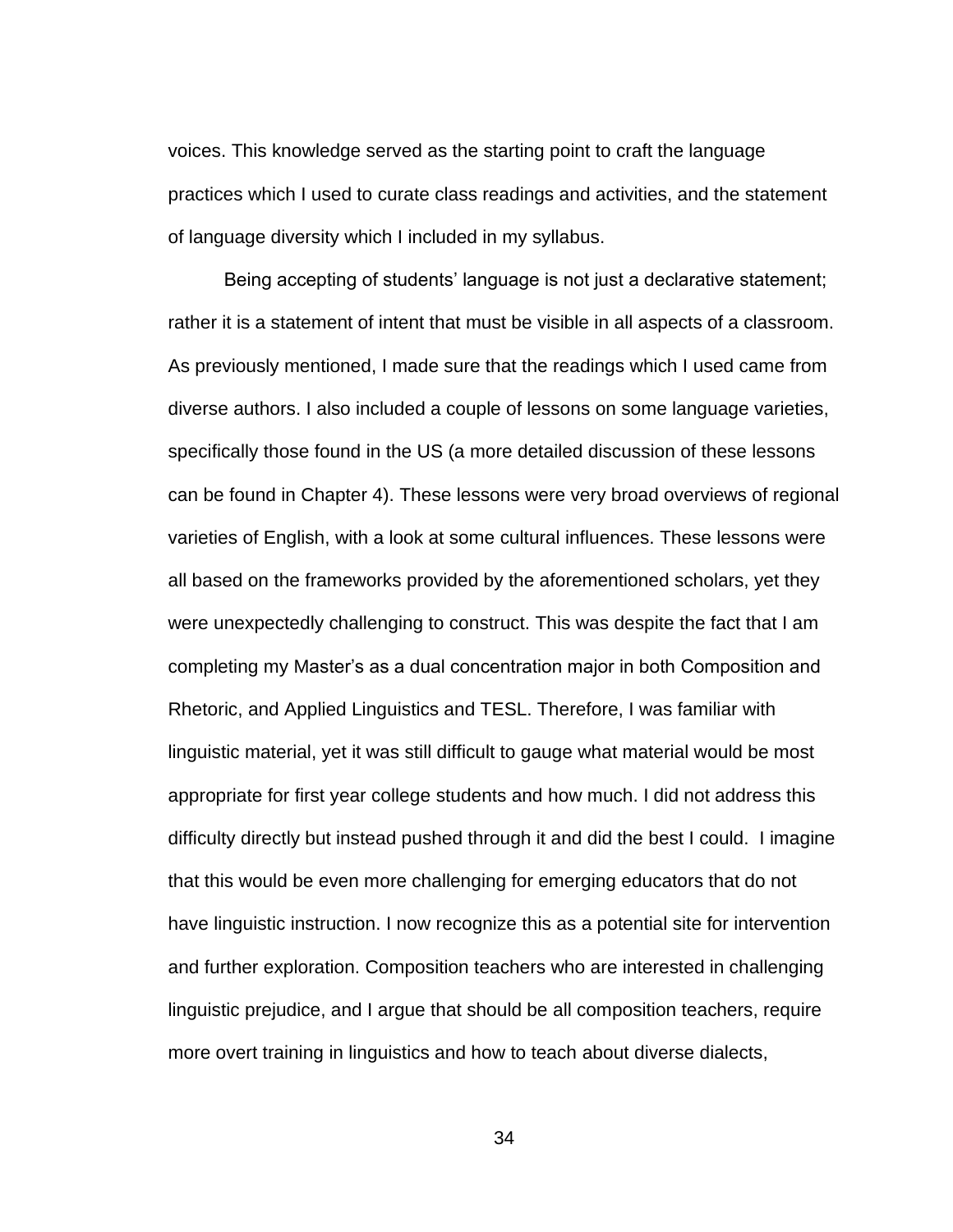especially in a scaled-back form that would be more fitting for first year students. Filling in this small void would have greatly improved my readiness to teach this material in my class and would have allowed me to approach this method with less trepidation.

One of the places that my approach to language variety was most visible was in my assignment prompts. In all of my prompts, I made sure to include a clause reminding students that they were free to use whatever language variety they felt was most suitable to their purpose and rhetorical approach. When I opened to the class the possibility of using different language varieties, I also adapted an approach to grading/feedback which centered cultural sensitivity and honored different language varieties, a fuller discussion of this approach will follow in the ensuing chapter. Yet I was surprised by how little I needed those traits. Most, if not all, my students used a standardized variety of English, or an imitation thereof. It is possible that, being that the majority of my students shared a similar ethnic background with me, I simply didn't recognize certain language varieties as our own culture is often invisible to ourselves. I leave the space open to that possibility yet do not think this was the case. I actually think that it is far more likely that students did not take the chance to write in a more personal version of their voice because, as I did when writing this project, they realized how difficult it is to write counter-hegemonically.

Regardless of the reason, it was slightly disappointing to continue to receive the majority of papers in standardized English. I let go of this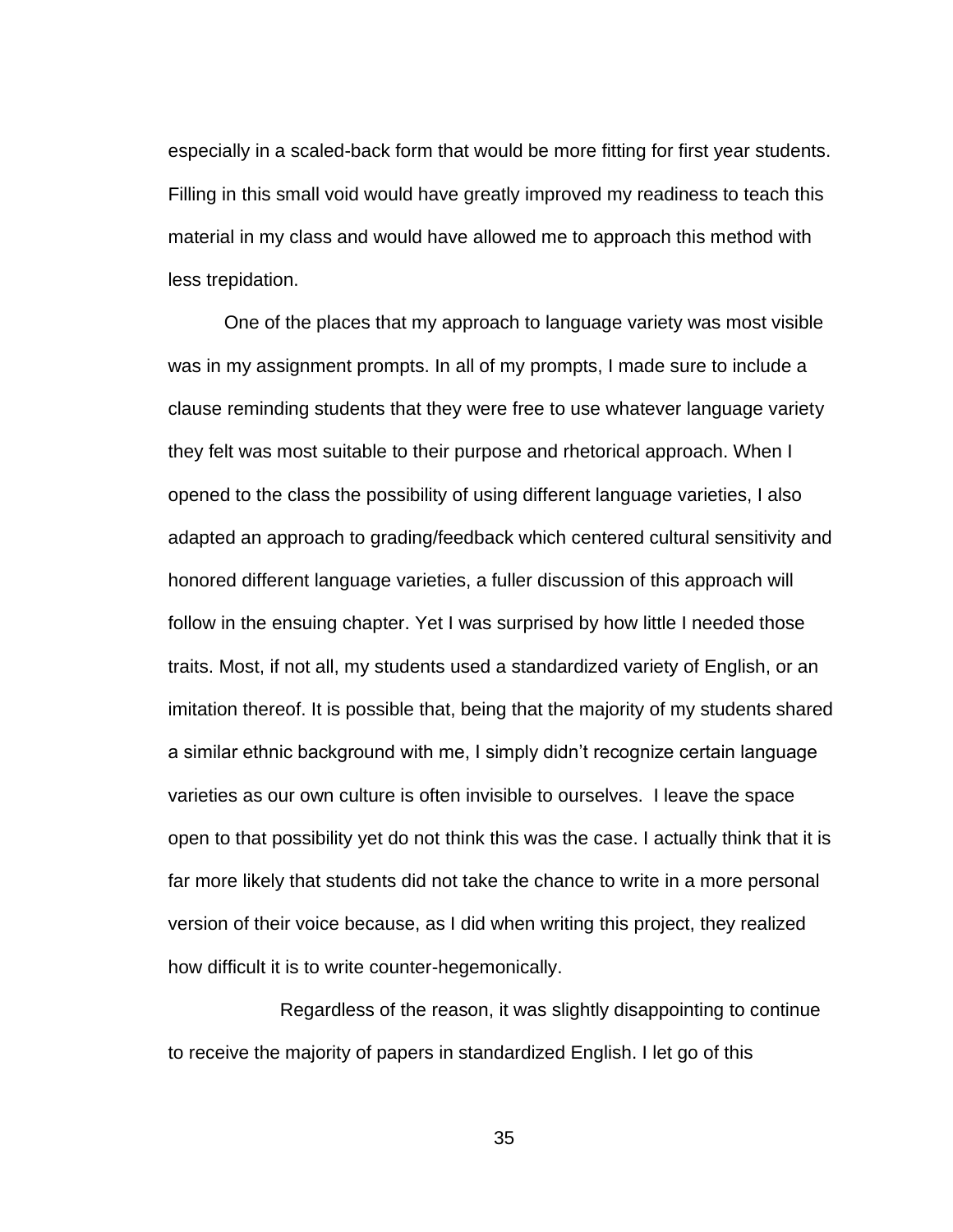disappointment by reminding myself of two things. First, was the importance of student agency. Just as I refused to force anyone to write in a standard form, I also refused to make them write in a nonconforming way. That choice lies entirely in the students' hands and making space for their languages and voices also means making space for any standard forms in which they might choose to write. The inability to recognize student agency is insidious because it is what pushes teachers to teach in conventional ways. We often assume, as teachers, that we must teach this language or these practice because (even if they are wrong), they are also what the students will need in the "real world". But we don't know what each individual student needs, nor should we ever think we do. To think so is paternalistic, and to take away student choices is despotic. Students need to make their own choices, especially regarding whether they will conform or whether they will push back against a system of oppression. Since that conformity and that resistance always comes at a price, the only one who can decide if that is worth paying is the person who it would cost. I tried to create a space where they could experiment with their voice but the final choice to do so still rested entirely in their hands.

Secondly, I curtailed my disappointment with receiving texts that seemed to imitate a standardized version of English by returning to the translingual approach that I had used as a guide for my own language policies. Admittedly, this realization came in the latter stages of this project and only after a conversation with my thesis reader and mentor. I had conflated code-meshing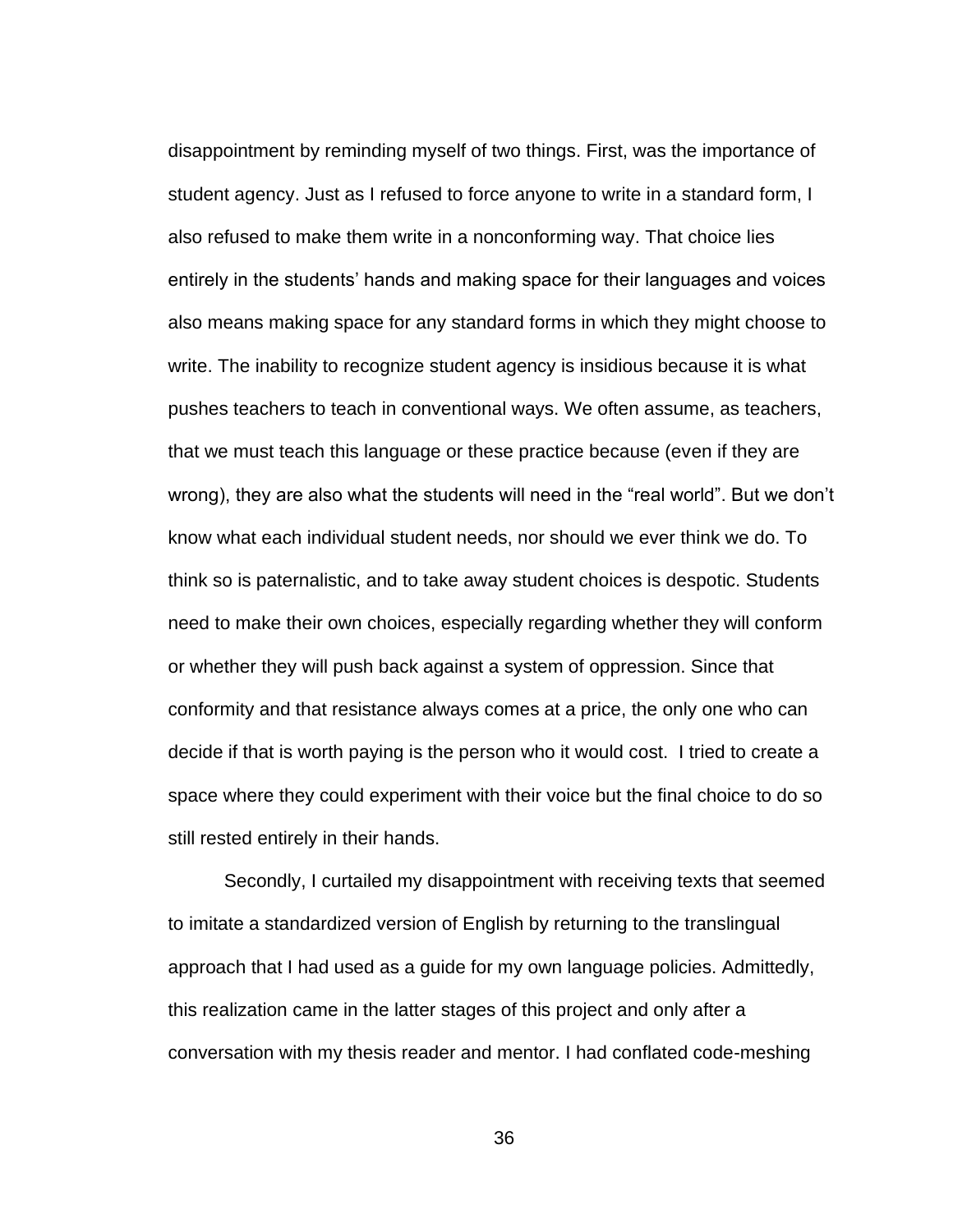and translingualism in my mind and thought that they were similar approaches to writing instruction. It was an erroneous reading on my part of what exactly translingualism was claiming; not that we should allow difference but that we should see that the difference was already there, "difference as the norm of all utterances, conceived of as acts of translation inter and intra languages, media, modality during seeming iterations of dominant conventions as well as deviations from the norm" (Lu and Horner 208). This understanding has helped problematize the expectations I had created in my own mind of the type of writing that students would engage in if I openly encouraged dialectal diversity in my assignments. I expected students to employ a code-meshing approach and produce texts that looked more like Anzaldua and Young. Yet a translingual orientation "addresses the synergy, treating languages as always in contact and mutually influencing each other, with emergent meanings and grammars" (Canagarajah 41), even when they appear to be written in a standardized form. This approach opens up many future possibilities, specifically it pushed me to look at Juan Guerra's question "are we expecting students to produce a particular kind of writing that mimics what we call code-meshing, or do we instead want students to develop a rhetorical sensibility that reflects a critical awareness of language as a contingent and emergent rather than a standardized and static practice?" (as quoted in Lu and Horner 212), and realize that my goalpost should not be to receive texts that break conventions but rather to develop thinkers that can continuously question conventions.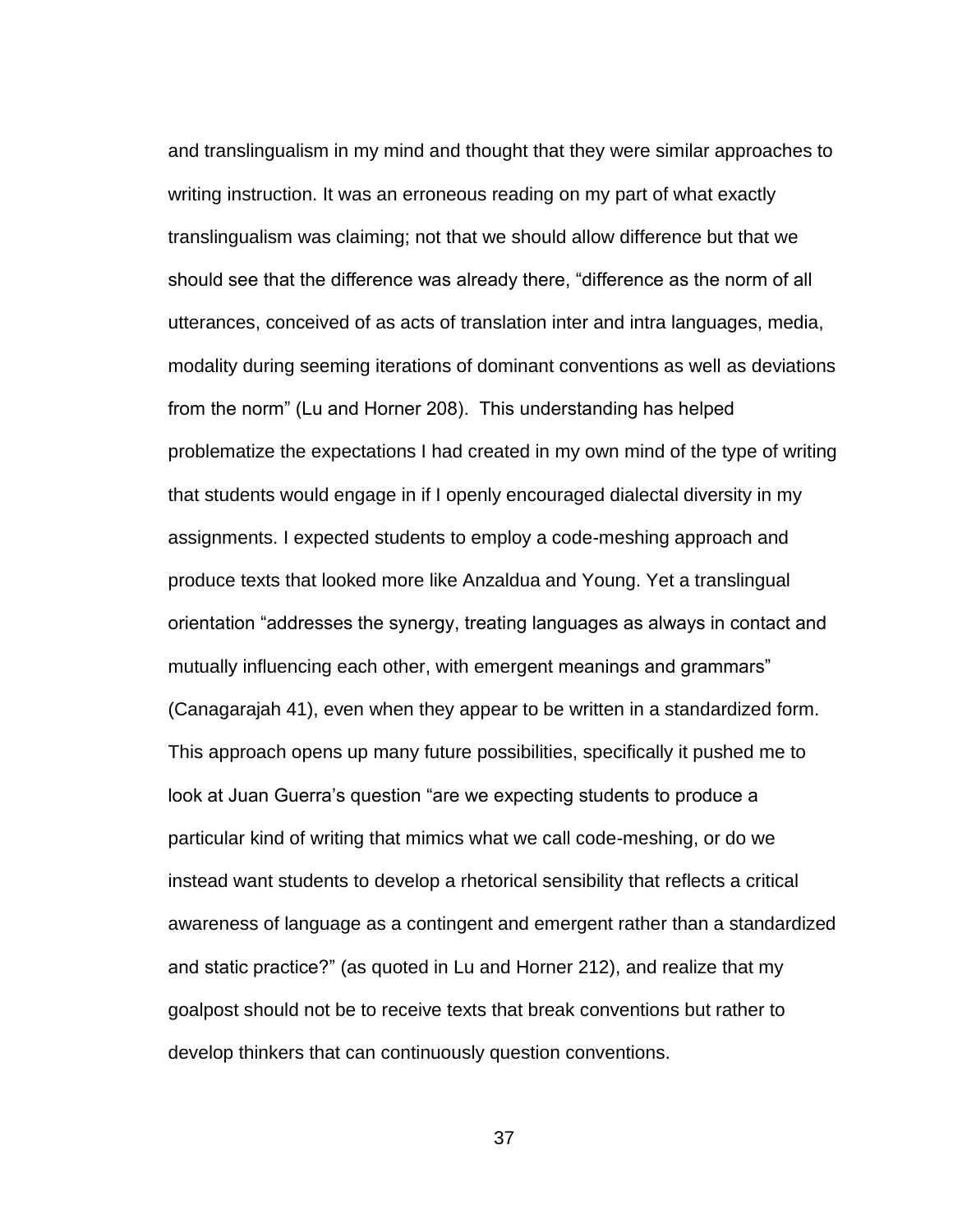The realization that developing that critical awareness in students was more significant than any single text also led me to the realization that a translingual approach is indispensable for a truly radical pedagogy. Translingualism and radicalism share several key tenets, the most important of which is that both necessitate a deep attending to the individual student. Both approaches acknowledge that there is never one perfect practice for all students but rather that an educator's practices must be tailored for every distinct class. Both approaches also are never fully realized, nor can they be standardized, but are instead continuously remade to best serve the people in front of us, not an imagined norm. Translingualism furthers radicalism, as it requires a critical approach to language ideologies: an area that is often overlooked by even critical pedagogues. Translingualism strives to recognize and welcome emergent language practices just as radicalism strives to acknowledge and value the intersectionality of students' identities.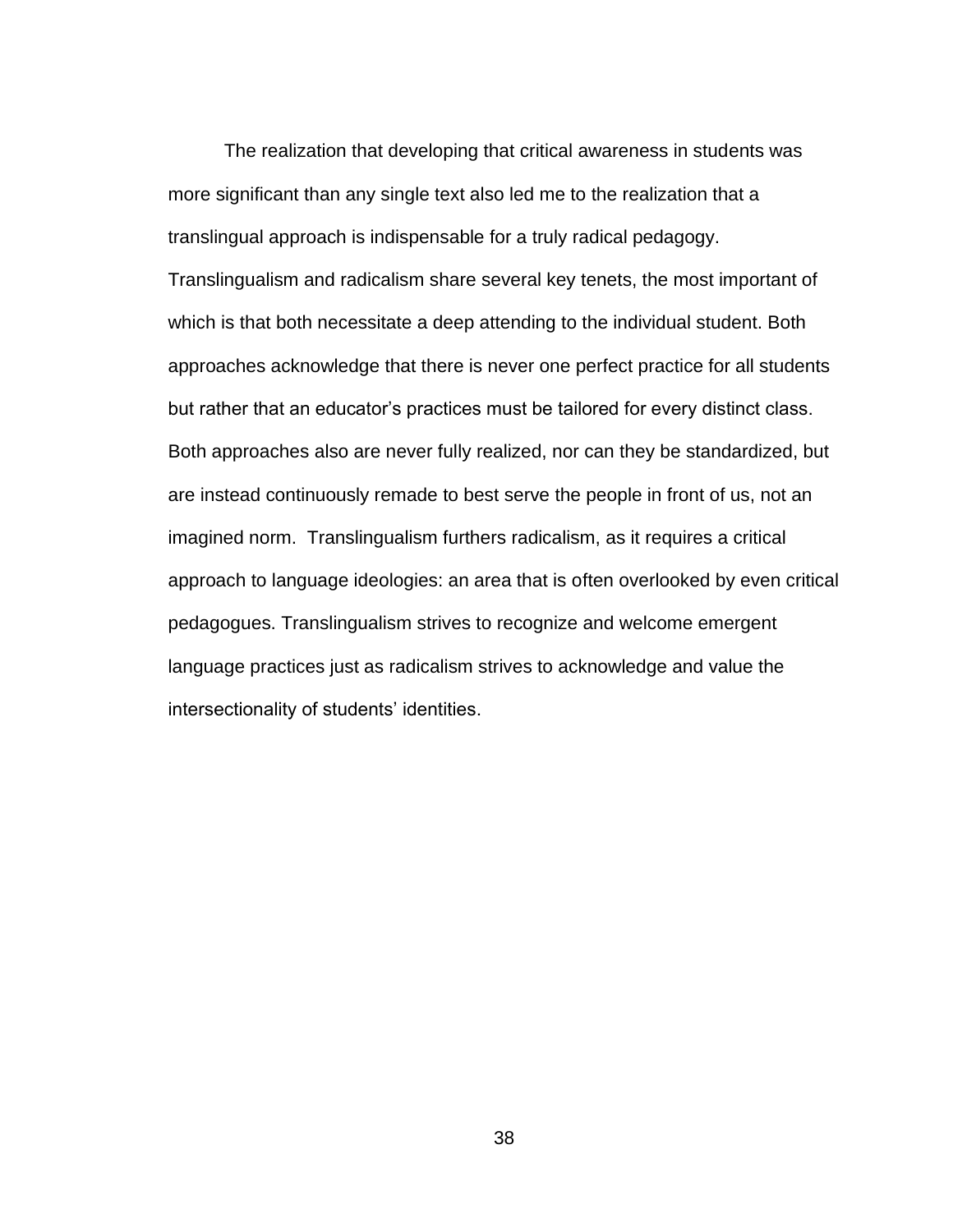## CHAPTER THREE

## CONTENT AND STRUCTURE OF THE CURRICULUM

As discussed in Chapter 1, a radical pedagogy is inherently anti-racist, critical, feminist, anti-capitalist and anti-oppression. The difference between a radical and liberal classroom would be that the radical classroom is based on praxis; "reflection and action upon the world in order to transform it" (Freire 51). A radical class would not pretend these systems of oppression do not exist or that they are perpetual. A radical classroom meets these systems of oppression head on, names them and then tries to dismantle them. A radical orientation to a FYC course translated into problematizing the very thing it is being asked to do as a FYC course; introduce students to university writing. A radical curriculum would seek to answer questions such as what is "good writing", who decides what good writing is, what language are the students being asked to use and why, what makes someone a "better" writer, what tools do students need going forward in their college careers, what can students gain in 15 weeks, what are students bringing with them into this classroom and what should they leave with? All these ideas and more were swerving around in my brain when I began to plan the curriculum for my Fall 2021 English 1070a FYC course.

In order to design a curriculum for the type of class I wanted, I began by looking toward my future students. Freire discusses the importance of catering education to the specific students and the needs of their communities (Pedagogy of the Oppressed). And so, not knowing what my class roster would ultimately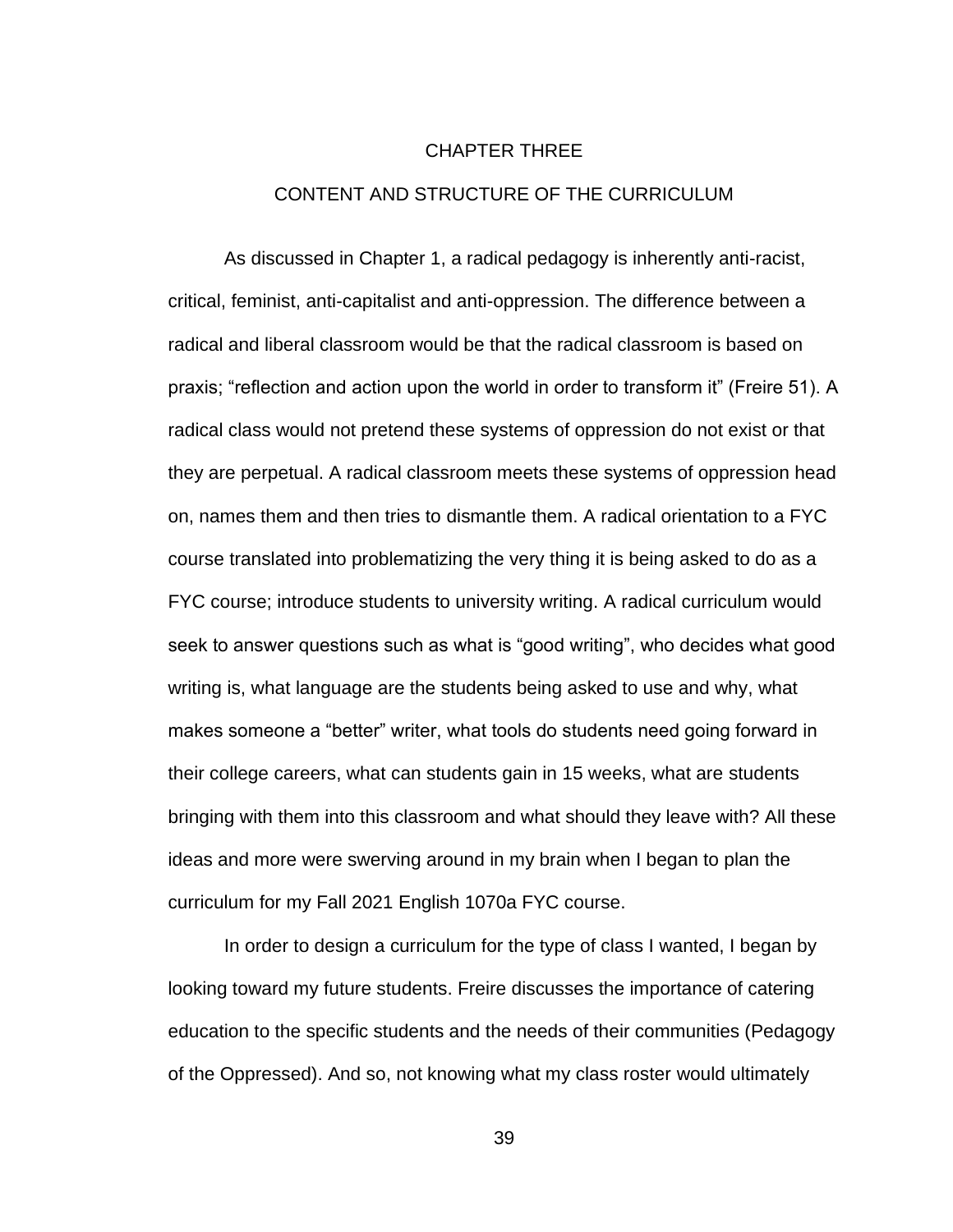look like, I looked at the university as a whole. According to the CSUSB website, 66% of Fall 2020's student population identified as Hispanic followed by 12% identifying as White, 6% non-resident foreign students, 5% African American and 5% Asian. The large majority of students, 87%, were from the local communities of San Bernardino and Riverside counties. Most (81%) CSUSB students are first-generation college students meaning that their parents did not have a bachelor's degree. 58% of all CSUSB undergraduates are low-income students. From these statistics, a picture began to emerge. Interestingly enough, that picture was of myself, right down to gender as 63% of students identified as female. It was from the recognition of this shared experience that I began to build a curriculum with one huge caveat. I knew that I could not build a class that would only be catering the majority. It was tremendously important to me to look at every individual student who walked in through my classroom door and I knew that the class had to be inclusive of all students. Critical pedagogy also demands action and the recognition that there could never be an immovable curriculum in a student-centered classroom. Plans had to be flexible and had to allow for students' particularity and student direction.

With inclusivity as my guiding star, I brought 18-year-old me to the forefront of my mind. Pre-conscientization, 18-year-old me felt like an outsider everywhere. I was not quite American enough for society at large and not quite Mexican enough for my immigrant family. Especially pertinent to this project, 18 year-old me did not feel at home in most classrooms- particularly the English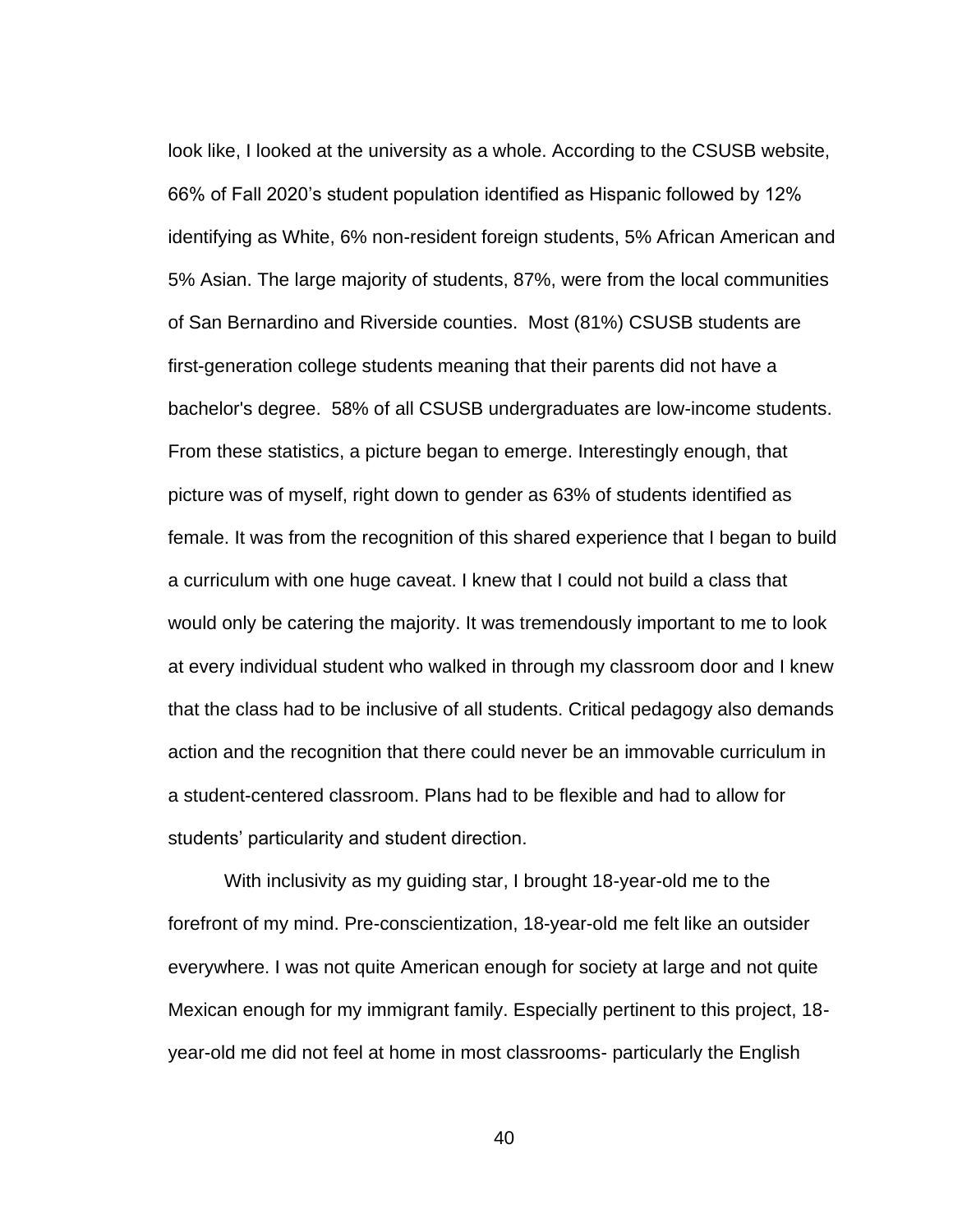classroom. It is a feeling that many multilingual students experience, "I don't belong to English/though I belong nowhere else" (Pérez Firmat 3), and a feeling that follows us throughout our education. With these remembrances at the forefront, ultimately it all boiled down to one goal for my FYC course: I wanted my students to walk away knowing that all their voices were valid and beautiful and that they should not be afraid to use them in whatever way they wanted. While this seems like a simple goal, it was not until the end of my undergraduate degree when I, as a multilingual, immigrant, first-generation college student, was finally able to take pride in my own language. I did not want that to be the case for my students' college careers. Starting, not ending, a college career with that knowledge had the potential to be world changing. That was all I was striving for, and I built my curriculum with this goal in mind.

Since the overwhelming majority of US students learn through "traditional" (i.e conservative) educational practices, they come into the classroom only partially. They have internalized the capitalist concept of compartmentalization and banking-style education; thus, they enter the classroom only concerned with the educator and what they can extract from them. A radical class must insist that everyone's humanity is acknowledged in its entirety. This must be demonstrated through practices based on what hooks calls an "engaged pedagogy" which seeks to create a space where students and educators "regarded one another as whole human beings, striving not just for knowledge in books, but knowledge about how to live in the world" (15). This was the first thing that I incorporated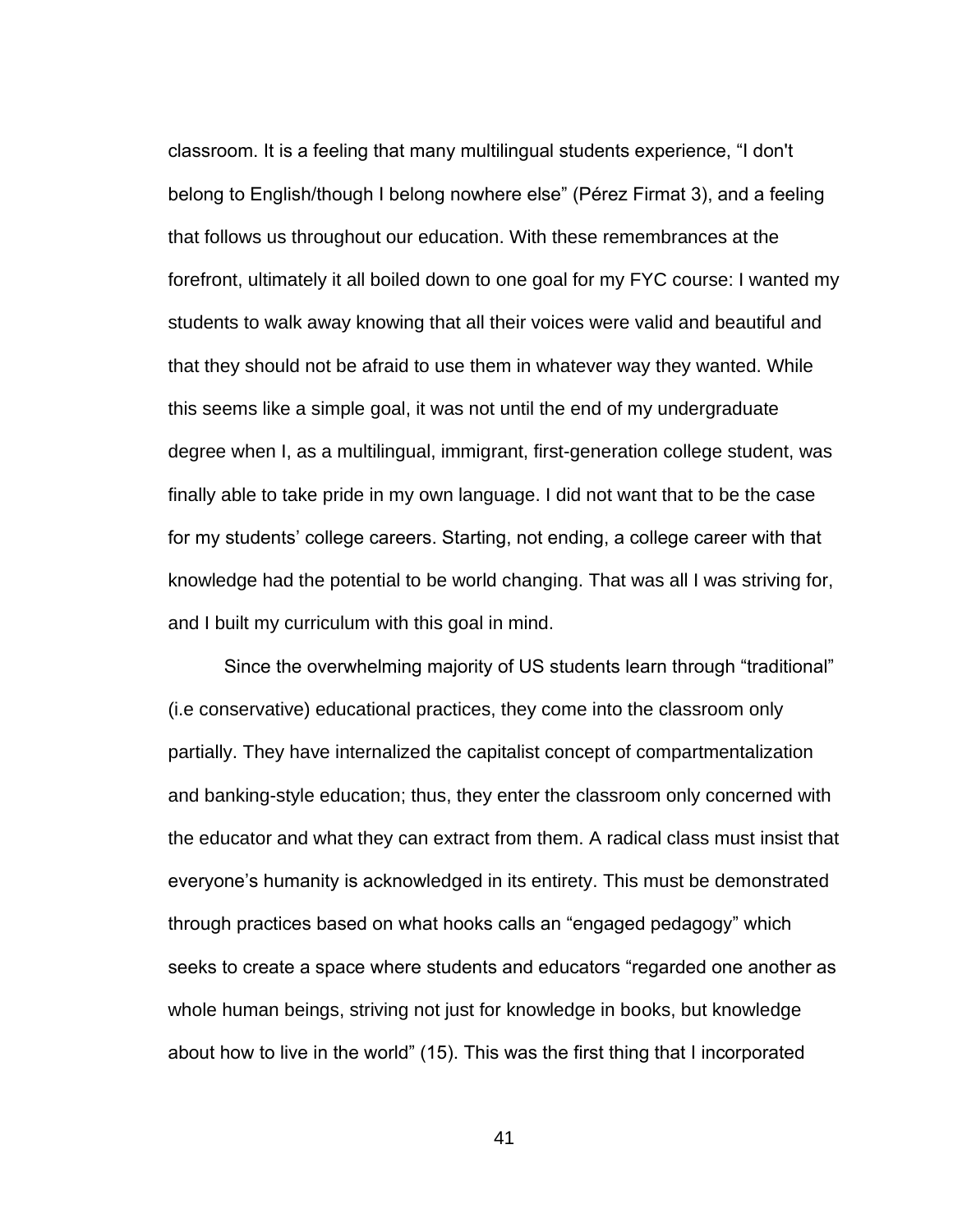into my curriculum, and it took the form of the inclusion of a First Day Survey and the negotiating of classroom etiquette in order to adapt a Compassion Charter.

The impetus behind the First Day Survey was twofold. Primarily, it was a way to both prove that we would see each other's humanity, over the following 15 weeks, and that we would welcome that humanity into this space. The survey was a list of five questions- the first four to be shared with the entire class while the fifth was optional and would definitely not be shared aloud. The first three questions were the standard introductory queries: name, pronouns and major/class standing. The fourth question asked students in what they were experts. This was meant to serve as an icebreaker while also encouraging students to remember that we all come into the classroom with different skills and funds of knowledge. The fifth question was a way for me to elicit further information from a student which would help me be understanding of their specific situation. I asked about other demands of their time such as work or caretaking responsibilities etc. This was meant to signal that I was cognizant of the fact that my class was not the only thing going on in their world and that I would be attentive to that. This semester was also exceptional in that we were in the midst of a second year of a global pandemic. I wanted them to know that I acknowledged that along with the toll that these extraordinary circumstances have been taking on us all. The pandemic had upended the entire world and how we moved in that world. This fact had to be acknowledged and accounted for; if business as usual was insidious, business as usual within a pandemic was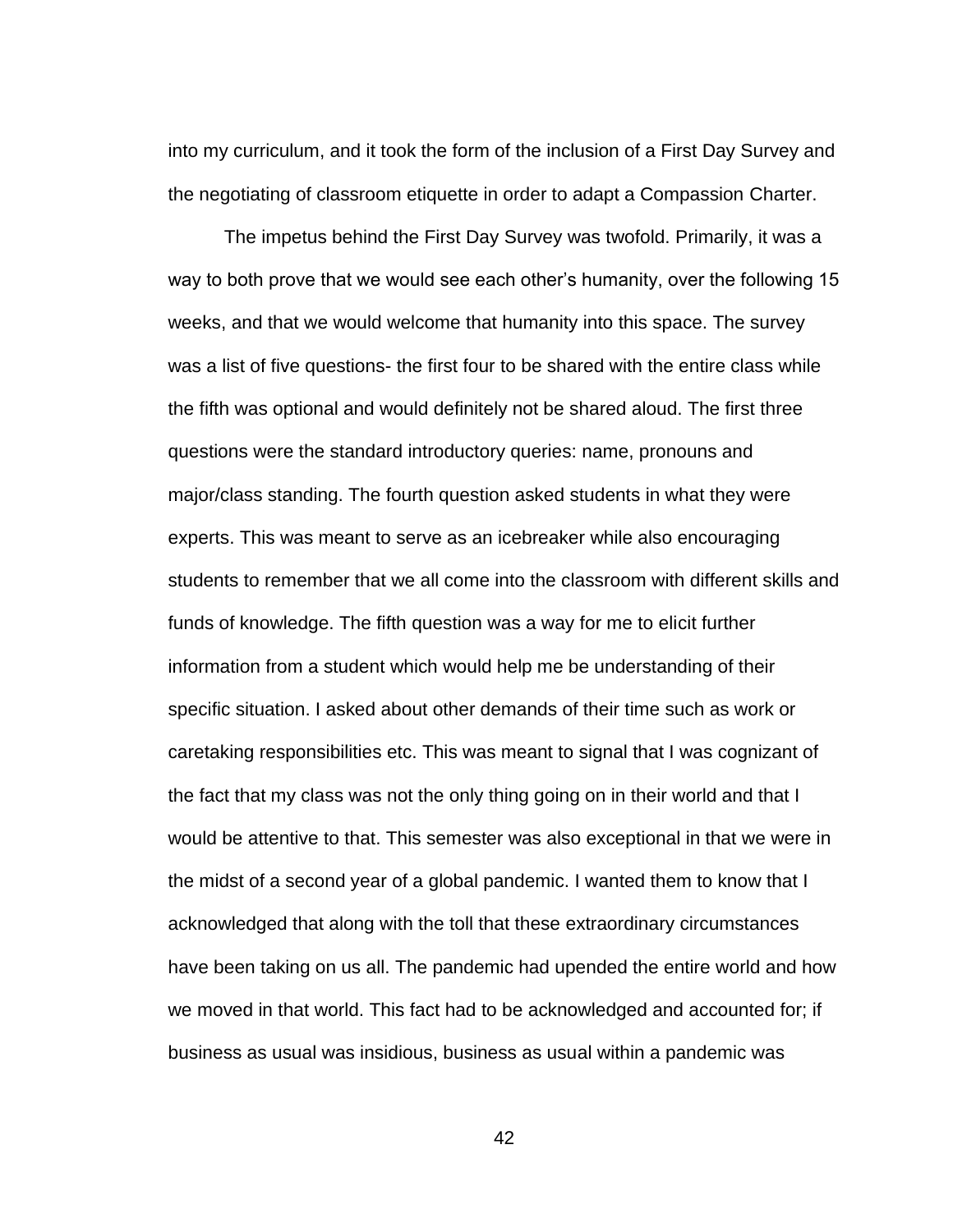utterly nonsensical. The answers to the fifth question included mentions of family obligations, graveyard shifts and unreliable transportation. I promised them, and myself, that I would keep all this in mind moving forward.

In order to continue to invite students into the classroom throughout the semester, I included an "Attendance Question" at the beginning of each class session. These questions were not by any means rigorous academic questions. In fact, they were quite the opposite. They were purposely lighthearted, venturing on downright silly. Questions such as "in weather terms, how are you feeling today" and "what middle school styling decisions do you regret" elicited more than a little giggling. This was a way to further highlight the humanity of every student while at the same time breaking a little of the tension which could hinder open discussions within a classroom. More importantly, this was an easy way to add joy to our time together. This is in line with a radical pedagogy because along with all other emotions "[e]xcitement in higher education was viewed as potentially disruptive of the atmosphere of seriousness assumed to be essential to the learning process. To enter classroom settings in colleges and universities with the will to share the desire to encourage excitement, was to transgress" (hooks 6). While this transgression seems innocuous, it was deeply important to my personal philosophy of radical joy. Radical joy goes hand-in-hand with Freire and Greenfield's iteration of radical hope. Greenfield contends that the hope for radical pedagogy is to create a site of struggle, to which I add that finding joy within that struggle is an act of resistance. I, an undocumented, brown, English-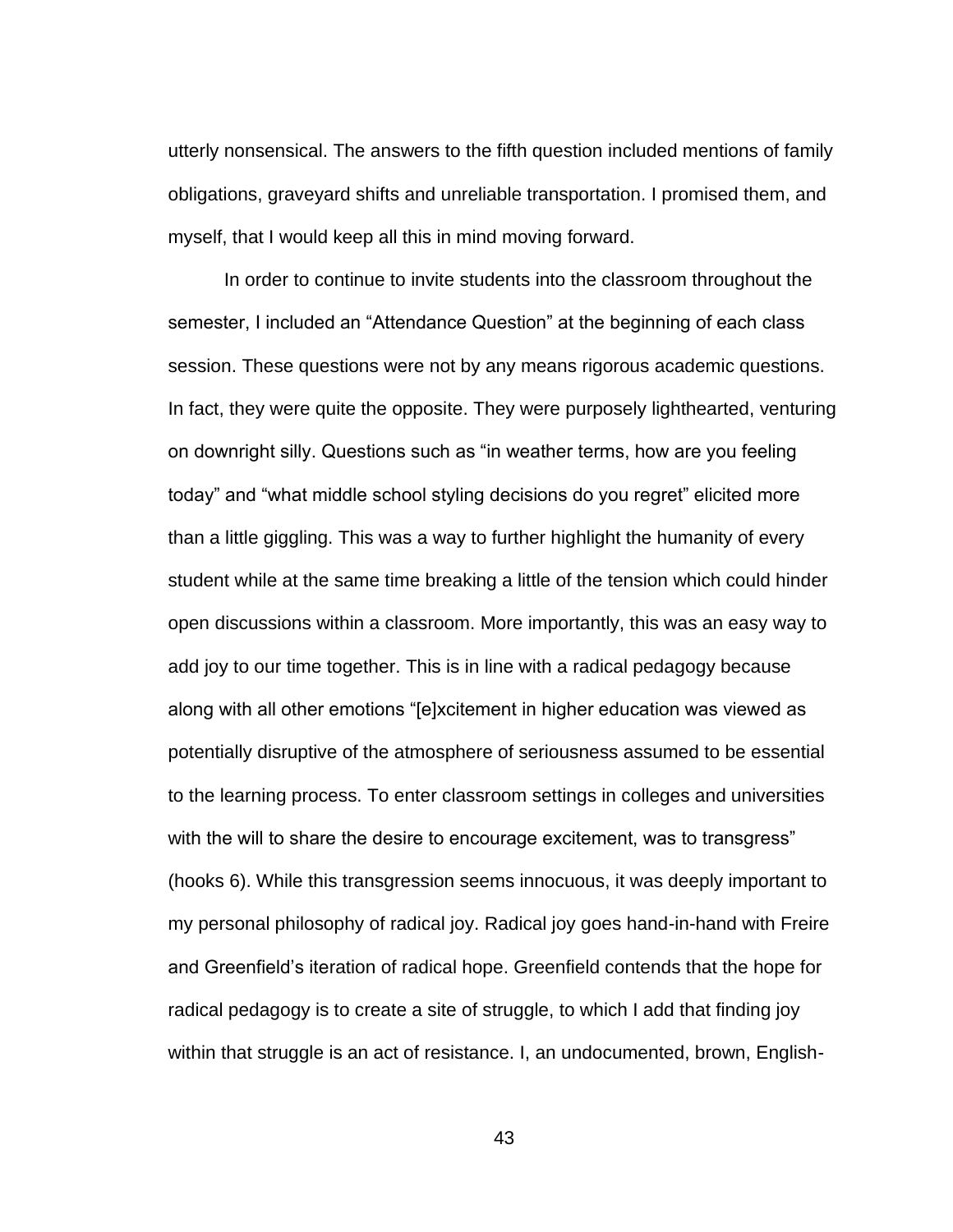learner, have thrived within the system, in spite of it not because of it. And to find myself within that system while still able to feel joy is radical- it is in direct opposition to what the system thinks I deserve. In fact, I argue that joy within the struggle is generative, life-giving and an act of self-care which has the potential to call more people to that struggle. There is an often quoted statement by James Baldwin which asserts that "[t]o be a Negro in this country and to be relatively conscious is to be in a state of rage almost all of the time" (Baldwin et al. 205). I agree whole-heartedly with this statement and also think it could relate to all the other minoritized identity categories to varying degrees, not just African Americans. There are also many writings regarding the generative power of anger. This is a righteous anger, and an anger that is inevitable when confronting the "isms" of the world, yet it is also a heavy burden to carry. I posit that that burden becomes yet another obstacle for educators, and people as a whole, to strive for radical change. That anger and those obstacles propagate what Anzaldua calls

desconocimiento, the opposite of conocimiento, from playing ignorant and not attending to things because they're going to take too much energy. You'll feel bad, so "let's not look at racism; it's somebody else's problem." It's not the seven deadly sins we struggle against; it's the little desconocimientos, the little ignorances, the little acts of indifference, apathy, the little acts of unkindness, los desconocimientos chiquitos. Together they are a huge desconocimiento. I think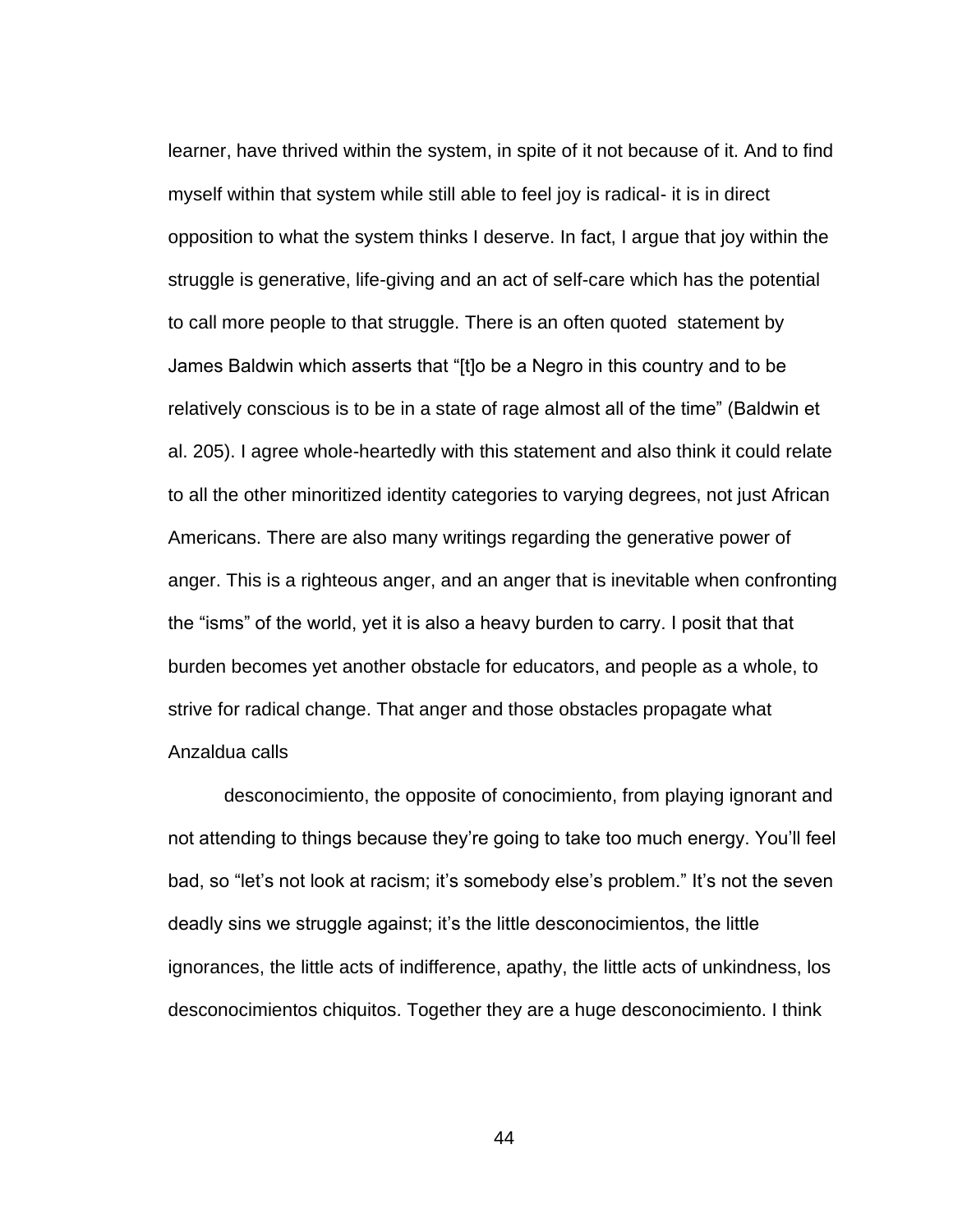racism, sexism, child abuse, and violences against women stem from selective perception. (Keating 49)

The anger, the burdens, the desconocimientos become too much to bear (for both students and teachers) if we don't consciously strive to add radical joy to our pedagogies and our practices. Ultimately, I look at my life and know that my values do not permit me to turn away from the struggle, yet I also know that I deserve better than to walk around constantly angered by the injustice around me. I deserve joy. I will strive to mine that joy from anywhere I can, while not allowing that pursuit to make me veer off the path I have set for myself.

The Compassion Charter and classroom etiquette negotiation were a second iteration of an engaged/humanistic practice. This practice was taken from resources given by Inoue at a workshop for writing teachers ("Charter for Compassion"). The inclusion of the concept of compassion and the language surrounding that concept was, per their reflective journaling, a brand-new concept for many of my students. There was also slight push back from one student who felt that feelings and emotions had no place in the classroom, although this was not mentioned in the discussion but rather commented in her journal. This activity did various things which I wanted to forefront my course with. Firstly, it pushed back against the segmenting of students- they are not machines that must switch functions according to their locations. It also asserts that the misogynistic idea that emotions and intellect are incompatible is "reflective of patriarchy, whereby emotional restraint—a normatively masculine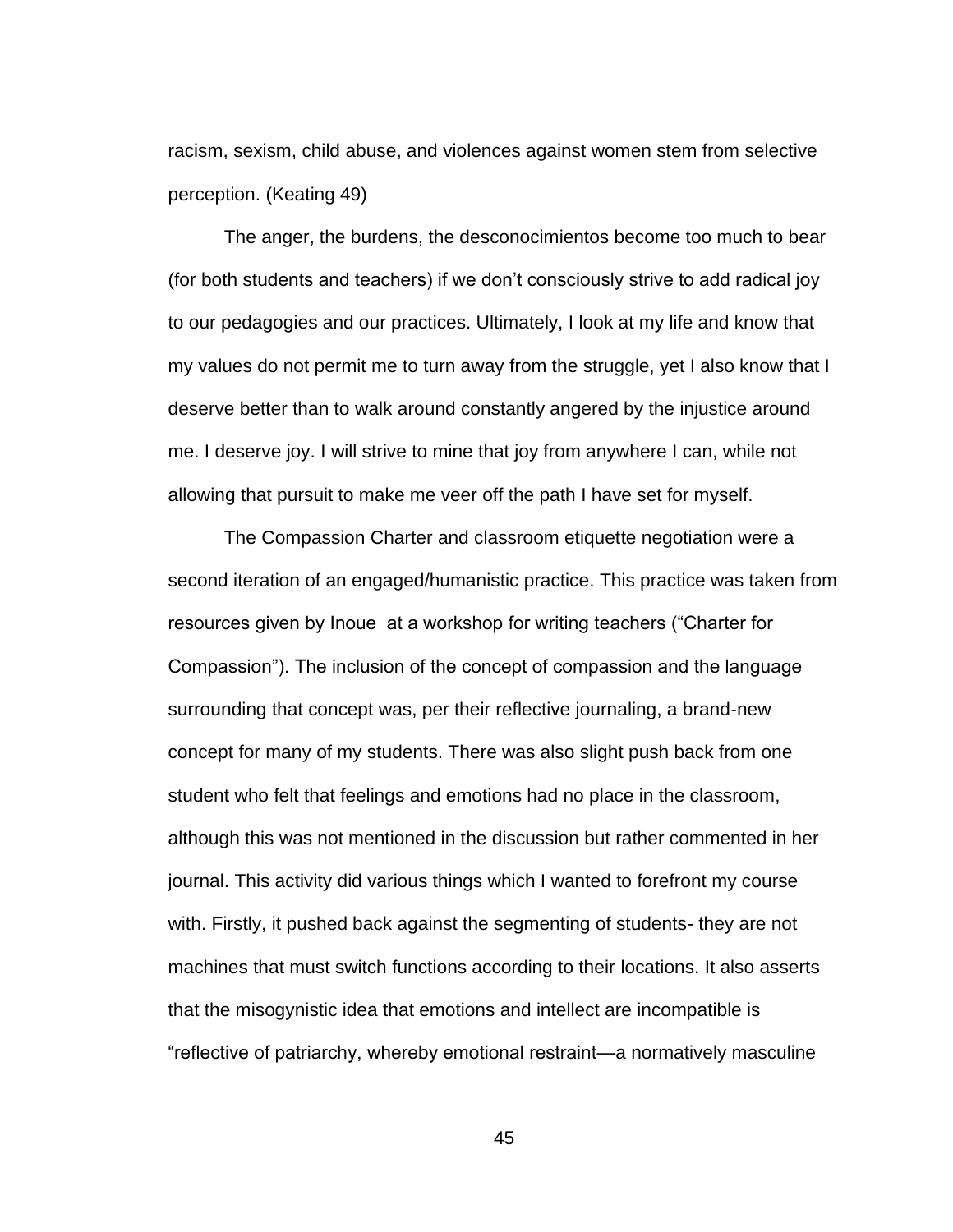behavior—is unjustly overvalued" (Arao and Clemens 145). I hoped that it would also set the tone for a radically different classroom than they had experienced before. The discussion surrounding the charter was followed by a reading aloud of the charter, a 15-minute quick write to gather their thoughts and situate them besides their previous classroom experiences and finally a dialogue negotiating what this would look like in actual practice inside our specific class. It was important to me that this practice not be conflated with a liberal "kumbaya" moment where we would all accept whatever came out of each other's mouths and give all ideas the same validity, regardless of their impact. Arao and Clemens highlight the importance of this distinction in their chapter, "From Safe Spaces to Brave Spaces: A New Way to Frame Dialogue Around Diversity and Social Justice", wherein they assert that a space that strives for social justice must necessarily be uncomfortable and challenging at times, otherwise growth will not occur. It is important to show students that we cannot accept racism and other systems of oppression as differences of opinion while also acknowledging that as human we are all imperfect and are all on a path of learning. Arao and Clemens discuss various popular rules which are typically accepted when creating a "safe" space. These all inevitably appeared on my board when my class and I began to negotiate classroom etiquette. In an effort to move our classroom from a liberal "safe" space to a radically "brave" space, I presented my students with various scenarios similar to those in Arao and Clemens' chapter so that we could problematize them and critically dissect the rules that had been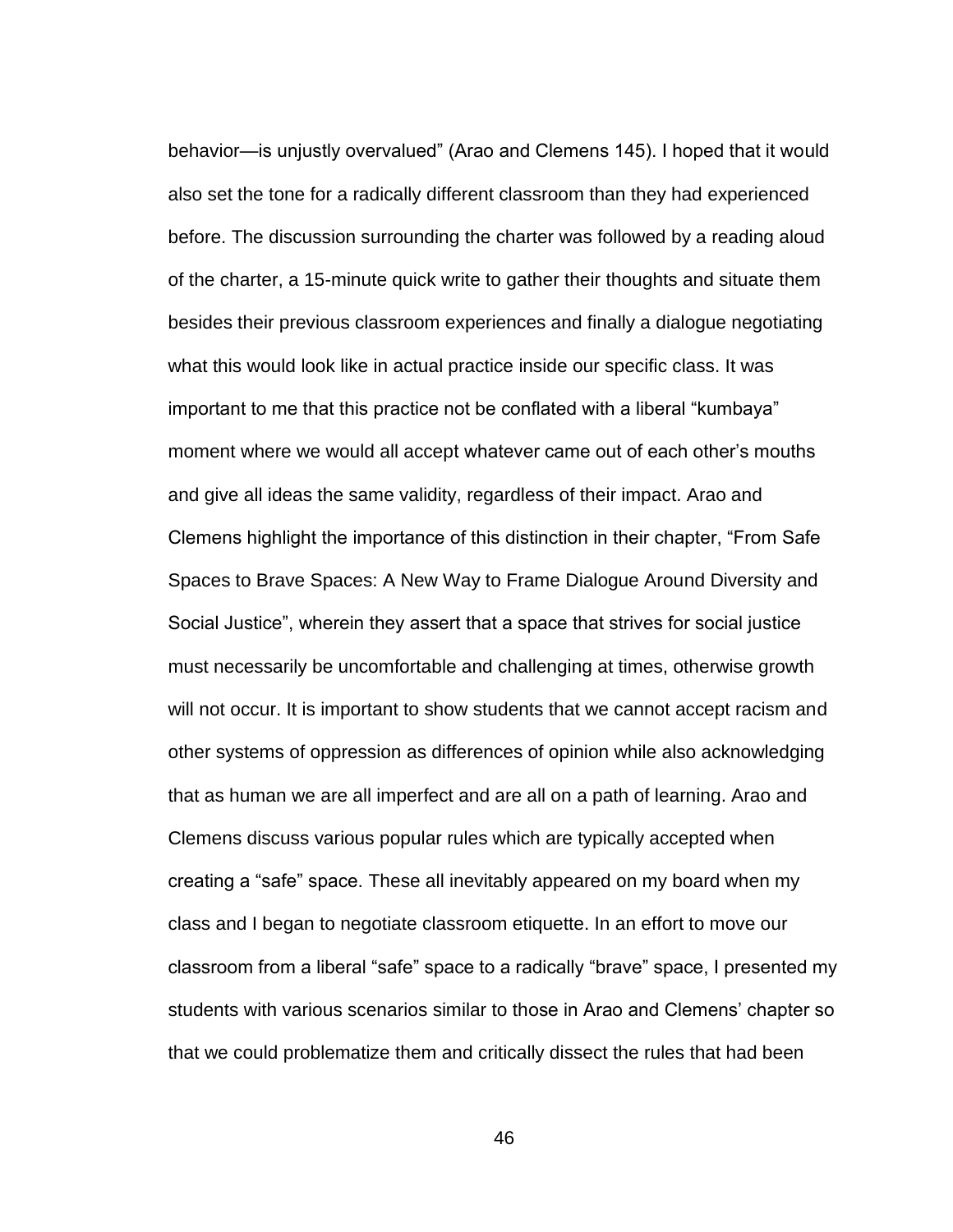suggested. Discussion ensued and I proposed some of the new iterations of those rules, iterations which would create a compassionate space that was also generative. I made sure to request dissenting opinions and approval for the final rules from the class in order to further decentralize my role from ultimate authority toward facilitator.

The curriculum for my FYC course was divided into 3 different sections. Week 1 was devoted to establishing class dynamics and discussions around grading practices, which I will discuss more in dept in Chapter 4 of this project. The following five weeks were devoted to foundational knowledge. It is important to note that I knew that I was not going to be able to "teach students how to write" nor all the foundational knowledge that they would need in order to "write well". I was cognizant of the fact that students had been learning how to write since elementary school, and that no student learns how to write from any one single teacher. Learning to write is as multifaceted as learning how to think- it is a perpetually ongoing process. The goal for those five weeks were to make students rethink how they thought about writing, who they thought "real writers" were and how they approached texts. Ultimately, I wanted to disrupt the idealized version of a writer and challenge the idea that writing wasn't challenging if you knew how to do it well. More than anything, I wanted students to recognize that as people that routinely "do" things with text, they were already real writers. I wanted students to reimagine our illusory hierarchy of who real writers are and what they sound like. Texts such as Elizabeth Wardle's "You Can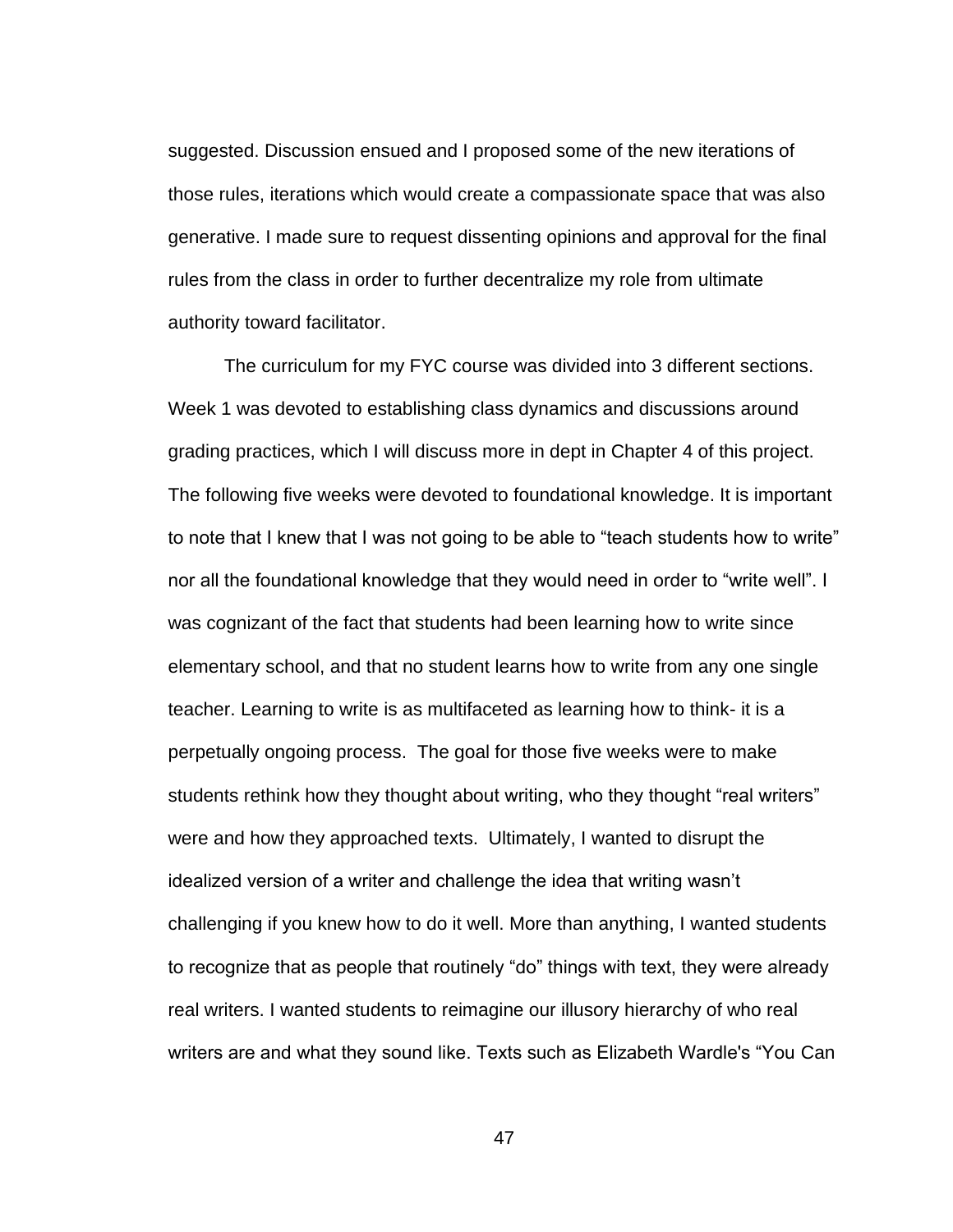Learn to Write in General" and Anjali Pattanayak's "There is One Correct Way of Writing and Speaking" served as starting points for discussions surrounding antiquated ideas of "correct" writing.

Another subject that my class examined during the Foundational Knowledge section of my curriculum was the importance of reading. Specifically, I strove to emphasize that reading is a two-way street, that readers must also work to make meaning from text. The challenge to truly listen to the message that a writer is trying to convey across all differences is imperative to becoming an effective reader, which then directly benefits you as a writer. Becoming a good reader is equivalent to cultivating listening skills "so that we can exchange perspectives, negotiate meaning, and create understanding with the intent of being in a good position to cooperate" (Royster 38). Though it can be difficult to listen to others whose subjectivities are vastly different from our own, only after a message is thoroughly examined can it be assessed critically.

Cultivating close reading skills is not necessarily an easy task nor is there only one way to do it. I chose to assign multiple texts regarding different reading strategies so that students would be able to curate their own practices. In order for this approach to not become overly tedious, I divided the class into groups of four and had each group tackle a different text. Each group was then asked to give a broad overview of the text and extract actionable items that their peers might want to try. These "tips" were shared on a co-created Google Doc so that it could be accessed by all. This activity accomplished a couple of things that were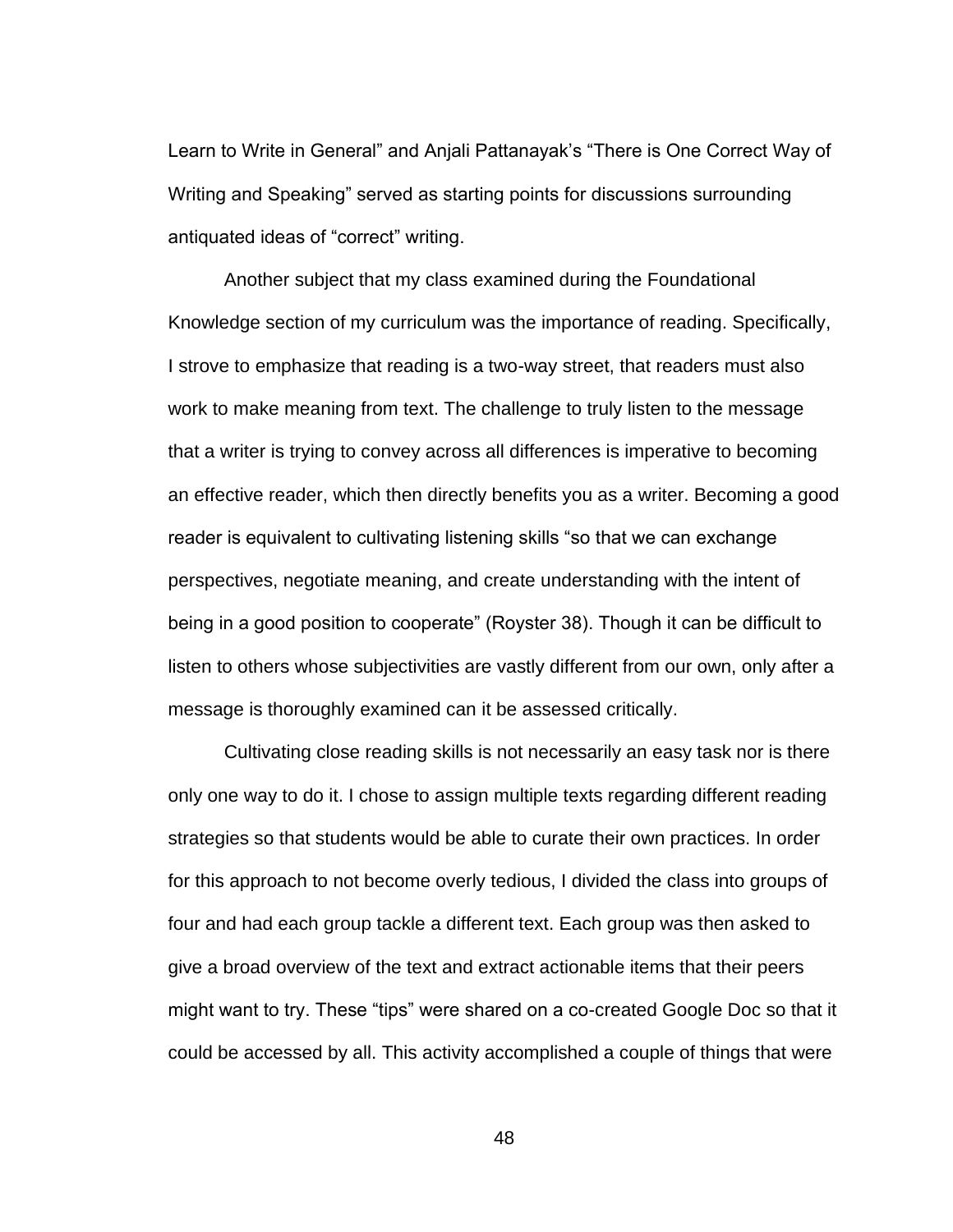central to my pedagogical goals. The collaborative aspect of this activity allowed a further decentering of the instructor and also allowed students to take on the teacher role themselves. It also illustrated the advantages of collaboration and community building as students were able to access information from multiple texts in a more efficient and enjoyable way.

During the week that we focused on reading, I also assigned the seminal composition piece by Malcom X, "Learning to Read", along with a short TEDTalk video by Jacqueline Woodson. These texts were important to me, principally, because they promoted the transformational power of texts. These two texts also centered black voices which supported my pedagogy because I always sought to diversify the voices that we were hearing in class. Breaking away from the white/male dominated canon which still guides many English classrooms is fundamental to a radical pedagogy. The video by Woodson also allowed me to include a text that was not writing-based. It helped dispel the presupposition that texts must necessarily be written when in fact modes of composition are employed in the production of anything from videos to music to art. Therefore, the inclusion of multimodal pieces within my curriculum seemed an indisputable necessity in order to tailor my class as much as possible to the interests of my students. This was something I strived to include in my curriculum regularly.

Another topic that we touched upon during the first few weeks of the semester was genre analysis. I felt it necessary to remind my students that "good" writing always is situationally dependent, as is "appropriate" language. I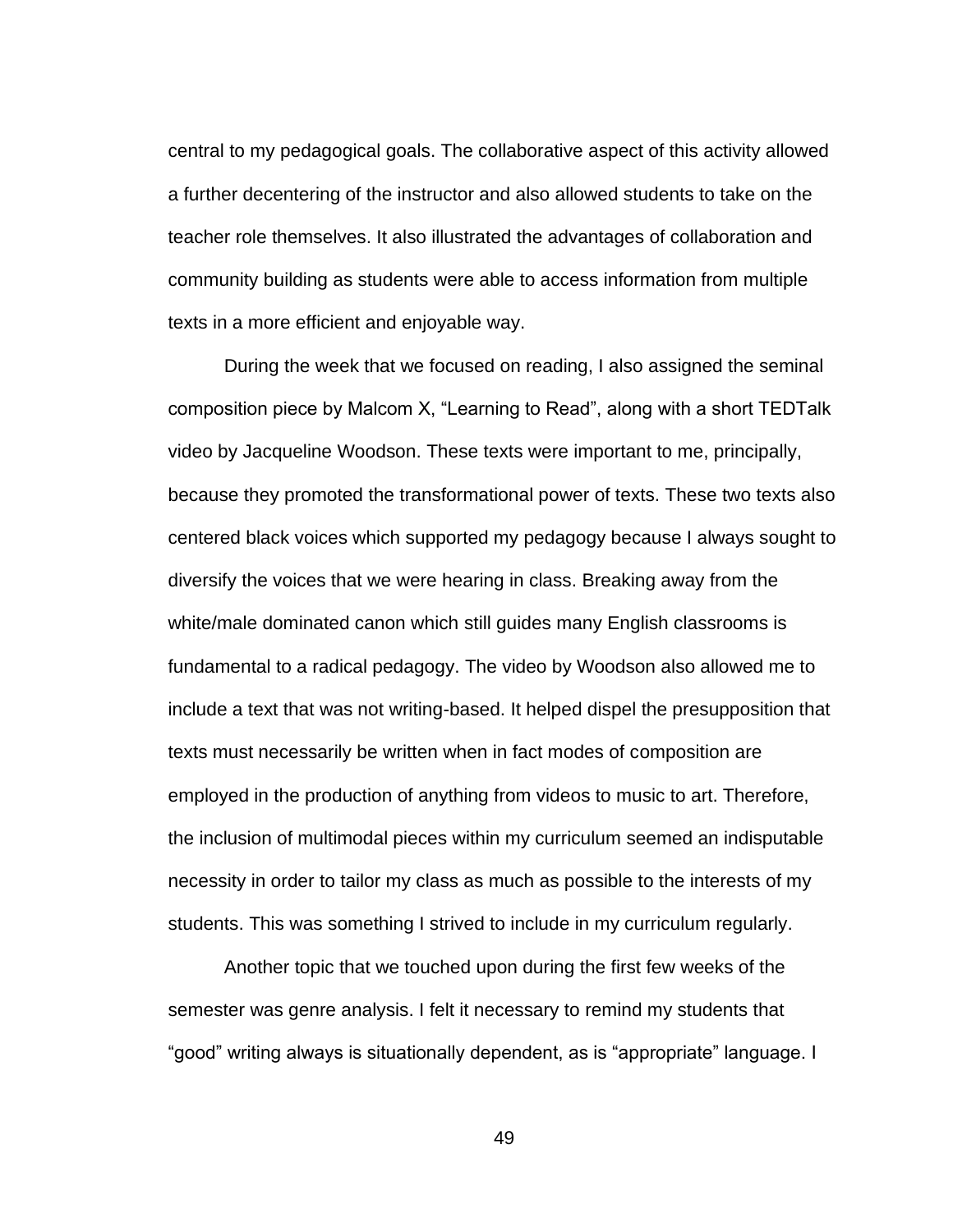endeavored to illustrate how genres could serve as blueprints but also how they are continuously evolving and being modified by their users. The point that I wanted students to recognize was that genre, like most anything else, is only useful if it is useful for you. The moment it stops being helpful and begins to be constraining, that is the moment to remember that genres belong to the users and can be molded to fit the needs of those users.

The activities around genre analysis were also done via a collaborative activity. I came to heavily rely on group activities because I had noticed that students were more open in small groups than they were in a class-wide discussion. I had noticed that class-wide discussions tended to be rather limited. I was unsure if that was because this was the first class on Monday mornings, the usage of facemasks to control the spread of COVID or if it was simply because the class was largely made up of freshmen. My insecurities as a firsttime teacher routinely made me ask if it was something I was doing wrong. Perhaps I was too quick to fill in the silences or maybe my questions were too difficult or not interesting enough? As I spoke, I would always see eyes focused on me and the nodding of heads but getting a discussion going was like pulling teeth. I tried to do all I could to make the space comfortable and make myself open and responsive to their comments, yet I always failed to elicit much conversation. This was doubly frustrating to me because I sought to create a student-centered space yet always seemed to be lecturing to a quiet room. I was often consoled by the fact that the 15-minute quick writes we did at the beginning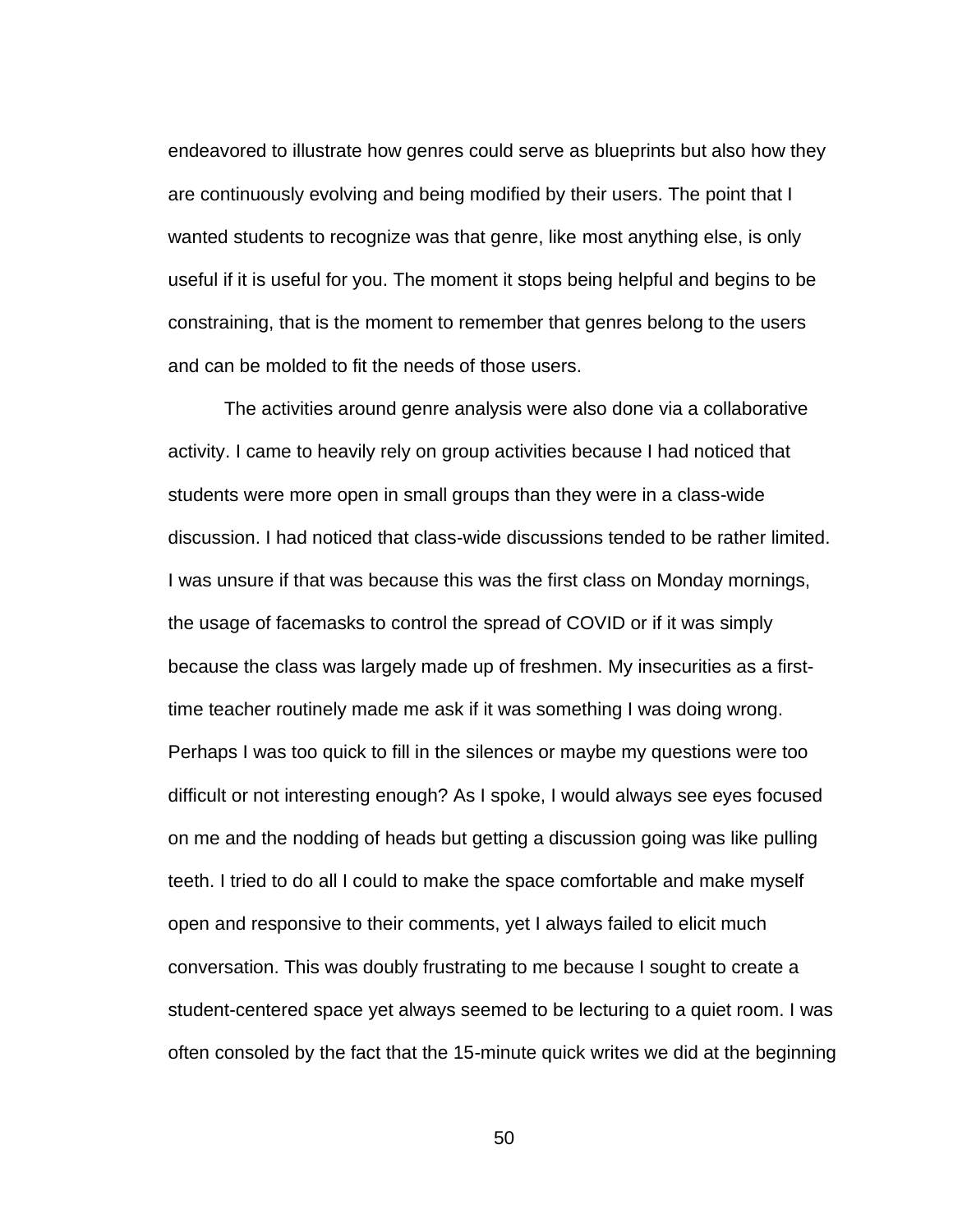of class were typically filled with questions and showed that students were trying to engage with the material- even if they refused to do it in a vocal way. I wondered what this meant. Had I failed? Had I reiterated the banking-style education that Freire and other critical pedagogues warned against despite my efforts to do the contrary?

While my TA supervisor was completely supportive of the direction that I wanted to take my class and she was always available to give suggestions, I was never really able to coax these particular students from their shells. My reflective journal for one of these day (a day when I was feeling particularly dramatic) lamented, "why do my students hate me?" The parent in me wanted to bribe, maybe even pressure a little using the participation grade. I had to remind myself however, that I was not their parent, that I could not control how they interacted with me and that to try to do so would be contrary to my aim to democratize our shared space. I kept trying to remind myself that "showing up" in class looks different for everyone, and that it was a form of dominance for me to try to dictate what participation meant for each student. All I could do was try to create a welcoming space while also respecting student agency and how they chose to show up. It was during this time that I imagined 18-year-old me in my mind's eye again. I remembered going to class but rarely speaking out not because I was not interested but because it felt unnecessary, even in my favorite classes. I also realized that it took a couple of years for me to feel comfortable enough to regularly comment in class discussions. Knowing this slightly alleviated my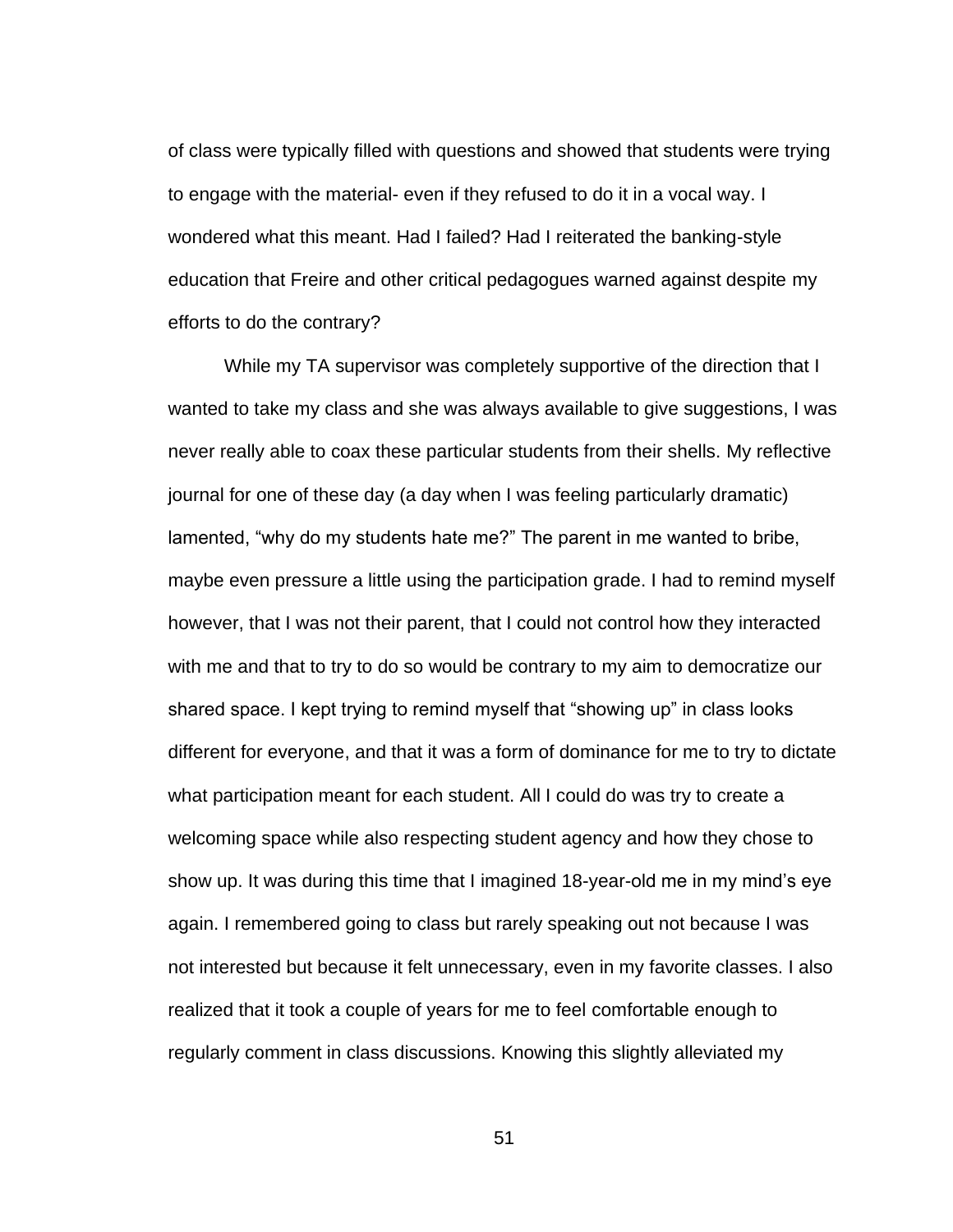disappointment in my failure to create discussion-rich classes yet it is still an area that I look back upon with some regret. This is an area that I wish I had more overt and specific training in.

The remainder of the foundation knowledge subsection of my FYC course was focused on writing as a process of revision and rhetorical analysis. Both objectives were central to the learning outcomes provided by CSUSB and are also important to my writing pedagogy. Writing as revision was exhibited through my practice of drafting, peer review and the ability to resubmit an assignment after it had been "graded." I found rhetorical analysis to be a difficult concept to teach. While it is easy to define, it takes a lot of practice to truly put into practice. This difficulty was exacerbated by the fact that we were forced to shift to an online modality when I first introduced this concept. That week, I received notice that a student had tested positive for COVID the day after they attended class. This meant that we were all being asked to self-monitor for symptoms and quarantine (the length of which depended on vaccination status). I still had a family member that was unvaccinated and another who was immunocompromised, so this was a fairly stressful time for me. I also thought it likely that some students might be in similar situations. I decided to shift classes online for a week out of an abundance of caution, and because I knew that stress was not conducive to learning. I took this opportunity to remind students that their health and mental well-being was of utmost importance to me and that I would always prioritize their humanity, a point I tried to repeat often.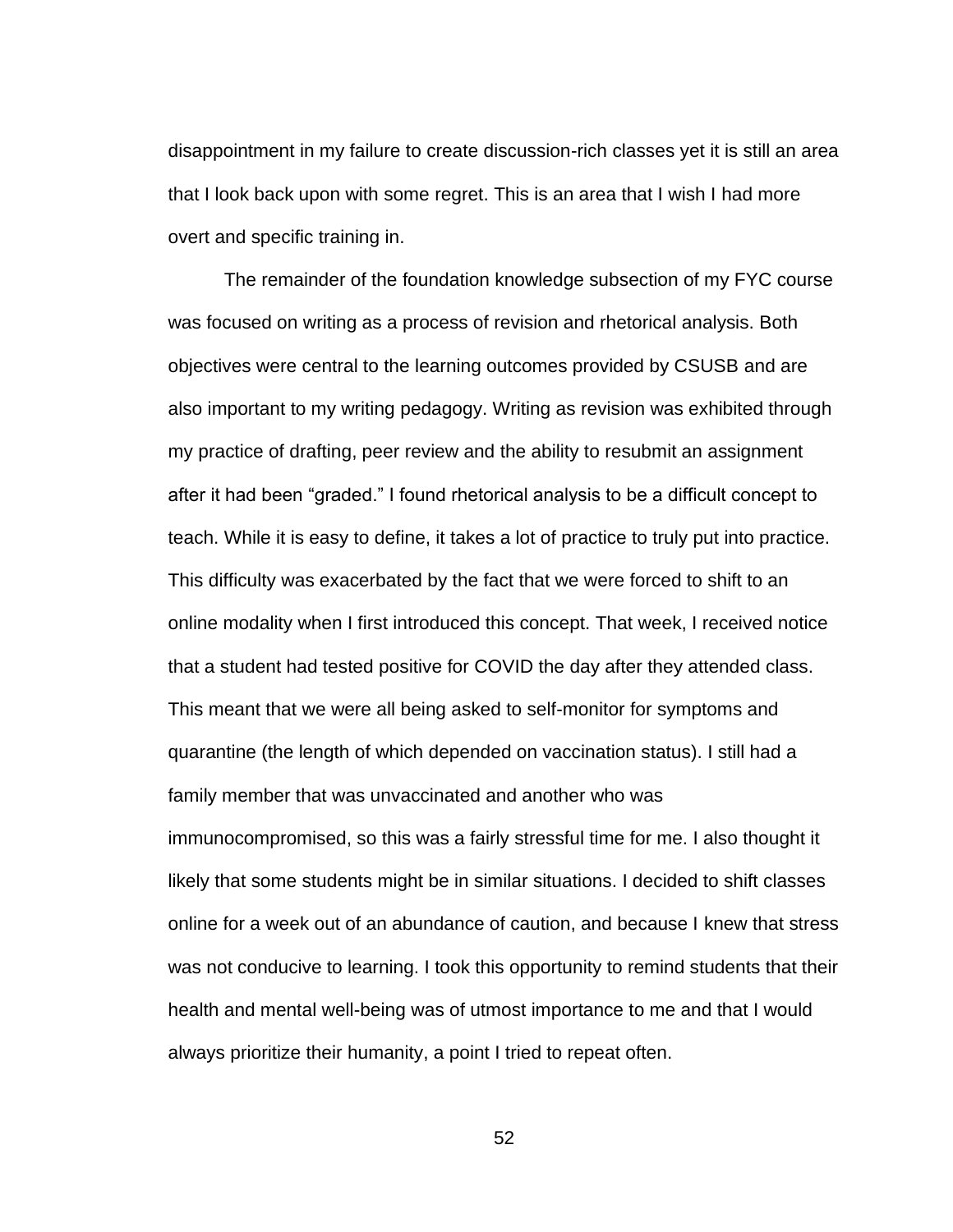Nevertheless, after a COVID interruption emblematic of the times, we returned to class and completed various activities to practice rhetorical analysis. Predictably, students did better during group activities. We analyzed ads and memes (in an attempt to integrate material that was more familiar to students) in smaller groups. These was also some of the classes I enjoyed the most. One of my journal entries mentions how reading Anzaldua's "How to Tame a Wild Tongue", aloud in class and analyzing it together to try to pinpoint her rhetorical methods was one of the few points in the semester when I actually felt like I knew what I was doing. Speaking Anzaldua's words aloud was deeply nourishing for me. This was the type of radical thoughts and language work that I wanted to share with students all along. After some practice doing this type of analysis together, I assigned a rhetorical analysis paper where students were able to pick from readings by Tony Morrison, Audre Lorde, Amy Tan, or Jimmy Santiago Baca. I gave various options for the readings because I wanted students to decide what reading spoke to them the most while also enacting Young and Horner et al's suggested inclusion of nonstandard-dialectal texts. This was a difficult assignment for students and one which left me wondering if I should rearrange my schedule to spend more time on this concept. My teaching journal entry was the site where I decided upon my course of action. I contemplated on my particular students and on what their plans were after this course. Not a single one of my students was an English major, they were mostly majoring in the sciences. This knowledge, coupled with the knowledge that rhetorical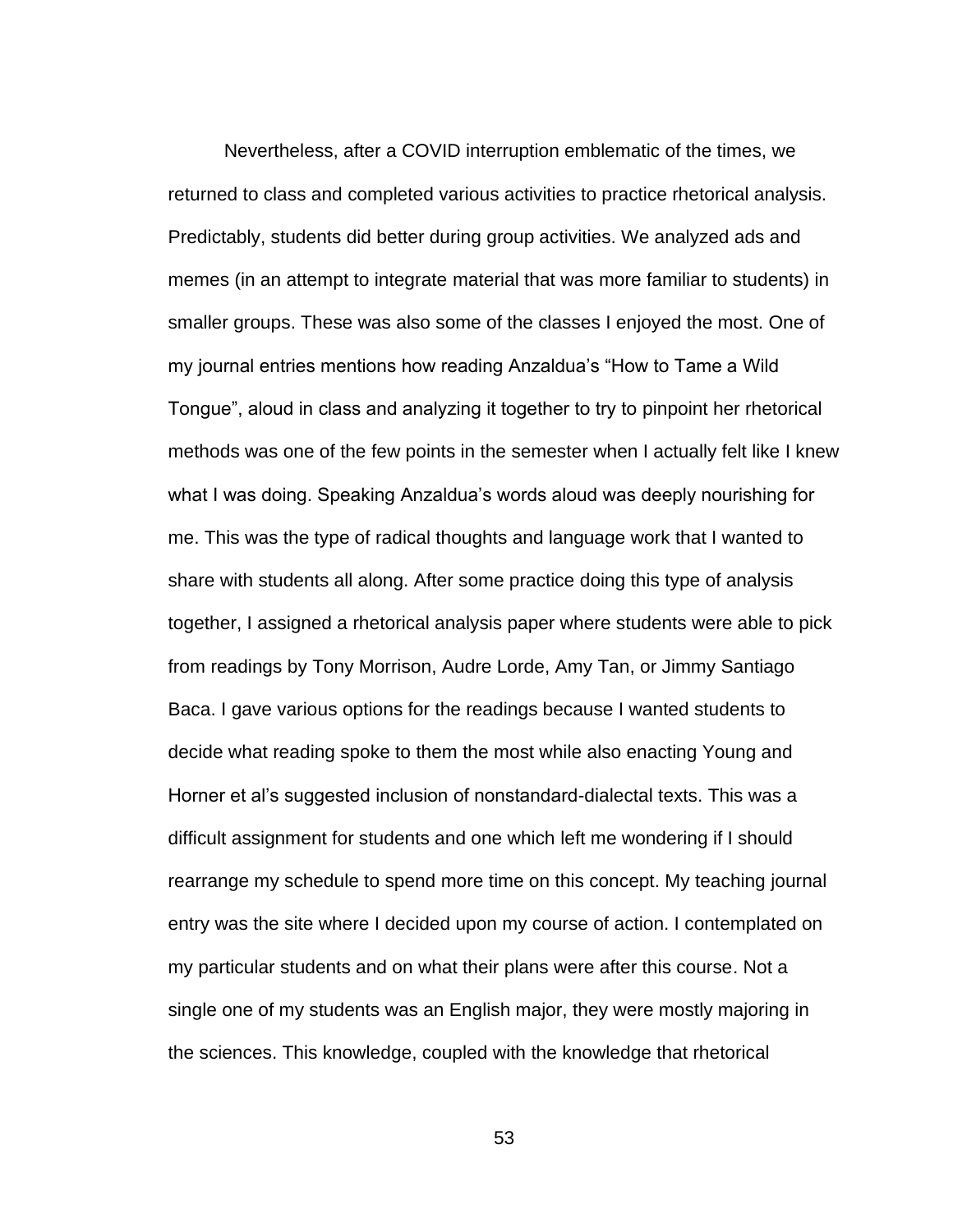analysis (though an important skill to have) mostly lives in the English department, made me realize that time spent pursuing this line of inquiry would be time taken away from my primary objective. I decided to stick to my schedule, hoping that I had done enough to weigh the needs of my particular students and provide them what I felt would be most beneficial to them.

 The subsequent subsection of my curriculum, weeks 7- 11, were dedicated to exploring the myth of "language as neutral" and to enacting a practice which I argue has the potential to disrupt linguistic prejudice (one of my key goals for this course). One of the primary ways that I sought to disrupt linguistic injustice was through the integration of linguistic material to create a hybridized space which would expose students to materials that they might not otherwise come across in order to free students from erroneous linguistic constraints and validate student voices, especially those that come from a linguistic minoritized background. I began this topic with a short discussion about linguistics as a field and then reading "The Linguistic Facts of Life" by Rosina L. Lippi-Green. After dividing the class into groups, I assigned each group to read the introduction of the piece and one of the five subtopics. I made each group responsible for thoroughly dissecting their section by making them responsible to teach it to the rest of the class. I thought that the collaborative aspect of this activity could function as both community-building and also prompt them to engage with the text more fully. While I do not necessarily think that quizzes (or tests in general) have a place within my pedagogy, I did tell the class that this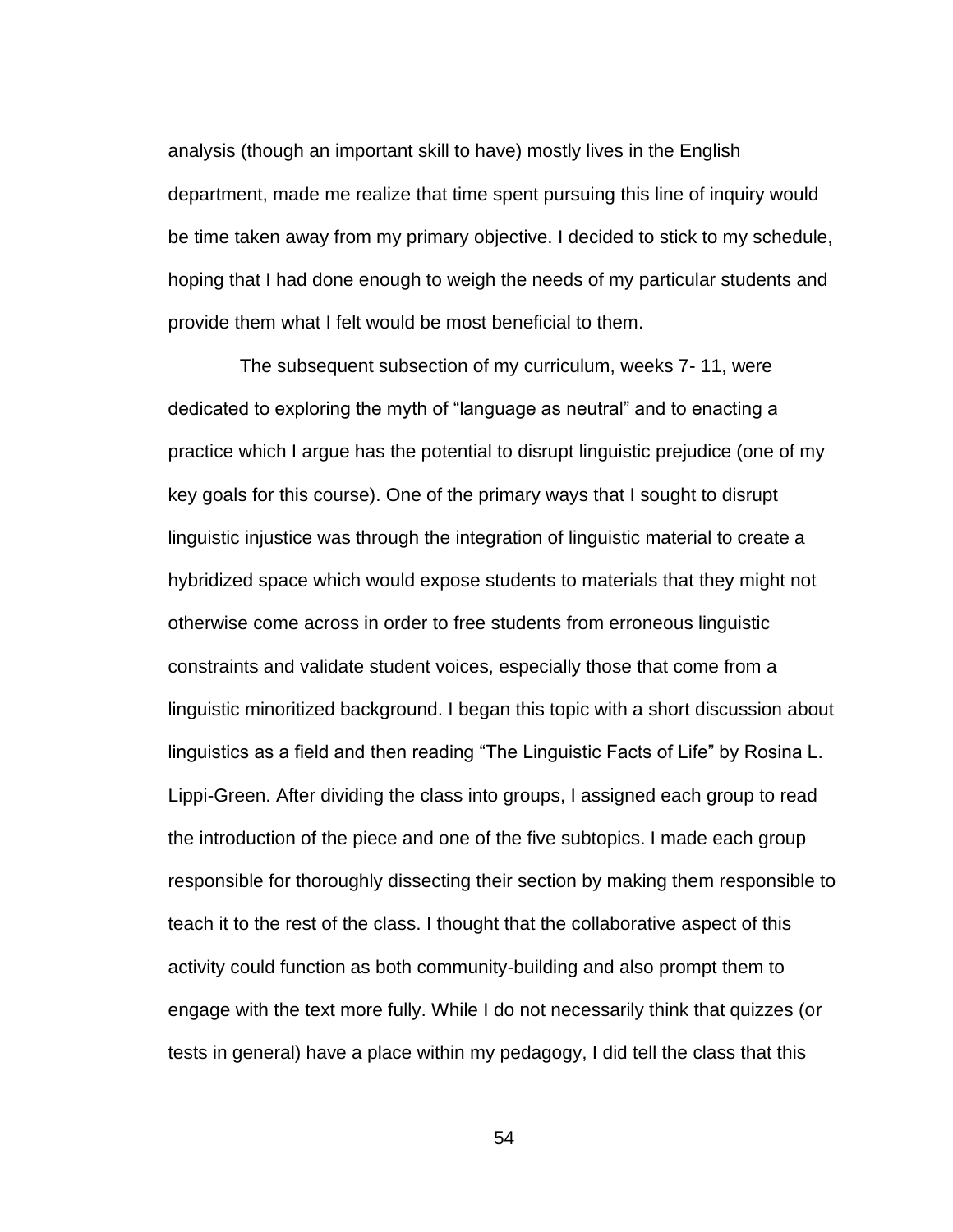assignment would conclude with a quiz. This was meant to reinforce the importance of both doing a good job teaching the material to their peers and of listening to their peers when the groups taught their respective lessons. I think that the quiz also prompted students to ask more questions than they might have otherwise. This was one of the two quizzes I gave to the class, both of which were given as a concluding assignment to peer-to-peer teaching activities.

Admittingly, these quizzes made me feel a bit uneasy. I knew that the word "quiz" had the power to elicit feelings of panic and apprehension, neither of which were feelings that I wanted to cause my students. As previously discussed, dialogues in this class tended to be rather stilted and one-sided and this was a fate that I did not wish upon anyone, much less on emerging scholars. I used the quizzes as a method to ensure that students were given the attention they deserved when they were presenting in front of the class. I was fairly apprehensive using tactics that could be perceived as punitive or authoritative. I had worked hard to engage students as people with entire lives that sometimes conflicted with this class, and I constantly made space for that. This was central to my pedagogy and (I cannot stress this enough) WE WERE STILL IN A GLOBAL PANDEMIC so I knew that my approach would have to always be cognizant of that. I was routinely flexible with due dates and tried to reenforce, every step of the way, that we were taking this journey together not as dictator and subjects but as facilitator and collaborators. The only time I felt that I needed to assert my "authority" was when other students were involved. The afore-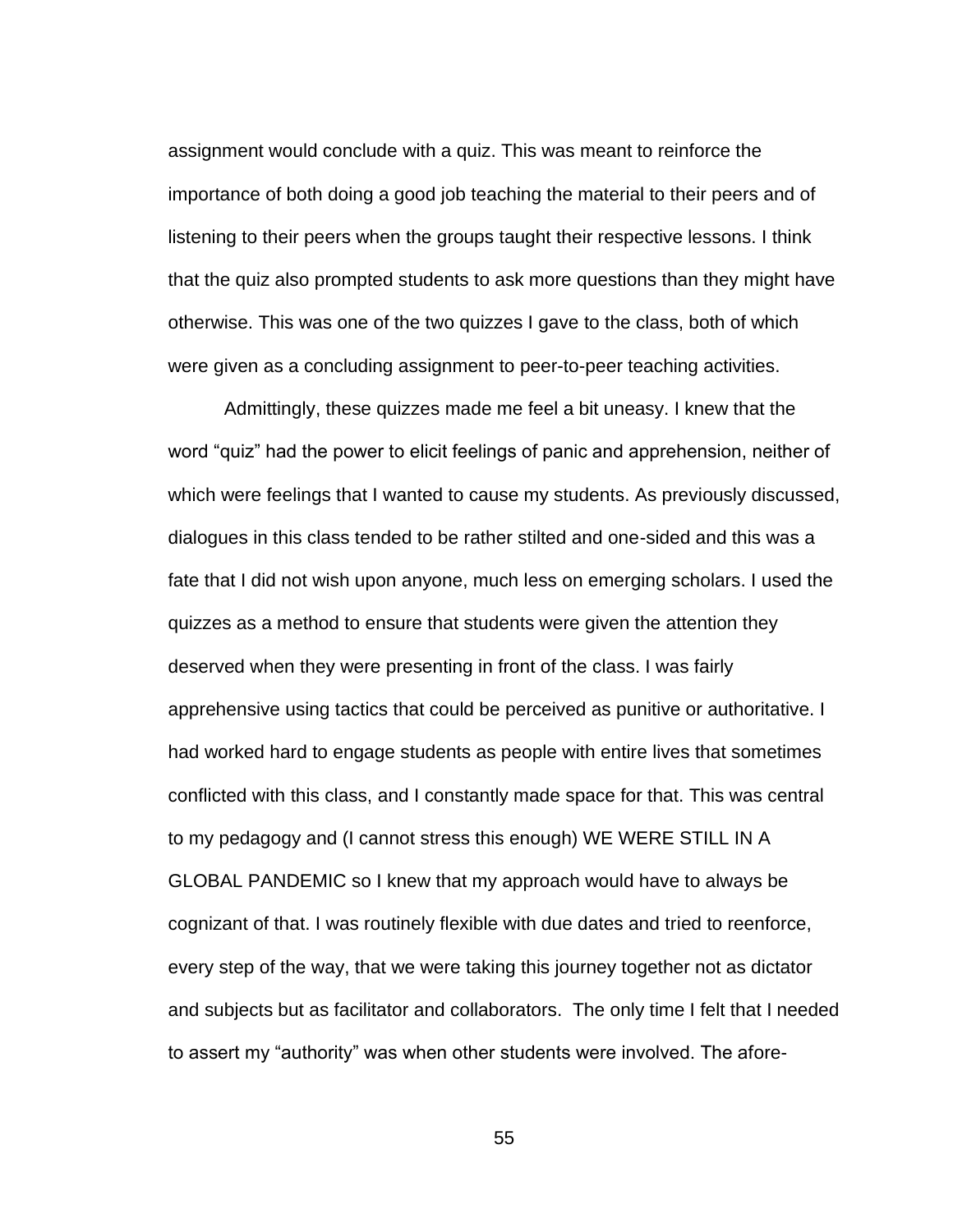mentioned quizzes were an example of that. Another example where dates that draft was due for peer review sessions. Before each of the four major assignments were due, I would schedule a peer review session requiring semicompleted rough drafts. These were one of the few times that extensions were not given and that students were required to either show up with the draft or not show up at all. This felt strangely castigatory, but also necessary so that no student was penalized for another's underperformances. I looked at peer-reviews as an opportunity to see how others were approaching an assignment, get constructive feedback on their own writings and as a way to strengthen student writing. After one such time, I received an email from a student stating that they felt "very ashamed" that they had not completed their draft in time for peer review, so (in line with class policy) they stayed home. Shame was not a feeling that I was looking to inspire in my students at all so that email left me a bit perturbed. How could I ensure student accountability to each other while leaving aside harmful/ punitive practices? This question appeared in my journal multiple times and was one of the questions that I did not find a satisfactory answer to. As a product of a system steeped in colonization, it is challenging to stay completely clear of practices that reflect some form of domination. I felt as if I was essentially saying; I wanted them to do this and would not be above punishing them if they didn't. It was of slight comfort that these tactics were employed in, what I saw as, the service of other students and not myself yet they are not tactics that I wish to continue to employ. I would much prefer to learn other strategies that would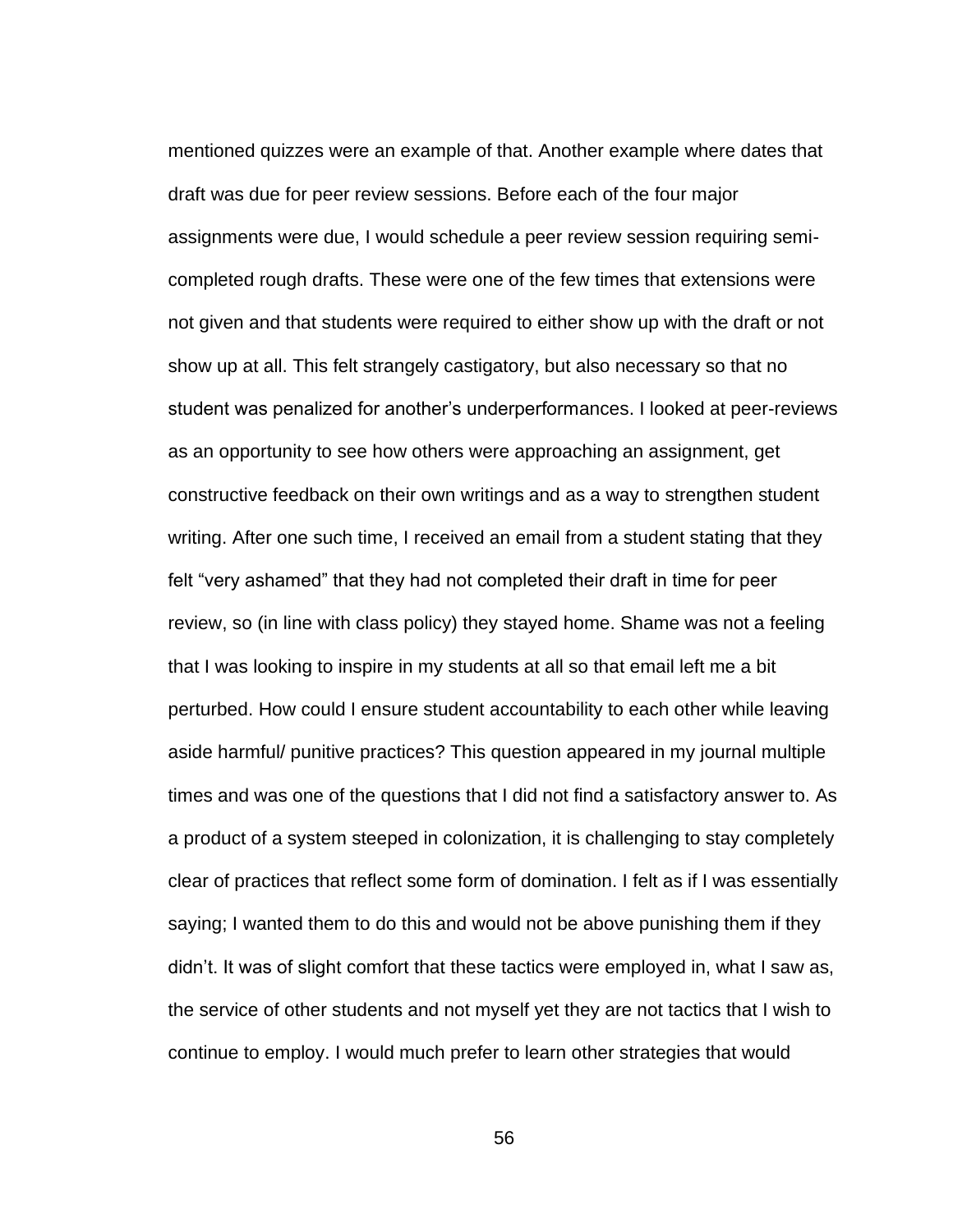stress the importance of showing up for their peers, without stressing students out. Yet as teachers, it is easier to reach back to what we remember seeing as students and enact those practices. This is an avenue of resources that is not as bountiful to an educator that is trying to enact radical change. And while, I can look back on some practices enacted in certain classes, especially during my graduate years, and realize that they were in line with some of the changes I want to enact, the quantity of those practices are a lot fewer for a radical educator than for a conservative (or even liberal) one. This was one of the of the most glaring gaps in the preparation of radical educators, the practices for the everyday enactment of this type of pedagogy are either absent or difficult to access.

As stated above, the linguistic subsection of this course was scheduled to take up about a third of all class sessions and enact many of the practical applications discussed in chapter 2. However, I was unprepared with how long some of these lessons took. The exploration of Lippi Green's text took double the amount of time I had allotted for it. Fortunately, I had "padded" my class schedule with a few "to be determined by students" sessions so it was not difficult rearranging the schedule, especially considering how central this lesson was to my objectives. I was however, forced to cut Kinloch's suggested examination of the CCC's "Students' Right to Their Own Language" resolution from my schedule which I had planned as an in-class activity. The class was also able to read and discuss "The 'Standard English' Fairy Tale: A Rhetorical Analysis of Racist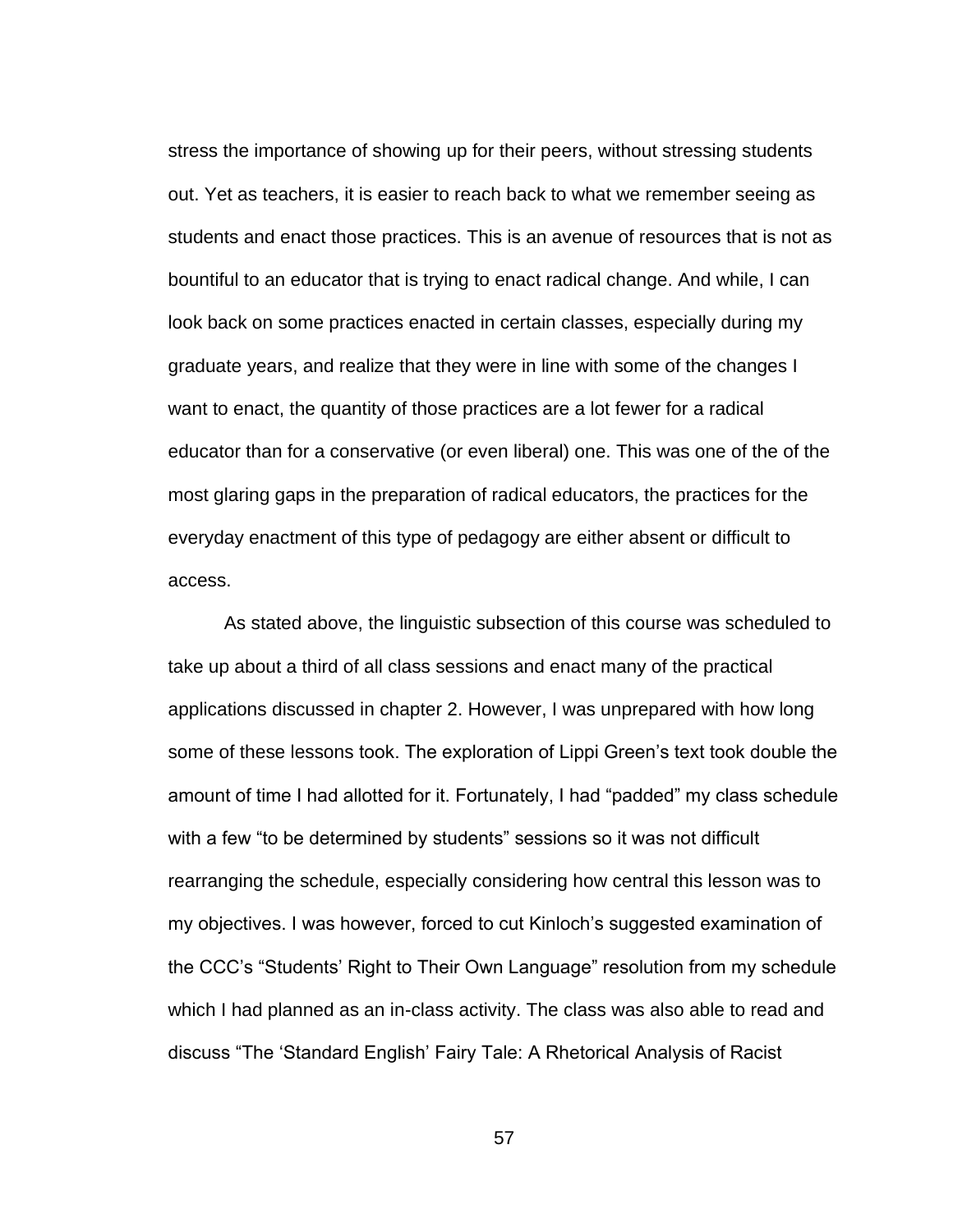Pedagogies and Commonplace Assumptions About Language Diversity" by Greenfield as this was fundamental to questioning the myth of "Standard English". This lesson went relatively well, though as always there was limited discussion. What stood out to me about this discussion was not something that happened in class but instead in the end-of-semester Student Evaluations of Teaching Effectiveness (SOTE). One of the comments in the anonymous student surveys had a comment accusing me of "preaching from the pulpit" and basically labeling everything racist without "presenting the other side". I wished that that student would have felt comfortable enough to bring this qualm up during class because I felt it was a missed opportunity to engage with this argument. I refuse to "present the other side" because my radical praxis is based on explicitly naming wrongs and working directly to dismantle them. Furthermore, as a product of a highly conservative schooling system, these students have been inculcated with "the other side" from day one of their educations. The student already knew the "other side" so well so that it was impossible to read a contrasting viewpoint without feeling attacked or preached to. This situation made me think of the words of historian Howard Zinn:

In my teaching I never concealed my political views… To pretend to an "objectivity" that was neither possible nor desirable seemed to me dishonest. I made it clear to my students at the start of each course that they would be getting my point of view on the subjects under discussion, that I would try to be fair to other points of view, that I would scrupulously uphold their right to disagree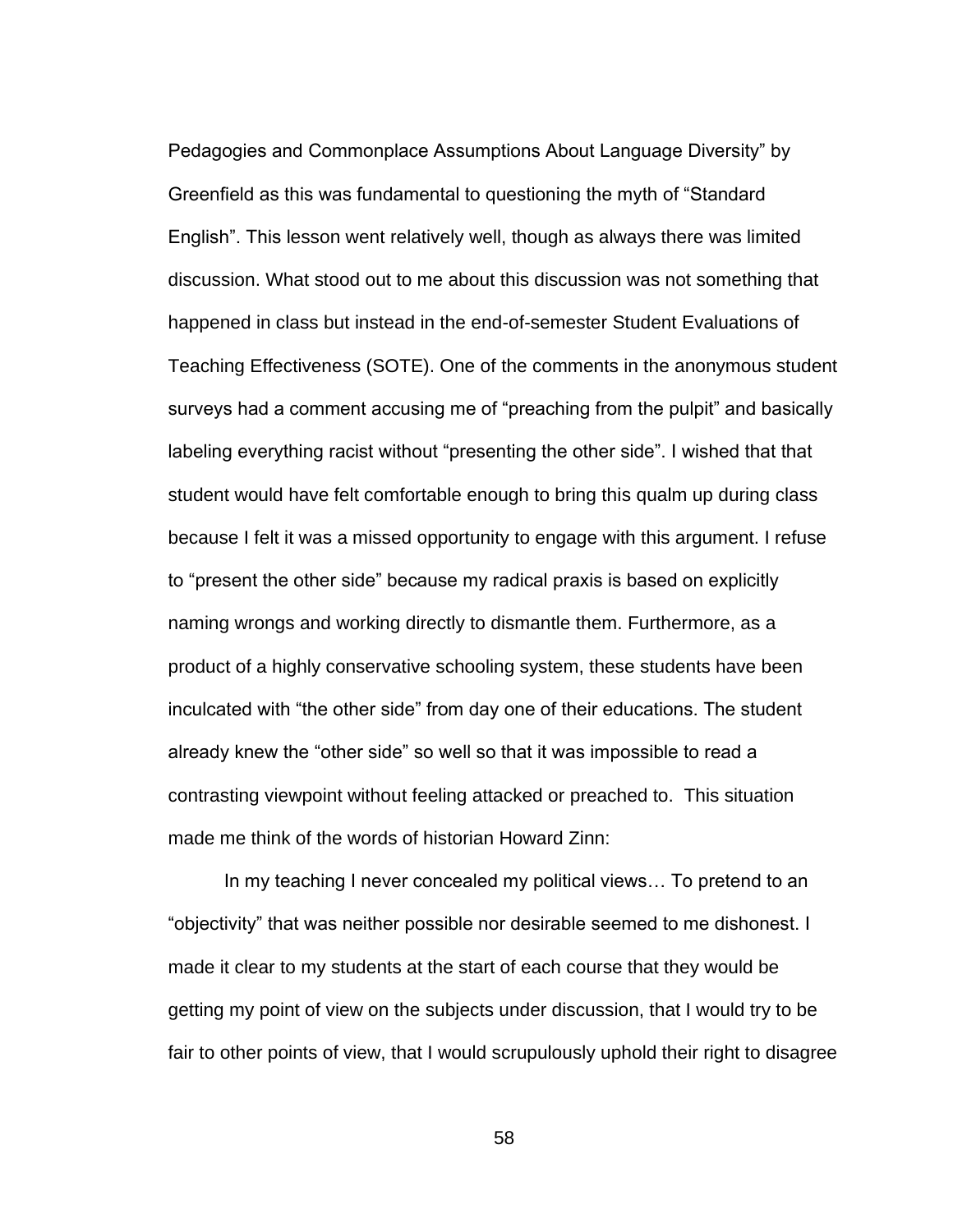with me. My students had a long experience of political indoctrination before they arrived in my class—in the family, in high school, in movies and television. They would hear viewpoints other than mine in other courses and for the rest of their lives. I insisted on my right to enter my opinions in the marketplace of ideas, so long dominated by orthodoxy" (Zinn and Macedo 89)

I wish that this was something that I could have discussed with that student, and I have made a mental note that perhaps in my next iteration of this course, I would share these words with that class.

While I refuse to present "both sides" as worthy of contemplation, especially when the other side is racist and insidious, I did integrate a reading by Stanley Fish that I did not agree with at all. Using Graff's "teaching the conflicts", I assigned Fish's "What Should Colleges Teach?" alongside Young's "Should Writers Use They Own English?" as the basis for the subsequent lesson. This was one of my favorite lessons and perhaps more aligned with the expectations of the beforementioned student. These readings are fruitful for discussion because they are in response to each other. This activity was also done in small groups. After being assigned to read both these texts outside of class, the groups were divided- half assigned to Fish and the other half to Young. As a group, students would compose a 240-character Tweet as a response to the other author's text. I had hoped that reading Fish first (which they were instructed to do) would highlight how perfectly constructed Young's response was. This class session was very lively, and I was gratified to see memes and GIFs included in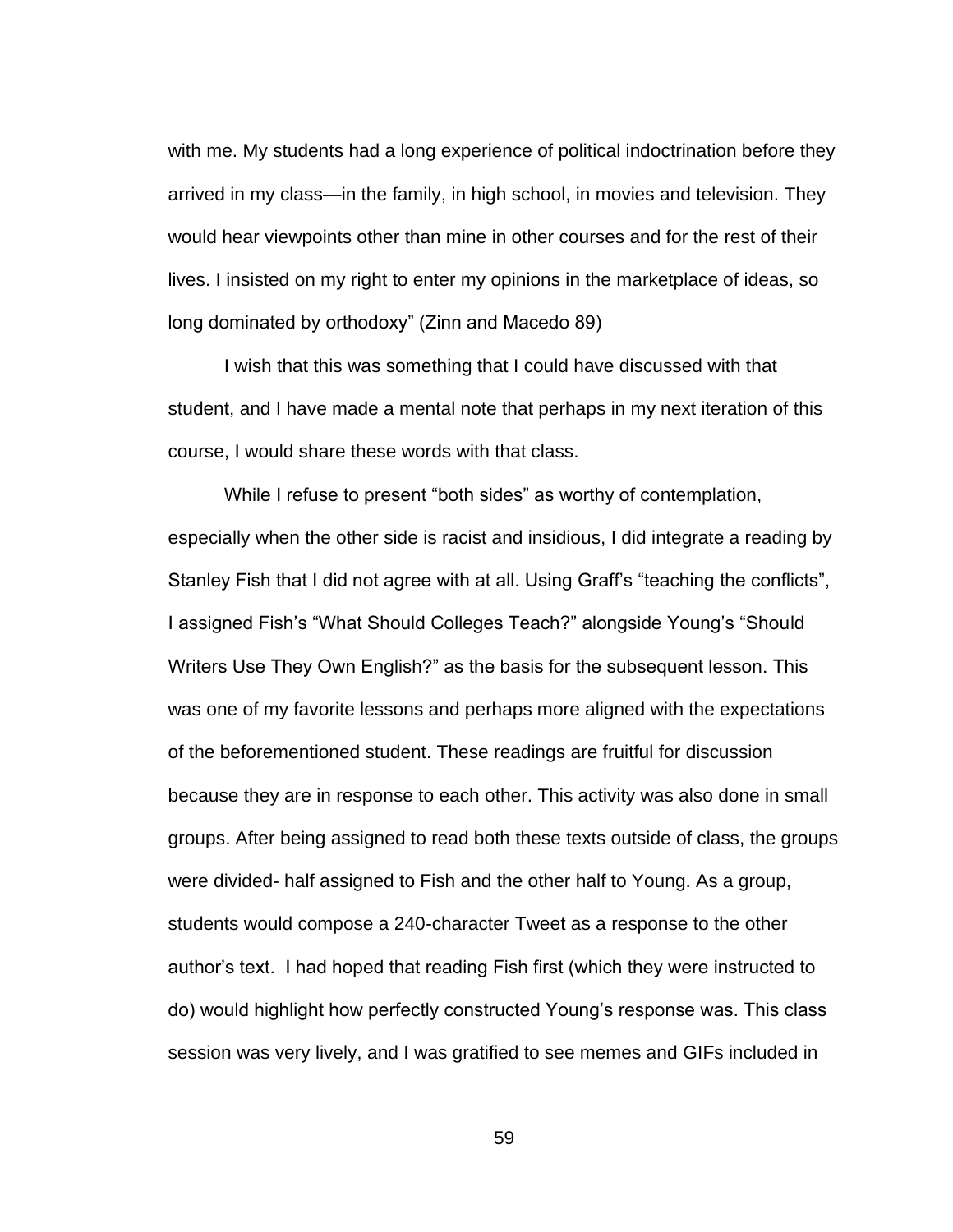the summation of their respective author's viewpoint. Considering how successful this assignment was, I know that I will continue to use it even if I find Fish's text obnoxious.

The following weeks were my favorite of the semester by far. Implementing Young, Horner et al and Kenoch's idea of descriptive language instruction of different English dialects, we spent a couple of weeks exploring diverse voices in texts. The goal was to explore mixed genres and skills in code switching, semantics, syntax, accent, and dialect so we explored various YouTube videos of differing styles of poetry. We also had an actual linguistics lesson regarding regional differences in American English varieties alongside cultural and ethnic American English varieties. We listened to as many samples of these dialects that I could access including Hawaiian creole pidgin, Mountain Talk, Chicano English, Cajun French, African American Vernacular English, Miami English, New York Latino (Nuyorican) English, Pennsylvania Dutch English, Yeshiva English. There were many more that I could not access but I considered this variety sufficient to make students reconsider the idea of only one "proper" English.

The linguistics portion of my FYC was closed by an assignment meant to put students' own language experiences in conversation with the readings we had completed in this section of the curriculum. This "Language Autobiography" was intended to help students take ownership, and hopefully pride, in their own language varieties. This was the only major assignment were students used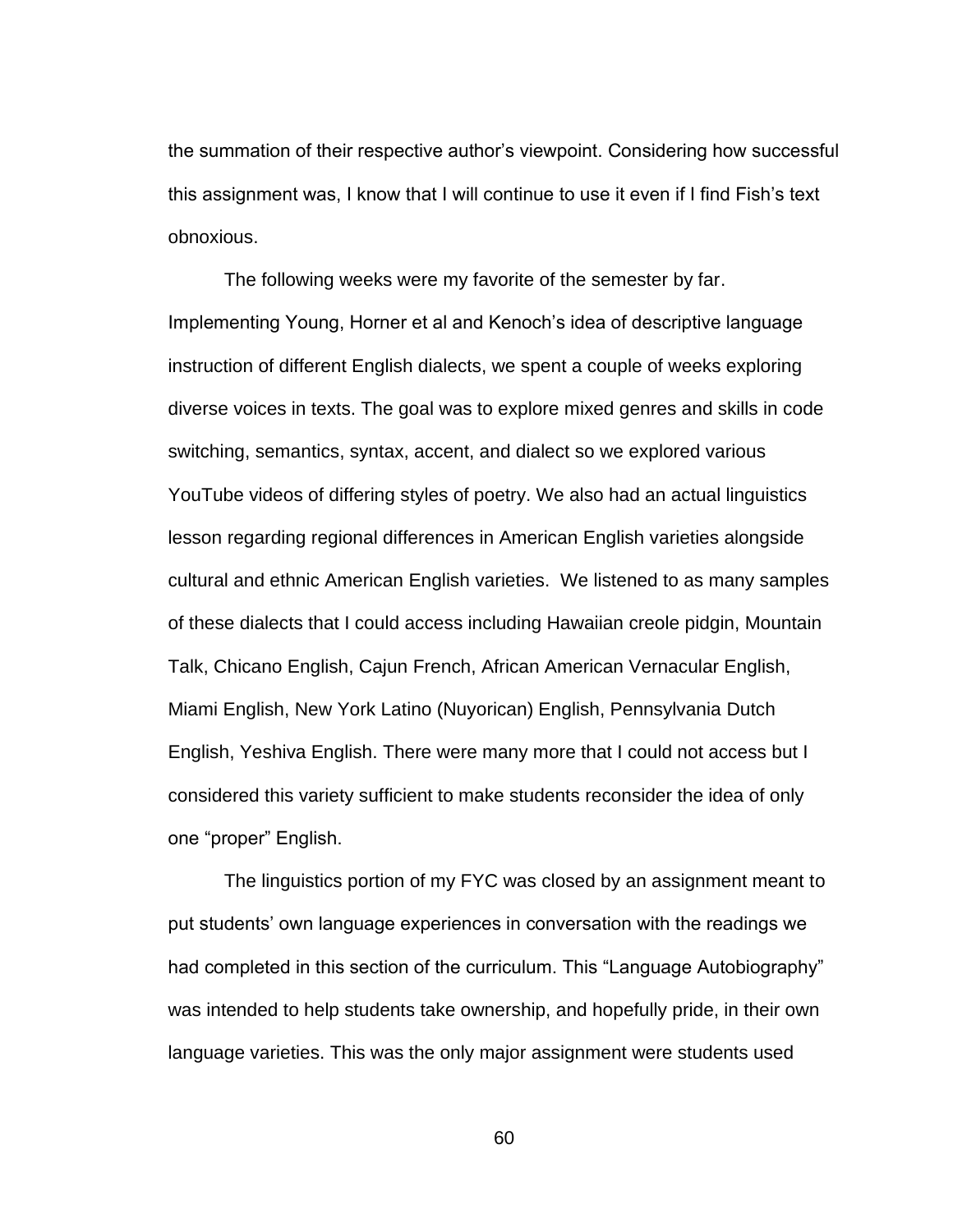different language varieties besides the "standard", despite that always being an option for them in my class. I thoroughly enjoyed being exposed to more of the students' linguistic repertoire and it was one of the most successful papers overall. In future iterations of this course, I would like for this to be the first major assignment as I think that the success that they enjoyed, versus the relative difficulty of the rhetorical analysis assignment, would increase their confidence in their writing and the class as a whole. I see a bit of difficulty doing this and still having the foundational knowledge subsection leading the curriculum, but this could be an area in future classes that requires some reworking.

The final section of my curriculum was designed to turn our attention inward. We began to discuss discourse communities in an effort to center the remaining couple of weeks on the students and their particular interests. This felt like a mistake. Contending with COVID closures and individual conferences left only a couple of weeks for actually exploring this concept. This made the lessons feel rushed and not as thorough as they should have been. The motivation behind exploring discourse communities was that students would be able to choose whatever community most appealed to them and research something that was personally significant to them. It also was, at least in my intentions, a continuation of bringing the individual student and their interests into the classroom. My teaching journal was reflective of how rushed the last couple of weeks felt. While the final presentations and projects were done well, I was still left with the lingering doubt that I did not honor the subject well enough. This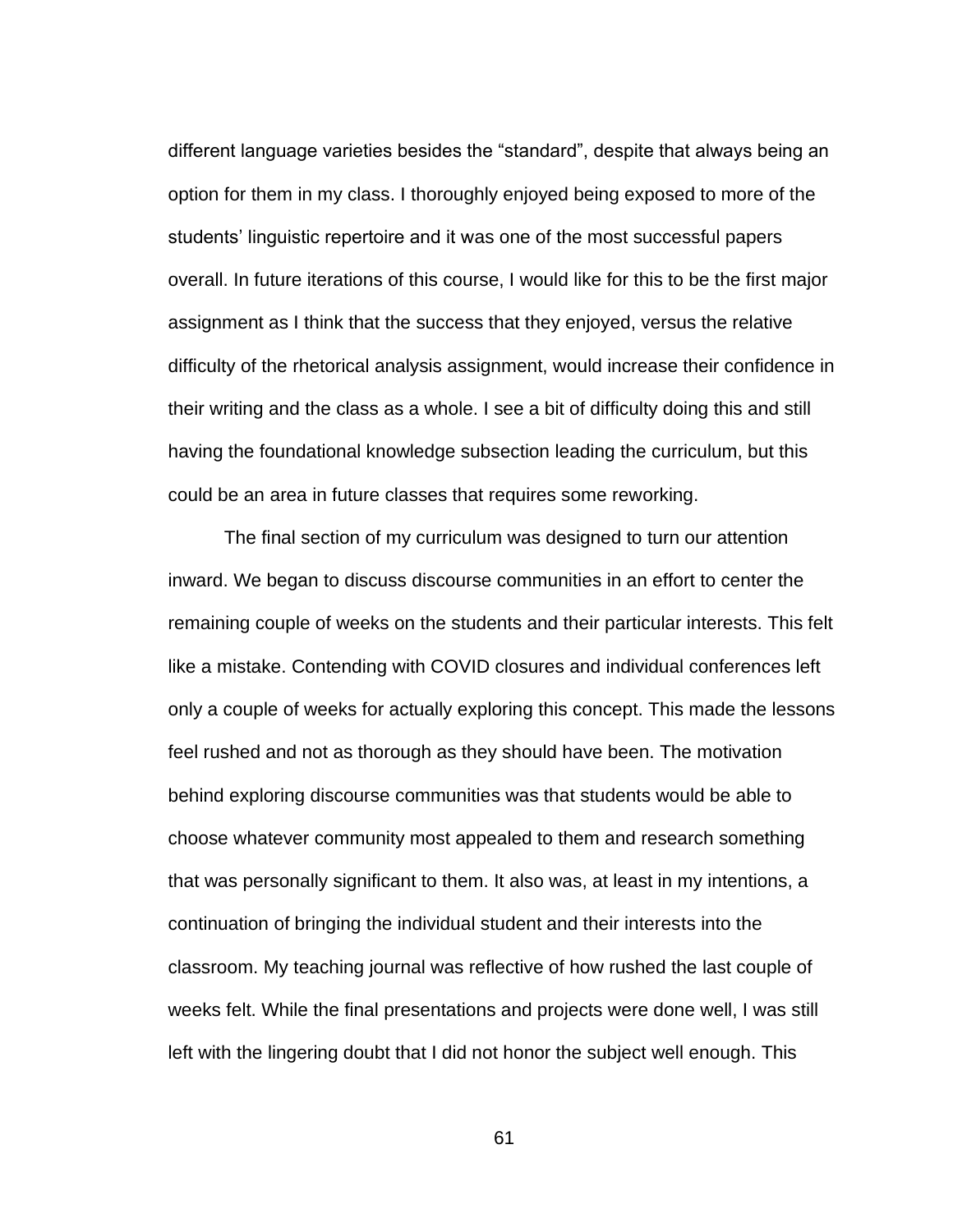slight misstep is reflective of another difficulty that novice educators have, regardless of political leaning. It is a difficult process to learn to cull your own ideas and goals. The impulse is to give the student before you as much as possible, to give them all you think might be beneficial to them, yet this is not an achievable goal. There is not enough time to present too many ideas and to present them well. But like in writing, editing is one of the most difficult tasks.

Moving forward, I would unquestionably remove the last subsection of this class content. Originally, I toyed with the idea of continuing the linguistic subsection until the end of the semester. My first inclination was to finish off the semester with a research paper that built itself off the students' Language Autobiography. I considered asking students to research one of the language varieties in their linguistic repertoire. Ultimately, I felt unsure whether students in their position would be prepared to complete such an assignment. I decided that it would be simpler to engage with easier-identifiable discourse communities. Upon further reflection, I do not think that I made the most suitable choice. In fact, if faced with this choice again I would unquestionably make a different choice. I would, however, make sure to consult with a colleague with a greater expertise in linguistics in order to tailor that final assignment in the way that was best suited to freshmen students.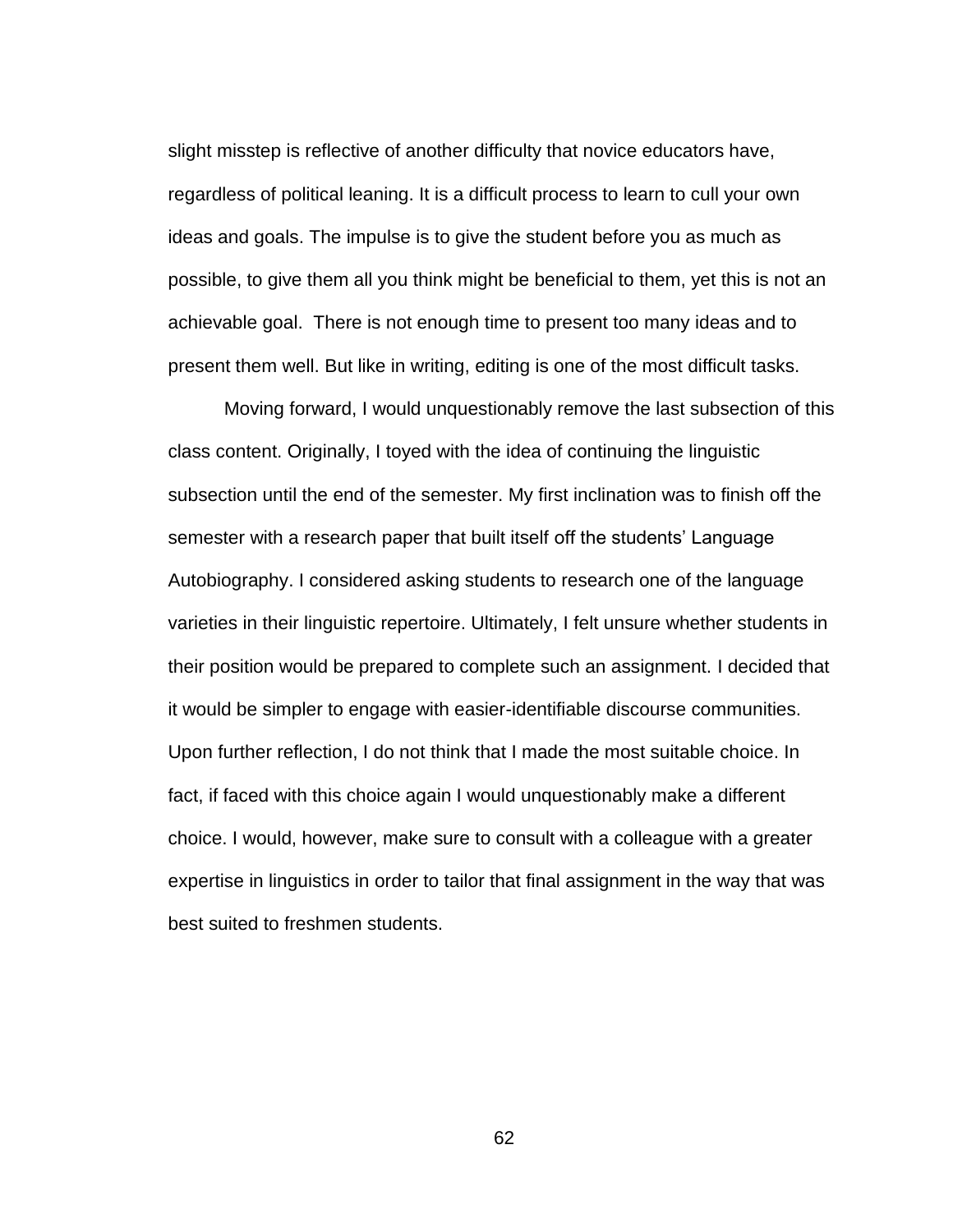## CHAPTER FOUR

## GRADING PRACTICES

Long before I had a class or had even applied to be a Teaching Assistant, I remember watching Inoue's 2019 CCCC Keynote address, "How Do We Language So People Stop Killing Each Other, Or What Do We Do About White Language Supremacy?" and feeling deeply moved. Towards the end of that speech, Inoue likens educators who do not change their writing assessment ecologies, despite knowing that standard grading upholds white language supremacy, to the owner of a lush garden denying a starving person food because he was not comfortable sharing the fruits of his garden. Inoue likens students to the starving person, dying on the doorstep of the liberal teacher who is "not quite ready" to share their privilege. Continuing with that parable, I saw myself on both sides of that garden gate. I was/am the student of color with pockets full of "heritage coins [that] ain't worth shit in the White economies of the academy and marketplace"(National Council of Teachers of English 44:39 ). When I was given a teaching appointment, I suddenly crossed to the other side of the gate without any training in how to feed starving people. Despite that, and even while being conscious that my garden was far from lush, I could not turn away. I was nothing but a visitor to the land of plenty and my garden was not yet my own, but rather rented at a fee I could scarcely afford. It had hardly begun to give fruit, yet I could not wait for an abundant harvest. A formally starving person recognizes hunger pangs and occasionally still feels its echoes. So, although I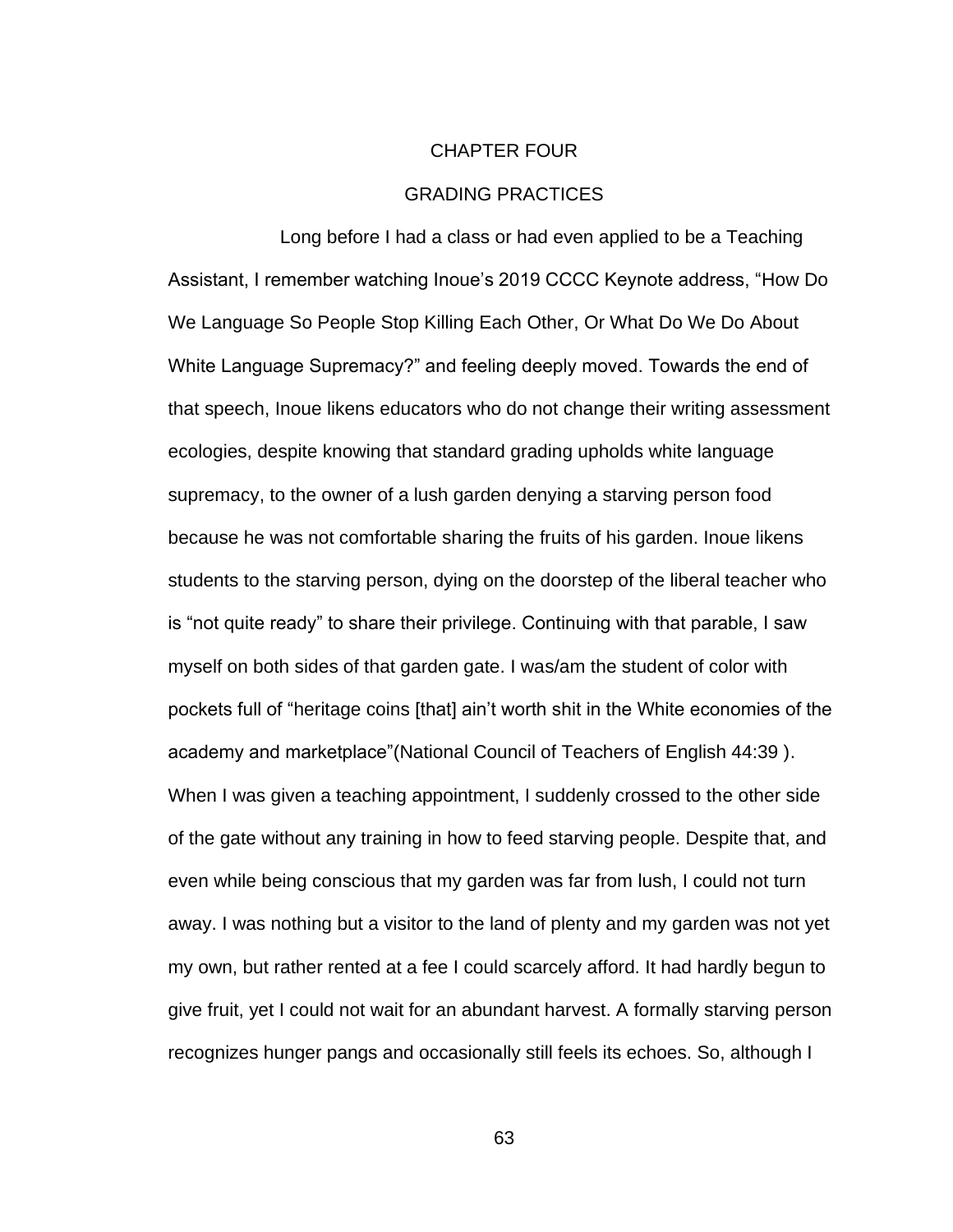was far from completely prepared and insecure about implementing a practice that I had never seen enacted, I knew that my values commanded a direct repudiation of harmful grading practices and the inequitable conditions they create.

I had many concerns regarding traditional grading, the biggest of which was how standardization has long been used to gatekeep and as a stumbling block for non-traditional students: "at its worst, standardization can be inflicted as a punishment, a way to castigate the non-believer or keep out the undesirables" (Balester 64). The "undesirables" have always been anyone who does not fit into the "traditional" student mold (white, heteronormative, middleclass male) and those that do not make knowledge in the "traditional" (Western, Euro-centric, capitalist) way. The university has always upheld "traditional" students as the norm and their practices have always served as the standard- so grading has always been a system that is skewed in their favor. I had no interest in continuing to perpetrate this injustice. This was something that goes against my values, not just because it is intrinsically unfair and racist but also because it upholds a mediocre and boring standard. It is long past the time to look at the standard not only as unreachable for certain students but also as undesirable. Students of color can reach the standard; in fact, many have and do all the time. But the question is why should they? Often the standard is erroneously looked at as "the only right way" but allowances must be made because *some* students can't reach it. But that fundamentally misunderstands what we are asking students to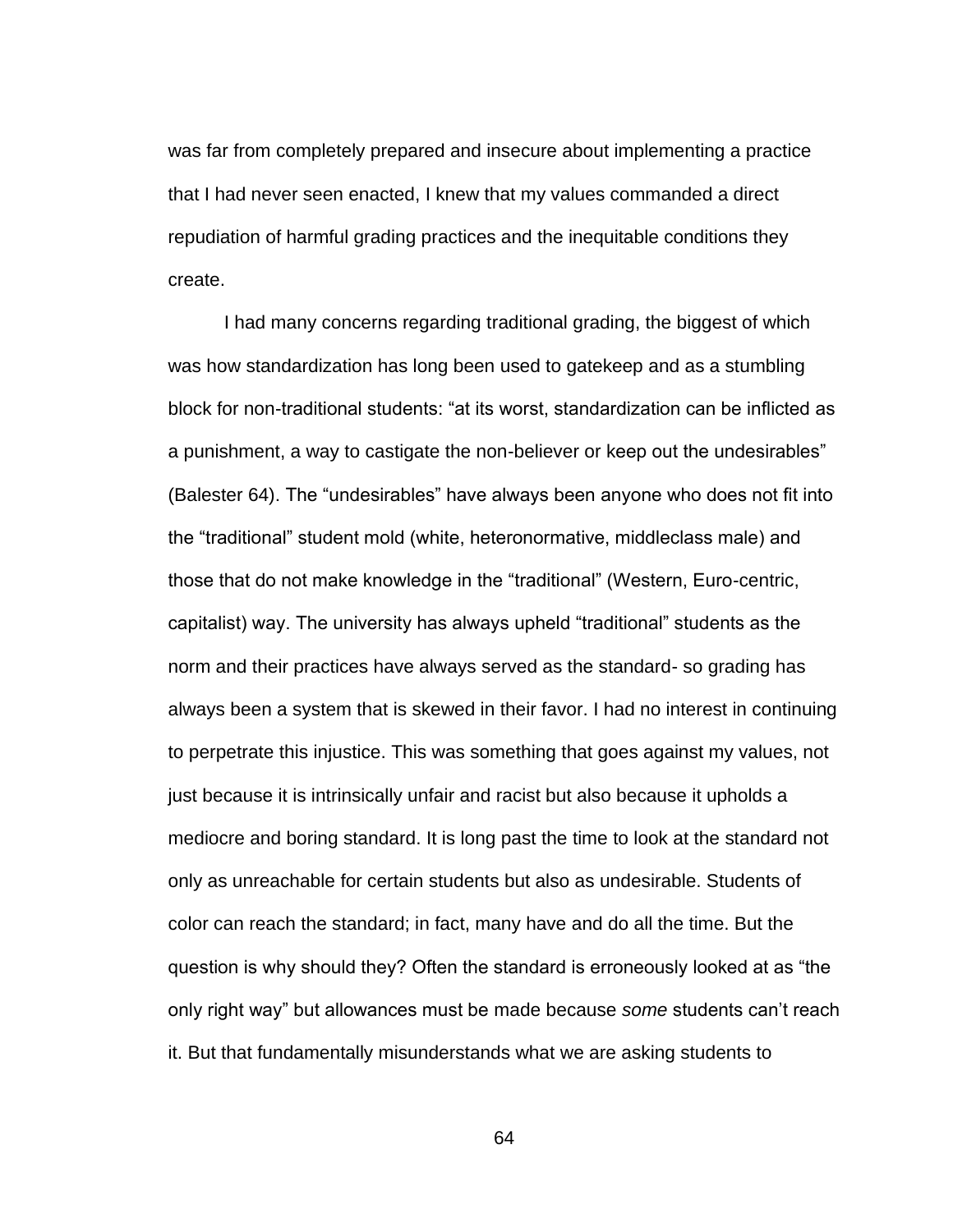suppress. The standard is a boring, white-washed, lack-luster way of stripping away rhetorical abundance in order to leave a meagre shell that "conforms to the rules." The standard makes us, and our compositions, all the poorer- even those students who can easily reach it. Its one-dimensionality curtails the search for richer/more interesting ways of knowledge-making in favor of an unexceptional alternative. Encouraging students to use their entire linguistic and ontological repertoire enriches both their texts and the university as

rhetorical power is gained by learning to negotiate between and integrate different text, genres, languages, audiences, or dialects... The writer is empowered to use all available resources to create a text rather than to master and then re-enact a narrowly defined linguistic code; in the process, the writer asserts or invents an identity and may also challenge the norms of a community of practice (Balester 71).

Looking past the standard helps us strive for something better. Both in terms of destabilizing unfair systems but also, just as importantly, of prompting our students toward better ways of knowledge-making and being in the world.

In addition to confining students creatively and intellectually, traditional grading practices also unfairly dictate classroom interactions. Regardless of the atmosphere that an educator tries to create in their classroom, their grading practices can supersede their efforts and intentions. In "Taking Time Out from Grading and Evaluating While Working in a Conventional System", Peter Elbow gives a succinct list as to why traditional grading practices should be rethought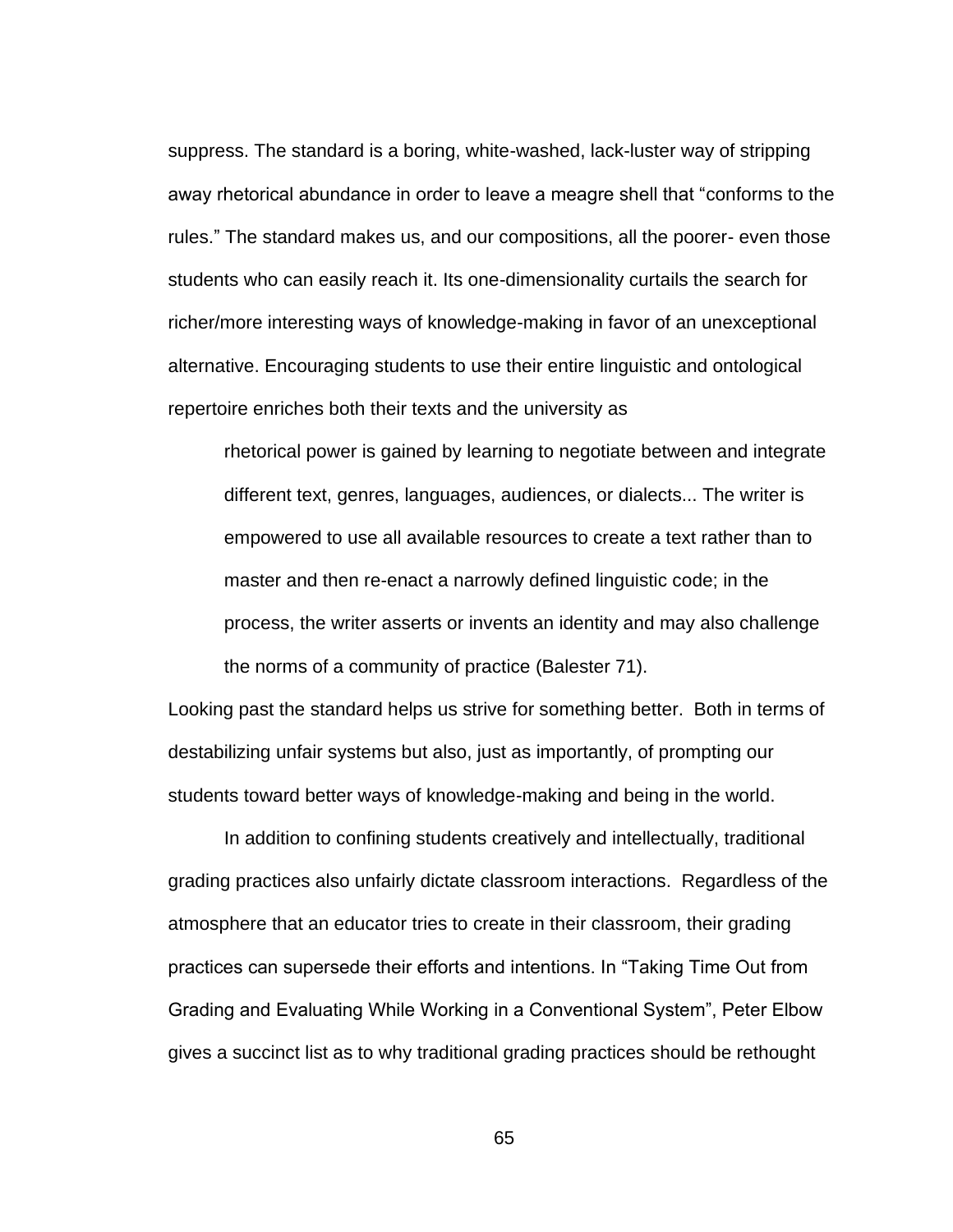but the reason that is most glaring to me on that list is the assertion that grades affect learning because they often "[lead] to an adversarial relationship between students and teachers (since some students quarrel with our grades and many others feel resentful" (6). This is completely contrary to the cooperative learning experience that I was aiming to create in my classroom. Collaboration, dialogue, compassion, and social justice cannot flourish in a hierarchical system that puts teachers above students and encourages competition among students. A radical environment "must begin with the solution of the teacher-student contradiction, by reconciling the poles of the contradiction so that both are simultaneously teachers *and* students" (Freire 53). But traditional grading structures preempt any meaningful collaboration. Grades become a threat to hold over students, leverage to make them conform to our expectations. I knew this as a researcher and had experienced this as a student. Looking back on my schooling experiences, the rubric that would always guide me was not my own rhetorical awareness but instead the expectations of my teachers. I principally wrote in such a way as to please my teacher. I would do whatever they said, often even integrating feedback that I didn't necessarily agree with because they held my grade in their hands; therefore, holding all the power. I had no interest in lording this type of power over students, so I sought a way to level the playing field and hand more agency to my students. I sought to hand back their ability to make their own choices. And I wanted those choices to be based on their rhetorical and linguistic knowledge, not my own preferences.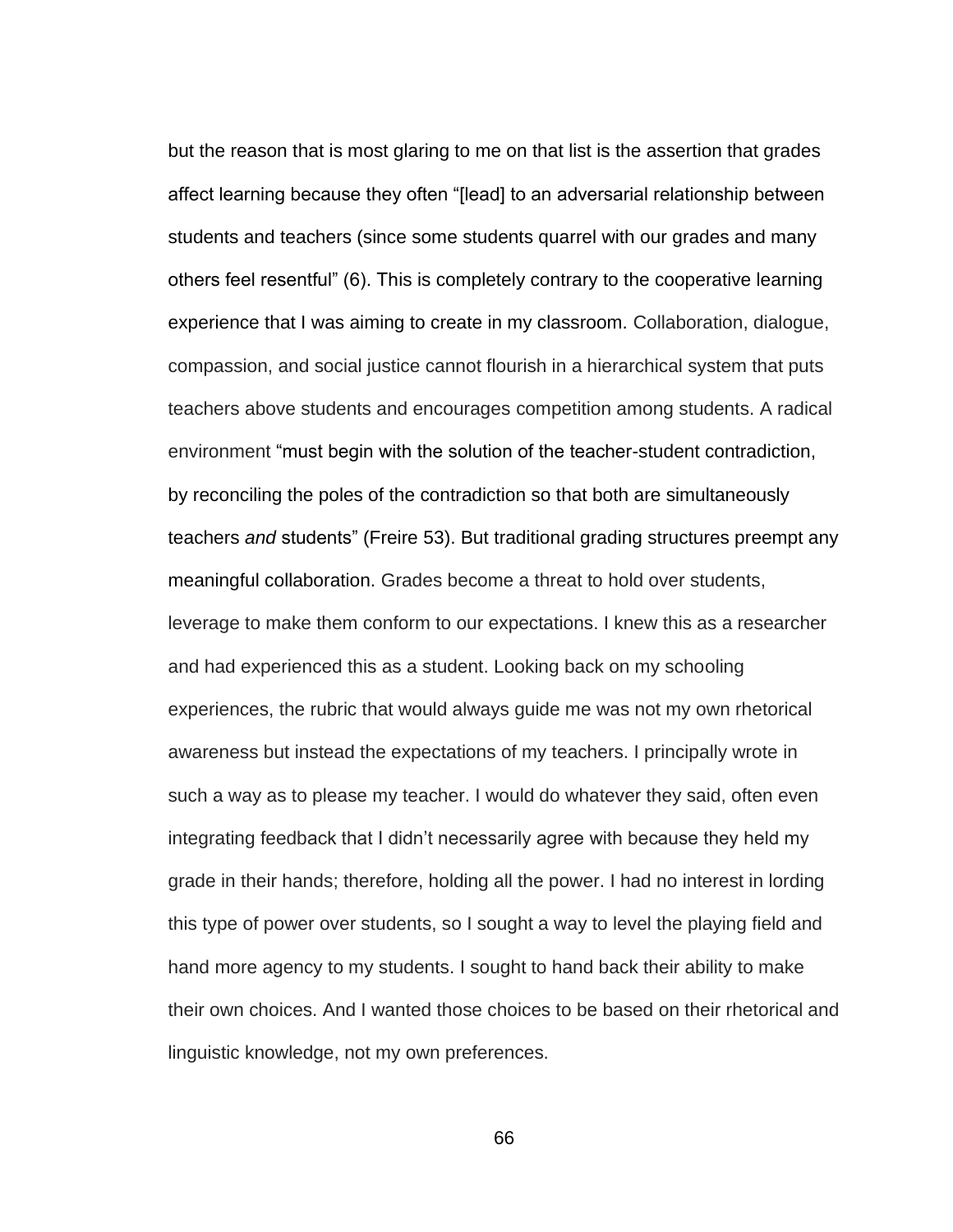The importance of sharing power with students was further reinforced when I recognized that writing practices were more significant than any one written product. The ability to continually rethink and reshape writing practices must be fully understood by students as theirs, and theirs alone. Providing students with more agency within the classroom would better prepare them for defining what practices they need outside of it. Writing practices are highly dependent on what the goal for the text actually is. The traits that "good" poets have are vastly different than those that "good" journalists cultivate. This is true of all the different types of writers, they all need to develop distinct, and sometimes contradictory, strengths. This is even more significant for students that do not intend to be writers at all but who will need to write in varying disciplines. Standards of writing are useless if they do not consider students' subjectivities, goals, and audiences. It is also imperative to remember that this is always a moving goalpost, it does not (and should not) stay stagnant. A more useful assessment practice should be mindful not only to "[reflect] the variety of human experience" but also to "[remind] us that conventions change, that English is a 'living language'" (Balester 65). Therefore believing, much less teaching, that there is a discrete set of rules that must always be followed is a disservice to students.

More important than any set of rules is the ability for students to understand that writing is always situational, and context driven. The capacity to adapt to those changes are what makes a student successful, not only in writing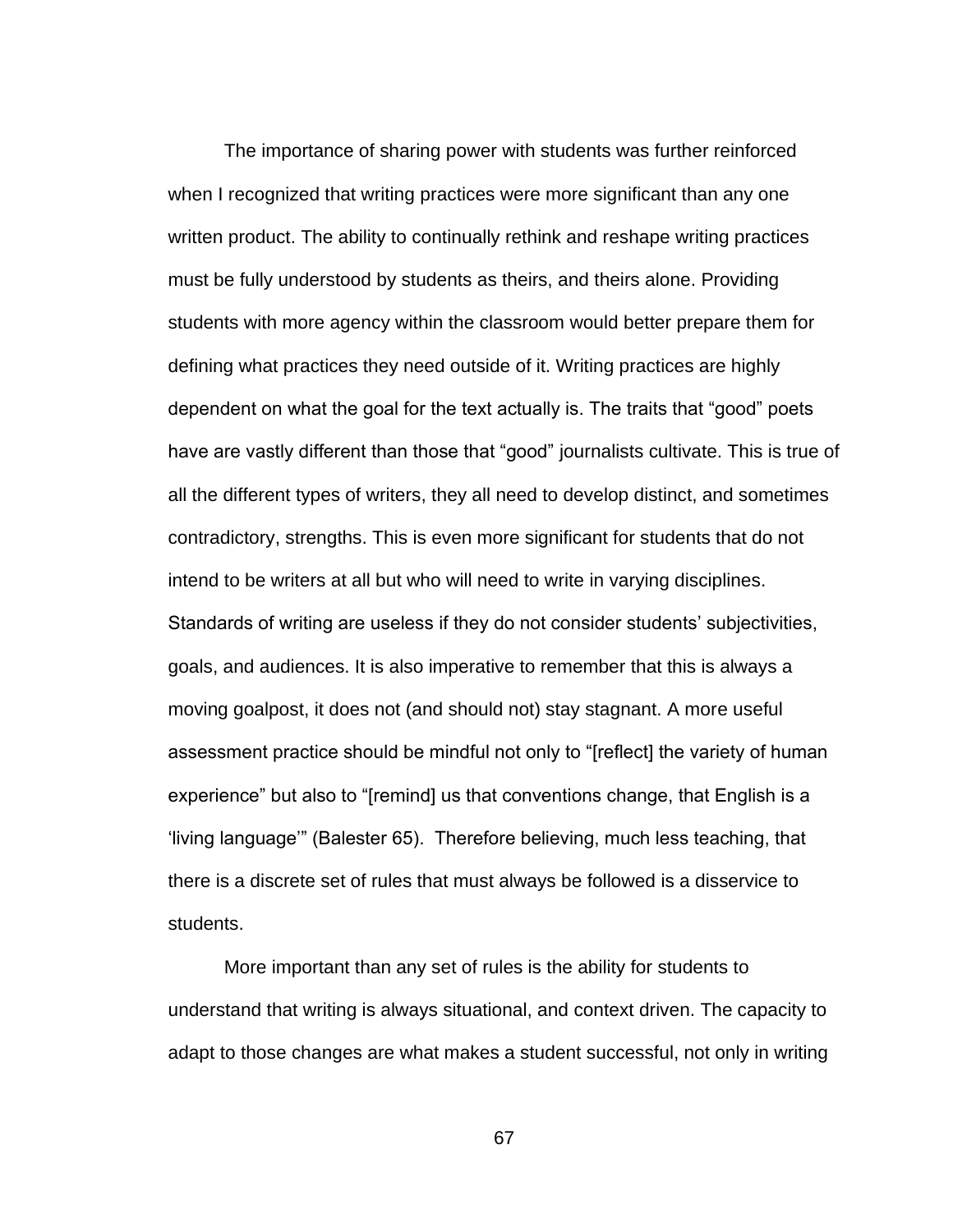but also beyond the classroom. In fact, researchers have found that traits which are more likely to lead to economic success are comparable to those that make proficient writers:

What do researchers [Bowles and Gintis] find more associated with future economic success? Noncognitive traits such as perseverance and the "big 5"- openness, conscientiousness, extraversion, agreeableness and neuroticism. Closely related to the big five personality factors are the habits of mind (curiosity openness, engagement, creativity, persistence, responsibility, flexibility, and metacognition) identified in the *framework for success in post-secondary writing* (Poe et al. 7) (emphasis in the original)

These habits cannot be fostered in an environment where the teacher's word is the final word, and their opinion overtakes all others. A collaborative environment and approach to grading therefore benefits students not only in their compositions but also, and perhaps more importantly, outside of them as well. It lends itself more toward preparing students for life beyond the university than any traditional grading practices.

I came upon labor-based contract grading in the beforementioned speech by Inoue and it spoke to me as a method that would authentically addressed both the asymmetry of power that resulted from traditional grading practices and also the "[b]roader social inequalities (that) [play] out in local assessment practices" (Poe et al. 6). There is a wealth of research (Hassencahl, Mandel, Knapp, Elbow, Smith) into the effectiveness of implementing a grading contract as a more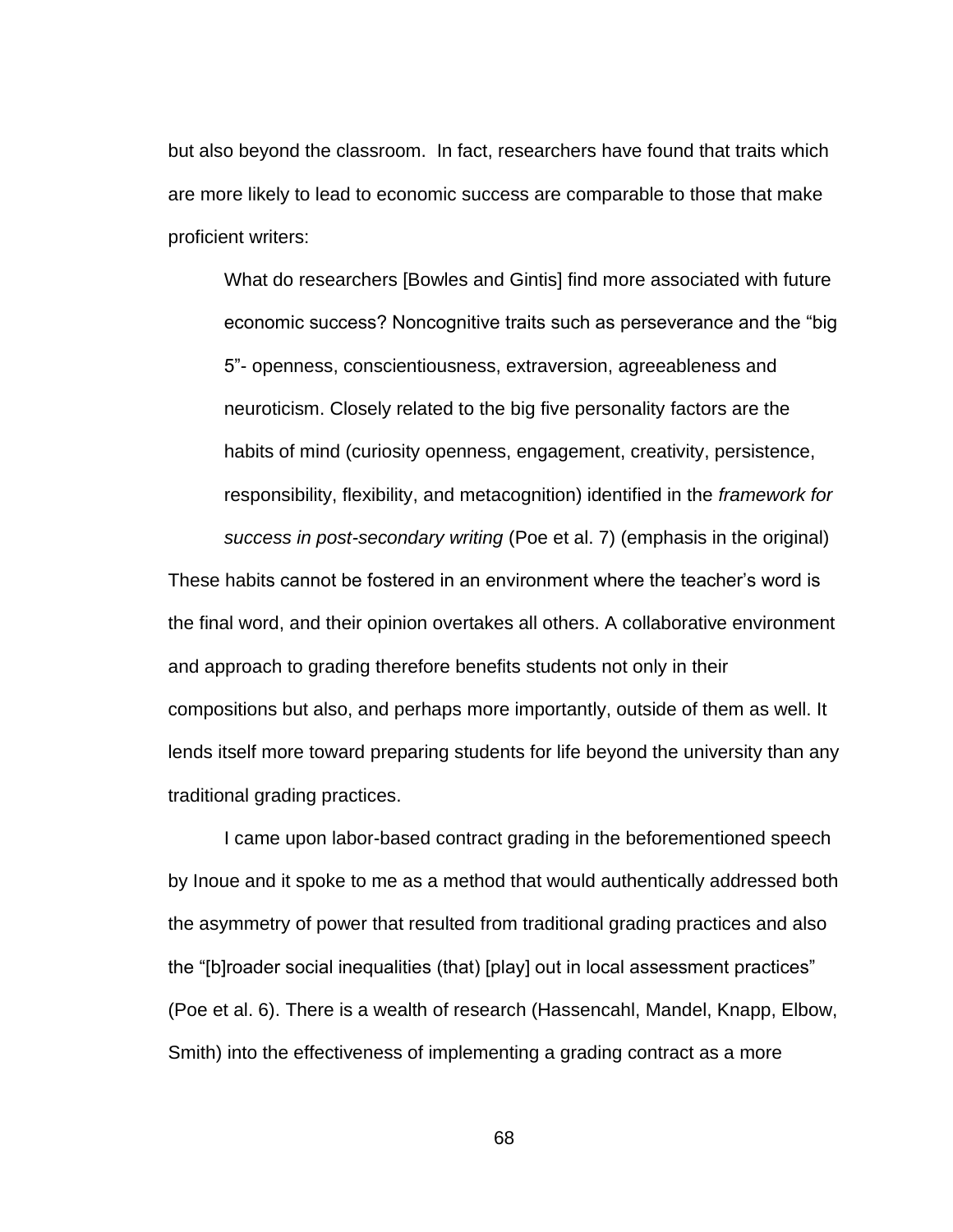equitable assessment practice yet in all honesty, I implemented this practice based off an intuitive leap. It simply made sense to me that students' efforts be taken into consideration more so than their ability to imitate biased norms. Laborbased contract grading accounts for all student labor done while learning instead of solely assessing the outcome or end product. Labor contracts detail the work that is expected during the course, while trying to minimize the effect that quality judgments have on grades. Students could negotiate the contract at the start of the course and check-in at the midpoint of the term in order to assess student progress and to determine if a renegotiation is necessary.

While labor-based contract grading is a highly developed, multi-step assessment strategy, I only felt capable of implementing a very scaled-back, simplified version. While I knew that my version was nowhere near as comprehensive or detailed as the version that Inoue offers in his book, *Labor-Based Grading Contracts: Building Equity and Inclusion in The Compassionate Writing Classroom,* I also knew that that simplified version was the best I could do as a novice educator. This would have likely been the case with any grading system that I implemented in my first teaching experience, even a conventional one. Knowing that and knowing that I had a lot to learn regardless of what grading ecology I adopted, I felt less guilty of bastardizing this approach to better align with my limited capabilities. I figured if I had to stumble my way through anything, it was better to aim my wobbly footsteps in the general direction of the radical change that I hoped to enact.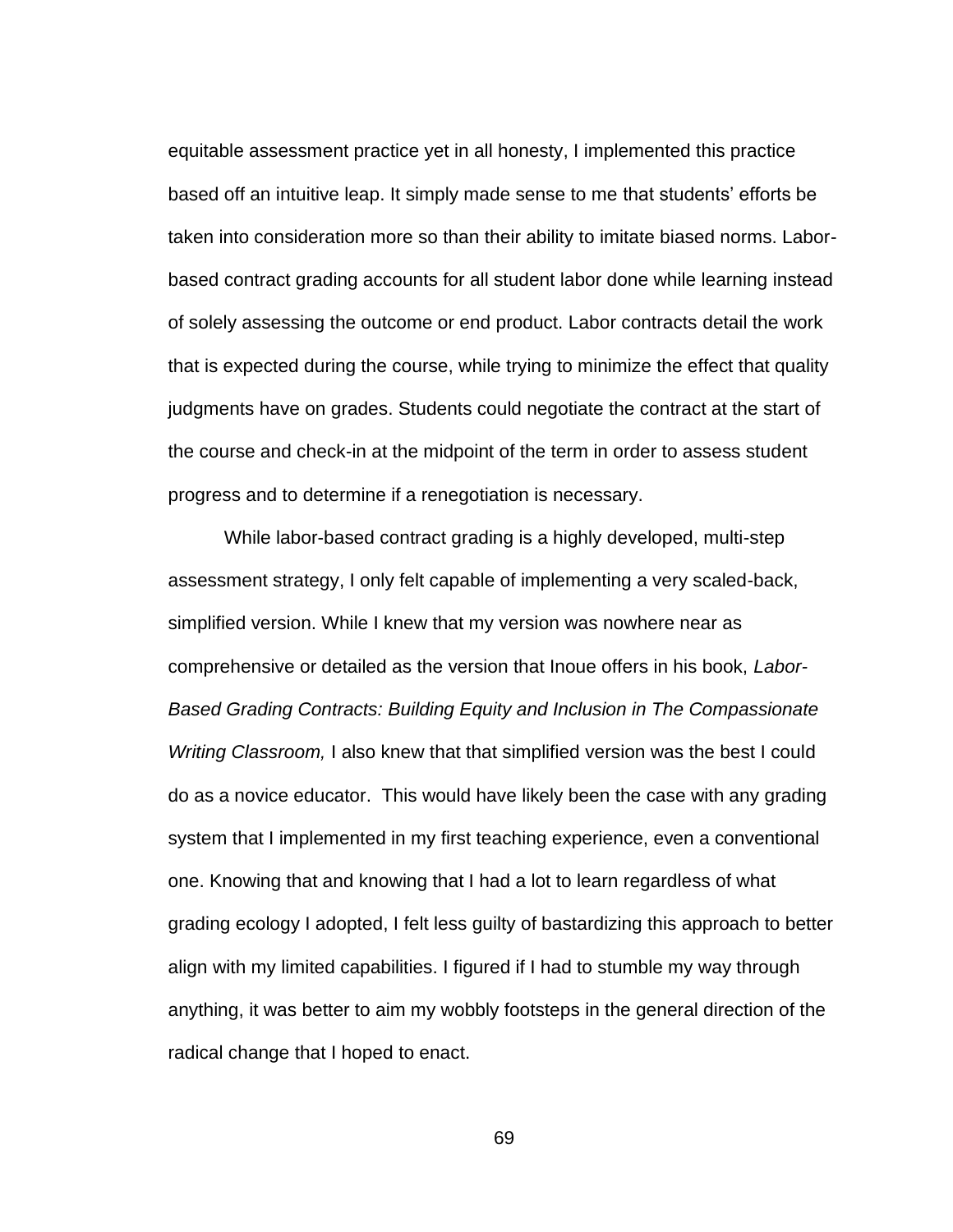I adapted the sample contract Inoue provides in the aforementioned book with three key changes. The first of which was the omitting of time requirements and suggestions for assignments. This was done firstly because as a novice educator, I did not have a clear vision as to how much time an assignment should take. I only had my own experiences as a student at this point to gauge what could be accomplished within certain time frames, and I considered that insufficient as a guide for labor expectations of others. In addition, my own experiences had shown me that current conditions (i.e., the pandemic and its accompanying stress and upending of everyone's lives) had dramatically affected how much time I had available for schoolwork and how productive I was able to be during that limited time. It cannot be overstated, nor overlooked, how much the shifting of caregiving responsibilities, economic and job-related instability, and countless other stressors which COVID brought in its wake have affected our collective mental-health and productivity. Because I sought to center students in my pedagogy, this rightly affected how much I could ask of students at this time.

In addition to omitting time requirements, I also did not penalize students for late work or absences. Students were expected to complete a symptom check-in each day before attending classes on our campus and I could not make requirements that would possibly compel students to come to class if they were not cleared to do so. This would be damaging to their well-being and our collective health, so I did not believe it prudent to count absences against their grade. Despite this, there were no increase in student absences and most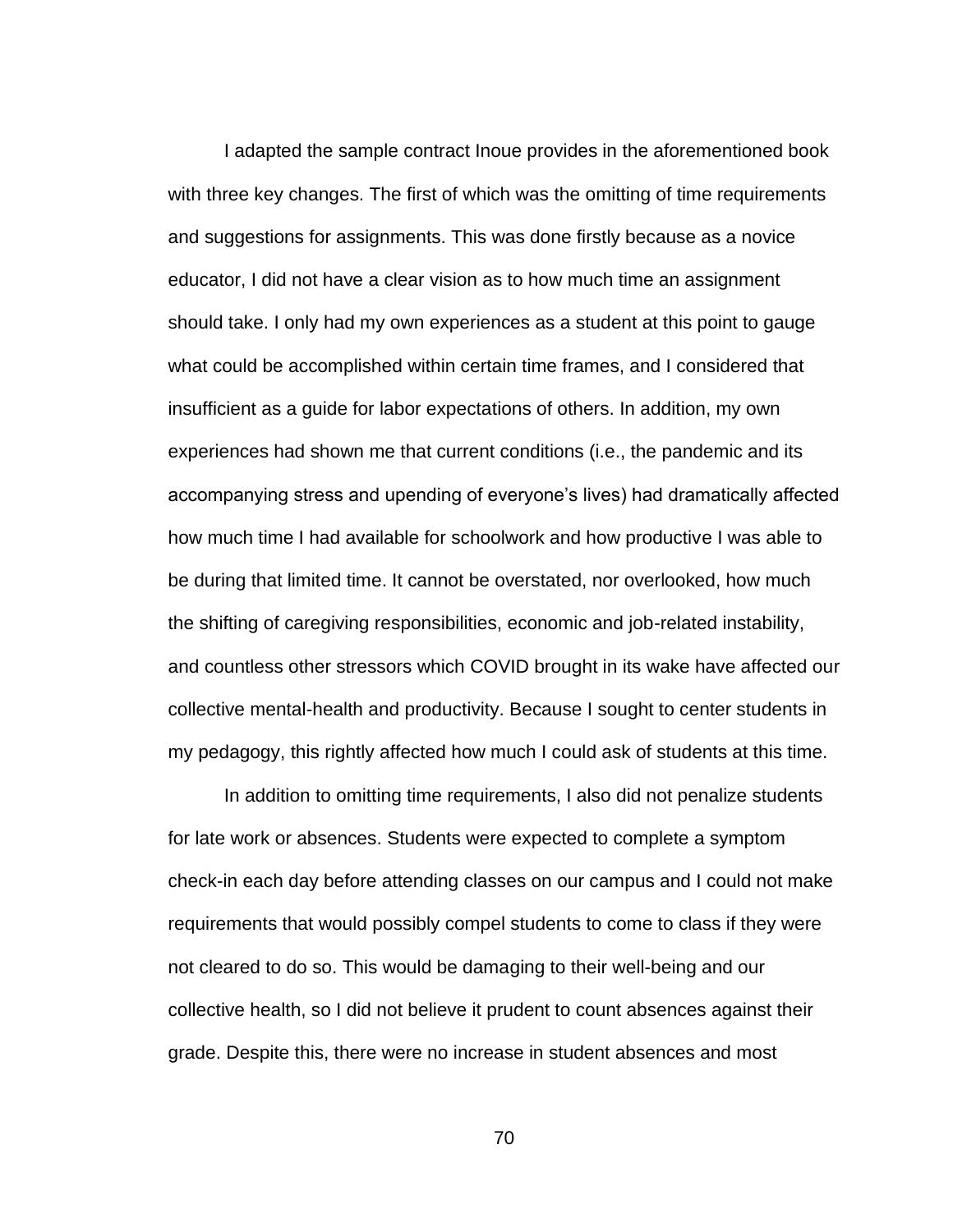classes were held with the majority of students present. I also did not see too much late work; at least not noticeably more than I had seen in the traditional class I had interned for a year prior. Most students either submitted their assignments on time or made arrangements with me regarding when they would turn in assignments. This reiterated the belief that there is no need to trick or threaten students with grades because they authentically wanted to engage with their classes as much as their conditions allowed.

Another change that I made in adapting Inoue's grading methodology as my own was that I added a "resubmit" category. This addition was principally geared toward introducing the importance of revision in my grading contract. A resubmit was reserved for the three major assignments of the semester and would be given if a student either did not complete the entire assignment or did not "do the work in the spirit in which it was asked". This meant that there was not enough effort apparent in the final draft. This created a bit of a slippery slope for me as I "graded." I had sought to try to omit quality judgments as much as possible from the assessment of writing, yet I had to insert it a bit in this category. Since I had done away with Inoue's practice of requiring certain labor and time on each assignment, I was a bit stuck on how to ensure that all students engaged with the assignment earnestly. I did this by instituting what I considered a just yet rigorous process of revision. This process began with a rough draft, that was peer reviewed in class (and by me if they gave me a copy during the peer review). I sought to use peer review sessions to encourage students to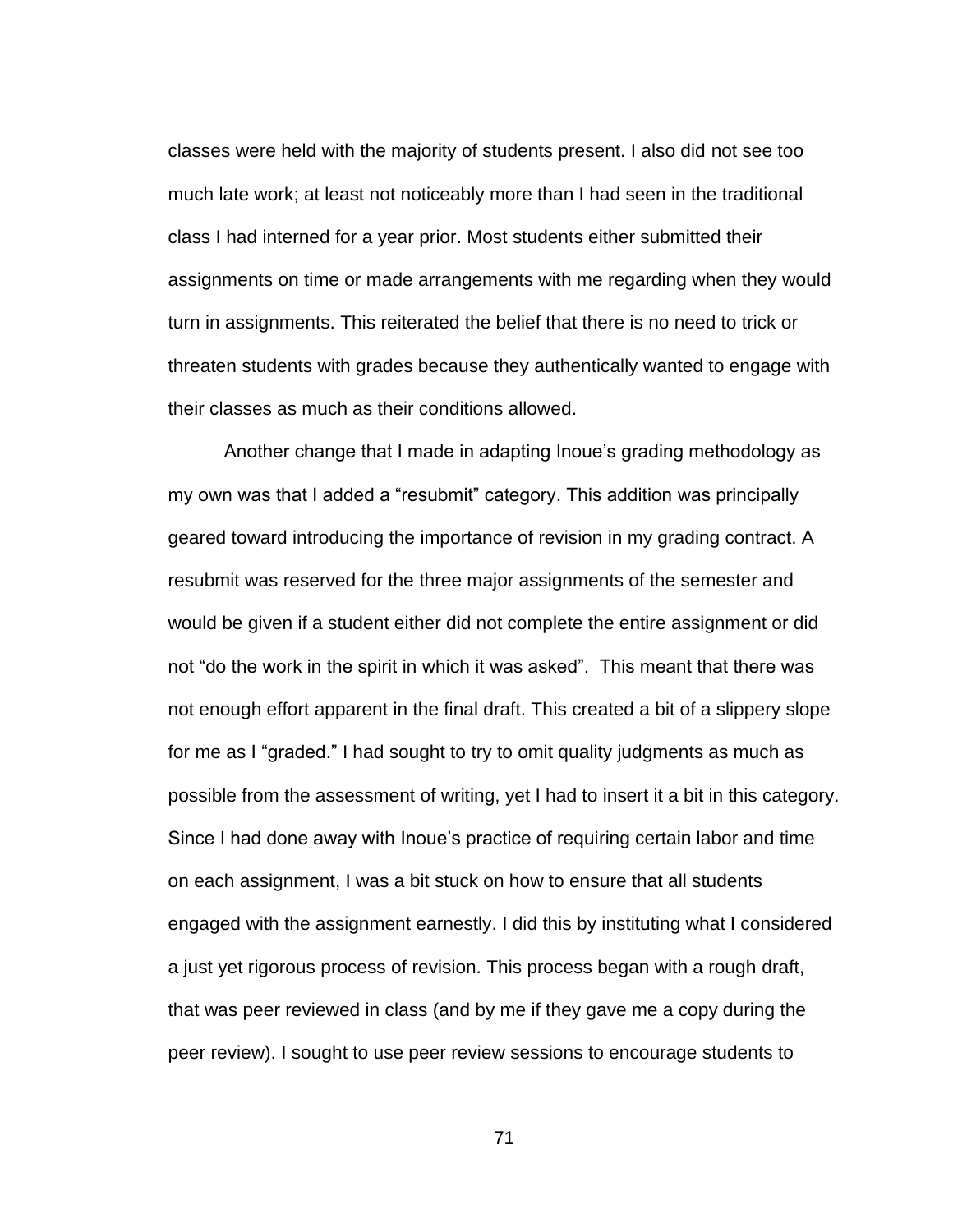engage with each other's work and ideas in order to generate ideas of their own. Peer review work was done in different configurations with each major assignment, once in pairs and twice in groups of 3-4. I gave students guided review questions to answer when reviewing their peers' work and encouraged them to comment on the margins of their peers' work. The questions I provided sought to extract constructive criticism on how to make sure their texts were comprehensible and accomplished the goal of the assignment, rather than focusing on lower order issues such as grammar or errors. An important part of peer review was giving students time to converse with each other and discuss their feedback with each other.

After the peer review session, students would then have another week to make changes and integrate whatever feedback they thought appropriate. The final draft was turned in alongside the feedback from their peers and the rough draft. This allowed me to consult the revision process and see if the student writer had integrated their peer's feedback and made an effort to revise their paper between the rough and final drafts. The three major assignments received a checkmark (which meant that students got full credit for them) or a "resubmit" (which meant that I expected another draft within a week's time). Admittedly, I scrutinized the revision process of the students who I believed had not made an earnest effort or had not completed the page count that was asked for, more so than any other. If I could see proof that feedback was considered or if there was significant revision between the drafts, I would give the student a checkmark. If,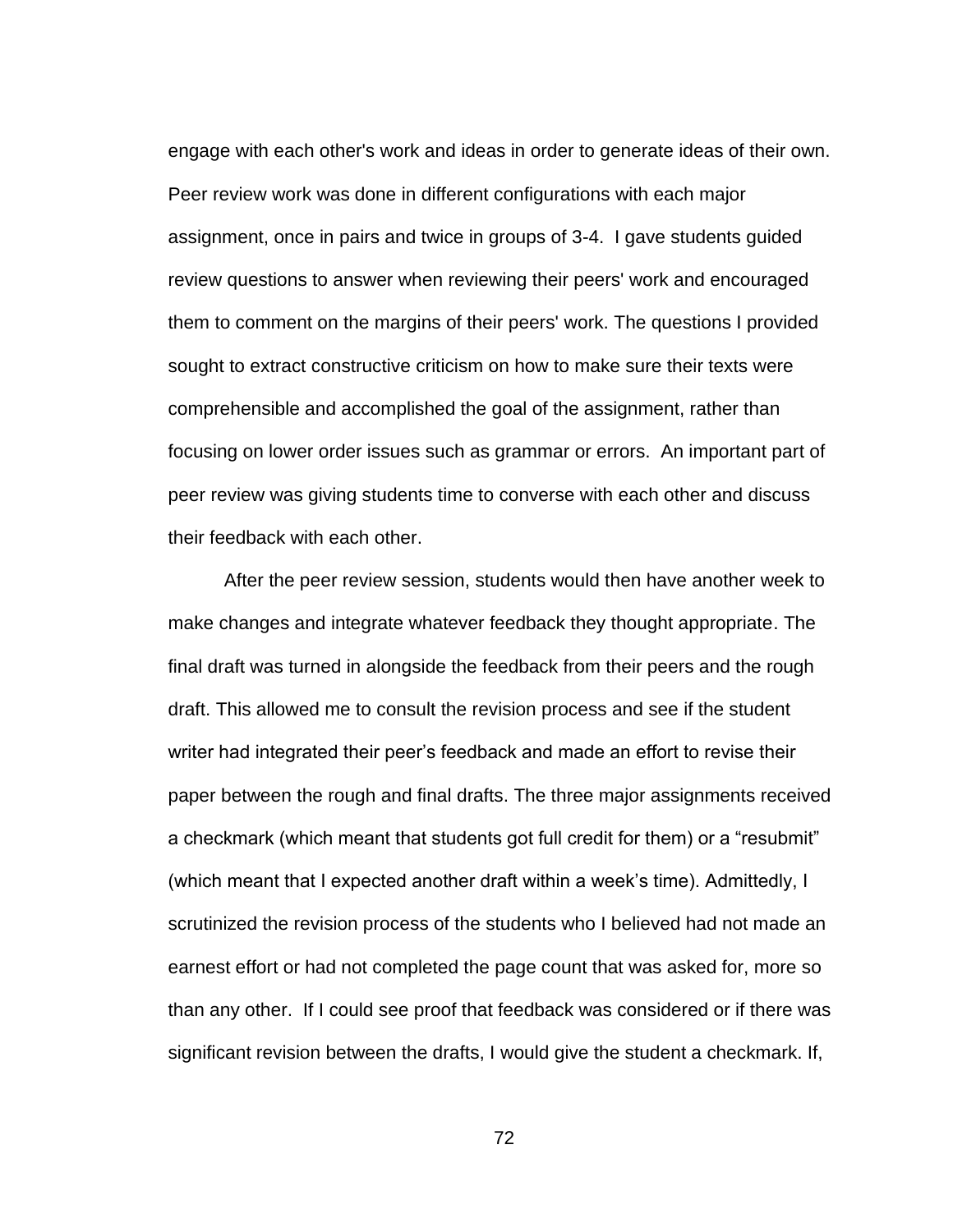however, the student made no effort to revise and the final draft was too short or showed little effort, they would be asked for another draft.

I realized that in the practice of asking students to resubmit their final drafts of major assignments, I ultimately still allowed judgements of quality to enter the classroom. This was a bit of a stumbling block for me yet ultimately, I thought this more appropriate for the times than asking for certain hours of labor, as per Inoue's methods. I also tried to make these judgments of quality as compassionate as I could. I did this by problematizing my own judgements often, continuously asking myself to work as hard as I could to make meaning from student's writing. I began by trying to "like" (a la Elbow) student writing by valuing it before judging it (Elbow 14). This shift in mentality is a subtle one but one that lends itself to more compassionate reading and engaging with student texts. I also strived to shape my assessments as a form of deep attending that Inoue modeled after Royster:

Assessment might be a problem-posing process that continually attends to questions like: "Do I understand you enough? Am I making you suffer? Please help me to read your languaging properly." What strikes me about deep attending is its compassion and its potential for growing the patience in all of us that is needed when we confront students who are different from us, who do not look or sound or come from the same places as we do…So I reiterate and reframe Royster's questions: *How* are you attending, exactly? What are the markers of your compassionate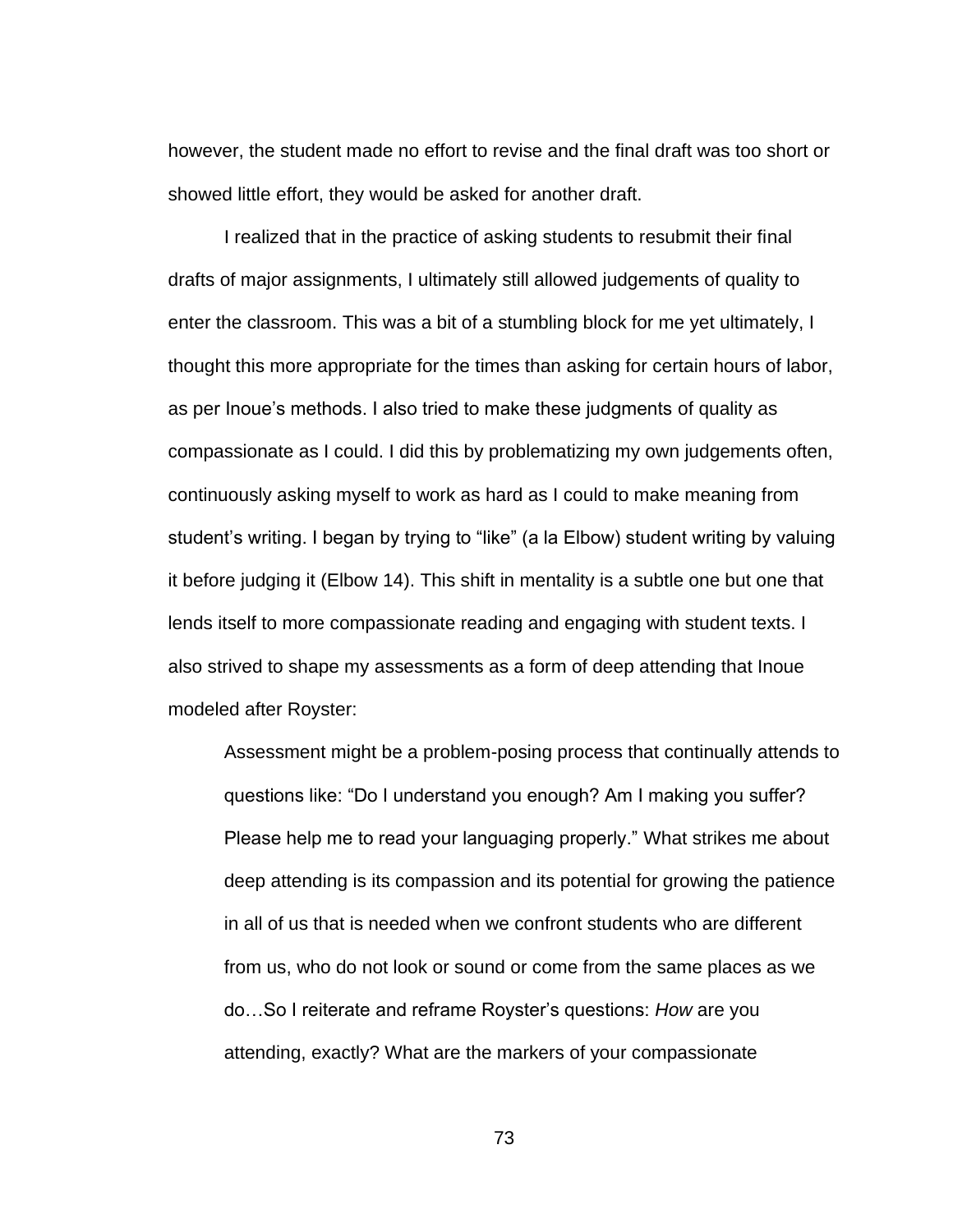attending? How is your attending a practice of judgement that your students can notice? How is it a practice that recognizes their existence without overly controlling them? (National Council of Teachers of English 34:41-35:18)

I always kept these questions in mind when I was making the final judgement on a students' paper. I didn't expect perfect papers, but I did expect signs of growth between drafts. Students who received "resubmits" were few and they were reserved for papers that I thought would likely earn a failing grade in any other classroom. I recognized that this method of grading still did not remove all subjective judgements, yet I did feel like it minimized it to the best of my present abilities. It was by no means perfect, but neither was it uncaring or uncritical. I counted that as a win.

I introduced students to my version of labor-based contract grading on the second day of class. I began with reading the contract aloud and guiding my students through the different sections and concepts. I ended the discussion with a 15-minute quick write to help students think through the material and formulate any questions that they still might have. I was gratified to hear relief and even excitement from most students. Most commented that they felt like this approach to grading would allow them to write more freely and experiment with their writing in ways that they had not dared to before. There was, however, no negotiation on their part in terms of the contract. They accepted the terms that I had laid out in the contract and thought them fair, or at least that is what they told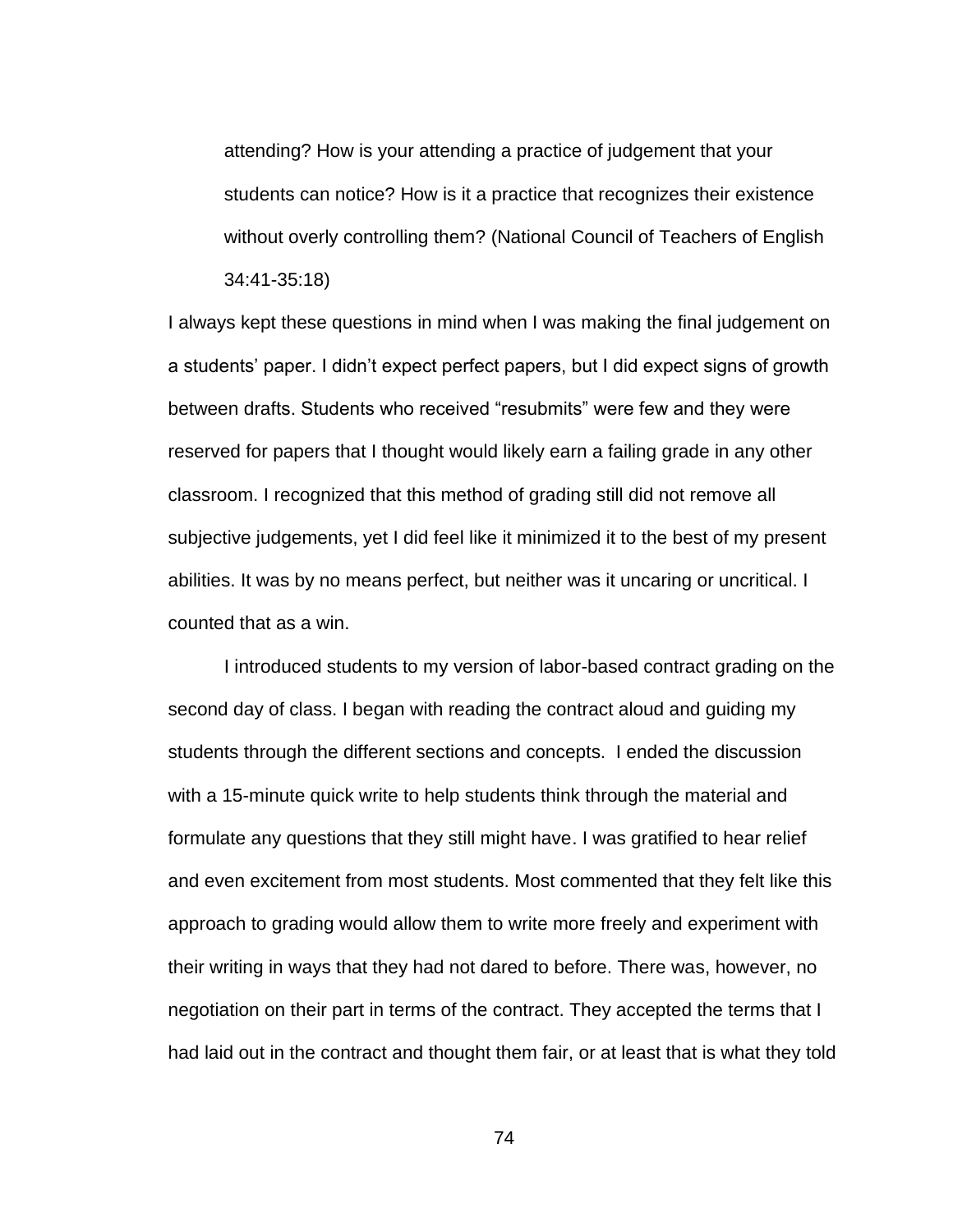me. It is possible that they simply thought themselves too inexperienced to contribute to this discussion, but I hoped that the fact that we were discussing it at all made them feel more in control and that it helped level our power dynamic. At the midway point of the semester, we returned to our grading contract and I opened it up again for renegotiation. At this point, students had a strong sense of the trajectory of their grades and seemed content with it because everyone voted to keep the grading contract the same. I stressed during that time that we could discuss changing the terms to accommodate any unforeseen difficulties but no one had, or at least expressed, any concerns. It is possible that students still did not trust themselves yet that is outside of anything that I had control over. I had sought to create as equitable grading practices as I could, and their apparent endorsement was reaffirming to me.

The displacement of grades did not mean that students were left without ways to gauge their progress. In fact, this approach to grading necessitates a much more thorough process of revision and elevates the importance of thoughtful feedback. Feedback is yet another aspect of teaching which was more difficult than I had anticipated. When I sat down with that first paper in hand and a bright teal pen (I was not taking any chances with a red pen), it took me a moment to try to decide on how to proceed. I had emphasized the importance of looking past the rules so I knew that I could not approach grading as error correction, nor did I want to. I also knew that there were some errors that I had to address, mostly those that impeded comprehension. I found that the feedback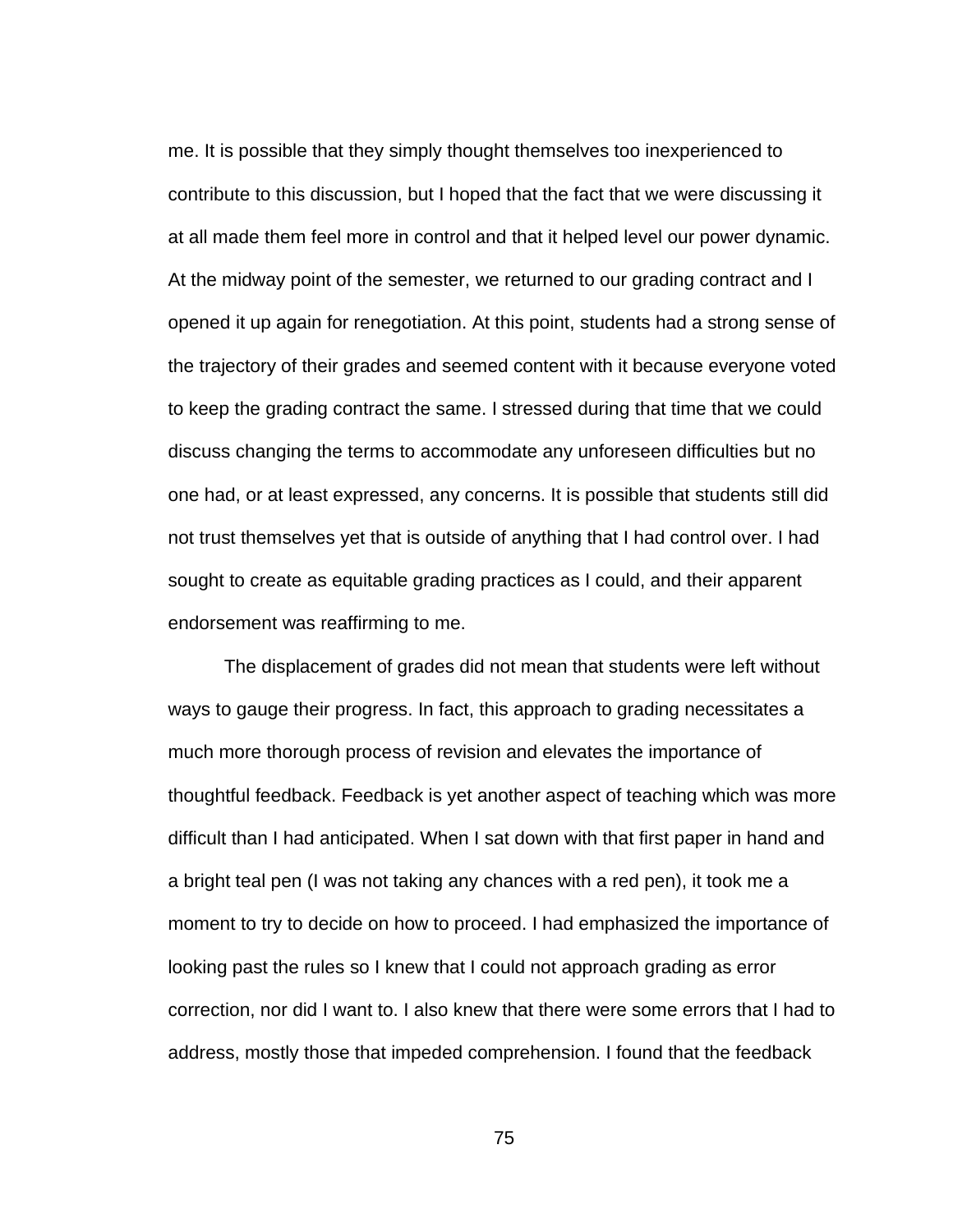that I preferred to leave was typically in the form of questions in the margins and a longer note at the end which would focus their attention on ways to improve their texts. This approach to feedback felt more personal, at least to me. It was like I was having a conversation with them through those questions while also trying to call their attention to how a reader would react to their text. This method of feedback took a very long time, but I figured that it was using the time I freed up by stepping away from conventional grading. I also used this method of giving feedback to reassure my students that even if I was not grading their assignments, I was engaging with them fully.

Ultimately, I believe that using a labor-based contract freed students from the self-imposed writing constraints that traditional grading demands. This freedom created conditions that are crucial for a classroom which seeks to break past institutionalized writing constraints. The results cannot be quantified through traditional means of data analysis yet from my standpoint, they were well worth the effort. Students reported feeling freer to experiment in their writing and feeling as if they had more agency over their grades. This might not be the sweeping revolutionary change that some of us would like to see but it could be seen as the start of possible change. At the very least, the students that took my class will continue their college careers knowing that many of the choices their professors' make regarding grading are not obligatory but are more so indicative of that professor's stance. They will be able to understand that there is room to question naturalized systems of grading because those are neither compulsory nor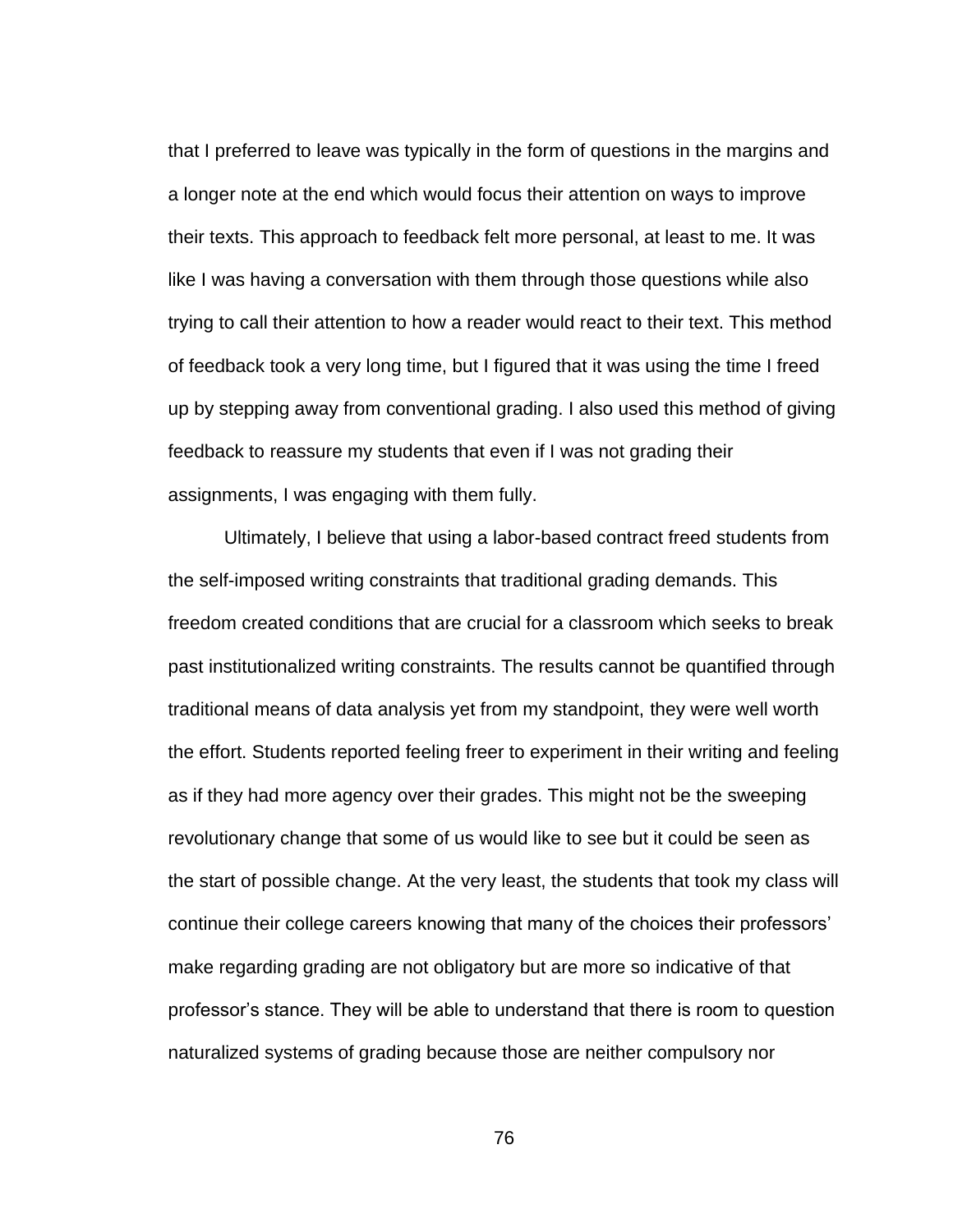inherently good. Ideally, this knowledge can spur critical reflection among students so that they realize that everything can and should be questioned, especially the systems that are not serving their best interests.

The preceding account and contemplations of my first attempt at enacting a radical FYC course are by no means complete. While I have look back upon my reflective teaching journal multiple times and have used those as a guide to my commentary, there are still many things that did not fit within these pages. While I did not intentionally leave anything out, I also did not include some of my most prized memories. I could not adequately quantify or even describe the radical joy I felt when a student's eyes gleamed with a new idea. I cannot explain how I felt when I would see those nodding heads and engrossed gazes as I tried to articulate an idea, following me almost like I was about to physically hand them something valuable. I cannot fully record the gratification I felt when I read students' papers claiming their languages as beautiful and as something worth safeguarding. These experiences did not take place every class session, but they happened amply enough that when I look back on this course, I know that I cannot wait to do it again.

This experience was not without its challenges, and I am too conscious of my shortcomings to even attempt to pretend that it went faultlessly. Even now I am aware that I was left with infinitely more questions than answers. I do not claim to have enacted my radical pedagogy perfectly. Perhaps even because of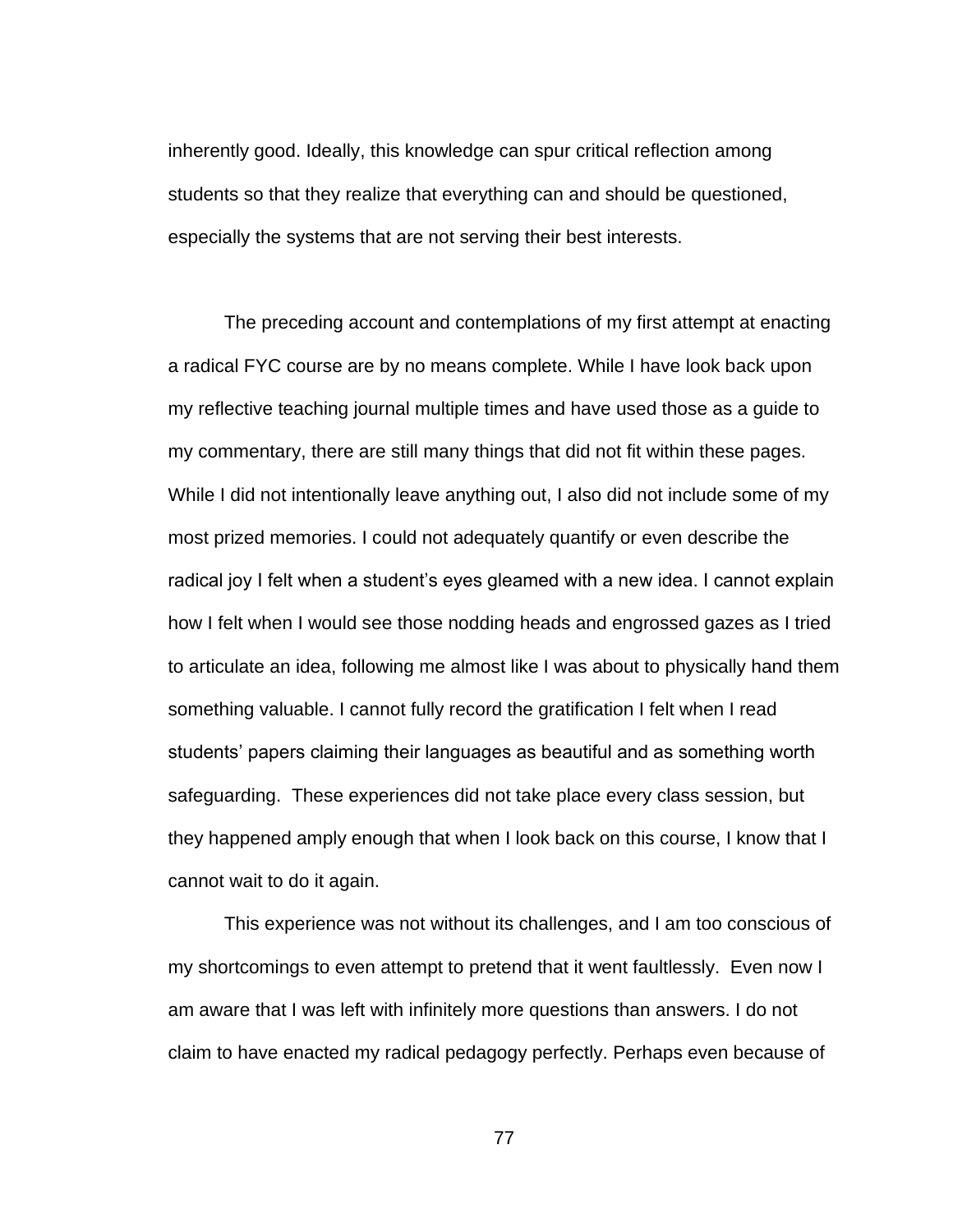its very nature, radical pedagogy can never be fully mastered, as it unceasingly demands it be reexamined and recreated. Yet I can claim that I tried not to turn a blind eye to any practices that could be deemed insidious or unjust. I led with love. And that could be the most radical action of all.

Throughout this project, I identified various potential sites for intervention and further exploration in the professional development of composition teachers. I have argued in this project that composition teachers require more overt training in linguistics to better confront linguistic prejudice. Another site of intervention that I identified through my research, was the fact that there needs to be a more robust support system for emerging educators, specifically filled with folks from differing concentrations. A structured cohort made up of students that plan on teaching at a university, with a focus on actual everyday practices and approaches would be invaluable to curating a pedagogy that is centered on that educator's values and orientations. This would be even more beneficial if the cohort had access to experienced teachers who could help give feedback on prompts and lesson planning and editing of overall concepts for class design. One of the hardest things I came across in teaching my course was figuring out how to encourage and maintain class discussions. This difficulty is also something that the cohort could focus on, and which would be immensely helpful for novice educators.

Ultimately, what I found to be the most important result of this study were not so much my observations but the fact that I was engaging in it at all. To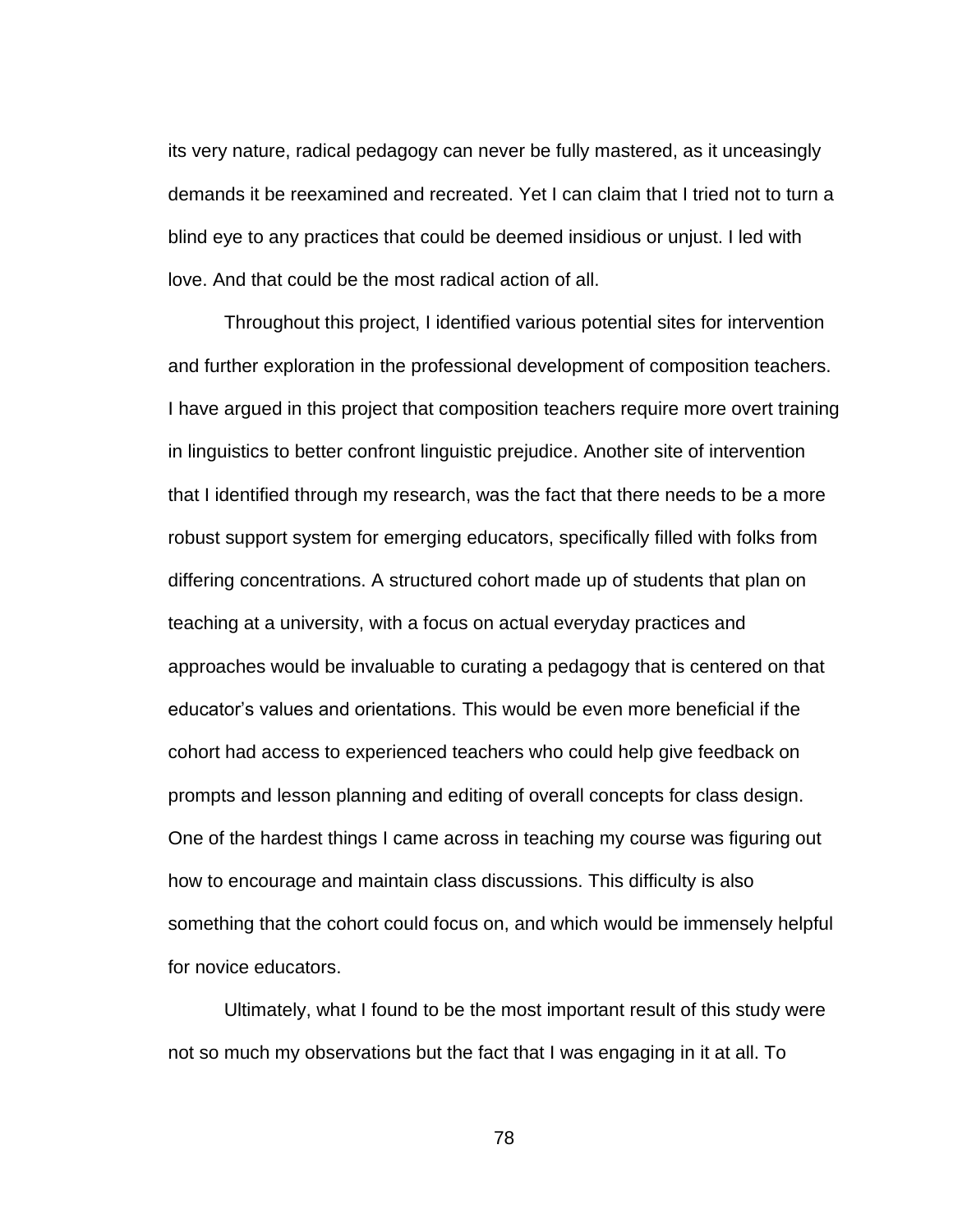clarify, all the observations I make in this project- and all my results are necessarily (and purposefully) subjective. This means that they cannot be universally applied. But what I found to be the most useful aspect of this project is how it models the type of attention that the field should be paying to teacher preparation. The field overall needs more work like this, work that steps away from theory and dives into practical applications of those theories. Work that risks being personal and vulnerable so that others can also learn from our experiences and all the mistakes we make along the way. There is a misconception that in order to write about teaching, you have to have read all the theories and know all the things but, as any practicing educator would likely assert- that is not an obtainable goal. Our teaching practices constantly change, and no one ever has all the answers. The answer, I argue, is actually engaging in the question genuinely and producing more work and scholarship detailing that engagement and the resulting observations. The field and its emerging educators would greatly benefit from scholarship that acknowledges different ways of meaningmaking and identifies areas of intervention in everyday, evolving practices. Like the Mexican proverb goes, "hacemos el camino al caminar", we make the road by walking. And in order to make roads that veer away from the status quo and head in the direction of radical change, we must not be afraid to trot where others have not nor to detail the many times we stumble along the way.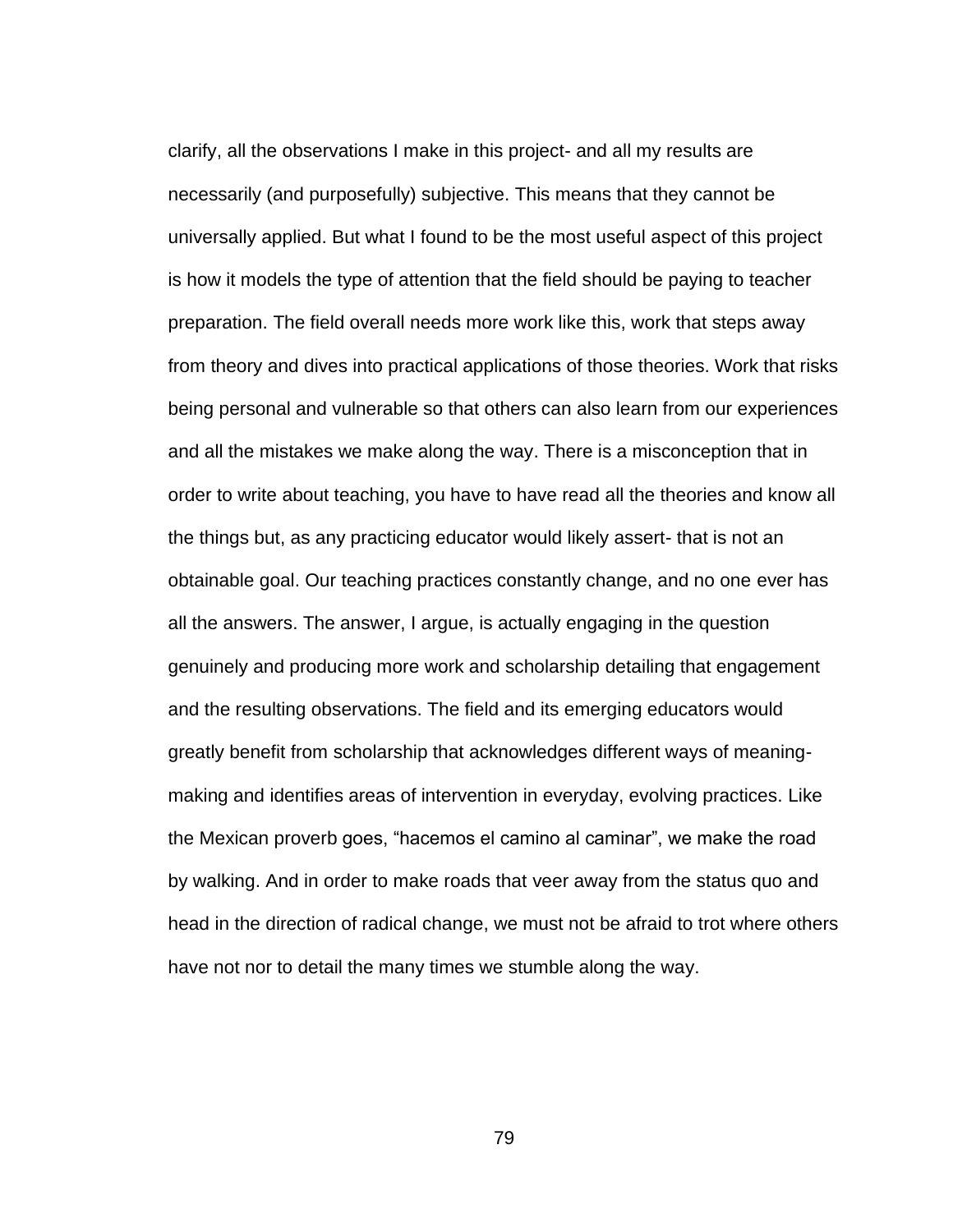APPENDIX A

IRB APPROVAL LETTER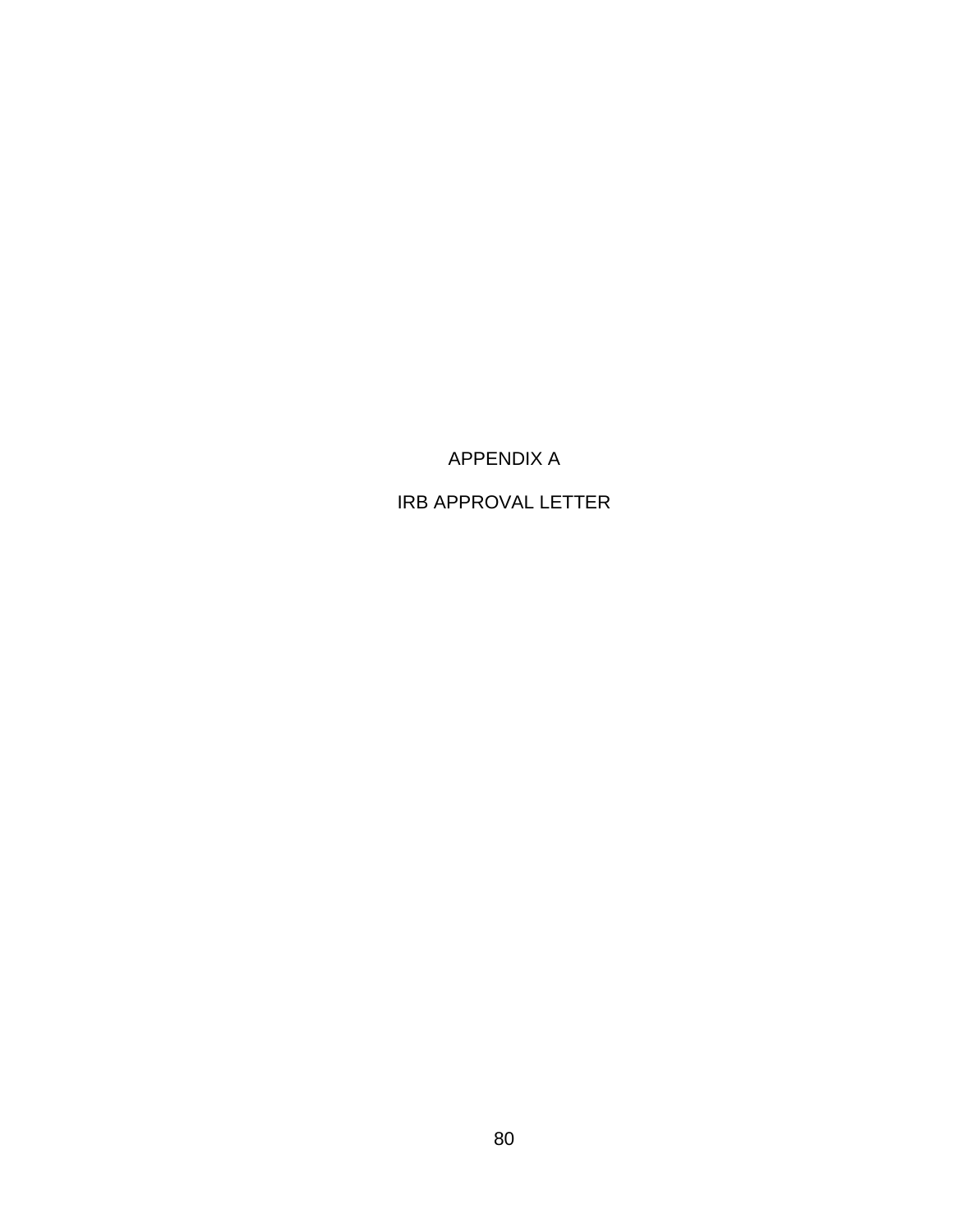November 2, 2021

## **CSUSB INSTITUTIONAL REVIEW BOARD**

Expedited Review IRB-FY2022-117 Status: Approved

Prof. Karen Rowan and Ms. Xochilt Flores CAL - English California State University, San Bernardino 5500 University Parkway San Bernardino, California 92407

Dear Prof. Rowan and Ms. Flores:

Your application to use human subjects, titled "Radicalizing FYC: A Novice Educator's Venture into Revolutionary Teaching " has been reviewed and approved by the Institutional Review Board (IRB) of CSU, San Bernardino. The CSUSB IRB has weighed the risk and benefits of the study to ensure the protection of human participants. The study is approved as of November 2, 2021. The study will require an annual administrative check-in (annual report) on the current status of the study on November 1, 2022. Please use the renewal form to complete the annual report.

This approval notice does not replace any departmental or additional campus approvals which may be required including access to CSUSB campus facilities and affiliate campuses. Investigators should consider the changing COVID-19 circumstances based on current CDC, California Department of Public Health, and campus guidance and submit appropriate protocol modifications to the IRB as needed. CSUSB campus and affiliate health screenings should be completed for all campus human research related activities. Human research activities conducted at off-campus sites should follow CDC, California Department of Public Health, and local guidance. See CSUSB's COVID-19 [Prevention Plan](https://www.csusb.edu/ehs/covid-19-prevention-planning) for more information regarding campus requirements.

If your study is closed to enrollment, the data has been de-identified, and you're only analyzing the data - you may close the study by submitting the Closure Application Form through the Cayuse Human Ethics (IRB) system. The Cayuse system automatically reminders you at 90, 60, and 30 days before the study is due for renewal or submission of your annual report (administrative checkin). The modification, renewal, study closure, and unanticipated/adverse event forms are located in the Cayuse system with instructions provided on the IRB Applications, Forms, and Submission Webpage. Failure to notify the IRB of the following requirements may result in disciplinary action. Please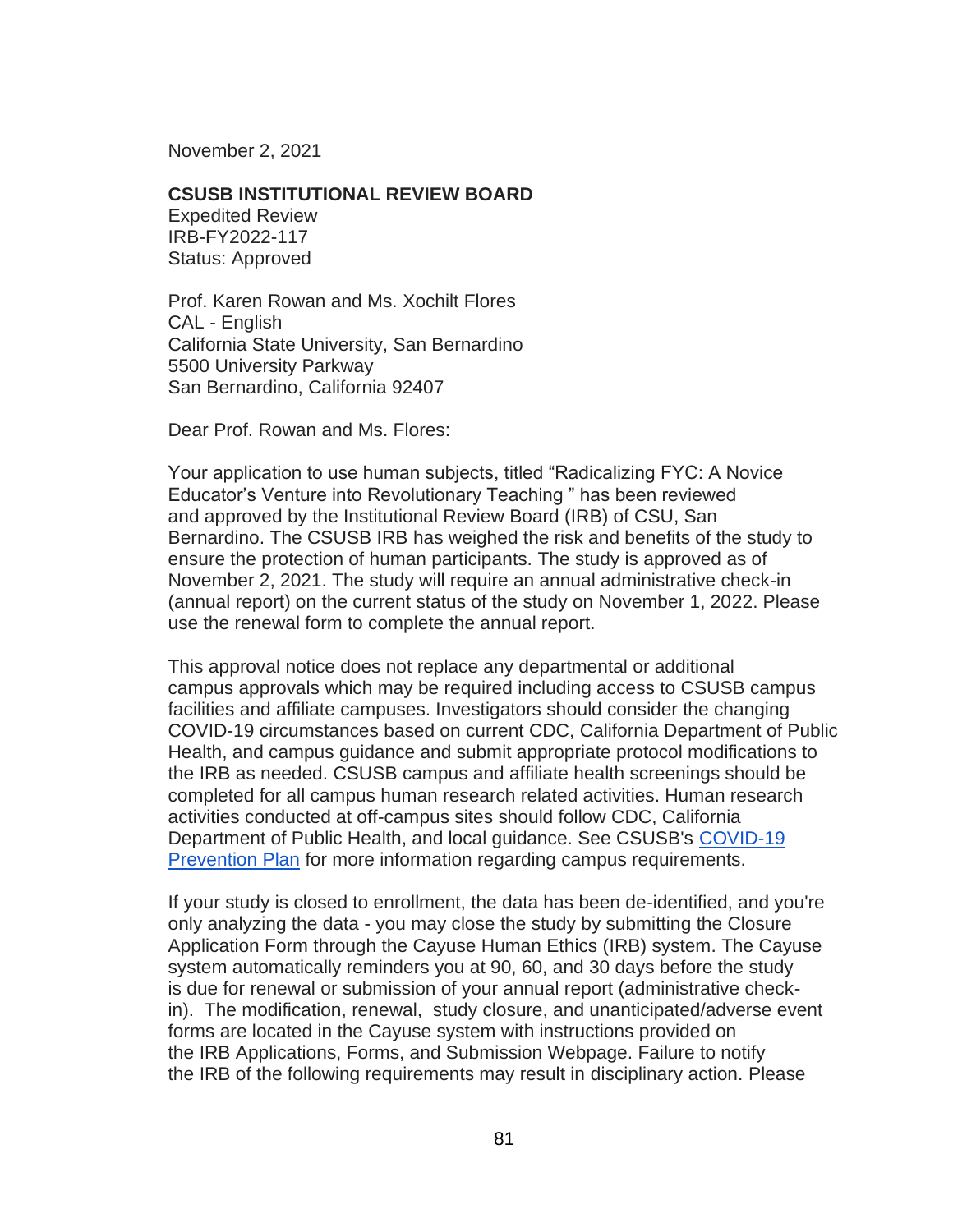note a lapse in your approval may result in your not being able to use the data collected during the lapse in the application's approval period.

You are required to notify the IRB of the following as mandated by the Office of Human Research Protections (OHRP) federal regulations 45 CFR 46 and CSUSB IRB policy.

- **Ensure your CITI Human Subjects Training is kept up-to-date and current throughout the study.**
- **Submit a protocol modification (change) if any changes (no matter how minor) are proposed in your study for review and approval by the IRB before being implemented in your study.**
- **Notify the IRB within 5 days of any unanticipated or adverse events are experienced by subjects during your research.**
- **Submit a study closure through the Cayuse IRB submission system once your study has ended.**

The CSUSB IRB has not evaluated your proposal for scientific merit, except to weigh the risks and benefits to the human participants in your IRB application. If you have any questions about the IRBs decision please contact Michael Gillespie, the IRB Compliance Officer. Mr. Michael Gillespie can be reached by phone at (909) 537-7588, by fax at (909) 537-7028, or by email at [mgillesp@csusb.edu.](mailto:mgillesp@csusb.edu) Please include your application approval number IRB-FY2022-117 in all correspondence. Any complaints you receive regarding your research from participants or others should be directed to Mr. Gillespie.

Best of luck with your research.

Sincerely,

*Nicole Dabbs*

Nicole Dabbs, Ph.D., IRB Chair CSUSB Institutional Review Board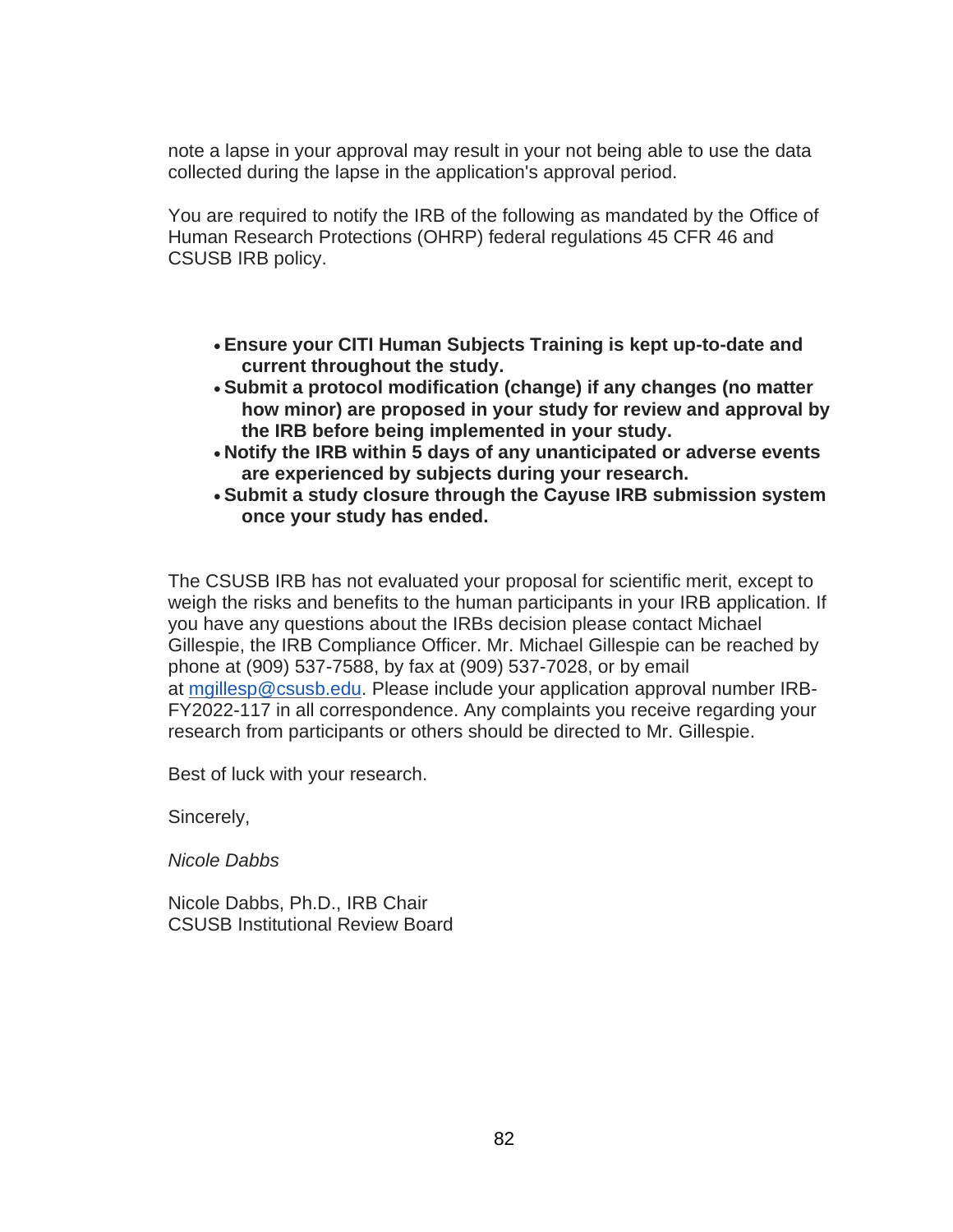## WORKS CITED

Anzaldua, Gloria, et al. *The Gloria Anzaldúa Reader*. Duke University Press, 2009. *ProQuest Ebook Central*,

http://ebookcentral.proquest.com/lib/csusb/detail.action?docID=1170656.

Arao, Brian, and Kristi Clemens. "From Safe Spaces to Brave Spaces.*" The Art of Effective Facilitation : Reflections from Social Justice Educators,* edited by Lisa M. Landreman, Stylus Publishing, LLC, 2013. ProQuest Ebook Central,

https://ebookcentral.proquest.com/lib/csusb/detail.action?docID=3037597.

- Baca, D. "Rethinking Composition, Five Hundred Years Later." *Journal of Advanced Composition,* 2009*. 29* (1–2), 229–242.
- Baker-Bell, April. "Dismantling Anti-Black Linguistic Racism in English Language Arts Classrooms: Toward an Anti-Racist Black Language Pedagogy." *Theory into Practice*, vol. 59, no. 1, 2020, pp. 8–21, https://doi.org/10.1080/00405841.2019.1665415.
- Baker-Bell, A., Jones Stanbrough, R., & Everett, S. "The stories they tell: Mainstream media, pedagogies of healing, and critical media literacy." *English Education, 49*(2). 2017. pp. 130–152.
- Baldwin, James, et al. "The Negro in American Culture." *CrossCurrents*, vol. 11, no. 3, 1961, pp. 205–24.

Balester, Valerie. "How Writing Rubrics Fail: Toward a Multicultural Model." *Race*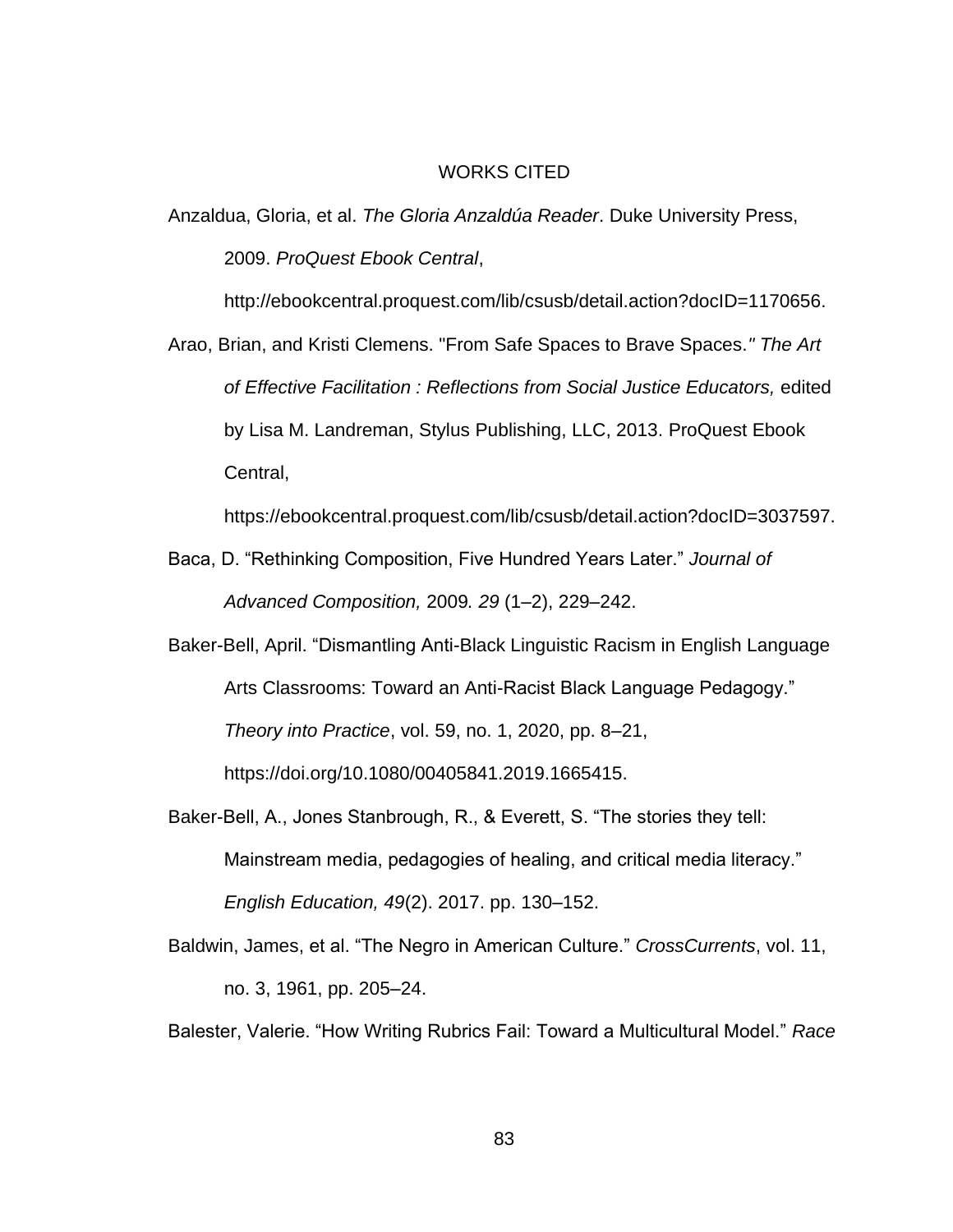*and Writing Assessment*, edited by Asao B. Inoue and Poe, Maya, PLang, 2012, pp. 63–77.

- Beavers et al. "Toward Antiracist First-Year Composition Goals." *Google Docs*, https://docs.google.com/document/d/1xFhdJOIC8Lh4pZRKFIjPeWiUd2dw oRJ16tfiVxJAIDs/edit?usp=sharing&usp=embed\_facebook. Accessed 20 Oct. 2021.
- Bhattacharya, Kakali, and AnaLouise Keating. "Expanding Beyond Public and Private Realities: Evoking Anzaldúan Autohistoria-Teoría in Two Voices." *Qualitative Inquiry*, vol. 24, no. 5, June 2018, pp. 345–54. *SAGE Journals*, https://doi.org/10.1177/1077800417741976.
- Bohney, Brandie. "Moving Students toward Acceptance of "Other" Englishes." *The English Journal*, July 2016, Vol. 105, No. 6 (July 2016), pp. 66-71.
- Canagarajah, A. Suresh. "Negotiating Translingual Literacy: An Enactment." *Research in the Teaching of English*, vol. 48, no. 1, 2013, pp. 40–67.

Canagarajah, Suresh. "Translingual Writing and Teacher Development in Composition." *College English*, vol. 78, no. 3, 2016, pp. 265–73.

- Committee on CCCC Language. "Students' Right to Their Own Language." College Composition and Communication, vol. 25, no. 3, Sept. 1974, pp. 1-18.
- Committee on CCCC Statement on Anti-Black Racism and Black Linguistic Justice. "This Ain't Another Statement! This is a DEMAND for Black Linguistic Justice!" National Council of Teachers of English, July 2020,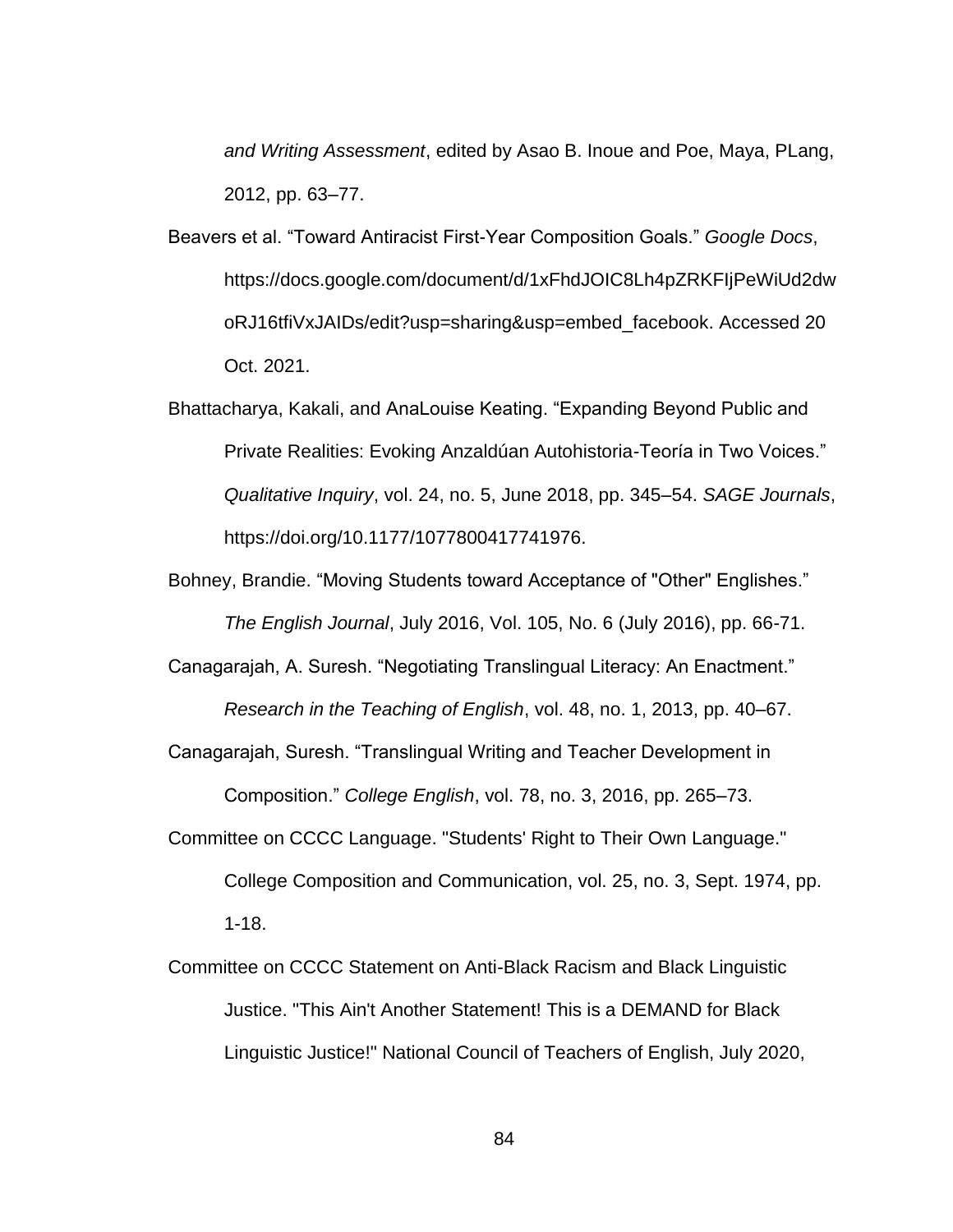https://cccc-ncte-org.libproxy.lib.csusb.edu/cccc/demand-for-blacklinguistic-

justice?fbclid=IwAR305\_0URSbMIR5OVp0hLmm9osWbt20nGNf7H9IgqN kts8hNs\_-tzpFmkDw

- Condon, Frankie, and Vershawn Ashanti Young. *Performing Antiracist Pedagogy in Rhetoric, Writing, and Communication*. The WAC Clearinghouse, 2017. Danielewicz, Jane and Elbow, Peter. "A Unilateral Grading Contract to Improve
- Learning and Teaching." *College Composition and Communication*, vol. 61, no. 2, 2009, pp. 244-68.
- Elbow, Peter. "Taking Time out from Grading and Evaluating While Working in a Conventional System." *Assessing Writing*, vol. 4, no. 1, 1997, pp. 5–27. *csu-sb.primo.exlibrisgroup.com*, https://doi.org/10.1016/S1075- 2935(97)80003-7.
- Elbow, Peter. "Ranking, Evaluating, and Liking: Sorting Out Three Forms of Judgment." *College English.* 1993. 55, no. 2. pp. 187–206.
- *Facts and Stats | About CSUSB | CSUSB*. https://www.csusb.edu/aboutcsusb/facts-and-stats. Accessed 25 Feb. 2022.
- Freire, Paulo. *Pedagogy of the Oppressed*. 30th anniversary ed., Continuum, 2000.
- Graff, Gerald. "Code-Meshing Meets Teaching the Conflicts." *Code-Meshing as World English,* Edited by Vershawn Achanti Young and Aja Y Martinez 2011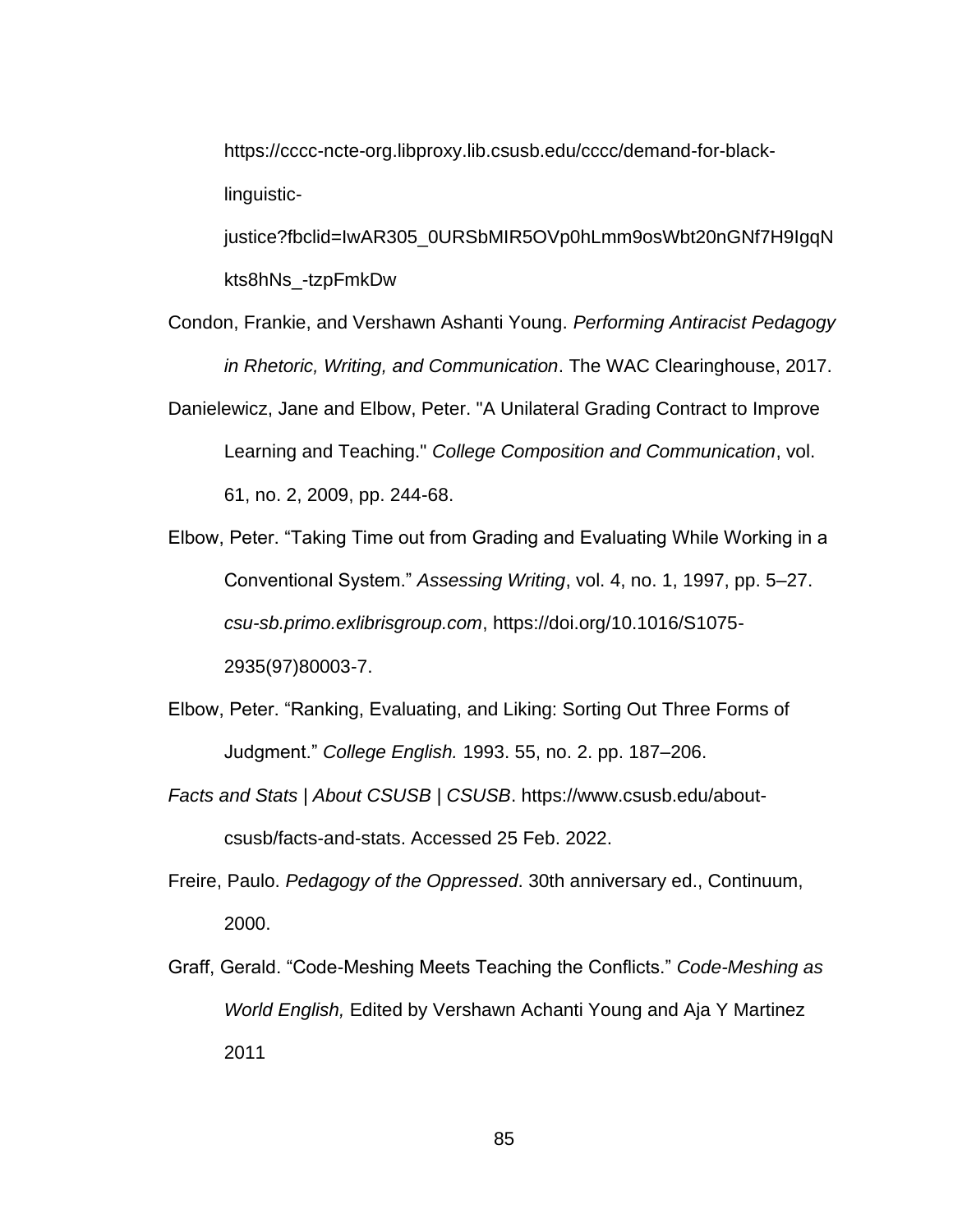- Greenfield, Laura*. Radical Writing Center Praxis : A Paradigm for Ethical Political Engagement*, Utah State University Press, 2019.
- Greenfield, Laura. "The 'Standard English' Fairy Tale: A Rhetorical Analysis Of Racist Pedagogies And Commonplace Assumptions About Language Diversity." *Writing Centers and the New Racism: A Call for Sustainable Dialogue and Change*. Project MUSE, 2011.
- Greenfield, Laura, and Karen Rowan. *Writing Centers and the New Racism : a Call for Sustainable Dialogue and Change*. Utah State University Press, 2011.
- Hassencahl, Fran. "Contract Grading in the Classroom." *Improving College and University Teaching*, vol. 27, no. 1, 1979, pp. 30–33,

http://www.jstor.org/stable/27565275. Accessed 18 Apr. 2022.

- Hirvela, Alan, and Diane Belcher. "Writing Scholars as Teacher Educators: Exploring Writing Teacher Education." *Journal of Second Language Writing*, vol. 16, no. 3, Sept. 2007, pp. 125–28. *DOI.org (Crossref)*, https://doi.org/10.1016/j.jslw.2007.08.001.
- Hobson, David. "Beginning With Self: Using Autobiography and Journal Writing in Teacher Research." *Teachers doing research: Practical Possibilities*. Edited by Gail Burnaford, Joseph Fischer, and David Hobson, Lawrence Erlbaum Associates, 1996 pp.1-17.
- hooks, bell. *Teaching to Transgress: Education as the Practice of Freedom*. Routledge, 1994.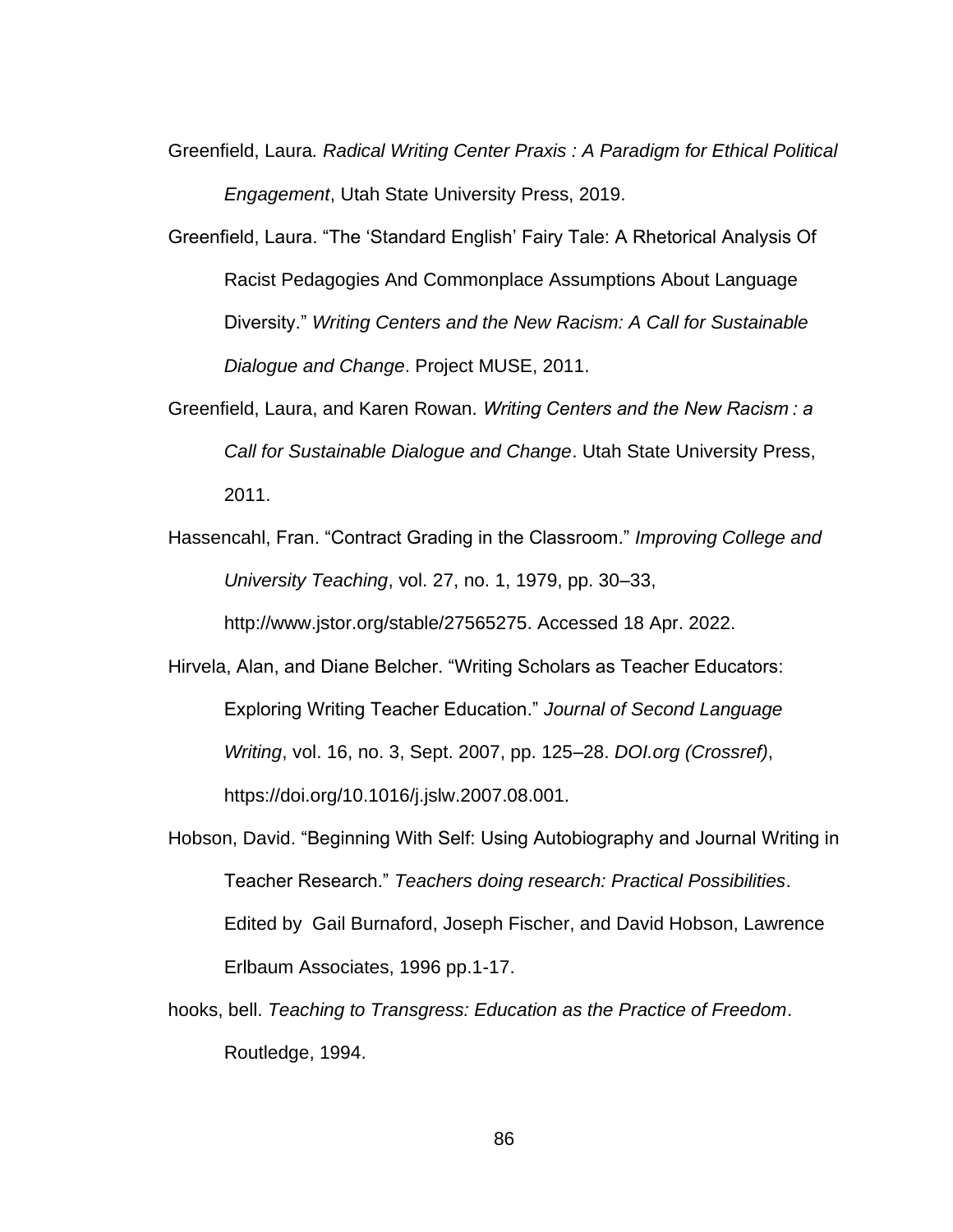Horner, Bruce, Min-Zhan Lu, Jacqueline Jones Royster, and John Trimbur.

"Language Difference in Writing: Toward a Translingual Approach." *College English* 73 (3). 2011. pp. 303–21.

Hudley, Anne H Charity and Christine Mallinson. "Dismantling 'The Master's Tools': Moving Students' Rights To Their Own Language From Theory to Practice." *American Speech: A Quarterly of Linguistic Usage*, vol. 93, no. 3-4, 2018, pp. 513–537.

- Inoue, Asao B. *Antiracist Writing Assessment Ecologies: Teaching and Assessing Writing for a Socially Just Future*. The WAC Clearinghouse; Parlor Press, 2015. *DOI.org (Crossref)*, https://doi.org/10.37514/PER-B.2015.0698.
- Inoue, Asao B. *Labor-Based Grading Contracts: Building Equity and Inclusion in the Compassionate Writing Classroom*. The WAC Clearinghouse; University Press of Colorado. 2019. https://doi.org/10.37514/PER-B.2019.0216.0

Inoue, Asao B. "Charter for Compassion." *Google Docs*, https://docs.google.com/document/d/16NoP0WVDdiA43ZTtfX75ZfdGMm0 0LDSLtXBysCbRyyU/edit?usp=embed\_facebook. Accessed 27 Feb. 2022.

Inoue, Asao B. "How do We Language So People Stop Killing Each Other, or What Do We Do about White Language Supremacy?" *College Composition and Communication*, vol. 71, no. 2, Dec. 2019, pp. 352-369.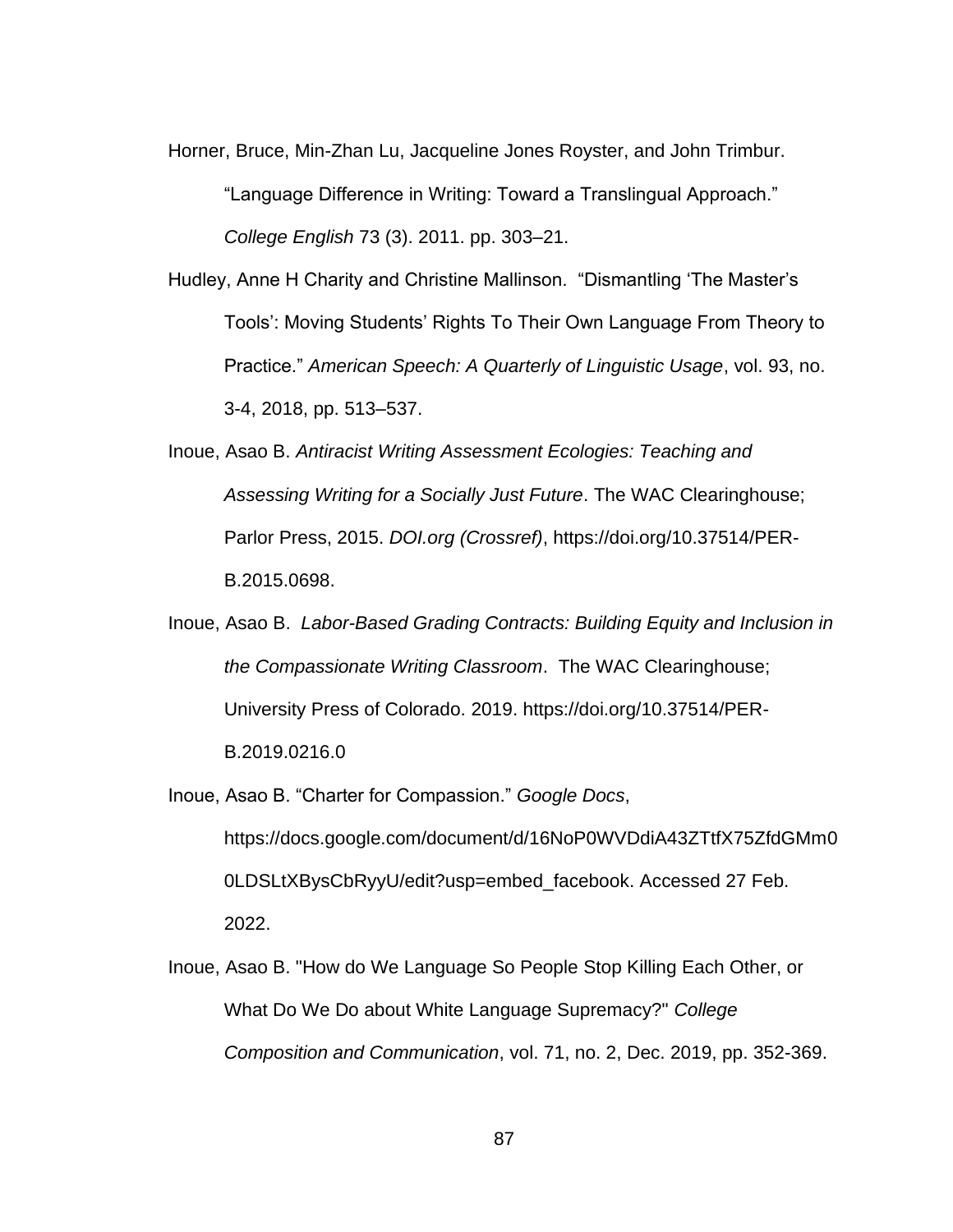Keating, A. *EntreMundos/AmongWorlds: New Perspectives on Gloria E. Anzaldúa*. Palgrave Macmillan US, 2008. *ProQuest Ebook Central*, http://ebookcentral.proquest.com/lib/csusb/detail.action?docID=307774.

Kendi, Ibram X. *How to Be an Antiracist*. One World, 2019.

- Kinloch, Valerie Felita. "Revisiting the Promise of 'Students' Right to Their Own Language': Pedagogical Strategies." *College Composition and Communication* , Sep., 2005, Vol. 57, No. 1 pp. 83-113
- King, Joyce E. "Dysconscious Racism: Ideology, Identity, and the Miseducation of Teachers." *The Journal of Negro Education*, vol. 60, no. 2, Howard University Press, 1991, pp. 133–46, https://doi.org/10.2307/2295605.
- Knapp, John V. "Contract/Conference Evaluations of Freshman Composition." *College English*, vol. 37, no. 7, 1976, pp. 647–53, https://doi.org/10.2307/376463. Accessed 18 Apr. 2022.
- Lippi-Green, Rosina. "The Linguistics Facts of Life." *English with an Accent: Language, Ideology, and Discrimination in the United States*. Routledge, 2012.
- Lu, Min-Zhan, and Bruce Horner. "Introduction: Translingual Work." *College English*, vol. 78, no. 3, 2016, pp. 207–18.
- Mandel, Barrett John. "Teaching without Judging." *College English*, vol. 34, no. 5, 1973, pp. 623–33, https://doi.org/10.2307/375330. Accessed 18 Apr. 2022.

National Council of Teachers of English. *Asao B. Inoue, #4C19 Chair's Address*.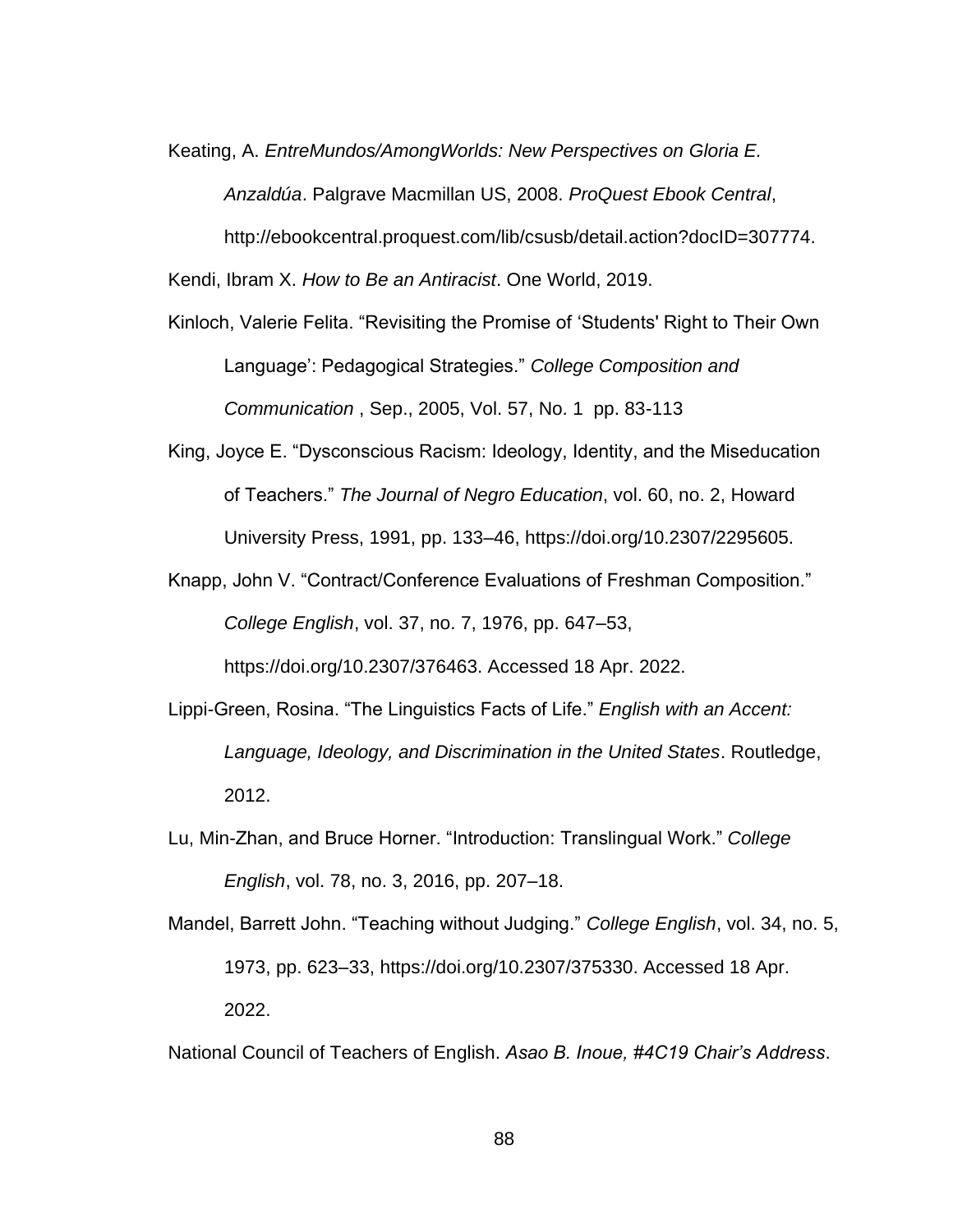2019. *YouTube*, https://www.youtube.com/watch?v=brPGTewcDYY.

- Pattanayak Anjali. "There is One Correct Way of Writing and Speaking." *Bad Ideas about Writing*, edited by Cheryl E. Ball and Drew M. Loewe. Open Access Textbooks, 2017.
- Pérez Firmat, Gustavo. *Bilingual Blues: Poems, 1981-1994*. Bilingual Press/Editorial Bilingüe, 1995.
- Poe, Mya, et al. *Writing Assessment, Social Justice, and the Advancement of Opportunity*. The WAC Clearinghouse, 2018.
- Poe, Mya, and Asao B. Inoue. "Toward Writing as Social Justice: An Idea Whose Time Has Come." *College English*, vol. 79, no. 2, 2016, pp. 119–26.
- Royster, Jacqueline Jones. "When the First Voice You Hear Is Not Your Own." *College Composition and Communication*, vol. 47, no. 1, 1996, pp. 29–40. *JSTOR*, https://doi.org/10.2307/358272.
- Ruiz, Iris D. *Reclaiming Composition for Chicano/as and Other Ethnic Minorities : a Critical History and Pedagogy*. Palgrave Macmillan, 2016.
- Ruiz, Iris D., and Raul Sanchez. *Decolonizing Rhetoric and Composition Studies : New Latinx Keywords for Theory and Pedagogy*. Palgrave Macmillan, 2016.
- Smith, John A. 1999. "Contracting English Composition: It Only Sounds like an Illness." *Teaching English in the Two-Year College* 26, no. 4: 427–30. Smitherman, Geneva, and Victor Villanueva. *Language Diversity in the*